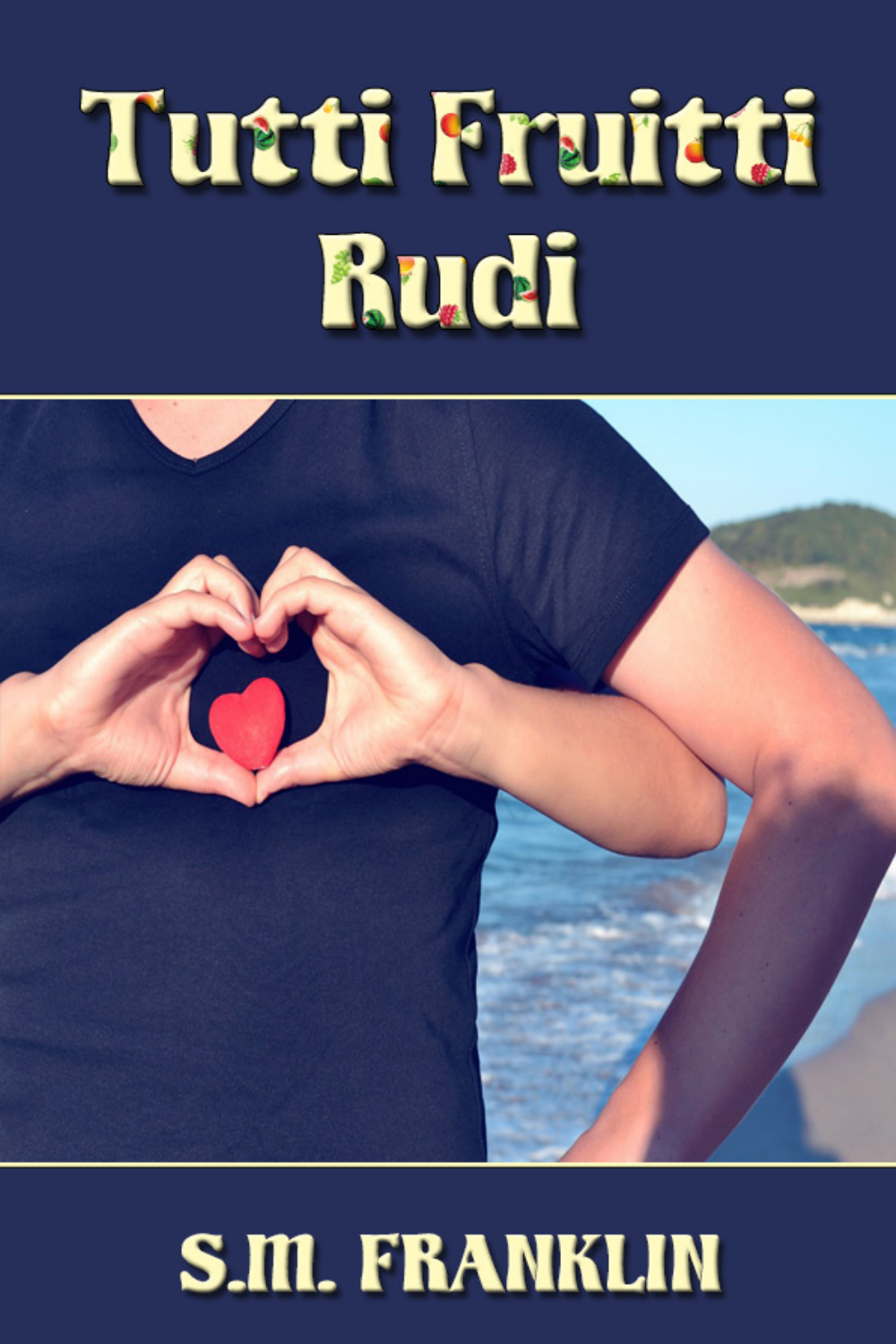#### **Table of Contents**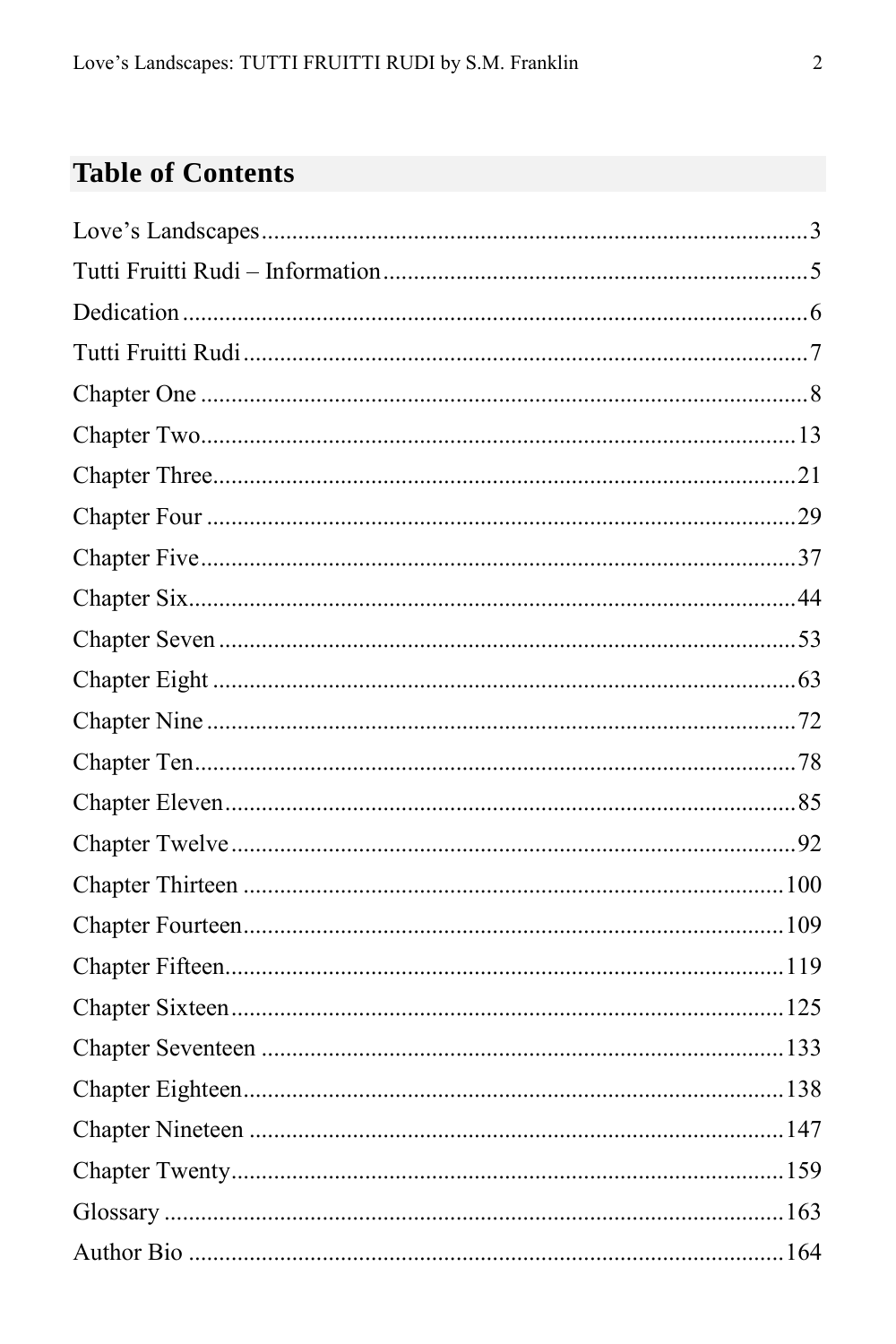## <span id="page-2-0"></span>**Love's Landscapes**

*An M/M Romance series*

## **TUTTI FRUITTI RUDI By S.M. Franklin**

#### **Introduction**

The story you are about to read celebrates love, sex and romance between men. It is a product of the *Love's Landscapes* promotion sponsored by the *Goodreads M/M Romance Group* and is published as a gift to you.

#### **What Is Love's Landscapes?**

The *Goodreads M/M Romance Group* invited members to choose a photo and pen a letter asking for a short M/M romance story inspired by the image; authors from the group were encouraged to select a letter and write an original tale. The result was an outpouring of creativity that shone a spotlight on the special bond between M/M romance writers and the people who love what these authors do.

A written description of the image that inspired this story is provided along with the original request letter. If you'd like to view the photo, please feel free to join the [Goodreads M/M Romance Group](http://www.goodreads.com/group/show/20149-m-m-romance) and visit the discussion section: *Love's Landscapes*.

No matter if you are a long-time devotee to M/M Romance, just new to the genre or fall somewhere in between, you are in for a delicious treat.

#### **Words of Caution**

This story may contain sexually explicit content and is **intended for adult readers.** It may contain content that is disagreeable or distressing to some readers. The *M/M Romance Group* strongly recommends that each reader review the General Information section before each story for story tags as well as for content warnings.

This story is a work of fiction. Names, characters, places and incidents are the products of the author's imagination or are used fictitiously. Any resemblance to actual events, locales, or persons, living or dead, is entirely coincidental.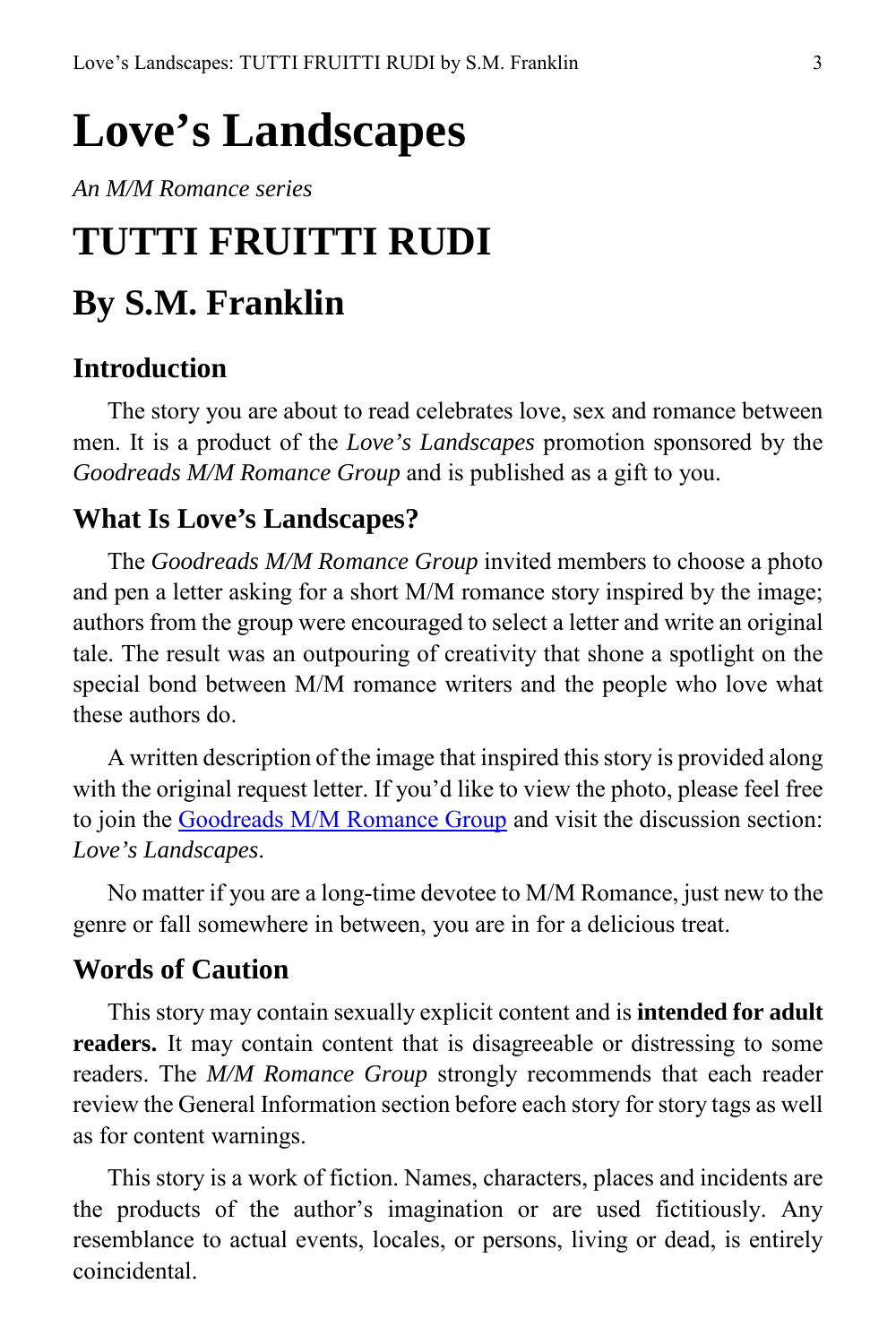All rights reserved worldwide.

This eBook may be distributed freely in its entirety courtesy of the Goodreads M/M Romance Group. This eBook may not be sold, manipulated or reproduced in any format without the express written permission of the author.

Tutti Fruitti Rudi, Copyright © 2014 S.M. Franklin

Cover Art by S.M. Franklin, The Hubster & DarkAngel

This ebook is published by the *M/M Romance Group* and is not directly endorsed by or affiliated with Goodreads Inc.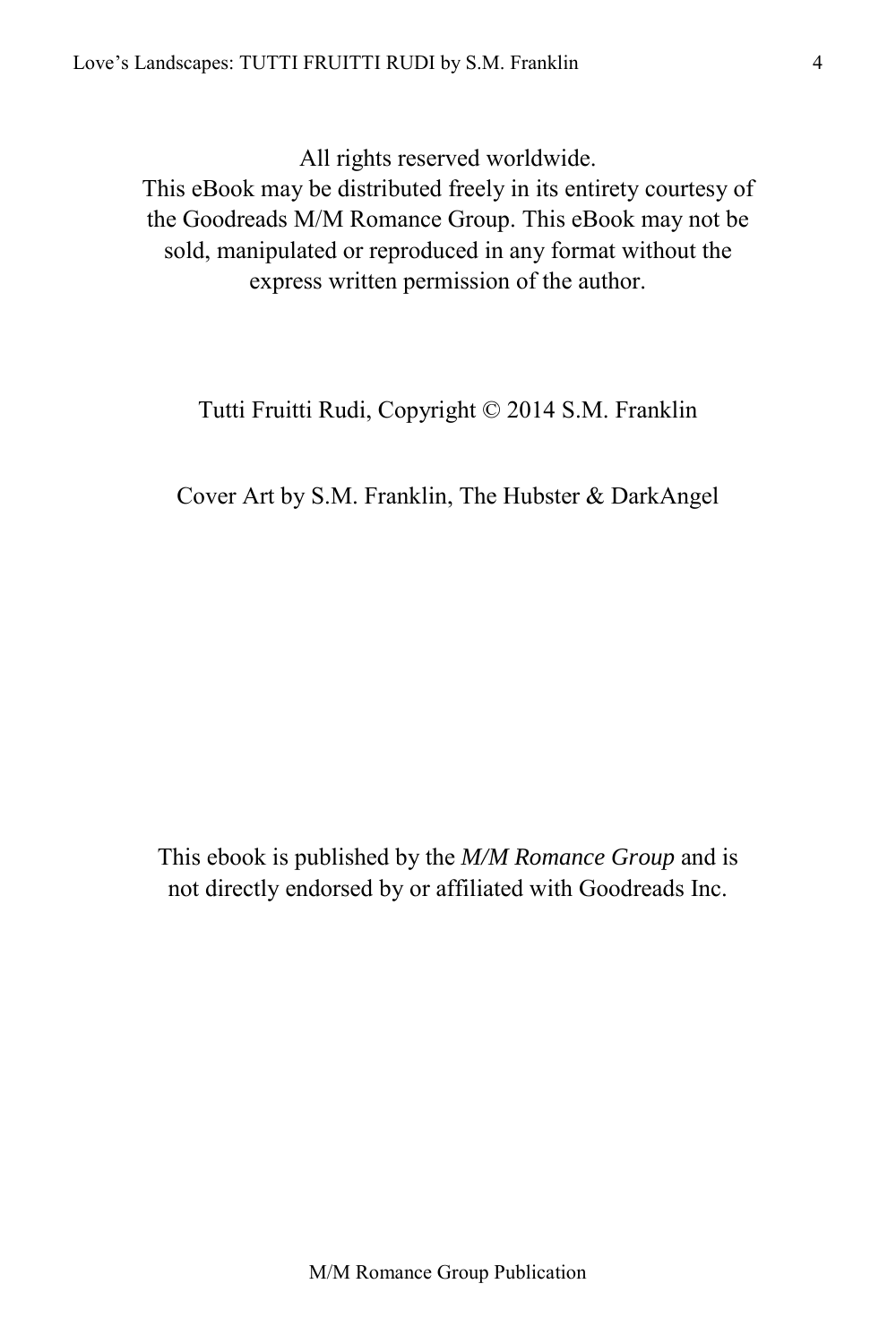## <span id="page-4-0"></span>**TUTTI FRUITTI RUDI**

### **By S.M. Franklin**

#### **Photo Description**

Black and white gif: Two half-naked young guys rubbing against each other on the bed hopefully leading to frottage.

#### **Story Letter**

#### *Dear Author*,

*These two were out on the dance floor grinding and groping, touching each other everywhere until the tension got to be overwhelming. Now that they're finally alone, the passion between them is ratcheted so high, they can't spare a moment to get properly undressed.* 

*\* I'd really love a hot, tension-filled dance scene and for release from frottage to be incorporated with the gif. The rest is up to you, dear author.* 

*Sincerely,*

*Jilly*

#### **Story Info**

**Genre:** contemporary

**Tags:** sex industry, masturbation, frottage, public activity

**Content Warnings:** dubious consent, child abuse, drug use

**Word Count:** 62,384

\* A [Glossary](#page-162-0) of terms used may be found at the end of this story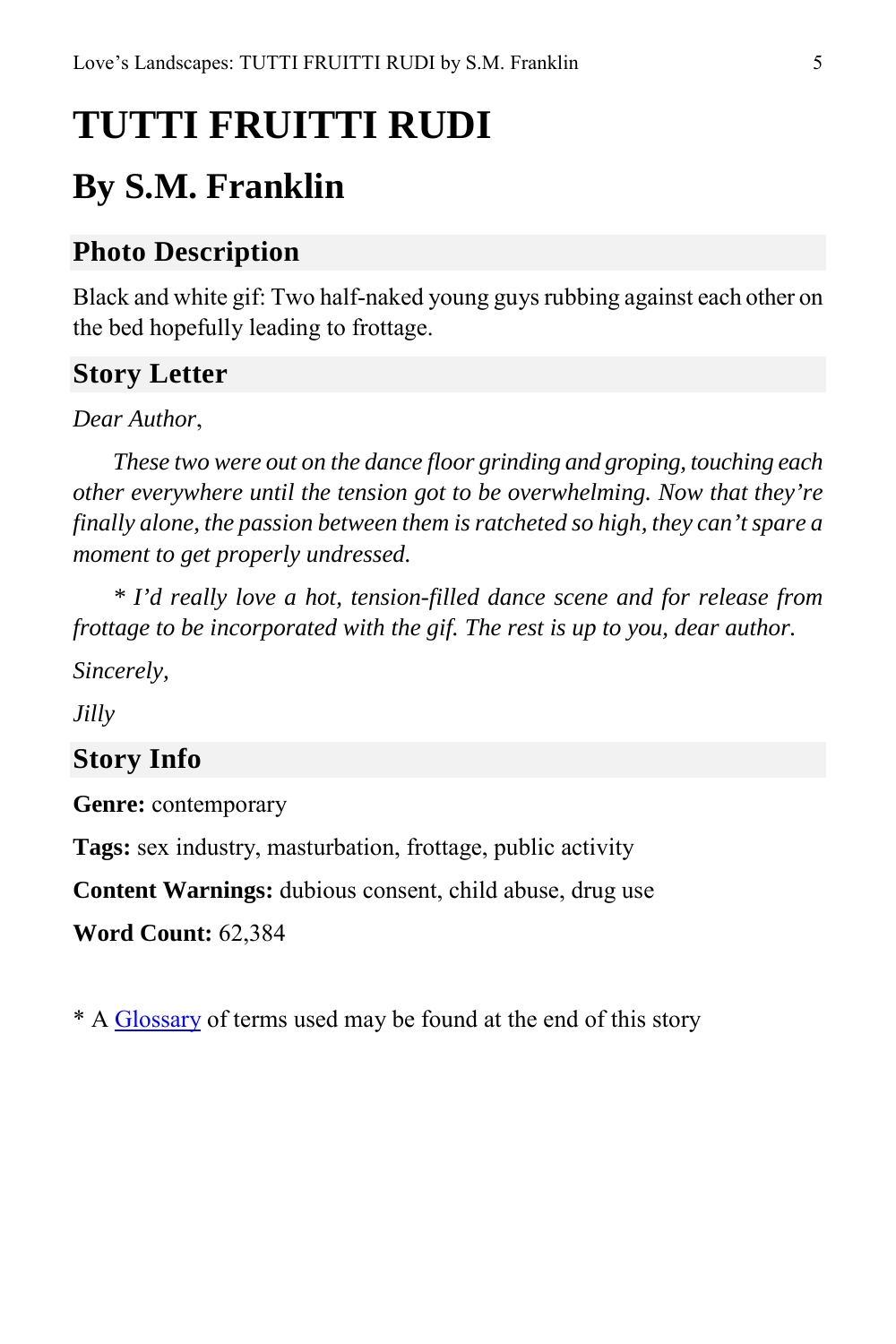#### *Dedication*

For my Mark!

<span id="page-5-0"></span>Maria Wright, and to whoever takes the time to read this. Whether it's just one person or a thousand... I thank you. It means a lot.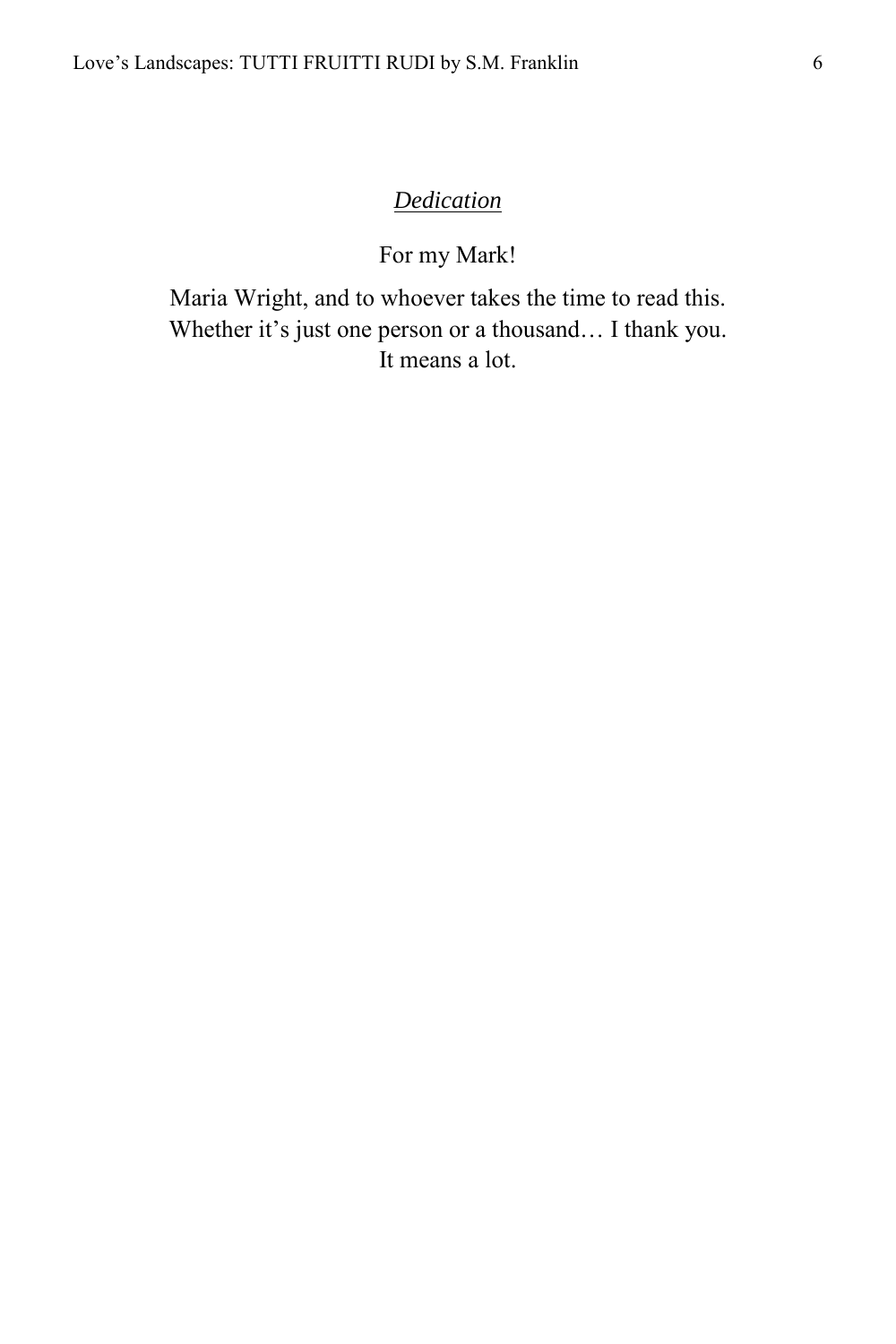## <span id="page-6-0"></span>**TUTTI FRUITTI RUDI By S.M. Franklin**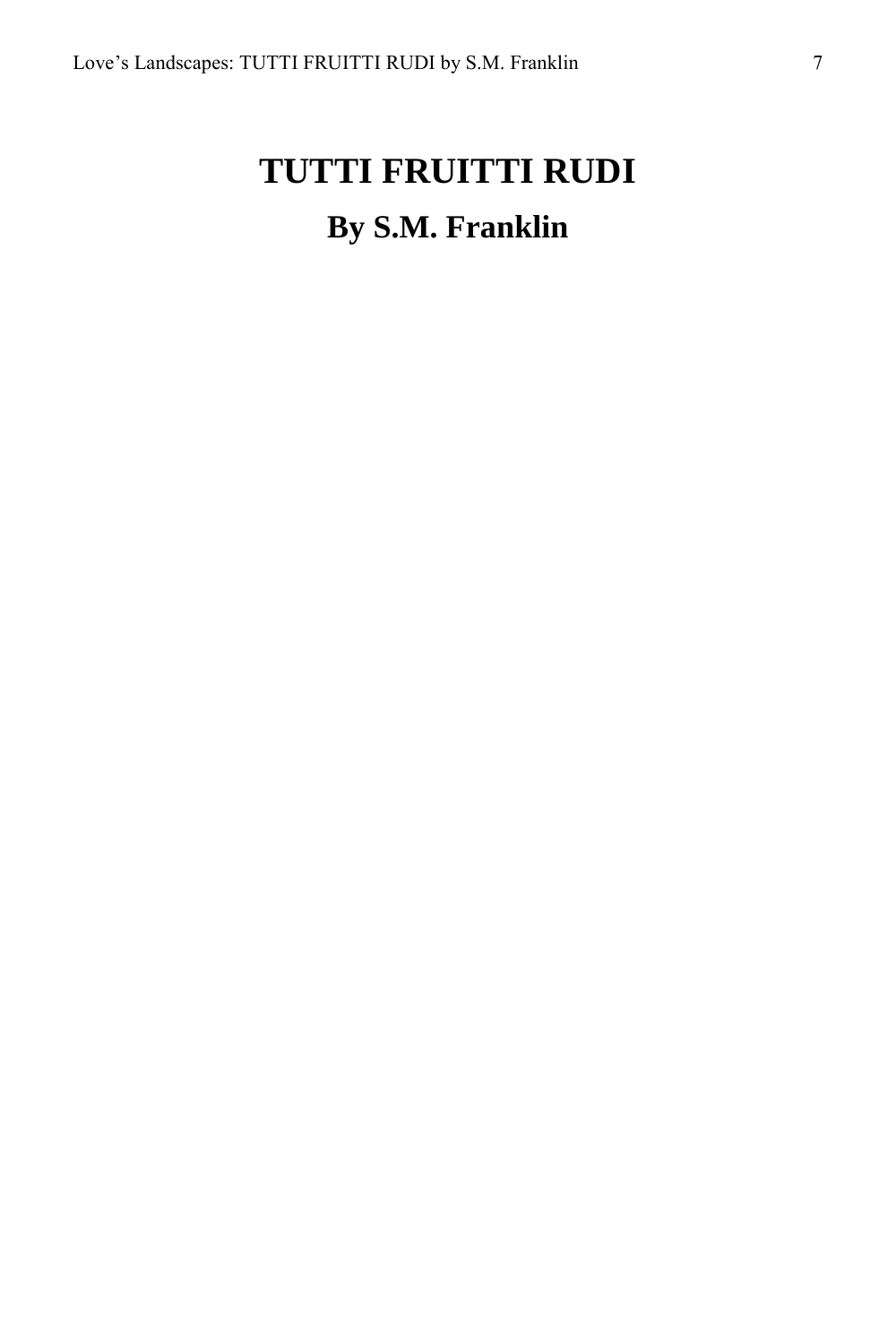#### **Chapter One**

<span id="page-7-0"></span>My hand just needed to move over to the left a tad more for my fingers to turn into a little pair of pincers before I could lift the wallet from the dude's pocket. The old guy stood in front of me attempting to flirt with a girl over three-quarters of his age younger than him. In other words, he was a geriatric and she was, well, barely out of school by the looks of her.

By the reddening of the back of his neck—that was about three inches above my face—and the almost slight tremble running through his body, the old bastard was probably experiencing his only boner in something like six months. No, probably six years.

The old dick moved a little, dislodging my index and middle fingers.

#### *Shit!*

Quickly moving with him, I sidestepped on the balls of my feet and bit my bottom lip. Normally this wasn't so hard. Normally, I was in and out like a fiddler's elbow. I could pick-pocket from the best of people, but tonight, I was trying to hit something bigger. I needed what this dude had in his wallet, and I was going home with it, whether I had to hover, perched like a budgie all night long or not.

Whilst I waited—and rolled my eyes at the bullshit the old guy was spewing to his would be mate—my eyes flicked up to the room at large wondering if anyone had noticed me. They hadn't. Various people of all different shapes, sizes, colours and races were planted throughout the hall. Tinkling of glasses sounded, along with people's laughter and guffaws—rich and arrogant. More of the chinless wonders meandered around, seeking out their prey. Old men with no women at home scoured and scouted the room for possible take-homes. Their beady, old eyes flickered from one barely dressed woman to another, their orbs grabbing their fill of boobs or arses. My eyes, no matter how much I told myself not to look, flipped down to their crotches—and yup—there was growth.

None of them, not one, batted an eyelash in my direction.

That was exactly what I wanted.

It wasn't the first time that I'd been nicknamed "The Cat" because I just seemed to slink inside a place, purr my way from person to person, and whilst doing that, I grabbed what I liked, including a man on occasion.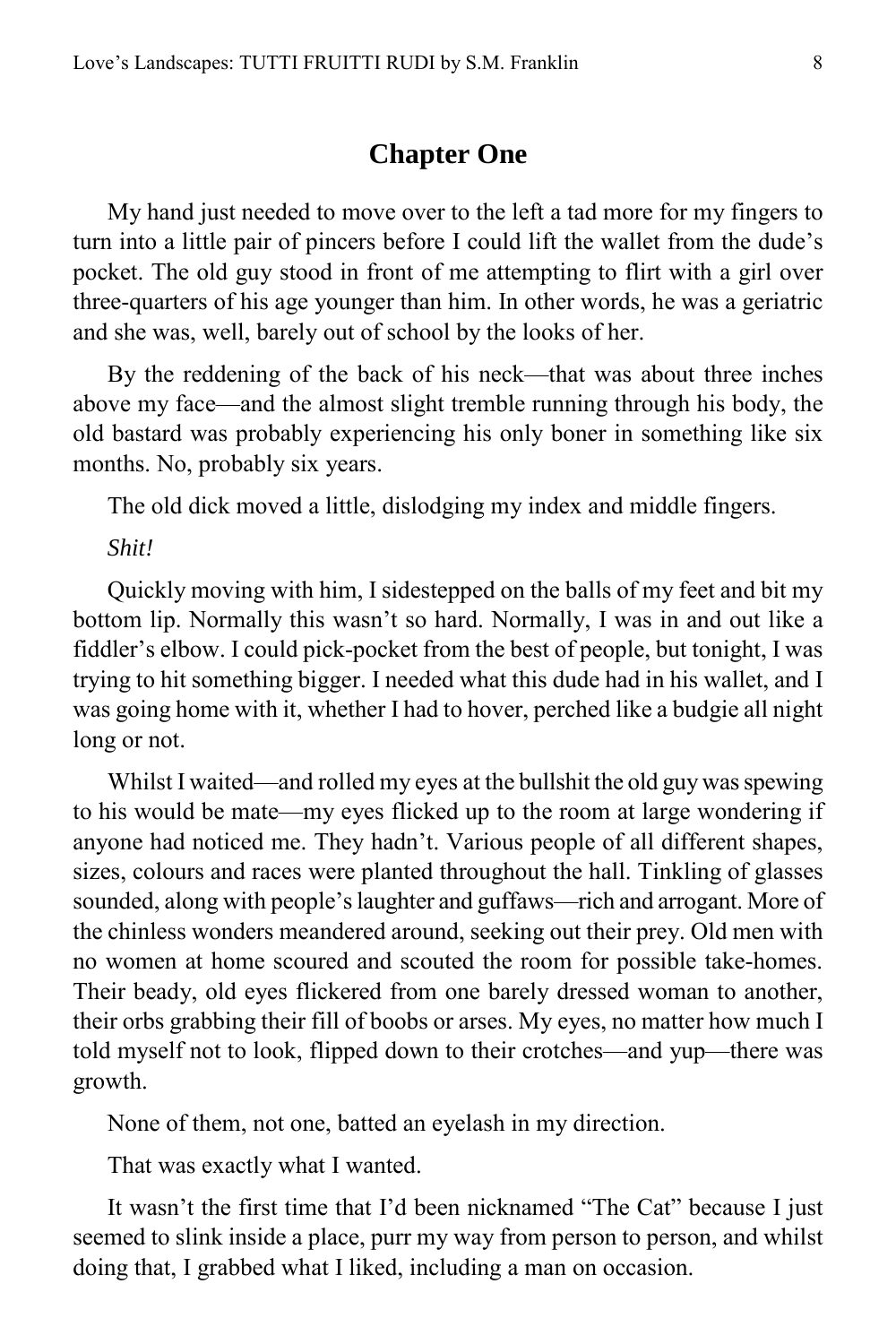Tonight wasn't one of those occasions.

Don't get me wrong, a man right about now—a juicy bottom with an even juicier bottom—would be right up my alley. What I wouldn't give to sink my cock into some guy's arsehole and forget my troubles for what—an hour tops but I couldn't.

Parrot, my street buddy and one-time escapade down below, waited across the room from me, part of him hidden in the shadows of dark, heavy drapes. He, like me, didn't stand out at all, even with how tall he was and how dark his skin was, compared to the old, regal gentlemen in the room. He looked over the hall, his dark eyes scanning for something. No doubt he was on his own little mission. Of what, I had no fucking clue. His eyes quickly flicked over me only to roll sideways back, pegging me with his stare. His eyes widened on the dude I was trying to lift from, then a smirk danced across his mouth. Those dark eyes of his twinkled and lit up.

A slight nod from him was all I needed.

Seconds later—possibly a minute—a huge crash sounded, suspiciously in Parrot's direction if I was hearing correctly. The old geriatric in front of me went to move to protect his little, ripe prize, giving me the opportunity I needed. I moved forward, listing to the side a little and slipped my whole hand into his pocket, seizing the thick wallet I'd been after for the past hour.

Doing a little dance and fist pump in my mind, I calmly slipped the wallet into the front of my jeans, knowing it would slip down my leg and rest at the bottom in the pouch I'd had specially sewn in. Once I felt the old leather slink against my leg, I knew I was home.

Quickly moving past the mayhem, I gave a nod of thanks to Parrot and received a raised brow in reply. I sighed. That meant that I owed him, and I didn't like owing people. It always seemed to come back and bite me in the arse. Normally, I wouldn't have minded that—in the right context, but I needed this tonight, and if that meant I had to accept Parrot's help—which I had—then so be it. My chocolate Cheerio wasn't good enough to earn as much as I'd seen the geriatric shine around tonight. I'd be lucky to earn a hundred and fifty quid before soreness cut in, and then I'd have to turn around and take all that jizz in the face. Now, that was something I wasn't doing. I'd done that plenty of times, and hell no, I wasn't doing it again.

With my steal in my jeans, I slipped out the back emergency doors and through the car park, dodging all of the fancy cars lined up like they were back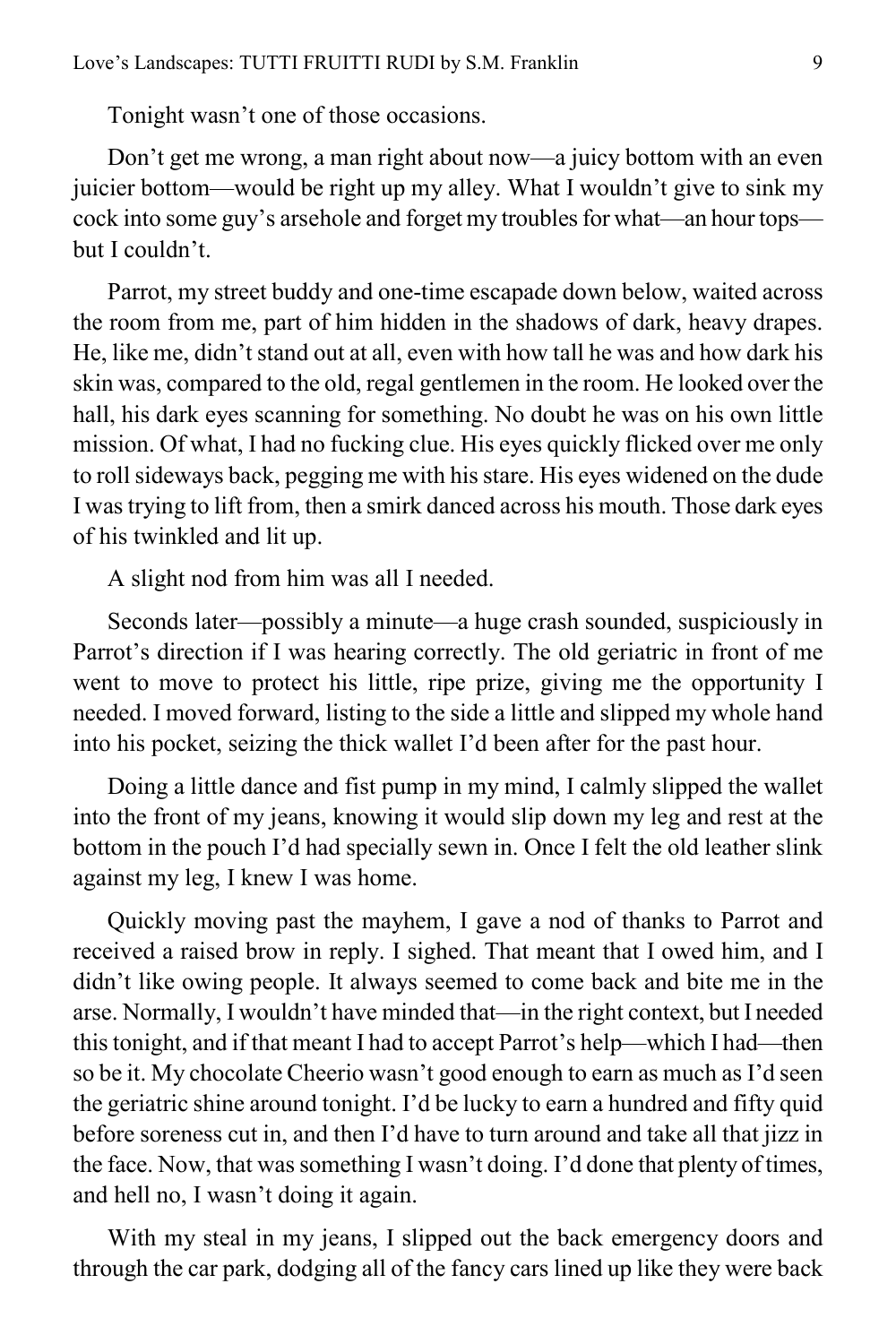on a showroom floor, and slid my way through the copse of trees and bushes that surrounded the posh working men's club.

I knew these back turnings and little routes through bushes and trees like the back of my hand. I'd spent the night in most of them, trying to keep warm underbrush when home wasn't a very nice or warm place to be.

Only once I was sure I was far enough from the hall, I moved into a bush that was close to the park's water and pulled out my phone. Pressing the screen on, I noticed that I was low on battery. I hadn't been home in a couple of days to charge it. Tonight though, I would.

My eyes lingered on the face looking back at me. A huge sigh left me then. Responsibility and care weighed heavily on my shoulders. Sometimes I did wonder whether I was made for anything else other than what I'd been doing for the last five years.

It wasn't the first time that I questioned what the fuck I was doing with my life.

Shaking my head to clear my thoughts and get me back into the game, I rolled my lips in and wedged my phone just inside them and clamped my lips down on the hard plastic, holding it in place. Then I reached down and quickly unbuttoned my loose-fitting jeans, letting them fall down so I could reach the wallet.

Grabbing it in my hands, I shuffled a little on the spot and glanced around just to make sure I was alone. I wasn't sharing my bounty with no one. My eyes lingered on the entrance to my little surroundings of bushes for at least a minute before I was satisfied, my ears perked to the slightest little snapping twig or rustle.

Opening the wallet, I found the old dude's driving licence, which showed he was well over pension age, and a few other membership cards to places I couldn't even begin to pronounce. Leaving them situated in their little holders, I eyed the credit and debit cards and groaned when I saw that they were chip and pin. A couple of years ago, you could get away with a little credit card fraud if they were on the old system, but now, it was a nightmare. If you didn't have the PIN, you were fucked. I'd been there a couple of times and just like having a dick in my mouth, that wasn't happening again.

Next to come was the money, which was what I had been after all this time. I sighed out loud and felt a huge weight leave my chest when I saw the huge wad the wallet held. I'd seen the thick lump of papers when the oldie had been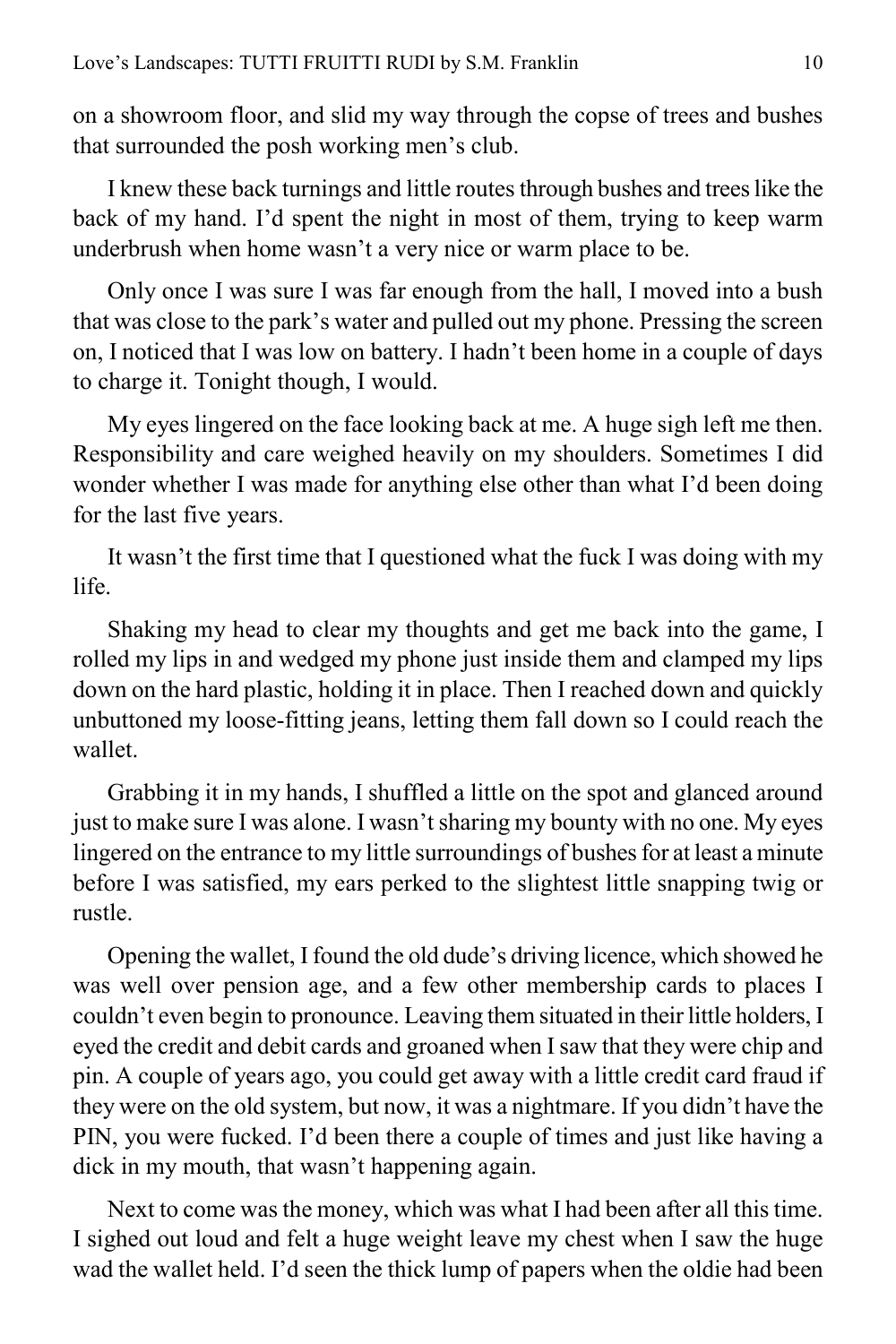flashing his shit around, but I never imagined this much was lying in wait. There had to be at least four hundred quid inside. That would help me and Penguin enough for at least a couple of weeks. I hoped.

Lists started piling through my mind. Things we both needed, things she needed in particular. What she really needed was a decent meal and some new clothes. I'd get the food tonight then tomorrow take her to get some clothing and shoes.

With a nod to myself, I slipped the cash from the wallet and stored it in various places throughout my clothing, just in case I got jumped on the way to the supermarket. Again, like everything else, that too had happened before.

I moved from within the bush, adjusting my jeans at the same time. If anyone had been watching me, they'd probably accuse me of beating off in the bush. Little did they know?

Tossing the wallet into the water, I watched little bubbles appear in the black ripples, then nothing. I waited just a few minutes more, my eyes scanning the surrounding park. I'd practically grown up here. I'd slept on the benches before they'd been removed. I'd lost my virginity in this park, behind the old, used toilets that the council kept locked up now, and I'd spent a stupid amount of time just standing watching the water move and sway to its own beat.

This place, no matter how much I hated it, was and is a big part of my life.

I blew out a long breath and started to walk the way to the bus stop. I should have brought my bike, which was stored behind Barry the Barber's, chained up to the street light. He let me store my shit there in exchange for me cleaning up for him. He wasn't too nifty on his feet anymore, so I kind of helped out. I was just gutted that he couldn't do anymore than that. He'd tried, but he just wasn't pulling in the dosh anymore, and I couldn't sponge off him. I wasn't like that.

Catching the bus, I climbed the stairs on the double-decker, holding onto the green handles tightly because the driver decided to pull off. I got to the top without falling back down the stairs and weaved my way to the back. The moment I got within touching distance of the seats, I smelt the piss and heavy stench of cum.

Admittedly, my cock stirred in my jeans, making me adjust the growing bulge. Damn, by the ripe smell, I'd just missed the action. I was absolutely gutted. Now if I'd have been here at the time, I would have tapped some of that shit, or at least got my phone out and started filming it, maybe put it up on YouTube to get me some hits. Yes sir, bending a willing guy over the edge of a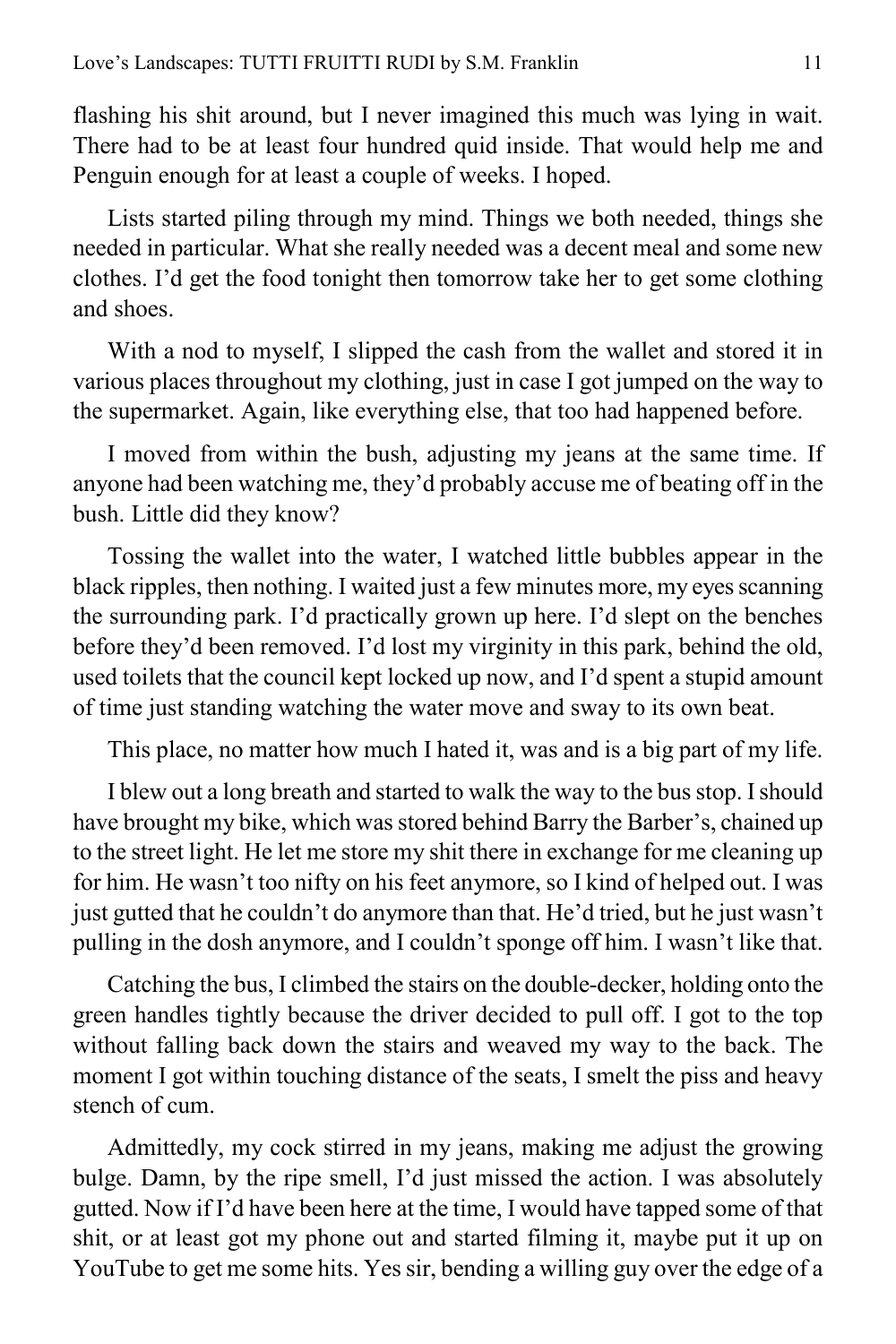seat was damn-right special, or having him on his knees in front of me, blowing me away. Now, that was nice.

The bus ride took forty-five minutes. The moment the bus pulled into ASDA, I jumped off and headed straight to the trolleys and grabbed one. Thank God for twenty-four hour opening. I stepped foot inside the supermarket, and my persona completely changed. I was here for Penguin, no one else.

Responsibility made my spine straighten, the thoughts of cock disappeared from my mind, and the jeans that had been hanging around my rounded backside were adjusted so they were situated a little better. I even straightened my T-shirt that I'd been wearing for three days. Okay, so it was a little stretched around the neck and at the sides, but I still smelt okay. I gave my armpit a whiff just to make sure.

Weaving my way through the supermarket, I saw things I wanted, things I personally needed but, again, this was about Penguin. She needed so much more than me. I came second. I could sort myself out with the money I earned from bending over.

Not once had I bought anything for her with money I'd earned whilst on my back or front—whichever way. I'd only used stolen money for her. Whether that was better or worse, I didn't care. What I did know, was that my conscience liked it a lot better if I used the latter.

An hour later, I was done. I had a trolley full of meals and snacks for Penguin and myself, enough to last a month at least if I timed everything right. I just had to get it all home and hope that everything at home was and would be okay.

\*\*\*\*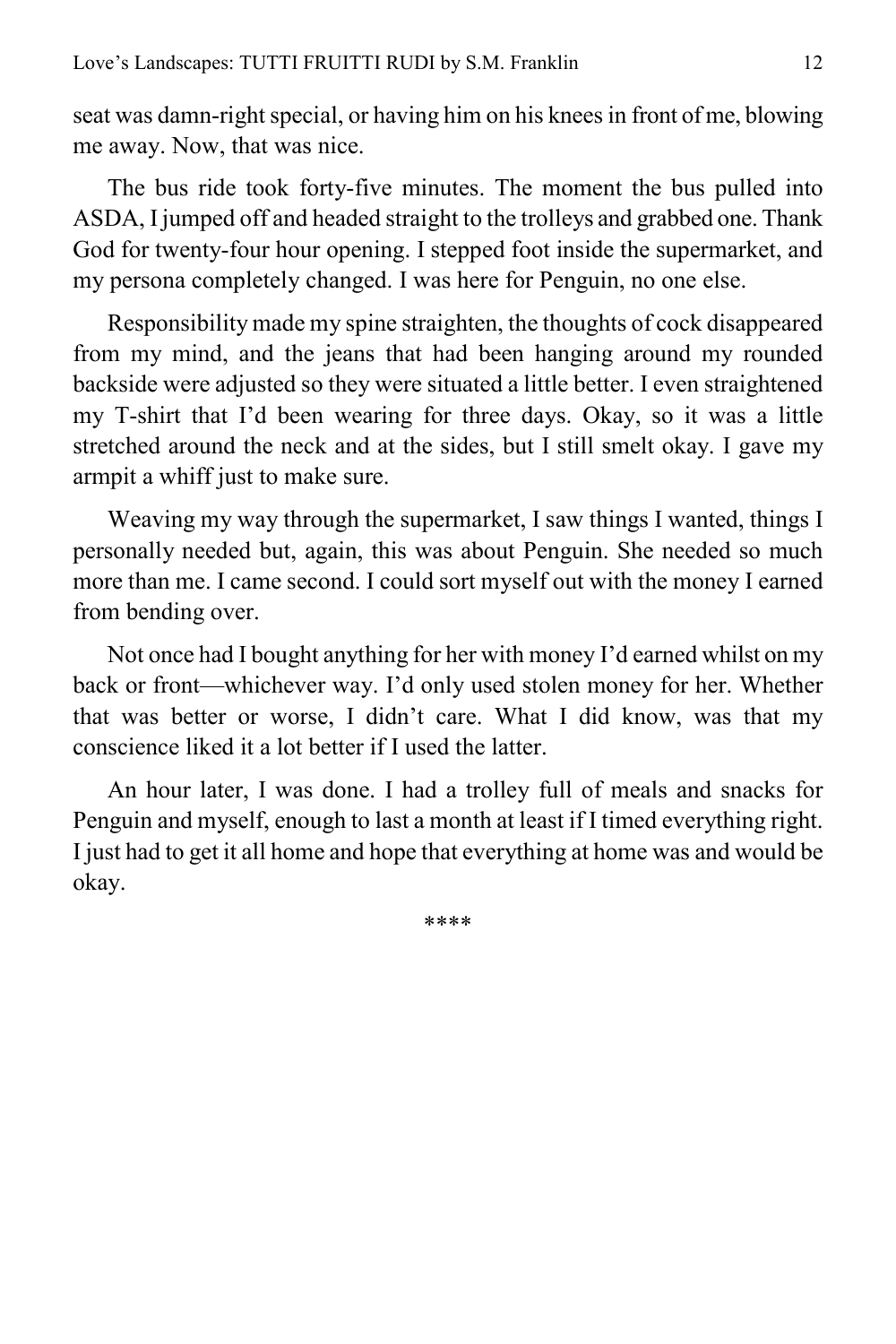#### **Chapter Two**

<span id="page-12-0"></span>The moment the cab turned onto the road where I lived, I knew something was wrong. I could feel it deep in my bones. A chill swept through me at the same time that my butthole clenched. Normally, that was a good thing but not now.

I shifted in the back seat, the leather creaking a little under my weight and moved forward, wedging myself in between the two front seats. The driver glanced over at me warily, obviously not liking how close I was to him.

Obviously, my *gayness* was intimidating the man a tad. Reaching forward, I placed my hand on his meaty shoulder and gave it a little tap. "Don't worry, friend. You're safe."

He sputtered. His mouth opened and closed much like a fish.

I rolled my eyes and turned my head, scanning the road as he continued to drive, waiting for my instructions to tell him when to stop.

"Stop," I nearly shouted, pushed open the back door and jumped out the car when I saw that the front door to our shit hole of a house was open slightly. At this time of night, it should be closed and locked up. Immediately, my heart kicked up to double time, beating hard and fast in my chest. Worry and panic overwhelmed my system. Worry and panic over Penguin.

Forgetting about my shopping, I marched up the small rubbish-littered garden path, over the overgrowing weeds and stopped in front of the wedged open door. I leaned forward, the tips of my fingers just brushing against the scarred PVC door. The once-was-white door was now a dirty, yellow colour and had small cracks at the bottom where various people—including dealers had kicked it in a time or two ago.

"Excuse me," a voice said quietly from behind me, making me jump nearly six foot in the air.

Shit, I had forgotten about him.

Gritting my teeth, I turned and saw that the cab driver had gotten all of my shopping out and had set it down on the path next to his feet. I glanced up at him with my brows raised. "What?"

"The fare," he mumbled quietly, seemingly nervous.

How could I forget about the fare?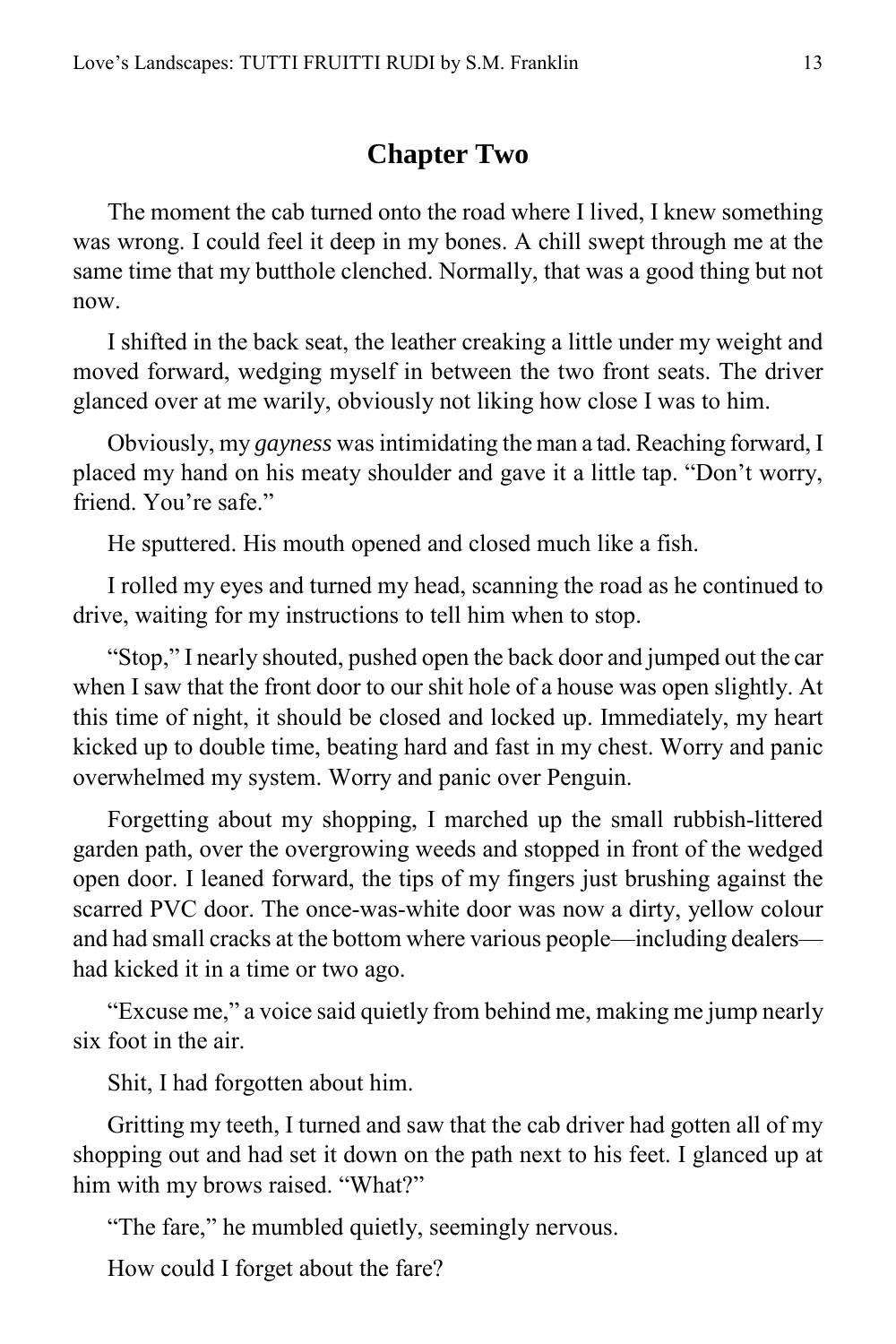"Your money," I murmured and quickly skimmed my pockets looking for a fiver. I found one in my back pocket and handed it to him. He took it and eyed me a little longer, obviously looking for a tip. Sighing, I reached back into one of my pockets and pulled out a few bits of loose change, a used, crumbled tissue and my receipt. I dug through the money and found a two-pound coin. Part of me screamed not to hand it over because two pounds was two pounds for Christ sake, but another part of my mind reasoned that it was the best thing to do. So, I went with the latter. He smiled, gave me a nod and then he was gone.

It was then I realised that I was alone. I stood in the middle of my pathway wondering what the hell I was going to find when I walked inside. Fear like no other burned through my system.

Gathering my courage and pulling on my balls to get a fucking grip, I squeezed my hands together and pushed against the door, trying to get it open. I couldn't. What I had to do was body check the fucking thing until I fell inside the door.

Stumbling through the passage, I grabbed hold of the doorframe and caught myself before I face-planted the floor.

The whole place was in darkness, which wasn't really unusual. That was the first thing I noticed. I reached over blindly to the wall and felt along the plaster until I came in contact with the light switch. Flicking it on, I blinked at the intense brightness then groaned at what I saw, once the round flashes stopped dancing across my eyes.

The whole place had been turned over. It looked as if someone had been looking for something. What? I had no fucking clue.

Cabinets that held basically shit had been pulled away from the walls and were now facedown on the floor. The sofa had been turned over and laid haphazardly against the far wall, looking as if it were ready to topple over at any minute. Picture frames that were as old as dirt had been ripped down from the walls, thrown across the room and now lay smashed and in bits on the floor. The flat screen TV that I'd bought from a druggie outside the Prince pub for fifty-five quid had been pushed back against the wall, a huge crack across the front of it.

Right in the middle of all the shit though, high out of her fucking head, was my mum. She was lying on the floor at an odd angle. Her ratty, dark hair, that was greasy as hell, lay splayed around her, the ends lying in spilt drinks and ash that had been knocked over from the ashtrays that had littered the coffee table.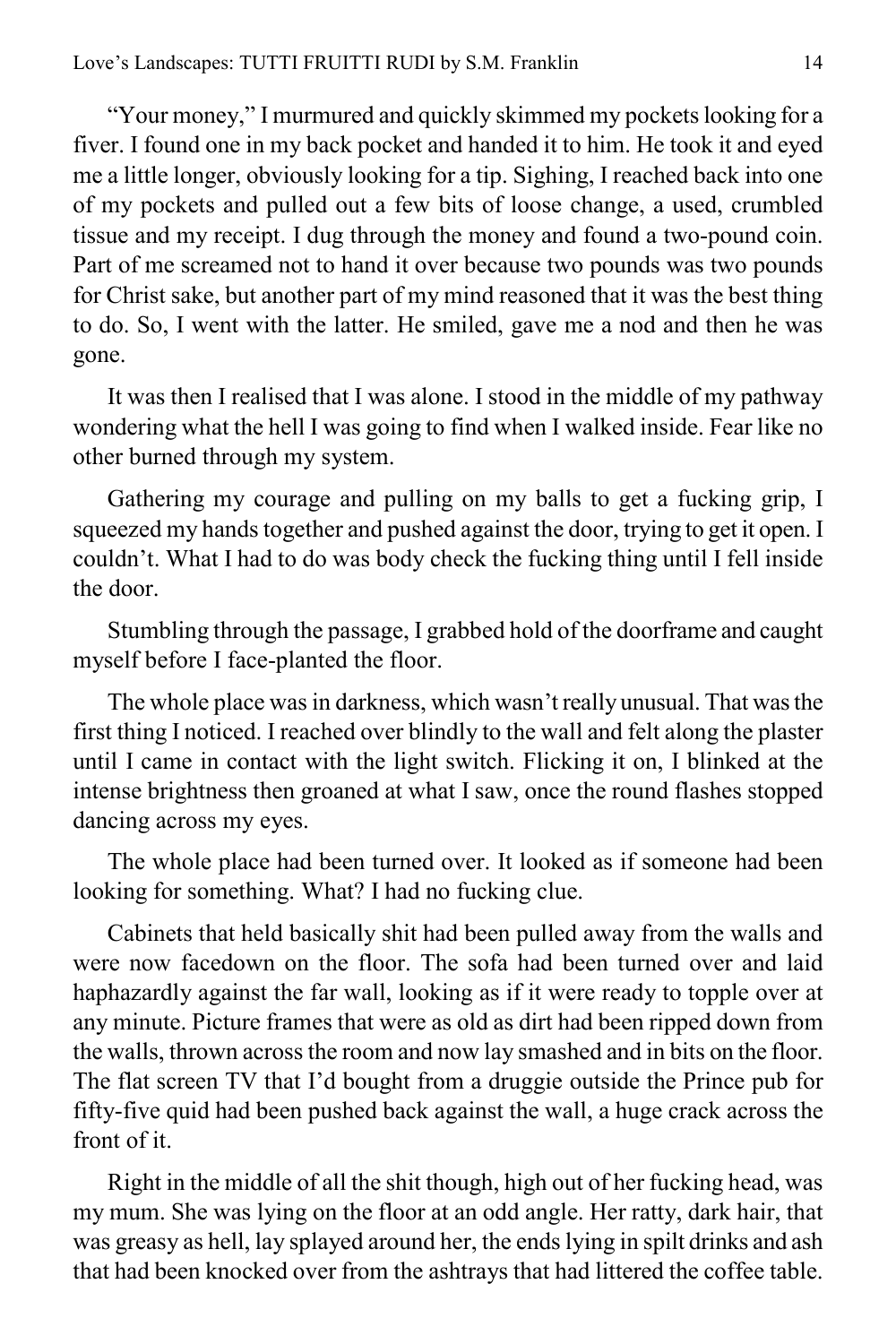"Mum," I called and stepped my way through all the shit. My boots crushed food and ash into the already ruined carpet. Bits of broken wood and glass squished and cracked under my weight. I bent down next to the woman who birthed me and pressed my fingers to the pulse in her neck, feeling it beating. It wasn't as strong as it should be, but that was due to the hypodermic needle sticking out of her left arm. "Mum, it's me, Rudi. Wake up."

No matter how hard I jostled her or nudged her with my hand, she wouldn't open her eyes. That told me how recently she'd scored. Pulling back her eyelids on her pale, pasty face, I immediately noticed her rolled-back eyes and the blown pupils.

I fell back on my haunches and rubbed my eyes with the tips of my fingers. I knew I needed to check on Penguin, but I couldn't risk her seeing Mum like this. Of course, she had before but that was when she was younger. I'd been trying to change things, change the way she was growing up, but it looked as if it wasn't working.

My head dropped back on my shoulders as I stared up at the ceiling. It was covered in light patches of brown from nicotine and little sticky patches of oil from the kitchen that was next door. Rubbing my hands up and down my face, I looked back down at Mum and heaved a big sigh as I reached out and snagged the needle from her arm. A trail of blood just dribbled from the mark. If I looked closer, I knew I probably wouldn't even find a viable vein. I managed to keep my fingers on the plastic plunger instead of actually touching the metal.

Standing up, I walked to the kitchen with the needle outstretched away from me and stopped dead in my tracks, again. The kitchen looked even worse than the living room did. Whatever food, plates, and bowls that were left in the cupboards were now smashed and in bits on the floor. Bits of broken porcelain and cheap china along with cornflakes and flour covered the counters. The kettle and toaster—even though they were plastic pieces of shit—were broke and lying on the floor near the back door, which was like the front one, wedged open. Shaking my head, I walked over the debris to the small red and yellow sharps bin I'd lifted from a clinic where I usually got tested every month for HIV and all those other pesky diseases everyone carried. I dropped the needle through the little hole then went over to the door and banged it closed with my shoulder. I went to lock it but noticed the key was gone. Huffing, I searched my pockets for my keys and locked the door back up, giving the handle an uplifted tug just to make sure.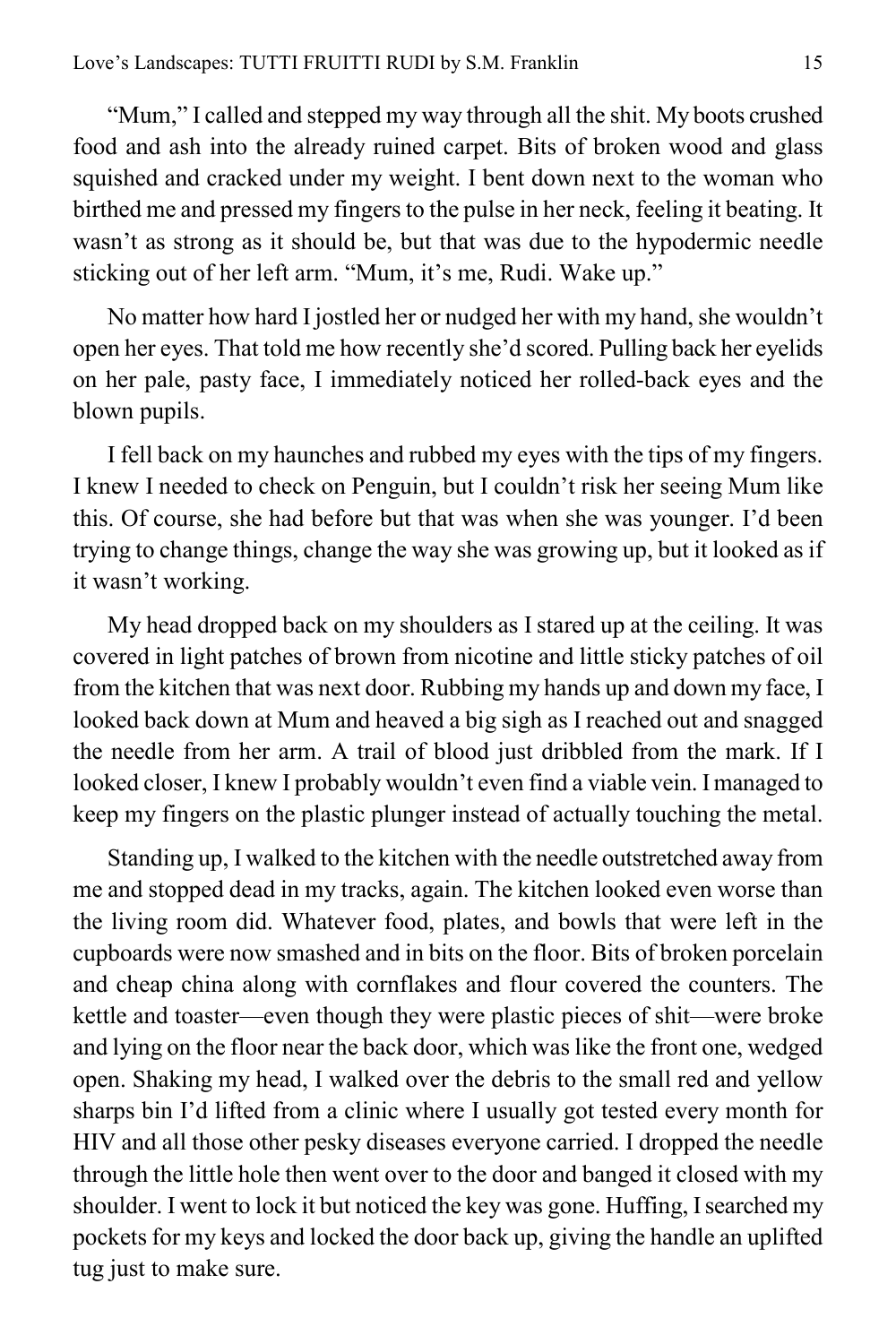Walking back through the living room, I gathered my mum up in my arms. I wasn't big exactly but I was built enough. My muscles and strength were compacted. I had a six-pack, but it was barely visible because I didn't exercise enough or eat the right foods. So, gathering my mum who weighed less than ninety pounds soaking wet because of the drugs—was nothing to me. I carried her through the living room and up the stairs where I had to watch where I was stepping because, just like everywhere else, there were broken pieces of glass scattered.

Nudging my mum's bedroom door open with my foot, I sucked in a breath and felt my back teeth grind at the state of her room but especially the bed. The small space was normally a mess anyway, but the bed was just… wow. There in the middle of her used bed were little spots of blood and crusted spots of what looked like cum juice. By the smell of it too, it hadn't happened long ago, which just made my blood heat and my anger surface.

For fuck's sake.

Admittedly, part of me should have been angry and upset that someone had been using my mum, using her roughly enough that blood had been spilt, but the bigger part of me, the responsible almost parent side, just couldn't care. She was a grown woman and should have known better.

Jostling her in my arms, I settled her onto the corner of the bed in a ball, and managed to pull the sheets off without moving her too much. Not that she would have noticed anyway, mind. Once I done that, I shifted Mum until she was in the middle of the bare mattress. I pulled her covers from the floor and immediately turned my head to the side, burying it against the top of my arm when I caught a hum of the duvet. I felt sickness bubble up my throat as I gagged a little. I had to swallow hard a couple of times to get the bile to roll back down.

Now that my mum had been dealt with, I had to sort Penguin out.

What I would have liked was to have come home to see my mum be an actual normal mum or not be here at all which was normal really. She was either out getting high, prostituting herself to pay for her habit, down the pub again—prostituting herself for drink money or she was here, banging anything she could, however she could.

What I didn't want or need was to come home to find my mum so spaced out and doped up that she didn't even know me. What I didn't want or need was to see the state of my mum and the bed she slept in whilst Penguin had been next door the entire fucking time.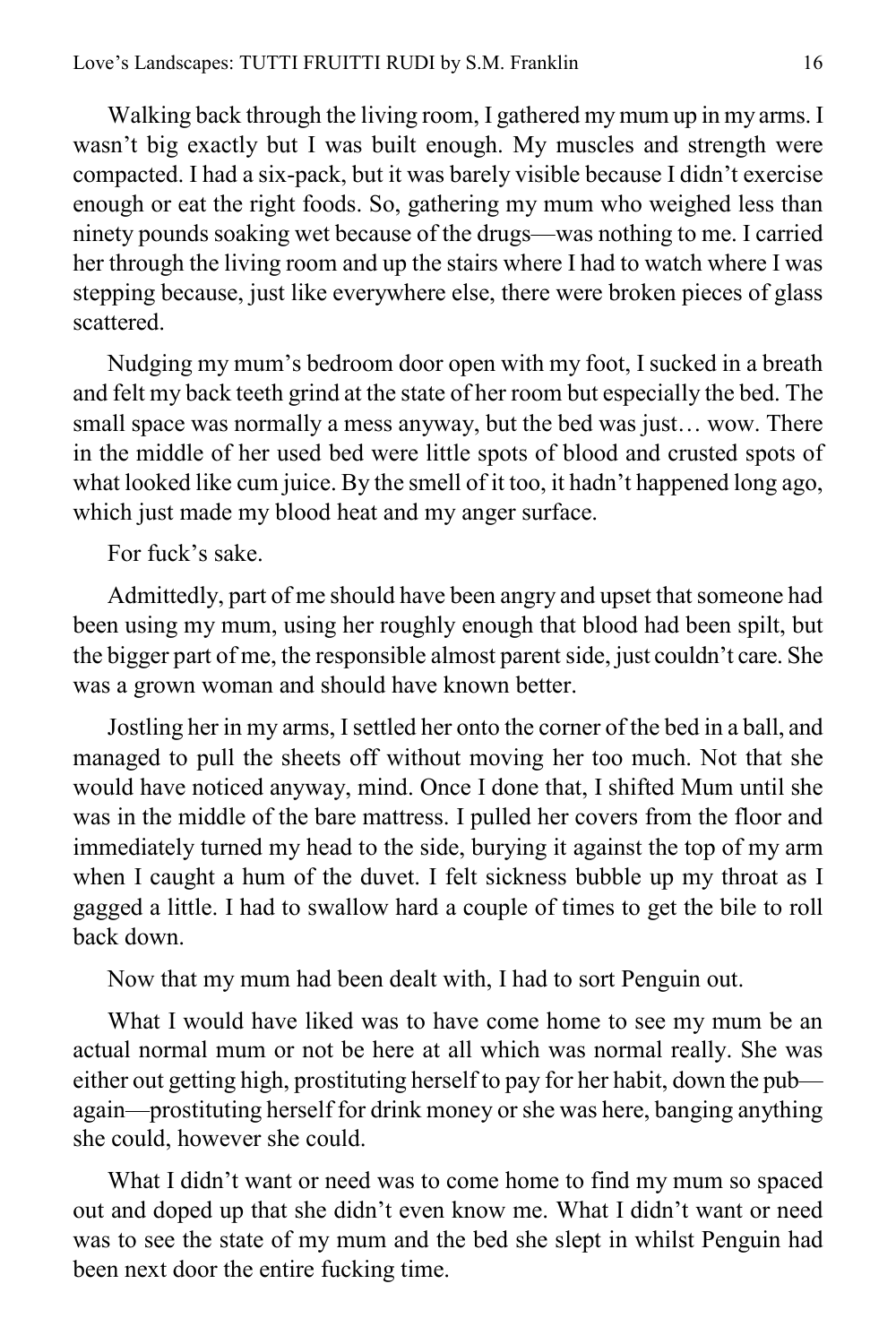Knowing that I couldn't hide the way the place was downstairs, I walked across the hall, wiping my hands down the front of my jeans. I stopped outside my bedroom door, which I had personally fitted a couple of deadlocks to from the inside. No one was getting in—well, unless me or Penguin wanted them inside.

I raised my hand and knocked once, twice, and then three times in three quick successions, which was our secret code. I waited, my ear to the door, listening for movement. When I heard none, I began to worry. Sweat beaded on my forehead, and the bottom of my back just above my crack began to dampen.

Double-checking the door, I satisfied myself that no one had gotten inside by force.

"Penguin," I called softly and knocked again.

With my weight pressed against the door, I listened intently. I waited five minutes before I decided that I was actually gonna try and kick the door in, no matter how much I would hurt myself because I would with how much I had reinforced the door.

Just as I stepped backwards and raised my leg, the lock clicked, signalling Penguin was opening up the door. I quickly rushed forward and dropped down to my knees. My hands hovered over the door waiting for the three-foot munchkin to come out.

The door opened until only a slice could be seen. A pair of crystal-blue eyes that neither belonged to me nor my mum looked at me warily. They were wide and frightened, but the moment she saw me and it registered in her mind that it was in fact me and not anyone else, relief coursed through her big blue orbs. A huge sob broke from her mouth.

Penguin—my little five-year-old sister—pushed the door open with such strength that it banged back against the wall and went to slam into her, but I reached forward quickly and slapped my hand across it, stopping it dead.

"Rudi, where have been?" she sobbed into my shoulder. Her sentences weren't whole, because she wasn't at school, but I understood how she spoke. I did try to teach her, but I wasn't here all the time and TV wasn't the best of help.

I let my eyes drift closed at feeling her small trembling body straddle my legs, trying to worm her body into my own. She clung to me like a monkey, holding on for dear life.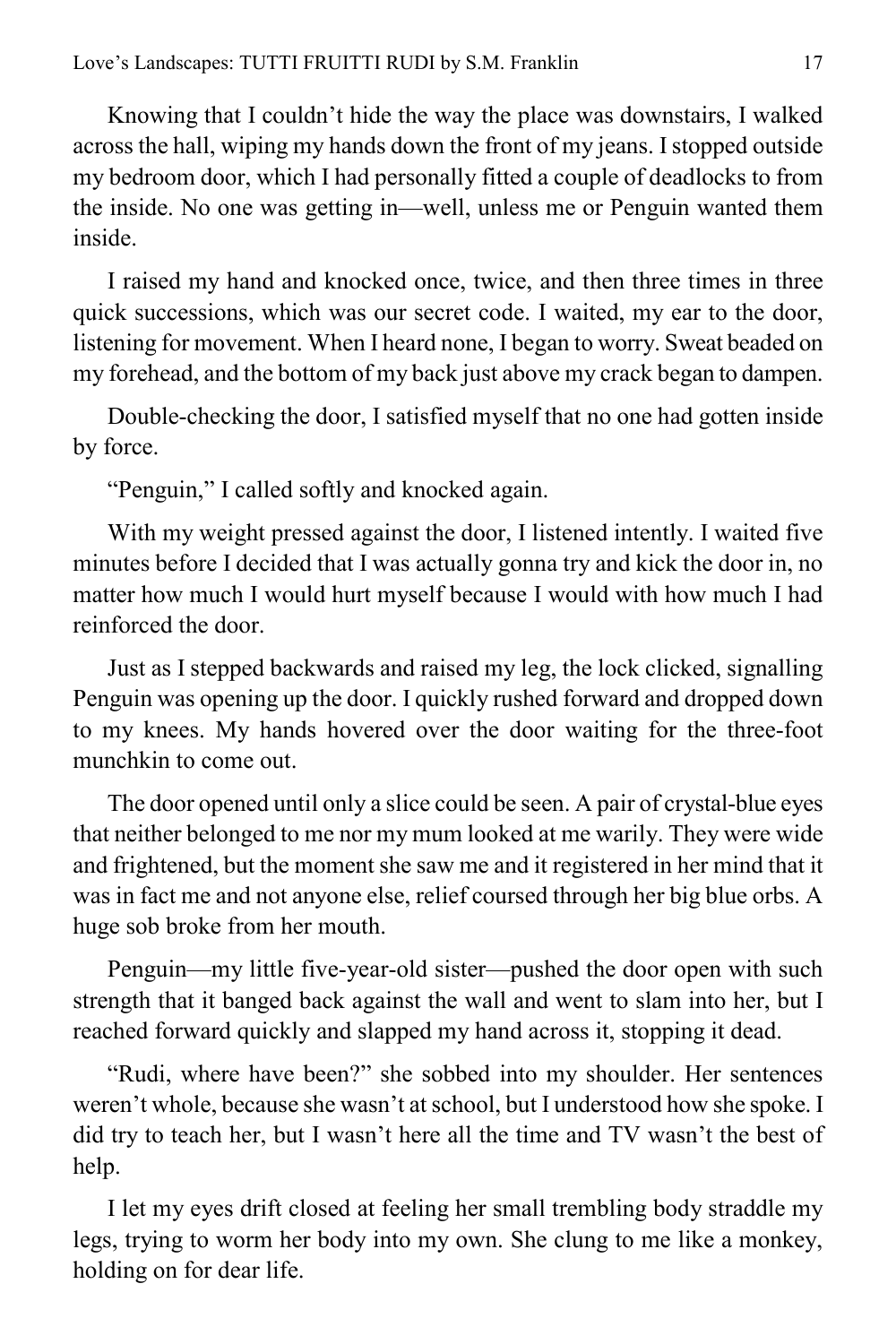"I'm sorry." I mumbled into her hair. Burying my nose into her crown, I sniffed. She needed a bath. I was secretly glad she was dirty because that meant she hadn't been out of the room, which in turn meant she had been doing as she'd been told. I'd made her promise me not to leave the room when I wasn't here. It wasn't safe for her. The only time she was allowed to leave was when there was an emergency, or if I was here to protect her.

Now I was.

"I thought," she hiccupped and moved to straddle me even further, her small hands grabbed at my neck, "that you left me."

A sobbed gasp broke free from my throat. "I would never leave you, Penguin." And I wouldn't. Penguin was the only reason I stuck around.

The first time I ran away was because Mum had started using again, and the men she brought in were horrible and liked to touch me. It got too much at one time that I ran away. When the police found me because the school had reported me missing, they'd brought me back. After that, Mum told me she was pregnant. Whose child it was, no one, including Mum, knew.

It was obvious, at that point, that she was keeping the baby. From that point, I went to the library and read up on as much as I could. By the time Mum was due to have Penguin, I was ready for the baby. I'd used the money I'd earned from street-walking to buy second-hand stuff from the charity shop on the high street. Without me doing that, the baby—Penguin—would have had nothing.

When Mum came home with Penguin, she in effect became my baby. Mum slept so much and claimed to be depressed and didn't really take much notice of the baby. I stopped going to school and running away, pledging myself to Penguin that I would never leave her and abandon her like my mum had done. I pledged to Penguin that night that I would give my life for hers.

Since that day, I hadn't gone back on my promise, and I never would. Penguin was my world.

"You hungry?" I asked as I stood up with her in my arms.

Penguin held on more tightly. Her tiny fingertips dug into my shoulders. "Hmmm."

"Good because you know what?"

Her head shook back and forth as we moved downstairs. I made sure to sidestep around the shit on the floor, so I wouldn't trip, and cleared a space on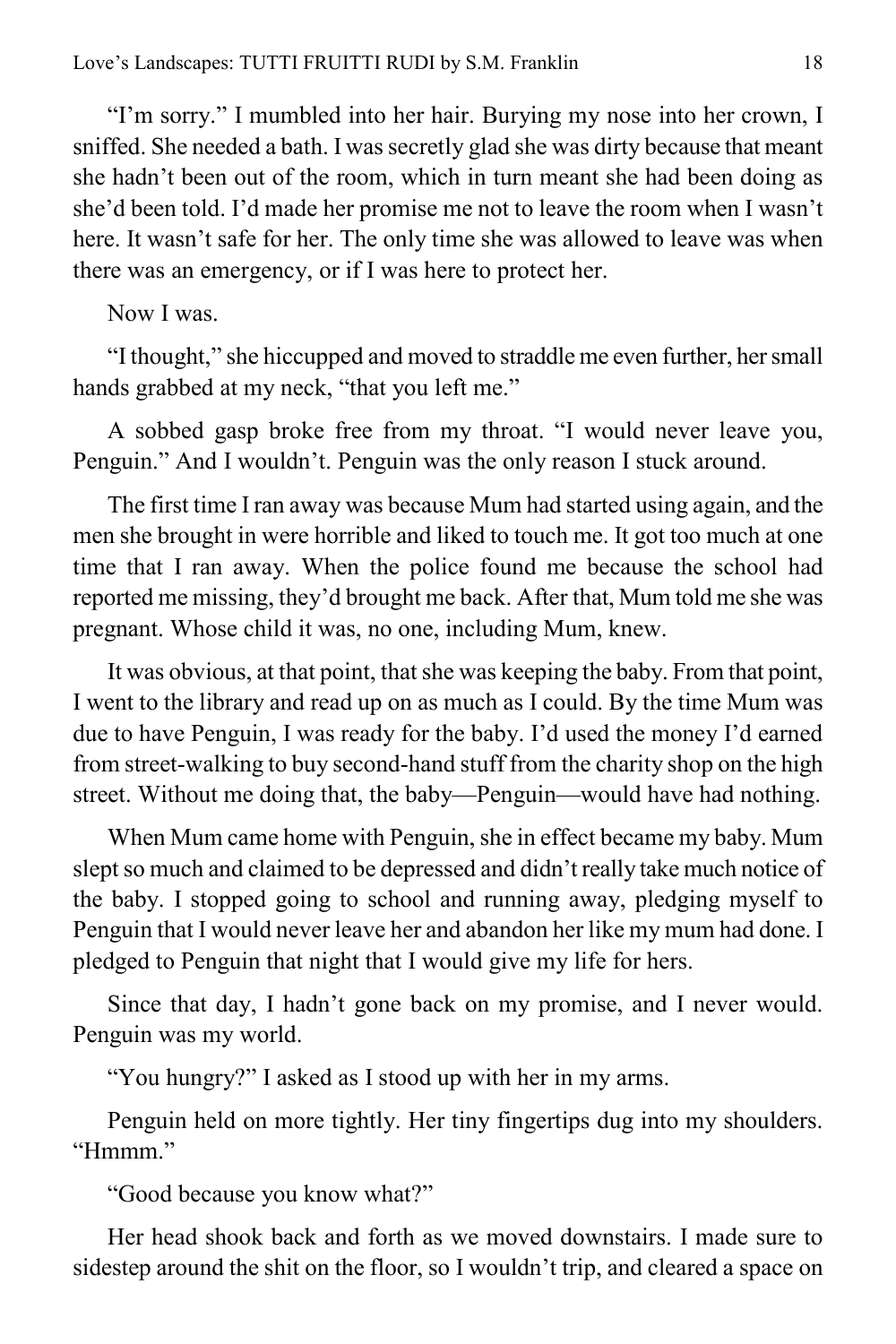the kitchen counter for her. She was reluctant to let me go though. Her small hands clung to my shoulders, trying to hold onto my neck.

"Please," she begged and held on.

I sighed into her shoulder and rubbed my hands up and down her back soothingly. "I've got shopping outside."

Now, she pulled back to look at me. Her crystal-clear eyes were wide still, but the fear was gone. Thank fuck. Worry still lived deep in her depths, more worry than a five-year-old should even have. "Really?"

I nodded and smiled a little. "Oh yes."

"Food?" The hope in her voice just about broke me.

"Food," I leaned into her and mock-whispered, making my voice a little deeper, "I've got sweets too."

Her eyes went wide with excitement. Her brown brows popped high and her honey-brown scraggy hair that so needed washing bounced limply a little around her shoulders. "Wow."

"I know." I laughed and pulled back from her, now that she let me go. "I'm gonna go and get the bags, okay?"

Penguin hesitated in nodding but did eventually.

I quickly rushed through the house, not caring about what I was or wasn't stepping on, and opened the front door back up. A huge sigh of relief left me when I saw the shopping still there. I had secretly been worried that someone might have stolen it, but they hadn't.

Not being able to manage all the bags by myself, I got the first half inside then came back out for the next lot. Once everything was inside, I managed to shut the door, even though it scraped a little along the bottom of the frame because whoever had kicked it in had broken the bottom hinge, therefore, the door had dropped.

Walking back into the kitchen, I caught Penguin with the Coco Pops in her hands and the box in tatters where she'd ripped the thing open. Now she was stuck with the thick plastic bag.

I sighed. "Couldn't wait, huh?"

"I'm hungry," was all she said and held the bag out for me to open.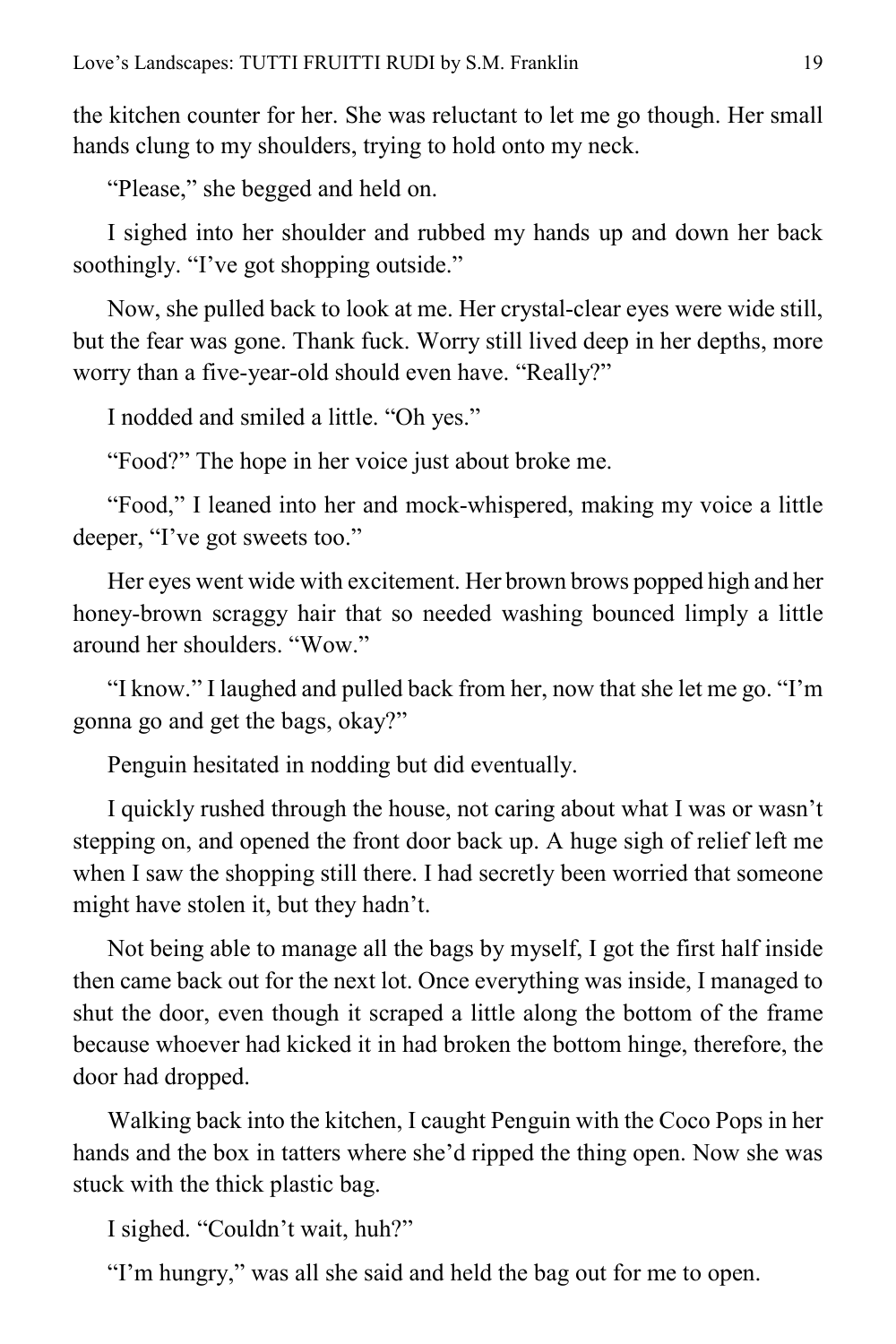Not being able to say no to her, I rolled my eyes and even smiled a little. "Grab me a bowl." She eagerly got up and nearly tripped over the bin that had been knocked over. "On second thought," I stopped her and got one myself.

Penguin wasn't very big for her age. I blamed my mum for that and her drug use during pregnancy. I'd read that for a five-year-old, Penguin should've been a certain height and weight. When I did take both of those and compared them, Penguin was in the three-year age bracket. That included her speech and thought processes.

Once she was sorted out with fresh milk and Coco Pops, I went about tidying up the kitchen. I sorted the shopping into two loads. One load would stay down here for my mum to share, and the other—the bigger load—would go in my bedroom with the rest of mine and Penguin's stuff, so that when I left again, she would have plenty to eat.

\*\*\*\*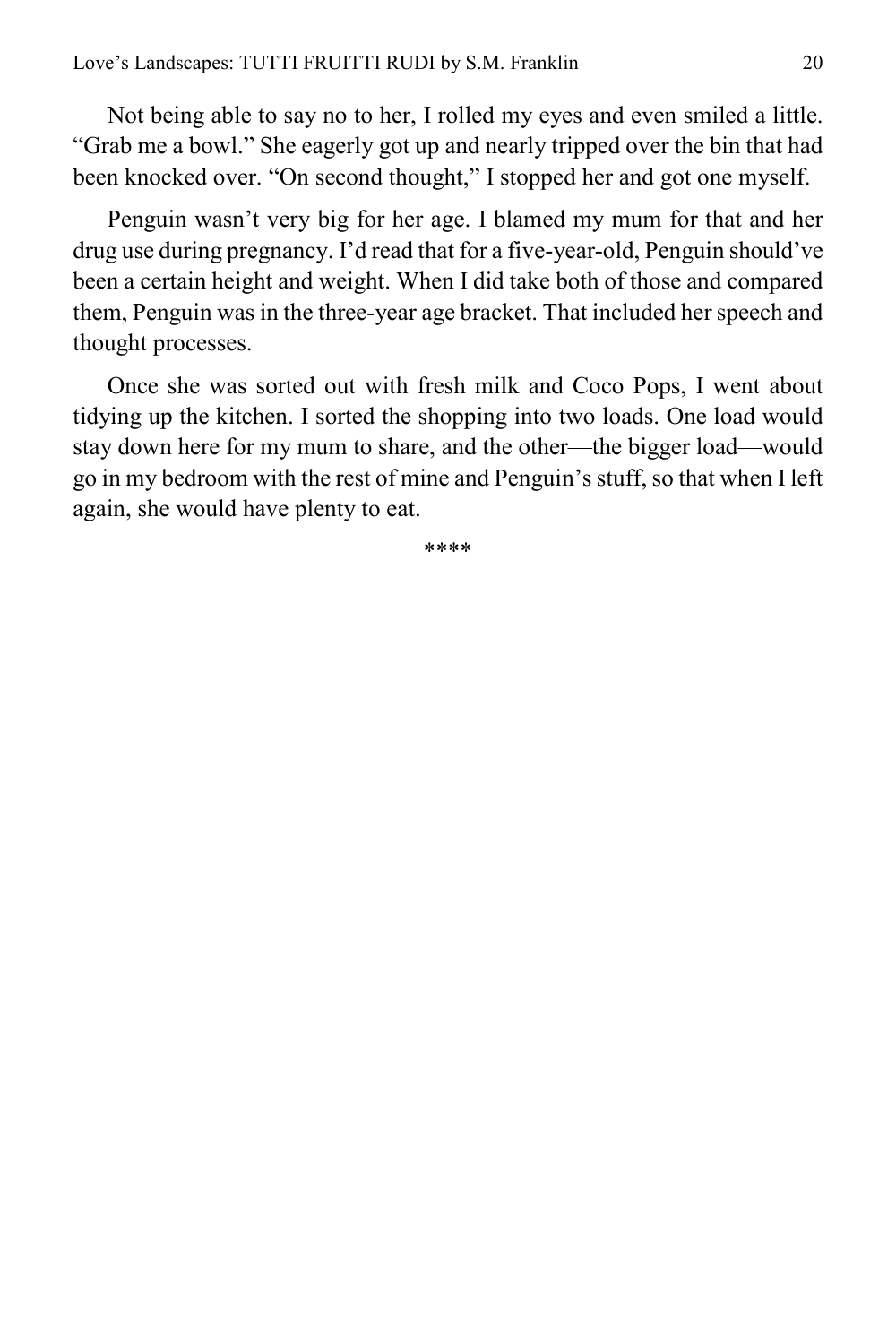#### **Chapter Three**

<span id="page-20-0"></span>My eyes snapped open when I heard the first bang. It seemed to vibrate through the house.

I sat up quickly, dislodging Penguin who'd been wormed into my side, her head buried under my armpit. Her small body jerked and sprang up, staring at me through wide, frightened eyes that were still clouded over from sleep. They darted from me to the door and back again.

Reaching out, I pulled her to me and held her close as I listened to the thumping coming from downstairs. Minutes later, I heard the bedroom door my mum's bedroom door—open and her grumping on about the banging. We both sat still as statues as we listened to my mum's grumbling and heavy stomping footsteps sounding down the stairs. Then seconds later, the banging stopped, and the front door opened with its scrape along the bottom.

I listened intently as Penguin yawned and straddled my lap. She settled her head on my shoulder and reached for her dummy off the nightstand.

"No," I said and took it away from her. She didn't need it anymore; she was too grown up for it. I could already see the damage it had done to her teeth as it was.

"Mine." She snatched it back fiercely and jammed it into her mouth.

"No," I repeated and gripped my fingers around the plastic and pulled, but her teeth were clamped down on the rubber like a vice. "You're gonna break it."

"Let go," she growled, actually growled at me.

With a heavy sigh and a narrow-eyed look, I let her have it. Settling her back down on the bed, I stood up, moved to the window and pulled the curtain back a little so I could look outside. I squinted against the bright sunshine and glanced down towards the front garden where a shiny black car sat parked in the spot outside. I'd never seen that car before parked outside, so it was obviously someone new.

Banging at my own bedroom door made me jump. I whipped around and caught Penguin slinking off the bed and crawling underneath it, effectively making herself disappear. Once I was sure she was out of sight, I straightened my boxers and T-shirt.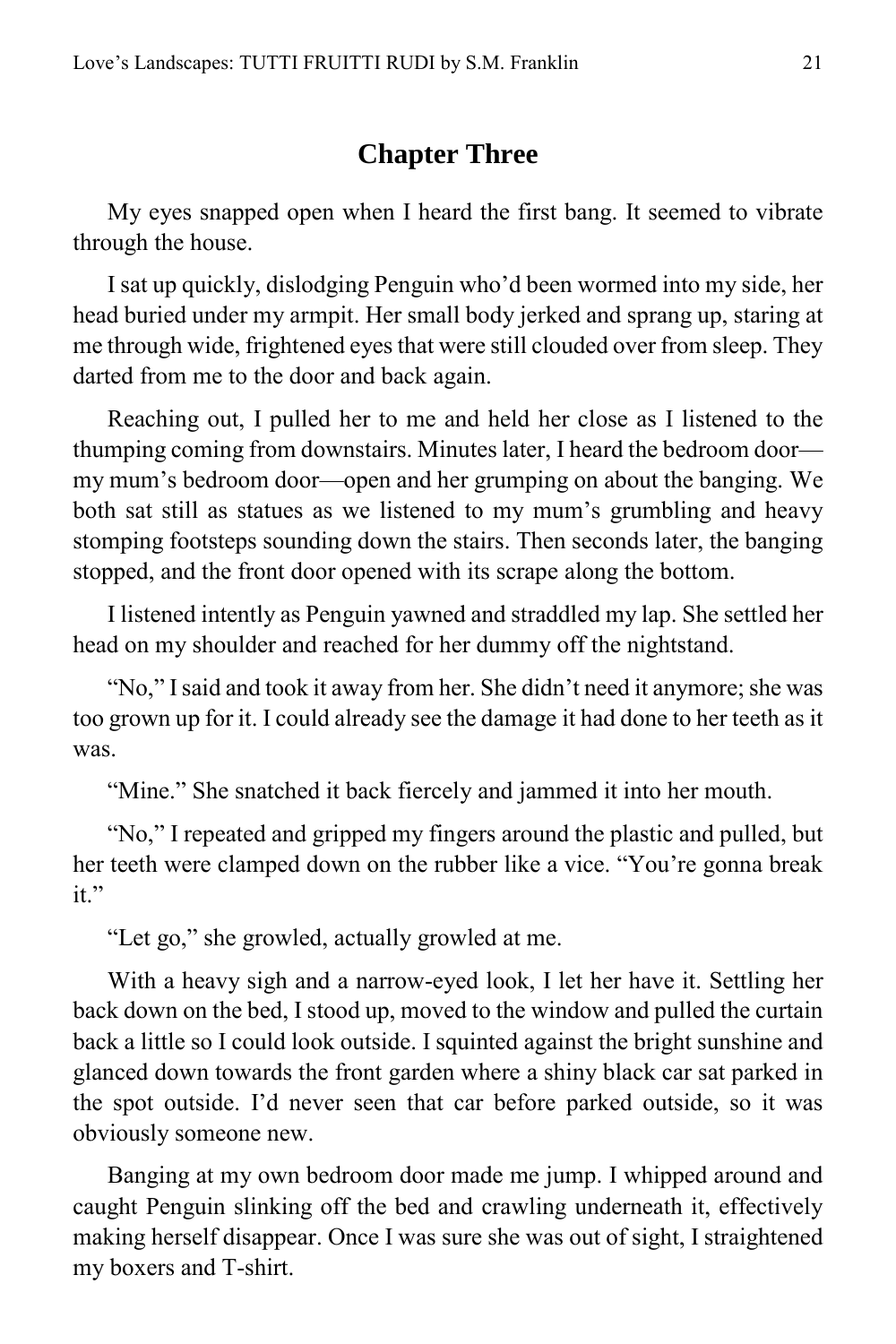"Yeah?" I called out.

"Rudi?" That was my mum's cracked and abused voice.

I blew out a breath I didn't realise I'd been holding. Running my hands through my sleep-mussed hair, I grumped, "What?"

"I need you," she whispered through the crack.

I moved towards the door and leaned against the frame, pressing my hands against the warmed wood. "What?"

"Come out. I need you."

My brows furrowed, and I gave a little snort. She never needed me. That was one thing my mum didn't need. She didn't need me, nor did she need Penguin. She'd made that plenty clear plenty of times.

Unlocking the door anyway, I opened it a little and eyed my mother. She was a state. Her hair that looked as if it hadn't been washed in a month was stuck to the side of her face where she'd drooled whilst sleeping. Her eyes were bloodshot, and she was listing from side to side, barely able to keep herself standing up straight.

"Rudi," she whispered, leaning forward towards the crack. Her breath and bodily stench nearly knocked me over. "I need your help."

Rolling my eyes, I opened the door a little wider and stepped out, pulling the door closed after me. "What do you want?" I was willing to hear her out.

She fidgeted on the spot. Her fingers scratched at her bony and scabbed elbows frantically, tearing the skin in the process. The clothes she wore were tatty and hung on her small, almost anorexic frame.

It was clear that the drugs were killing my mum.

"I'm in trouble, Rudi."

God, how many times had I heard that very sentence?

"What do you want me to do about it?" I had to be cruel to be kind. It was the way it was with her.

She stepped forward to touch me, but I moved out of the way, plastering my back against my door. I held my hand out to stop her progress. "I need, Rudi."

"You need what?" I snapped. I was getting annoyed. The woman hadn't seen me in a couple of days, hadn't even noticed that her five-year-old daughter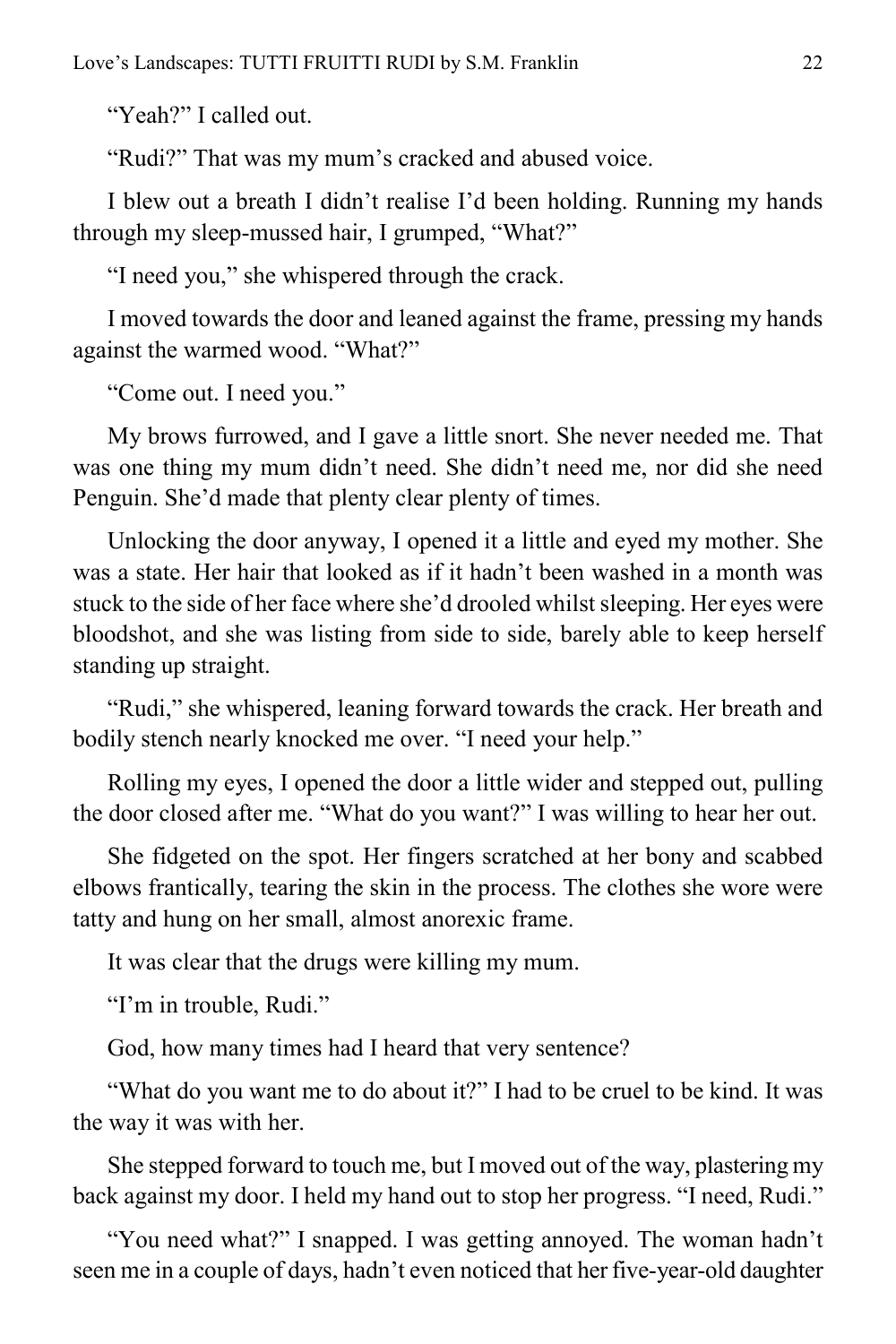had been in the room next to her whilst she'd fucked God knows who. She couldn't even be bothered to ask how I was, or Penguin was for that matter.

"Money," she pleaded. Her head tilted to the side, her bloodshot and glassy eyes wide and begging. She was truly all over the gaff. "I owe him."

My head was already shaking back and forth. "No." I'd helped her enough as it was. Countless times over the past five years and more, I'd laid myself down with plenty of dealers in payment for her borrowing too much and not being able to pay her debts.

I wasn't doing it anymore.

No fucking way.

My mum moved quicker than I gave her credit for and grabbed me in a strangle-hold. "I need you to pay him, Rudi."

"I haven't got any money," I grunted as I knocked her backwards, yanking my arms out of her hold. She went sailing into the door and fell into the bathroom doorway, landing on her back with an *oomph.* 

Shock registered as she attempted to climb back to her feet. She was a tad unsteady and had to reach out for the doorframe to actually stand up but when she did, she launched herself at me, nails bared.

"Stop!" I shouted as I gripped her forearms in my hands and pushed her away. "Stop it."

The damn woman was fucking mad.

"You dare hit me," she screamed as much as her croaky voice would allow.

"I didn't hit you," I shouted back and pushed against her, knocking her backwards again. With my strength and her weakened state, she was no match. She tumbled backwards again, but this time her back hit the doorframe, and she let out a pained wail as she slithered down the wood. "And I told you, I don't have any fucking money."

"I'll take Anna away."

I froze. Everything inside me froze. I blinked at her once then twice then three times for good measure. "You wouldn't dare," I whispered with a tight throat. Fear as tight as a boa constrictor whipped through my body, squeezing my lungs and heart in a hold so tight, little spots of black danced across my vision. I stumbled backwards and reached out for the doorframe, settling my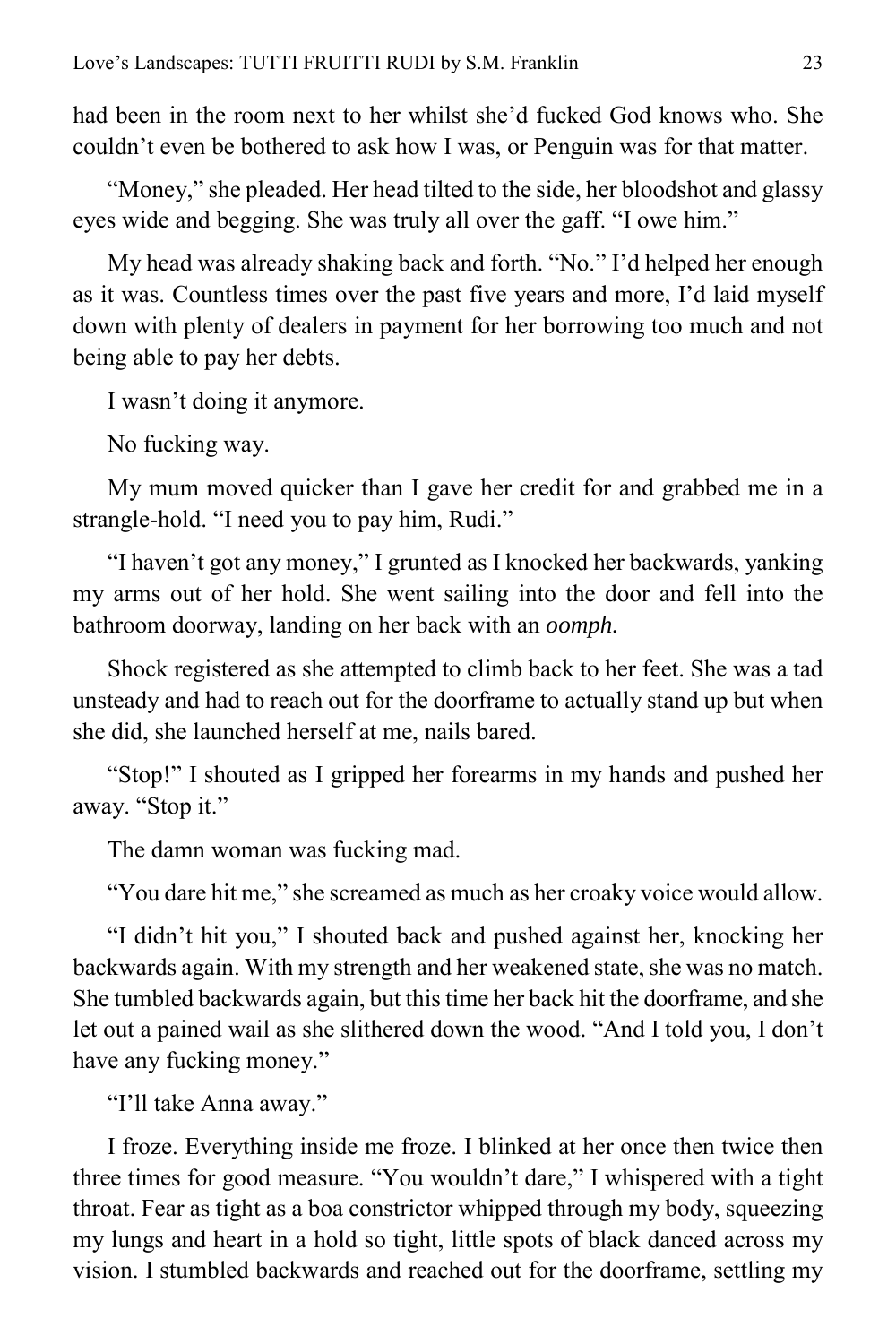back against it so it could hold me up. If it hadn't been there, I would have hit the deck.

Pushing her way back up from the floor, a smug smile danced across her mouth. Yeah, she knew she had me. "I would."

Swallowing hard, I tried to turn my face neutral but couldn't. Anna— Penguin—was my world. Mum, no matter how bad a mum she was, was indeed my mum and Penguin's. She did have rights. She had more rights than I could ever have. She could in actual fact, if she wanted to, take Penguin away from me and then where would I be?

"I won't let you," I whispered fiercely. My teeth ground together, and my blood pressure shot through the roof. I clenched my hands together to stop the trembling that I could feel rolling through me. Possessiveness burned like a brand on my flesh.

"Pay him," she instructed slowly, the smug tint of her voice grated on my last nerve. She reached forward, her hand snatching my T-shirt, grasping the material tight in her fist. As if I were a puppy, she began to pull me along.

Stupidly, I followed her down the stairs, not fighting the hold she had over me physically and emotionally. The place was still a state because she hadn't been bothered to get out of bed and sort anything out. My feet hurt as they crunched into God knows what, but I was too focused on her previous comments of taking Penguin away from me to care. Mum continued to drag me into the living room where—oh my God, Giovanni Manetti—stood.

Now that woke me up, snapping me out of the verbal blackmail I'd just been subjected to minutes earlier.

I knew those wide, rounded shoulders anywhere. I'd stared at them enough previously. Slowly, he turned and revealed those dark, almost black, tarcoloured eyes. His Greek or Italian heritage was strong in his facial features. His brows were almost a monobrow, his eyes were round and widely shaped and set far apart, his nose was wide and spread on his face, and his lips were a tad on the thin side but admittedly, he did have a nice smile even with the fake, altered teeth. That was the only thing nice about him though. Everything else was pure monstrous. The thing that gave me the shivers was the nasty, almost purple scar that ran down the left side of his face next to his sideburn. The beard he tried to grow grew almost sporadically around the torn, previous sewn flesh.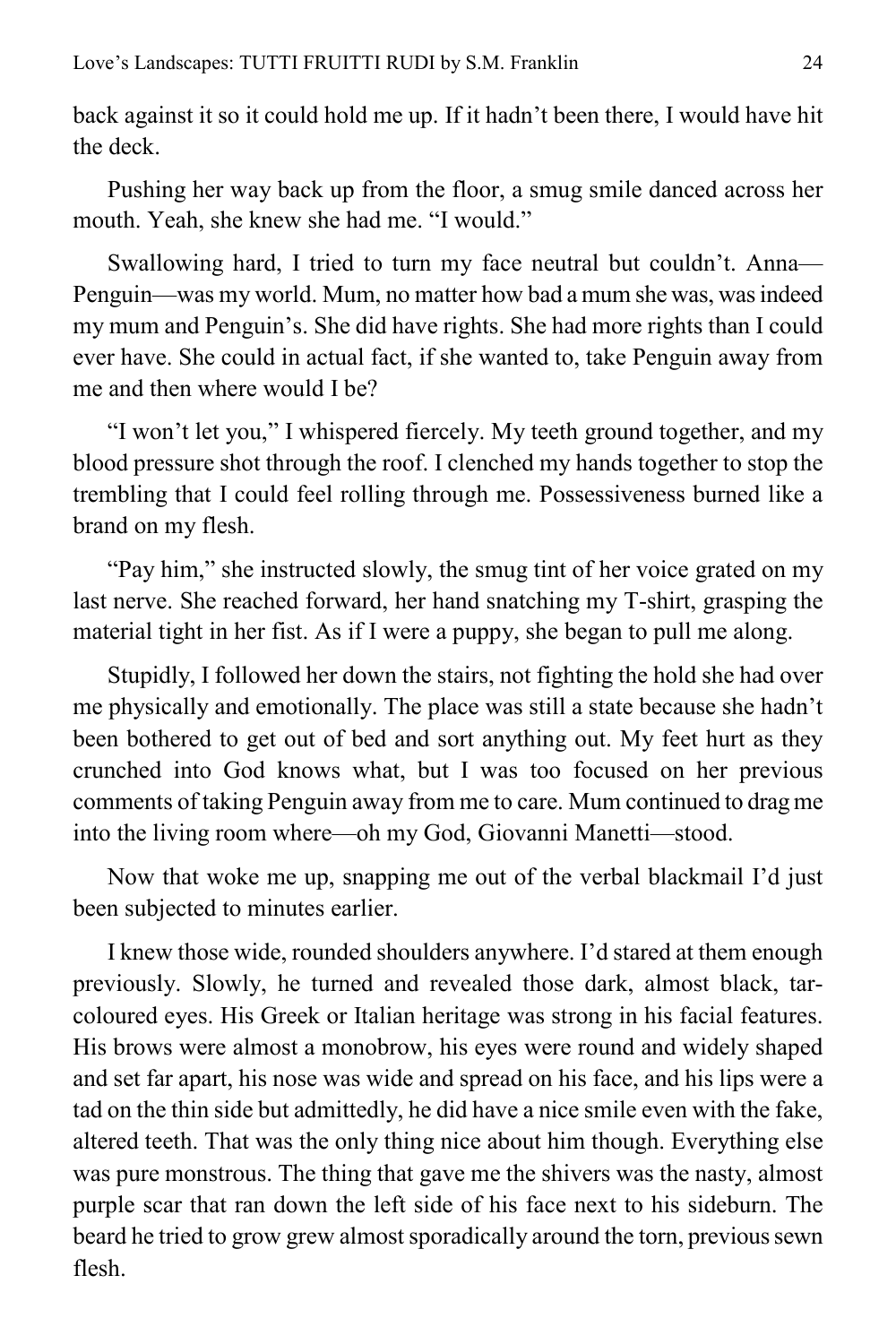Giovanni Manetti was one of the most known drug dealers in Southend. If you wanted, Giovanni had. His prices were a tad on the expensive side, but with the superiority that came with his name, he could afford to rip a few people off.

Not only was Giovanni Manetti a pig, he was an extremely nasty pig who liked dirty pig sex even more—not giving a shit who the unfortunate underneath him may be.

Many times over the years, my mum had gotten tick off another dealer and screwed them over in not paying her bills. They'd come round, kick the shit out of her and take whatever they could find in our home to pay the dues. When she was sober enough, she'd realise that she'd fucked her normal go-to guy, and then she'd go to Giovanni. Giovanni would give her twice the amount of smack on tick knowing she couldn't pay any of it back. But personally, I think he did it on purpose. He knew that if she didn't pay him back by a certain day, he could come round here, throw his weight around and demand repayment in the form of me.

I hated that man.

"Tutti Fruitti Rudi," he smiled and even gave me a wink as his eyes drifted up and down my body, settling on my cloth-covered crotch.

A revolted shiver rolled through me, sending the small hairs on the back of my neck flaring up, standing on end. My eyes slid closed at the use of my street name that I'd earned from the very man who stood in front of me.

"Ah, come on," he said as he moved closer to me. I went to move, but his hand shot out and latched onto my shoulder, gripping hard enough to bring tears to my eyes. His meaty fingers were like mini knives piercing my flesh. "Eh, don't be like that, Rudi."

I looked up into those tar-coloured eyes and realised that the longer he stood here holding onto me, the more power he had over me. It was better to nip it in the bud right about now.

"How much?" I managed to get out through gritted teeth. The pain in my shoulder threatened to take my legs out.

"Five."

My eyes went wide as they darted to my mum who stood off to the side. Her whole body was trembling, but, no, not out of fear of Giovanni. No, she was no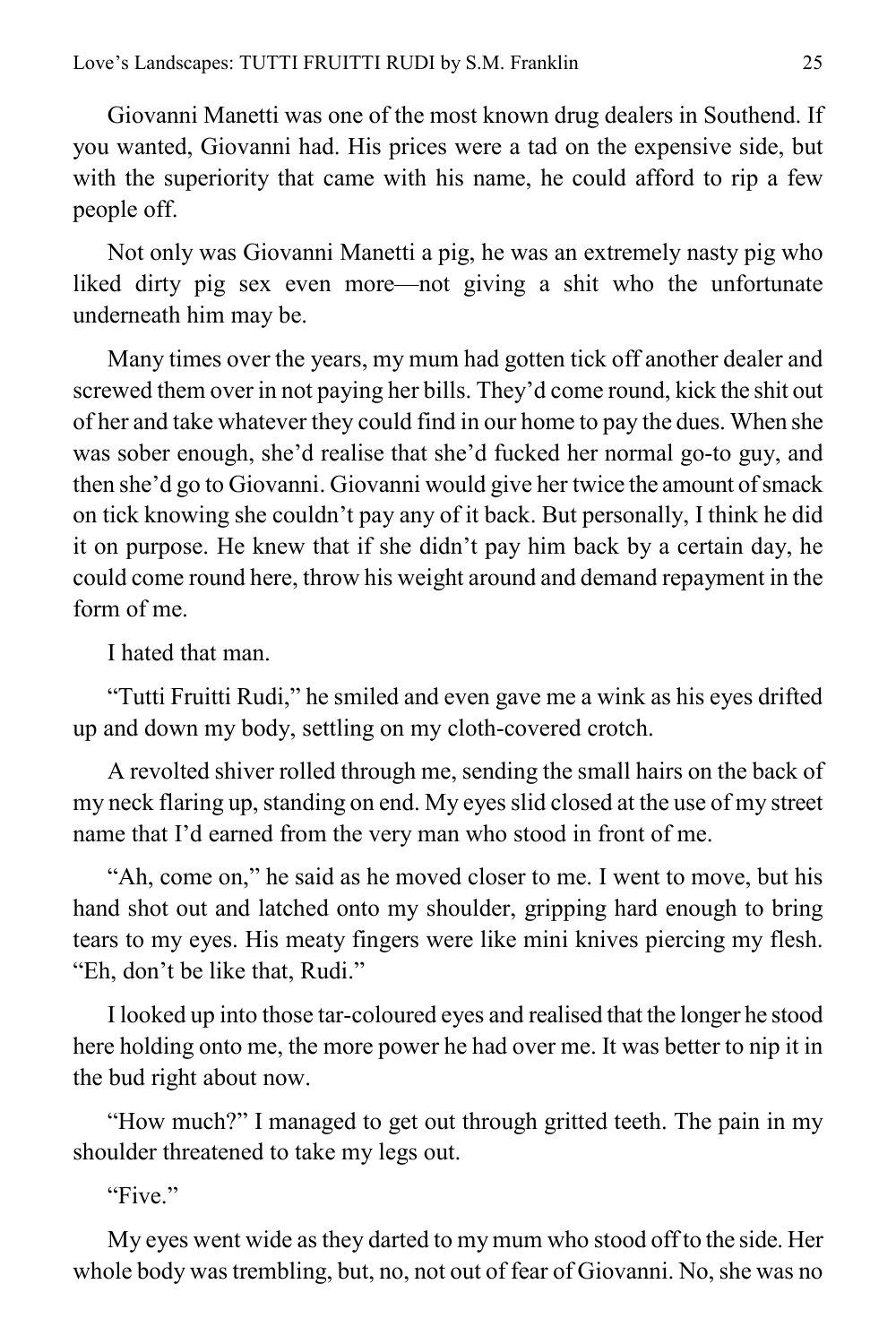doubt wanting—needing another hit, a hit she probably didn't even have, because she'd stuffed her body full of the shit last night.

"Five hundred quid?" I shouted with exasperation. Was she fucking serious? I tried to count how many wraps that was but lost count at somewhere around fifteen. My mind whirled at the intense anger that I felt for her stupidity and selfishness.

"I needed it," she said with complete conviction.

"Sure you needed it," I sneered and crossed my arms over my chest, hoping to dislodge Giovanni's hand, but I was unlucky. "Your daughter fucking needed it. Don't you get it? She needs food more than you need to put that shit up your arm."

"That shit helps me with my troubled life."

I couldn't believe what I was hearing. I stepped forward and pointed my trembling finger at her. Angry tears burned my eyes. I didn't want to cry. No, I wasn't going to cry. "You're a selfish fucking person. You don't think about anyone other than yourself. You're a fucking waste of space."

"Stop speaking to me like that. I'm not a child," my mum screamed.

"Then stop acting like one," I screamed back. I screamed so hard that my voice gave out, making me have to clear my throat. I sucked in a sobbed breath and let my eyes close, telling myself over and over again to breathe. It was all going to be okay.

"Hey, hey, hey," Giovanni butted in, waving his massive bear-sized paws around. "Let's check this out. It's not issues."

My eyes snapped open. Was this guy crazy?

I made a face and spun around. This time, his hand was dislodged from my hurting shoulder. "Are you fucking crazy?"

His eyes darkened even more, if possible, and a snarl curled his top lip. He stepped forward menacingly, making my insides quiver in fright, but I stood tall and didn't move, even though my mind screamed at me to just get the fuck away from him, to back down and act like the submissive he wanted—that he **liked** 

"You talk back to me, Tutti?"

My eyes narrowed at him, my jaw ground together. "No," I finally gritted out.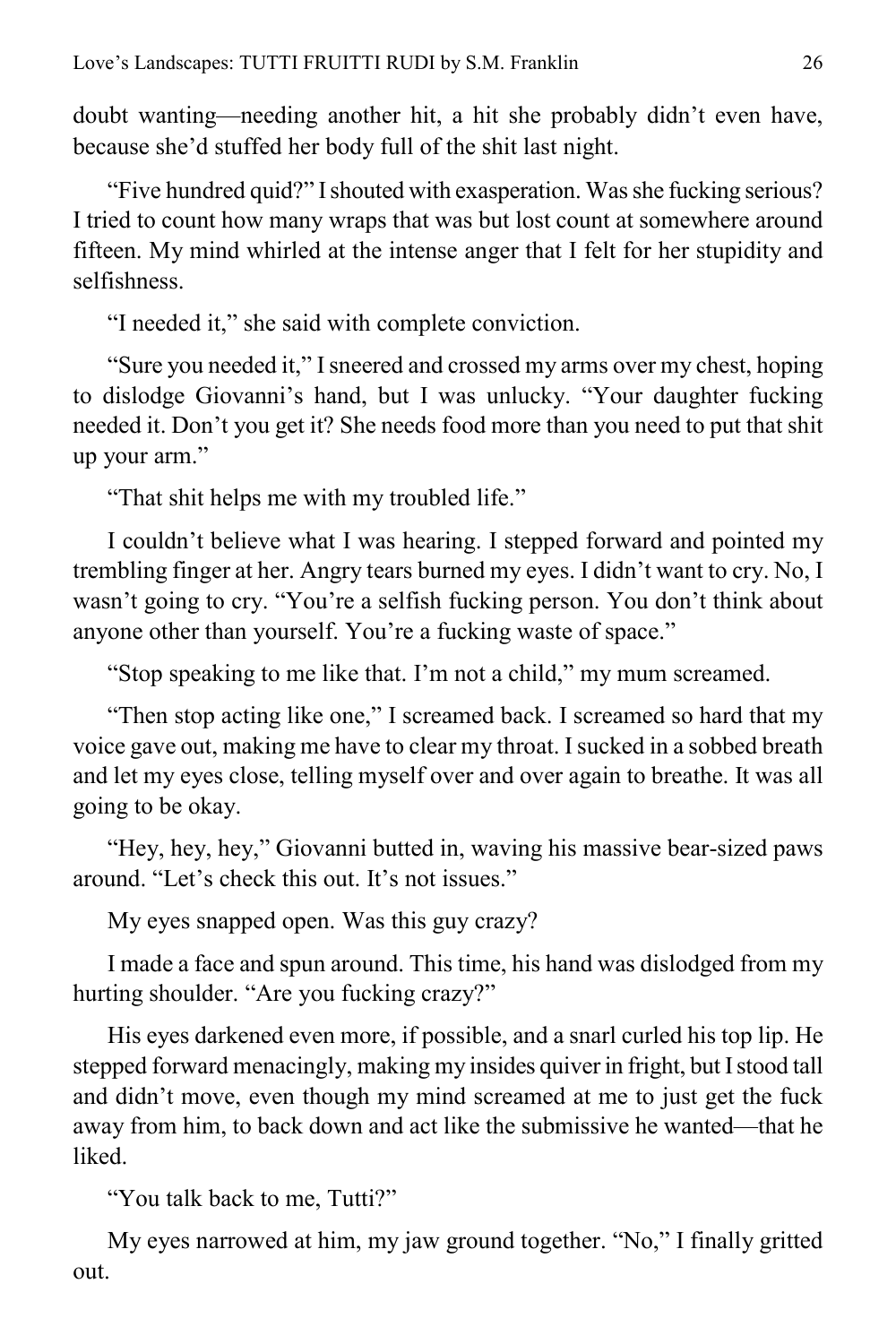"Good." He smiled and cuffed me upside the head. "Now we sort the arrangements." He clapped his meaty hands together, making his top arms wobble and smiled at both me and Mum.

"He can pay everything." Mum nodded frantically, her eyes pleading with Giovanni.

My stomach turned in on itself at her words. I knew my mum felt little for me, but for her to just basically whore me out like that, tore me apart. I wanted to cry; I wanted to stamp my foot. Fuck it, I wanted to grab hold of her and shake her to death, trying to get it through to her that mums didn't do this to their children… ever.

Giovanni's brow rose at Mum. I think he was shocked at her words, too.

Silence, intense, horrible, pain-filled silence, filled the room. I stood looking at the woman who birthed me, wondering what the hell I had done wrong. What had I done that had been so bad for her to do this to me?

When she nodded continuously at me and mouthed, "Anna." I relented hesitantly.

"I can't pay," I said quietly, but I knew Giovanni didn't want money anyhow. The Queen's head was useless right now. He knew the only way to get me into his bed was blackmail or debt because otherwise, I wouldn't be going anywhere near him.

The smile turned even more sinister. It reminded me of a predator—a shark, to be precise. It was full and grave, making me cringe. He walked over to where I stood and ran his hand through my black, short-cropped hair, tugging at the front part, where my tousled spikes were. When my face was upturned to him, my neck clicking and resisting against the angle, he leaned into me and pressed his chubby cheek to mine. His onion pits assaulted my senses first, then his breath came next, making my nostrils wish they were blocked. "I want you, Rudi." His shirt-covered, extended belly first pushed up against me, brushing against my sternum. Then I could have gagged when I felt his hips thrust against me, his hardness already evident. "I want some tutti fruitti, Rudi."

My head instinctively turned away from him at the same time I tried to make some space between our bodies, but he wasn't having any of that. He moved with me until we were up against the wall. When I realised he had me blocked, I cleared my throat. "I don't do that anymore."

The hand that was in my hair pulled even harder, yanking on the strands. Little tendrils of pain shot through my scalp. "Don't lie to me, Rudi."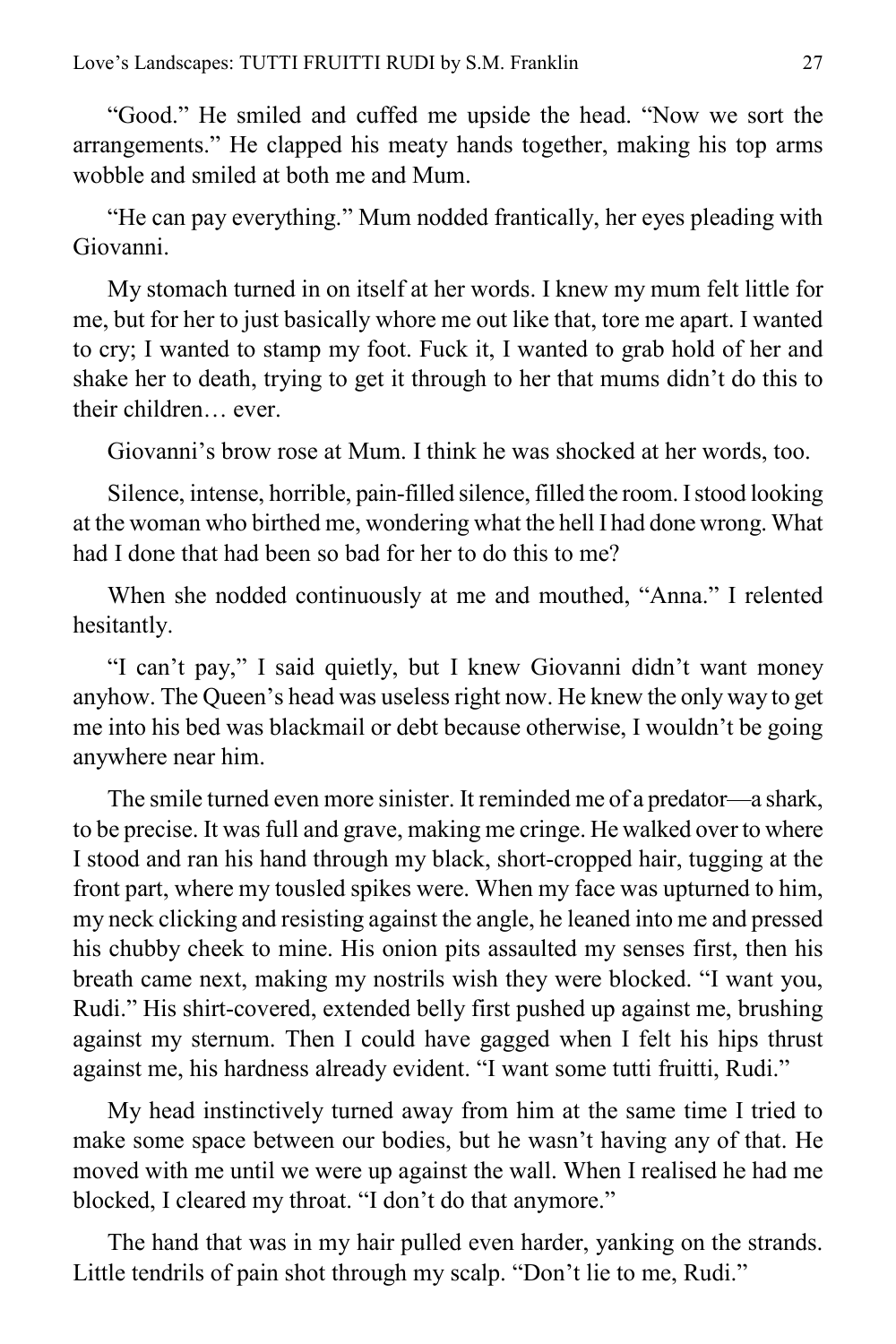I gritted my teeth and looked him in the eye. I so wanted to hack up some phlegm and shoot it at his bully mug, but the fucker would probably enjoy that. Instead, I smiled a little, even though my eyes were stone cold. "Okay," I managed to get out through my tight jaw. "Name the time and place."

Giovanni's head tilted to the side like an inquisitive dog. "You're always so easy, so pliable," he commented in wonder.

Shame flooded my system. "You've got what you wanted; now you can go."

He stared at me for a long time before he nodded and stepped back, slowly releasing the hold he still had on my hair. Turning to my mum, he said, "Once Rudi pays me in kind, you're clean again."

The relief and gratitude on my mum's face made a puddle of bile rise in my throat. I looked at her with utter contempt and hate. Fuck, did I hate her. I chewed on my lip to stop the flow of abuse that wanted to escape my mouth. I also snapped my hands under my pits to stop from reaching out and strangling the woman until she turned blue and collapsed.

"Thank you," she gushed and smiled full out at Giovanni, who looked way too pleased with himself.

My hands grasped my T-shirt so hard I heard fabric tearing. My whole body jittered, but it wasn't in fear of Giovanni—okay, maybe a little bit—nor was it because I was cold. No, it was pure, white-hot-poker anger that was so hot and thunderous; it burned and bolted through my body, making everything from the bottom of my feet to the tips of my fingers quiver.

Giovanni moved to the door, but before he opened it, he turned and moved back to where I stood, still leaning against the wall. His massive body shadowed completely over me. I turned my head to the side and closed my eyes when his hand slid up my neck to cup my cheek. He thumbed the skin under my eye at the same time he snapped his hips against me. Again, I could feel his hardness, except it felt bigger and harder than ever. Leaning down so his rank breath fanned over my face, he groaned, and said, "Don't bother stretching yourself, Rudi. You know how I like it."

A cold, bitter chill travelled through my body making my hairs stand up on end.

Yeah, I knew how he liked it.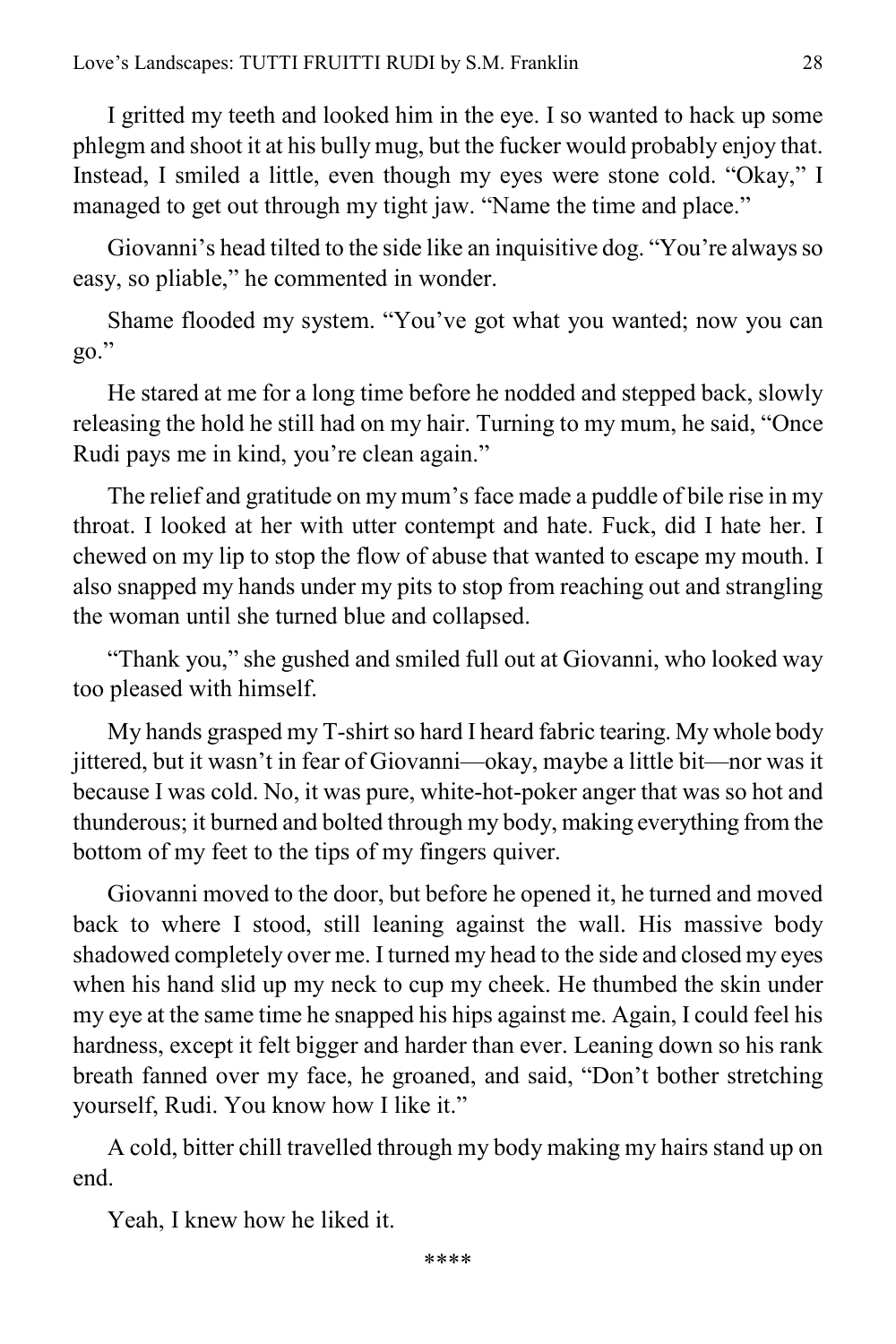#### **Chapter Four**

<span id="page-28-0"></span>"That's it, boy, take it, you worthless whore, you fucking fuckrat, fucking tight, twisted, twink bastard," Giovanni grunted. His punishing thrusts continued to pound into me, unrelenting, uncaring. His thick cock pounded into my small hole without any lube easing the way. In fact, the only lube that had been used was what the condom was coated in. That was it.

I was sore as hell, and my back teeth along with my cock and balls were in constant, terrible pain. My cock felt raw like it had been scraped against a wall of sandpaper, the head pulsing but not with pleasure, with tendrils of pain. My balls pained me every time they moved inside their bag and what didn't help was Giovanni's own balls slapping against them.

My elbows killed too. Every momentum forward, my elbows rolled along the cold, hard surface of the kitchen counter and no matter how much I repositioned myself to ease the burning ache, I couldn't get comfortable. For over an hour, he'd been back there behind me, banging away. I was sure with how much sweat was dripping on my back and the expletives leaving his filthy, grubby mouth, he was on something. What? I had no fucking clue.

All I wanted was for him to hurry up.

If he carried on like this, I wouldn't be able to take a shit right for weeks.

"Yes, you're gonna take my load, fuckwit," he bellowed, his voice echoing in the spaciously decorated kitchen. His spittle flew over my back, landing on my neck. His meaty hand gripped the top of my shoulder holding me in place as his thick hips pounded into me, harder, faster. His cock jammed into my arsehole with bruising quality. Faster and faster, his flabby, hairy belly slapped against the bottom of my back, his huge hairy balls banged heavily against my own pinioned ones.

"Here it comes, boy, here it comes. Take my fucking load and shit it back out again, take it, boy." The hand on my shoulder tightened incredibly; his chewed, crudely cut nails felt like small blades digging into my muscles.

Dropping my head to the counter, I let my elbows drop and folded myself in half, basically so the pain could go from the six o'clock mark in my backside to twelve o'clock. The intense burn and constant in-and-out rhythm pain was too much. I squeezed my eyes closed and hissed when he slid down then upwards, pushing against the sore and swollen flesh surrounding my sphincter.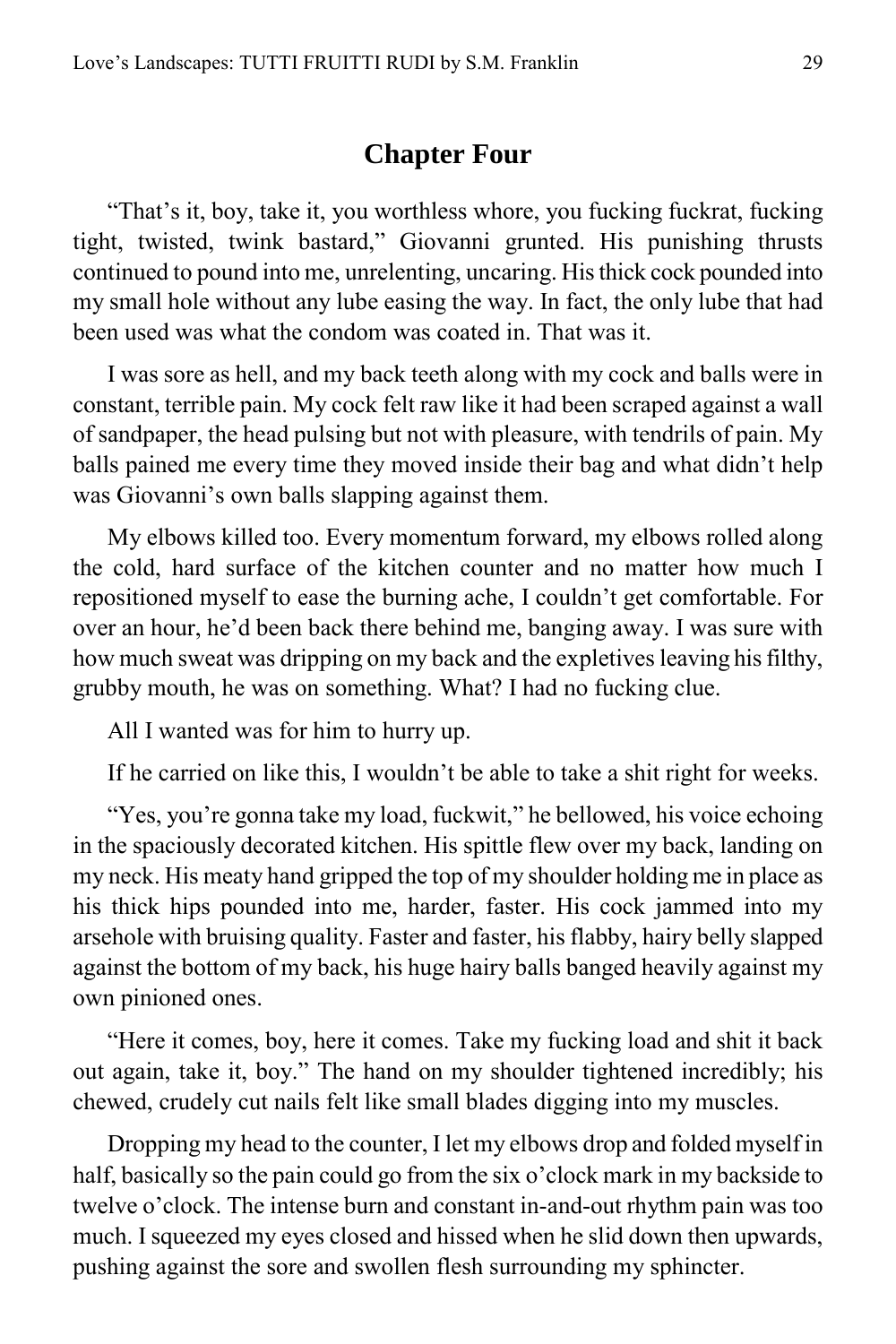No matter how hard I fought not to make a noise, a pained groan left me, and I tensed on instinct, really knowing that I shouldn't have because that turned him on more than anything—a man fighting his way through a good fucking—oh yeah, Giovanni loved that. Giovanni must have felt it because his speed picked up even more. His spittle and sweat flew over my back and now both his meaty hands clamped onto my shoulders, holding me into place more than ever.

"That's it. Oh daddy's coming now, spitting his load into your tight backside." He pushed in once more, then stilled. His cock thickened even more then exploded inside my arse. The condom holding his spunk, threatened to implode into my hole. Whilst his cock unloaded, his body stood away from mine, his fingers just digging into my shoulders. The moment his tube steak stopped its unburdening, his body slid against mine, his hairy chest rubbing against my back. I cringed away from him instinctively and pressed myself into the cold counter, trying to dislodge his body.

"Get off me, you fucking pig," I growled through gritted teeth and forced my way out from underneath his dead weight. My sweat-soaked body slid against the counter, my skin pulling on the granite. Giovanni's cock slipped out of my backside with a wet plop, making me hiss and bite my bottom lip to stop the wheeze of pain from escaping my mouth. Giovanni's heaving, panting body flopped to the counter and there he lay, all hairy, smelly and fat. His rolls of flesh squished against the side. He turned his head from where it rested on his forearm; his beady weasel, tar-coloured eyes watching me.

My own eyes dropped to the wooden floor when I heard a wet slap. I grimaced when I saw the condom that he'd used—that was covered with lines of red and pink—had slipped from his decreased cock and was pooling on the floor, along with his spunk that had splattered upon contact.

Untying the wound wire from around the base of my deep-purple-coloured balls, I could have cried with relief. Fast, hot blood shot through my testicles, giving them life once more. What I would have liked was to have held my precious weights and massaged them better, but in all honesty and before I emptied my stomach all over him, myself, and the floor, I wanted nothing more than to get the fuck out and away from him.

I winced when I moved to pull my jeans on. My arsehole burned like a bitch and felt torn in at least four different places. The fucker knew I didn't like raw sex—who did?—but yet that's what he had chosen as part of his repayment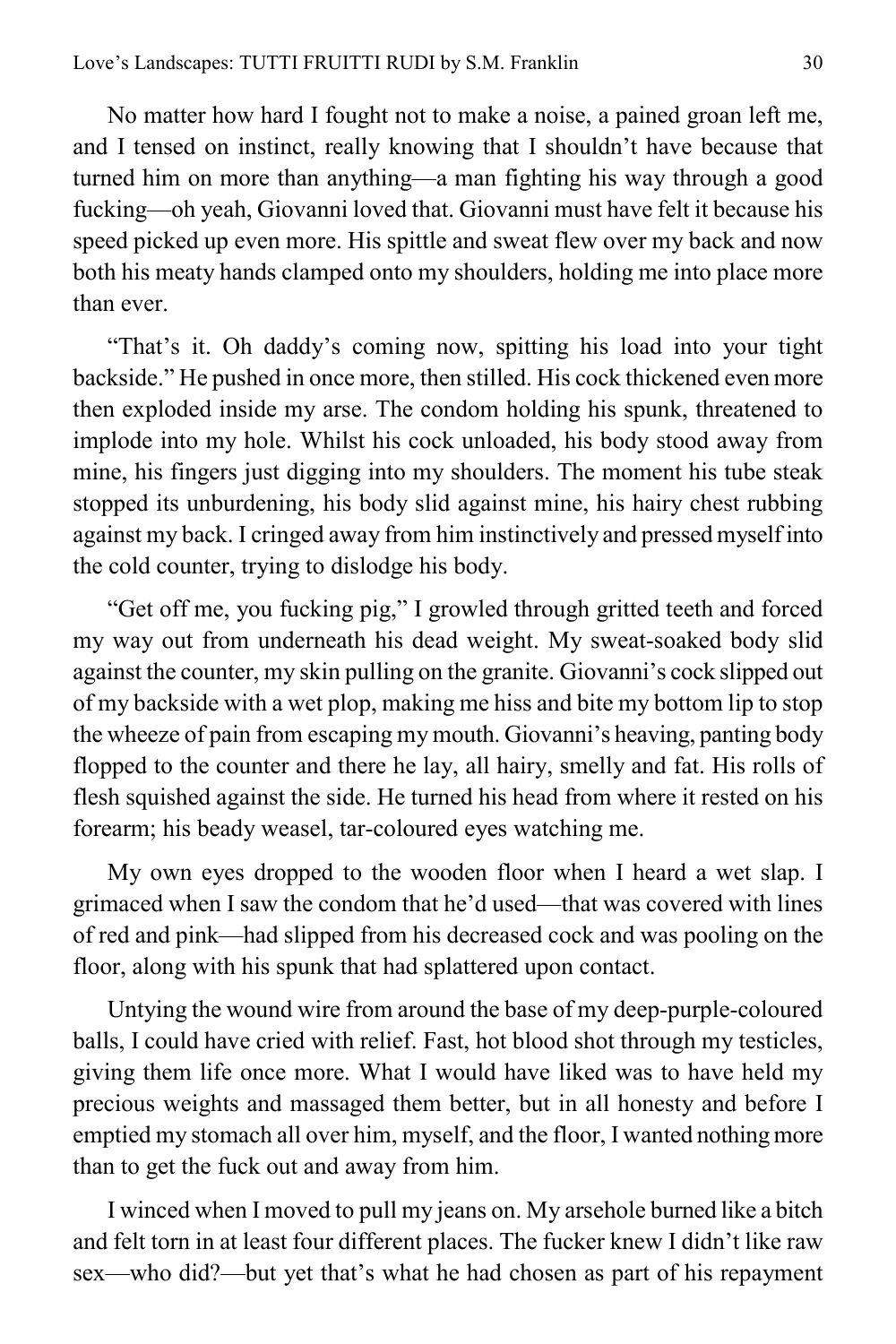schedule. I guess I should have been lucky that my mouth wasn't used. There was nothing worse than that.

As if reading my mind, Giovanni smiled, revealing a string of white teeth that looked so fucking fake it wasn't even funny, especially with his heavy, weighty face covered in patchy, overgrown hair.

"Next time, Rudi, I get your mouth."

The promise in his tone made my eyes close as bile wanted to roll up my throat. I wanted to puke all over his floor, all over him, show him what my mouth was capable of—well, now, that wasn't such a bad idea.

"Whatever," I grumbled and slipped my boots on, not even bothering with the laces. I was only going to walk through the park, so it wasn't that long a walk home. The hate I had burning for the man who was watching me, who had just used and abused me, was overwhelming. Hot anger, burning hot anger, coursed through my veins. What I wouldn't give to give him some of what I had to put up with—to see how he liked it or better yet, do something to him like maybe—kill him—that'd stop the fat fucker from hurting anyone else.

"Same time, Thursday," he said and turned his back on me. I watched him as he walked to the bathroom that was just off to the side of the kitchen, his big, naked body wobbling and slapping as he moved. Gah, the man was fucking horrible as fuck.

I flipped him the bird even though he couldn't see it and moved quickly through his house and out the front door where Joey, his henchman and all round cocksucker, sat. He winked and smirked at me, but I ignored him. He was just a wind-up merchant and a prick anyhow.

\*\*\*\*

The park was near on empty as I walked through it. I liked to stay near the water if I could, unless I had to dip into the bushes. I loved watching the ducks disappear at night and the ripples of water under natural moonlight.

I stopped next to the water and watched it, letting it calm me a little before I went home. I knew Penguin would be waiting for me. I'd gotten her a new book when I'd taken her to get some new clothing. I promised her that I would read it to her after her bath if I got home at a reasonable time.

Turning away from the pond, I grimaced as I stepped on a rock and it altered my stride, making my arsehole stretch. Damn it, I'd be sore forever.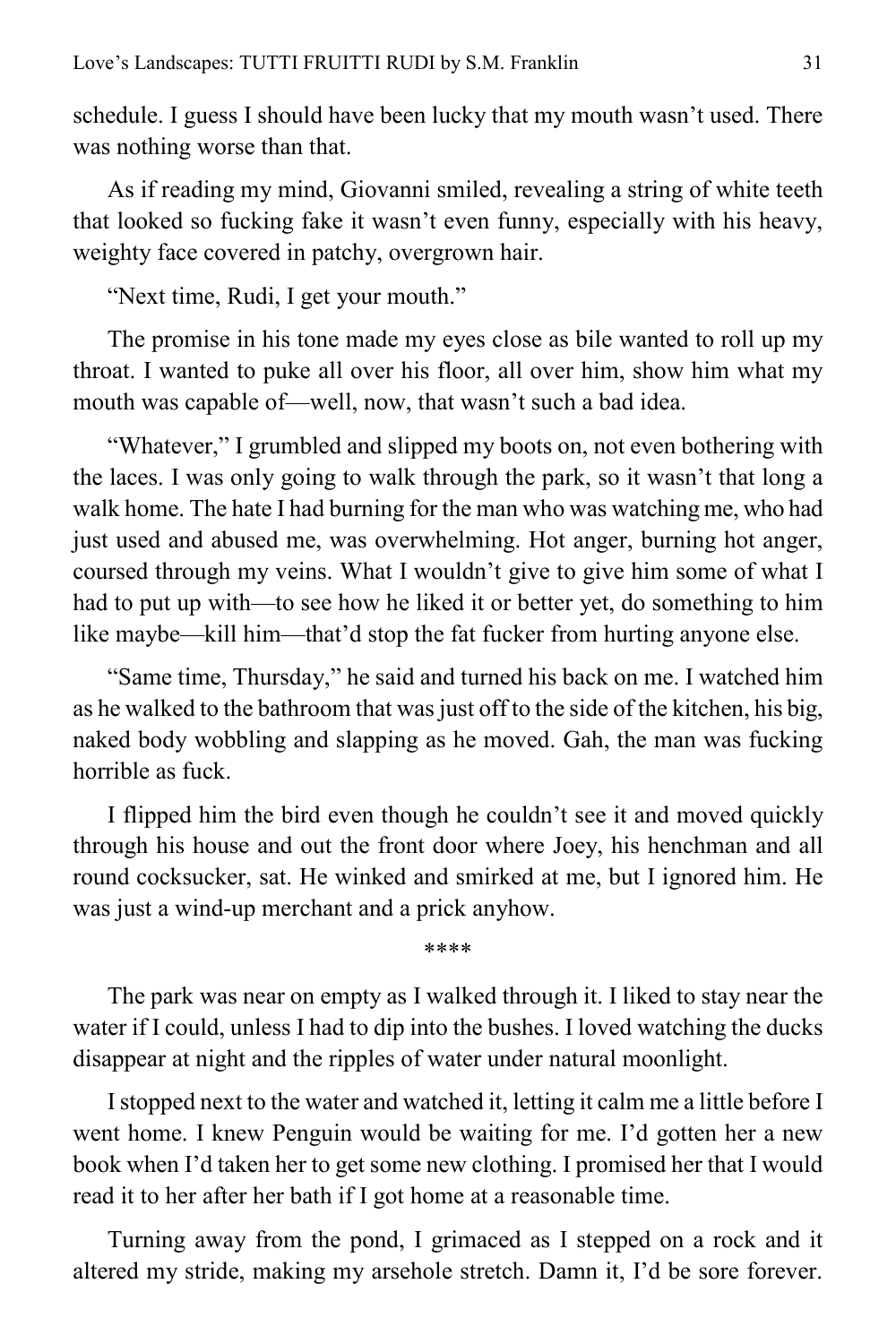Luckily, I'd pinched that four hundred quid because my hole would be useless right about now on the streets.

As I moved through the grass, I heard a couple of grunts and low moans coming from the bushes. Even though I was in a vile mood, I smiled a little, thinking that someone was getting lucky. It wouldn't be the first time that I'd witnessed someone getting it on in this particular park. After all, I did lose my virginity here.

I carried on walking and continued to look back over my shoulder every so often. By the time I got to the entrance to the park, a couple of guys came running up behind me. I instinctively moved aside and let them pass.

"Fucking faggot won't be coming through here again," one of them said so loudly I was surprised the next town didn't hear him.

My body tensed at his words. The one with a white cap turned backwards replied, "Yeah. I can't believe we caught him scoping your arse out like that, fucking pervert."

Immediately, my hackles rose. I continued to walk behind them as they slowed, listening to their conversation. Why I did this, I had no fucking clue. All I knew was that something inside me told me to, so knowing my gut had good judgement, I followed it.

I followed them all round the outside of the park. I knew they didn't even notice me behind them. It was as if I slipped into "The Cat" mode and slinked my way along, trailing. I did know that by the time they had crossed over the street and I had stopped by the side of the park, I was fuming at what I had heard. Listening to their running commentary of faggots and everything on the gay spectrum and what needed to happen to faggots like that; my stomach was twirled and twisted up real tight. To me, it sounded as if they'd gone out tonight to do one thing, and that thing was looking for gay guys to bash the ever-loving shit out of.

Eying them until they disappeared, I shook my head, climbed up onto the green fence and hopped back into the park, landing with my knees slightly bent. Even though my arsehole protested, I ran over to where I'd been hearing the grunts thinking that someone was getting busy, when in fact, someone was getting their face smashed in. I stalked through the bushes, my boots breaking the fallen twigs in half at the same time my hands caught bunches of the green stuff and pushed it out of my way. My eyes narrowed, searching for a body. I prayed to God that whoever they'd beat the crap out of was at least alive.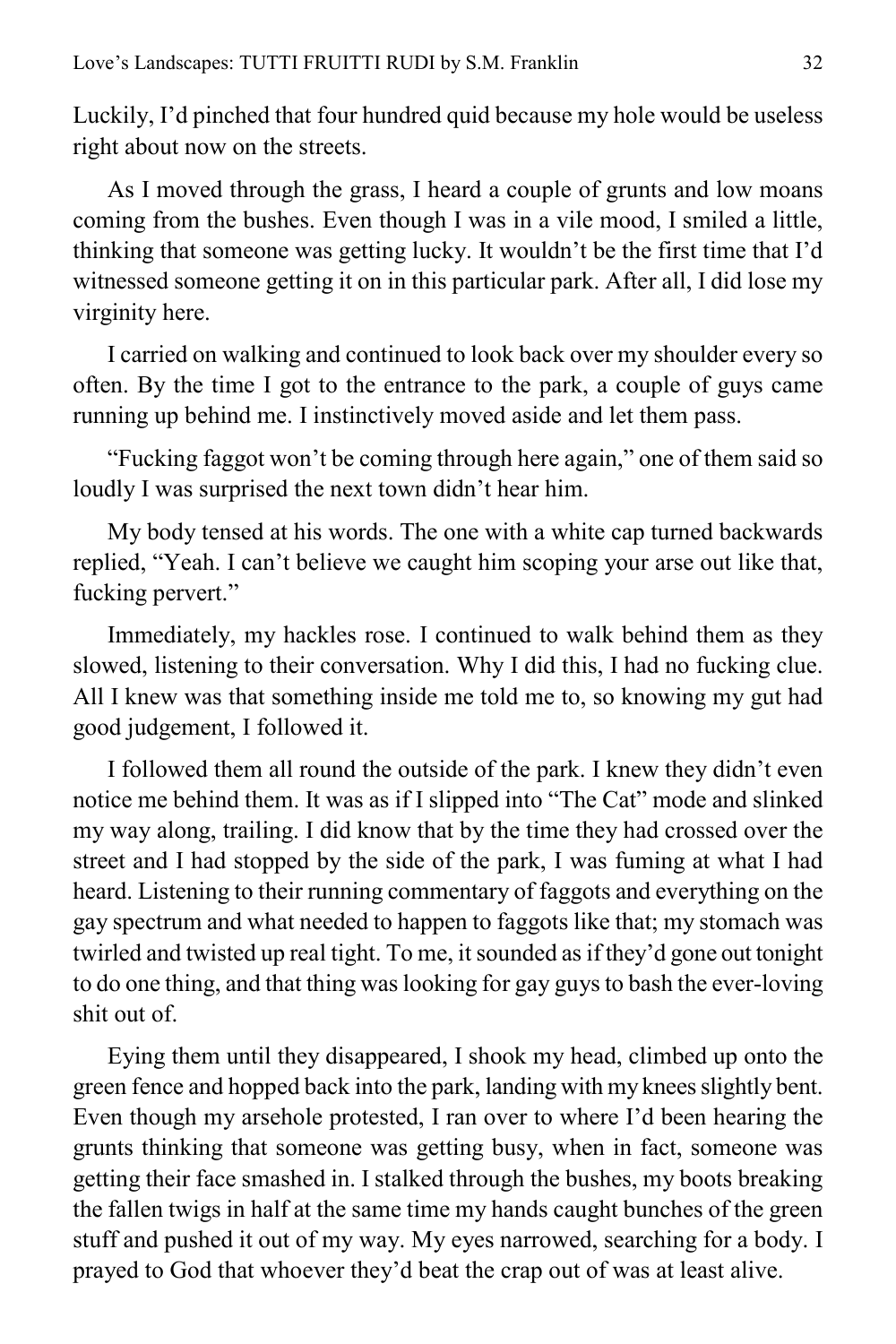When I couldn't find him, I stopped dead in my place and tilted my head to the side. I cancelled out the toots and engines in the distance. I struck out the music booming somewhere nearby and the voices entering the park from the south side. Once I heard nothing but air, I closed my eyes.

I knew this park very well. I knew where grass ended and mud began. Where wood chips surrounded the swings, to the tarmac that started around the roundabout and where gravel ended and concrete started around the pond.

Nothing. I could hear absolutely fucking nothing.

Just as I was getting annoyed that I couldn't hear anything, I heard a moan. It was a little breathy, but it was something better than nothing.

I followed the direction to the east a little and crouched down, my fingers brushing against the cut and trimmed bushes. The darkness was too much; I couldn't see anything. I could have been standing in dog shit and I wouldn't have known. Whoever the injured guy was, he had to be wearing something dark because I just couldn't make him out.

Taking out my phone because my eyes could see fuck all, I pressed the screen, seeing Penguin's face. I smiled a little as I waved it around in a circle, shining the bright light over the ground around me. Turning in a circle, I tilted it this way and that way, continuously pressing the button so the illumination wouldn't go out.

#### There.

I moved forward quickly when I saw a black lump buried in the bush. Kneeling down, I rolled the guy onto his back, making him moan out loud and automatically bring his hands up to protect what looked like a seriously beaten and bloody face. "Please," he croaked, and then hacked up a wad of blood as he coughed. He hacked up another gob load of the red stuff and spat it out of his mouth; little rivers of it dribbled down the side of his face to his neck.

"Shhh," I crooned softly and settled my phone on his chest. I bent over at the waist so I could see him a bit better and sucked in a breath. He had darkblond hair that was styled at the front, and the eye that was open, watching me warily, was a very vibrant green colour.

I'd bet that, without being beaten and all bloody, he was gorgeous.

"We need to get you to the hospital," I suggested, even though I knew that whatever his name was, he wouldn't go for it. Hell, if this had happened to me, I wouldn't have wanted to go to the hospital either.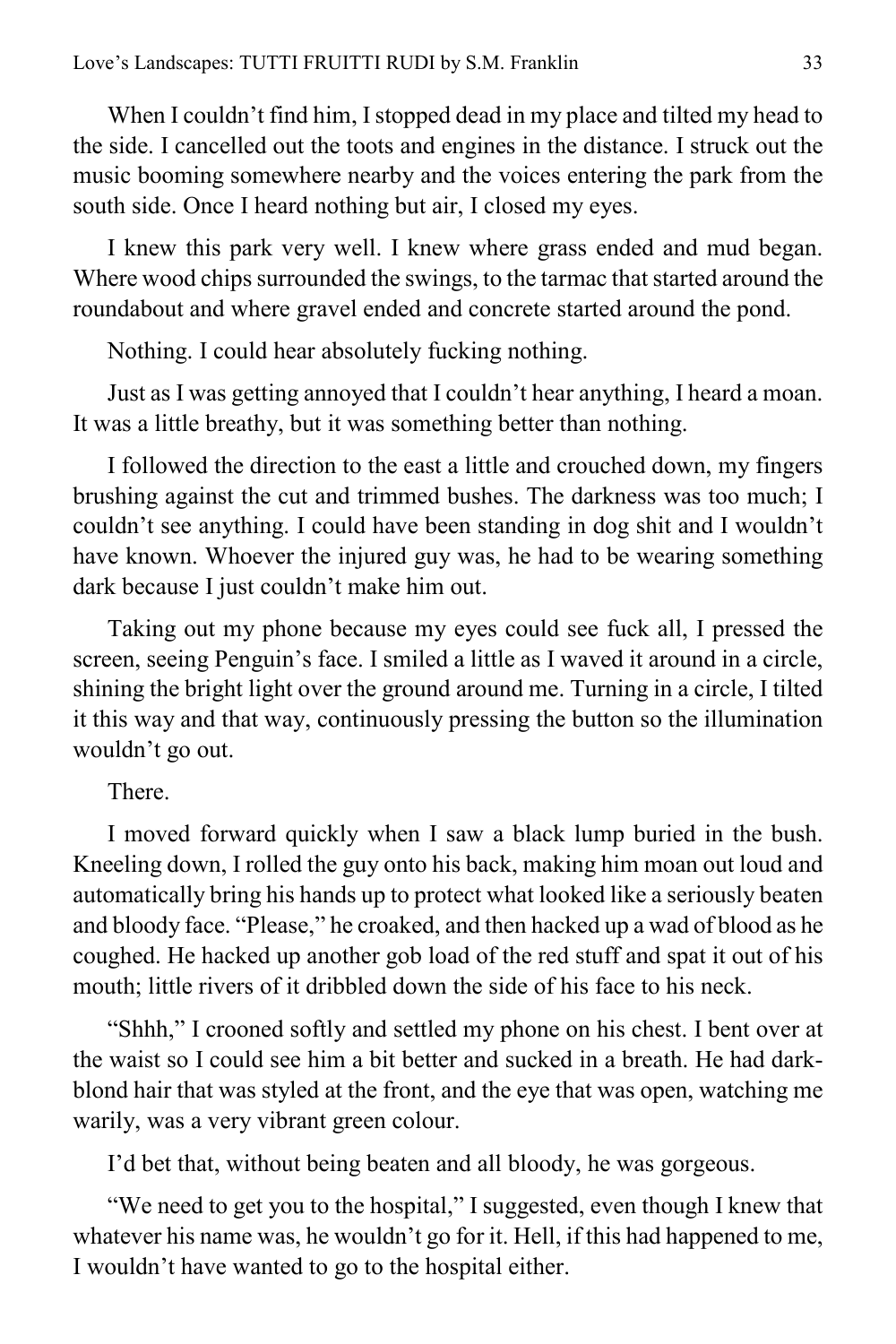The guy's head began to move back and forth. "No."

Sighing and shaking my head, I moved him a little bit more to get comfortable, even though he cursed me to hell and back again for it. Once he was comfortable and I had the moonlight shining down on us, I could get a better look at him. "What's your name?" I asked, as I pulled my T-shirt up over my head. I valued that T-shirt, but he needed it more than I did.

Gripping the top at the seams, I pulled it apart, watching small bits of white cotton fly around in the air above us. Stripping the two halves into pieces, I kept the biggest parts to press down on his cuts with, whilst the others that I cut into smaller pieces could be used to wipe away the blood from his eyes, nose, and mouth area.

"Jay."

Stopping what I was doing, my brows pulled together as I leaned down, trying to hear what he said. "Huh?"

"I'm Jay, Jay Bruins," he said a little louder this time.

A smile popped up on my face. "It's nice to meet you Jay, Jay Bruins."

In return, I received a grunt.

"Anyway," I cleared my throat and spat into the cloth then began to clean the blood from his face and mouth so he could speak properly. In the moonlight, his blood looked almost black. "I'm Rudi Costa. I live not far from here, but I've got to admit, I haven't seen you around. I kind of know everyone, even if they don't know me." I had to, with how many people I lifted from on a weekly basis, I had to know faces even if I stole from them behind their backs.

"I just moved here," he croaked. His eye watched me closely, never leaving my hands. It looked like he was waiting for me to hit him or something, rather than help him.

I nodded and wiped the last of the blood from around his mouth, then started on his eyes. He'd have a couple of shiners in the morning, a swollen nose and a fat lip. Probably a bruise or fracture to his ribs, but no doubt, he'd be up on his feet. He didn't look like a guy to be kept down.

"Yeah? Where'd you move from?"

"Portsmouth," he said. His eyes, the colour of green, green grass now that I could see them under moonlight, were utterly gorgeous. The best thing I had seen in a very long time, if ever. The more blood I cleaned off his face, the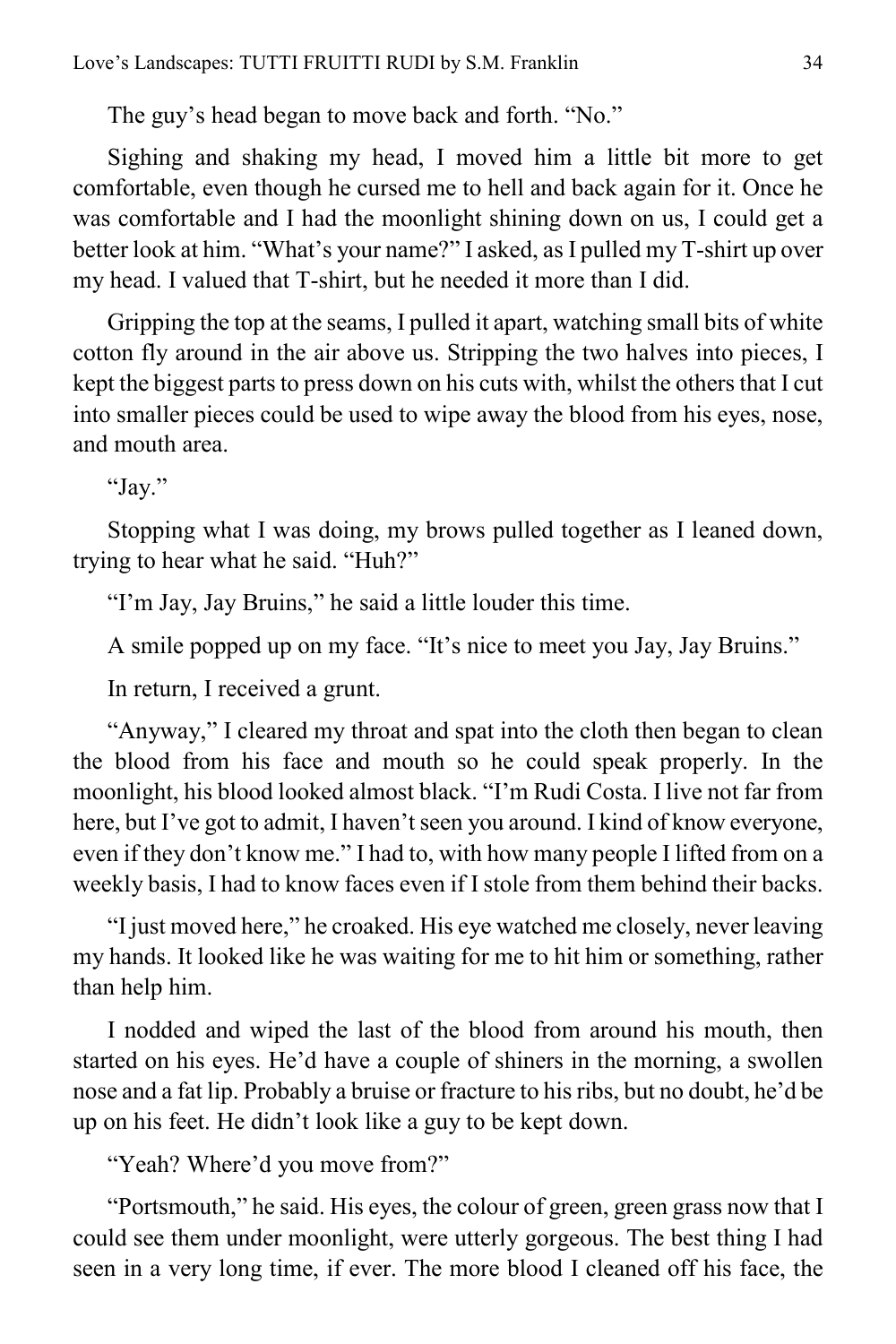more of his gorgeousness I revealed. He had a strong jaw that promised stubbornness and was coated in a sprinkling of dust where he hadn't shaved this morning. His pert—almost female—nose had a small little bump at the top that I wanted to know more about, and his lips, dear God, his lips were thick especially the bottom one. Admittedly, it was swollen but I just knew that without the fleshy look, it would still be pouty and fuckable.

What the fuck?

Where the hell were all these thoughts coming from? Here was the guy lying in the bushes of my local park after being gay-bashed, and I was practically mind fucking the guy. Next thing you knew, I would have been wondering whether his cock was cut or not and whether he sucked head like a good'un.

Dear God, I had to get a grip on myself.

Finished with his face, I sat back on my haunches, wiped my hands on a spare rag of my T-shirt, and stared down at Jay as he stared up at me.

"Why you helping me?" he asked quietly.

My shoulders lifted in a shrug. "Because you look like you need it?"

"Ah, right."

"Where'd' you live?" I asked, when silence reigned a little longer between us than I felt comfortable with.

Swallowing to gather more tone to his voice, he said, "Gunners View."

My eyes narrowed as I pictured a map in my head. I was sure I knew where he lived. My brows furrowed as I stood up and dusted off my jeans, which were now covered in blood, leaves and mud. "If you live there, why are you so far away?" By my calculations, that was something like five to seven miles away.

"I came out for dinner."

Huh, why come all this way for dinner? Instead of asking him that, I bent down and slid my arms under his armpits, feeling the dampness pressing against my inner wrists, and sat him up. He opened his mouth to no doubt scream but clamped it shut at the last minute. He took a long, deep breath and pushed back against me. "Please," he whispered. Obviously, his pride had taken a battering.

Nodding even though he couldn't see me, I grunted and lifted him up to his feet. Judging by his weight, we were roundabout the same kind of size. He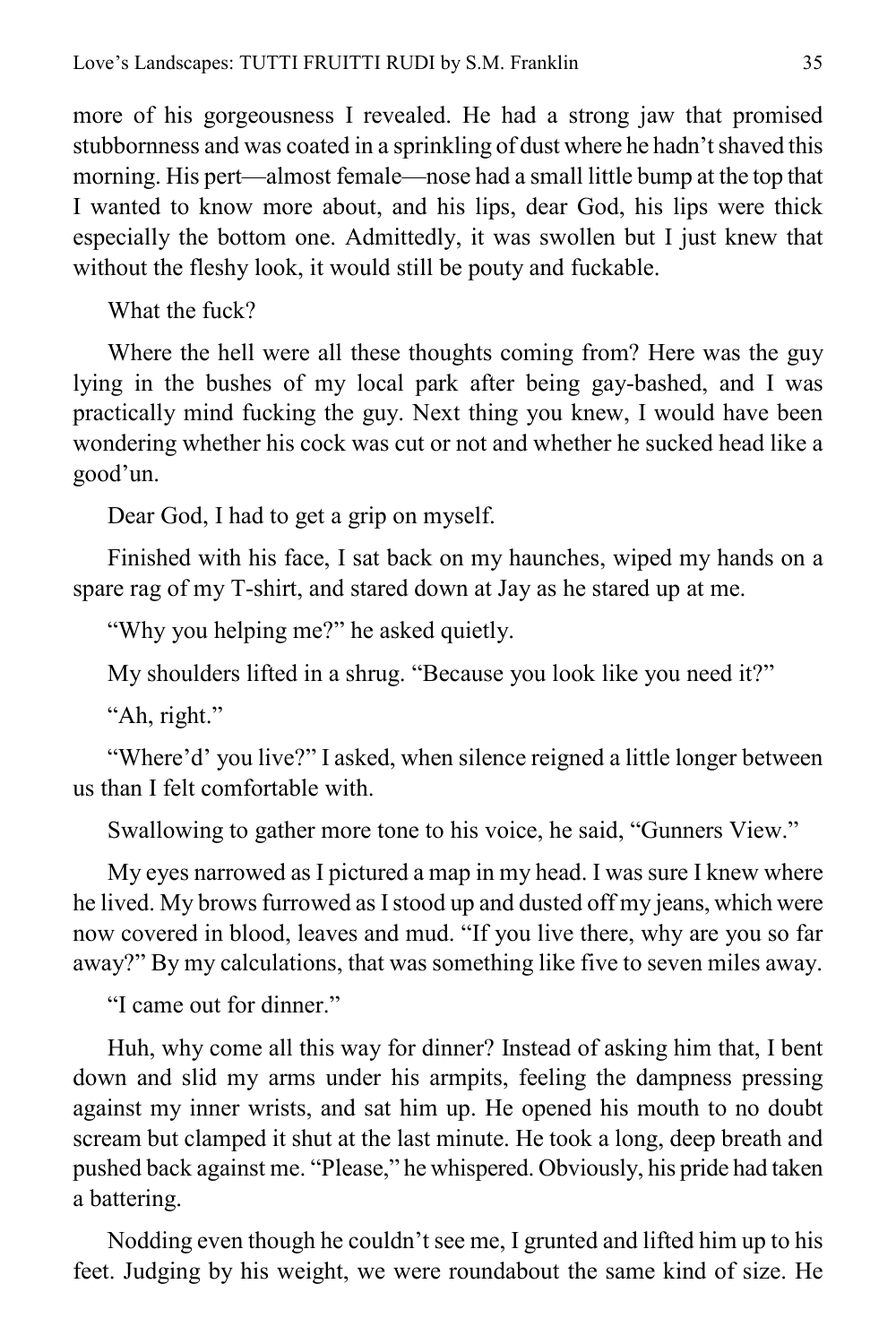rested back against my chest breathing heavily. Even though he didn't stand straight, I could tell that we were kind of the same height, too. There had to be a couple of inches separating us, maybe?

"Can you walk?" I asked. My mouth was in direct line to his ear, which looked mighty tempting to take a bite from or even give a little lick too.

No, I shouldn't be thinking like that.

Ignoring the voice in my head, I readjusted myself to Jay's side mainly because it would be better for him to walk like that, but also because I'd popped a boner for the first time in a week. I'd been limp as a noodle because of worry, Giovanni, and just the fuck pot of life, and yet I'd just met Jay, and here I was sprouting wood over him already.

"Just," he said and then moaned when he limped forward. His jaw ground together and his hands fisted at his sides. "I can try."

I nodded. "That's good, real good."

For that, I received another grunt.

\*\*\*\*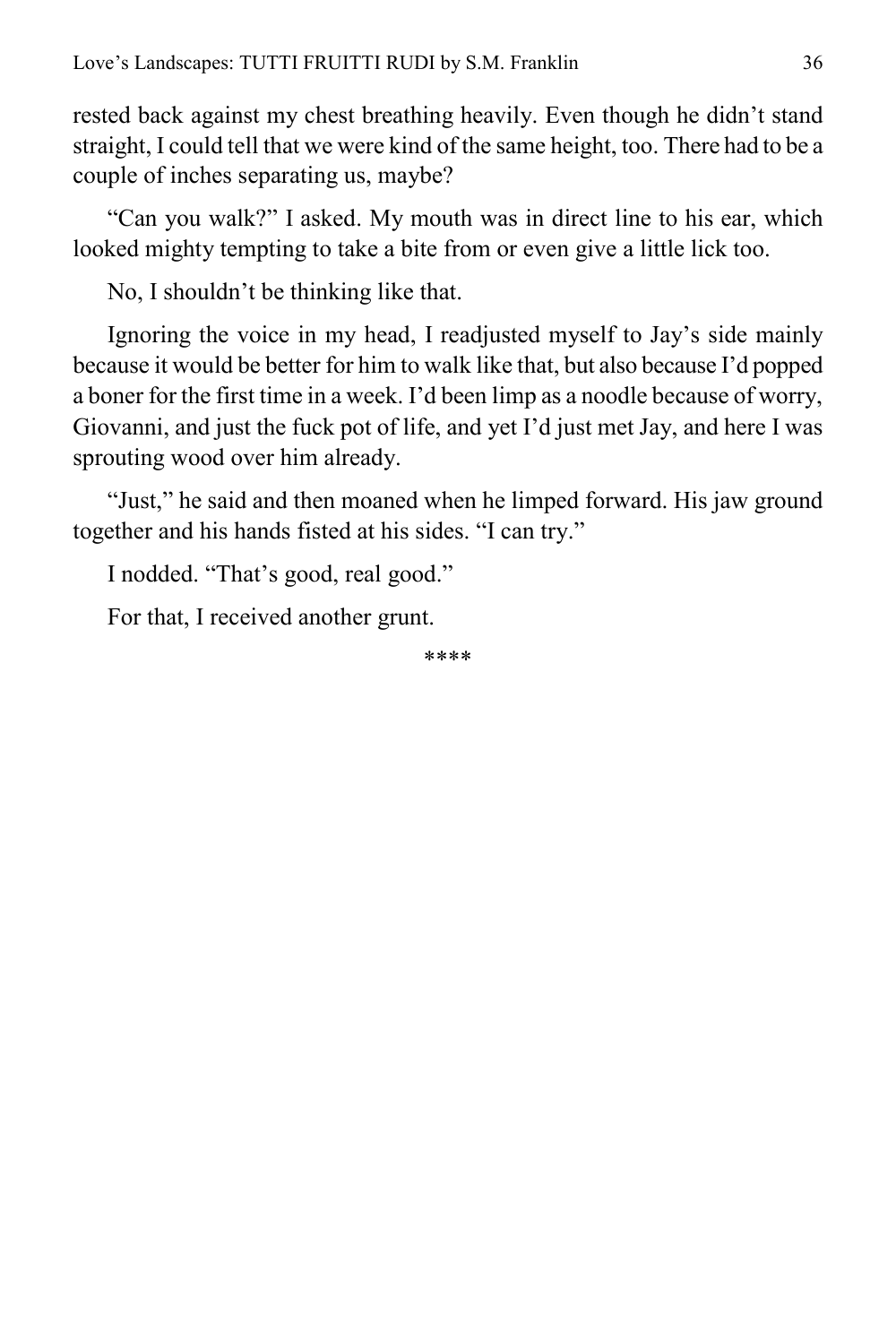# **Chapter Five**

"You wanna tell me why those guys beat you up good and proper?" I already knew the answer, but I wanted Jay to tell me.

A shrug lifted his shoulders. "No clue."

Nibbling on my bottom lip, I tightened my hand around Jay's waist, grabbing his shirt in my fist. "You know," I said quietly as we walked through the squishy grass. My eyes continually scanned the surroundings, checking to make sure Dumb and Dumber hadn't come back to finish Jay off. "I'm gay." I wasn't ashamed of who or what I was. I was gay, out and proud.

Jay jerked violently away from me, only to stumble and windmill his arms out as he fell backwards, tripping over his own feet. Clucking my tongue, I rushed to his aid and grasped him around the waist, pulling him against me, nearly toppling over myself. Once I steadied him on his feet, I shook him a little for stupidity. "What the fuck was that about?"

"Nothing." His eyes, though, betrayed his feelings.

Gripping his chin in my hand, I lifted it a little so I could look into his battered and bruised grassy eyes. "Were you like running away or something?" Okay, he wasn't a kid—although he didn't look much over nineteen or twenty—but he could have been running from something that might have happened to him, or maybe I was just projecting from myself.

Jay rolled his eyes and snatched his face away. "Running away," he scoffed and rolled his eyes, again, dramatically this time. "I told you already," he snapped and moved completely away from me. "I came out for dinner."

"Alright," I raised my hands in placation. "Calm down." The guy was proper defensive. I only asked a question, for God's sake.

Jay nodded and looked away in the opposite direction, his eyes fixated on something else other than me. "If we can get to my car, I can drive home then."

My brows popped up at that. "You have a car?"

Even with his swollen face, I knew Jay was giving me the *duh* look. "Of course I do."

I recoiled a little at his tone. Now, he sounded like a spoilt little shit and as if everyone his age should own or have had a car. A little jealously beamed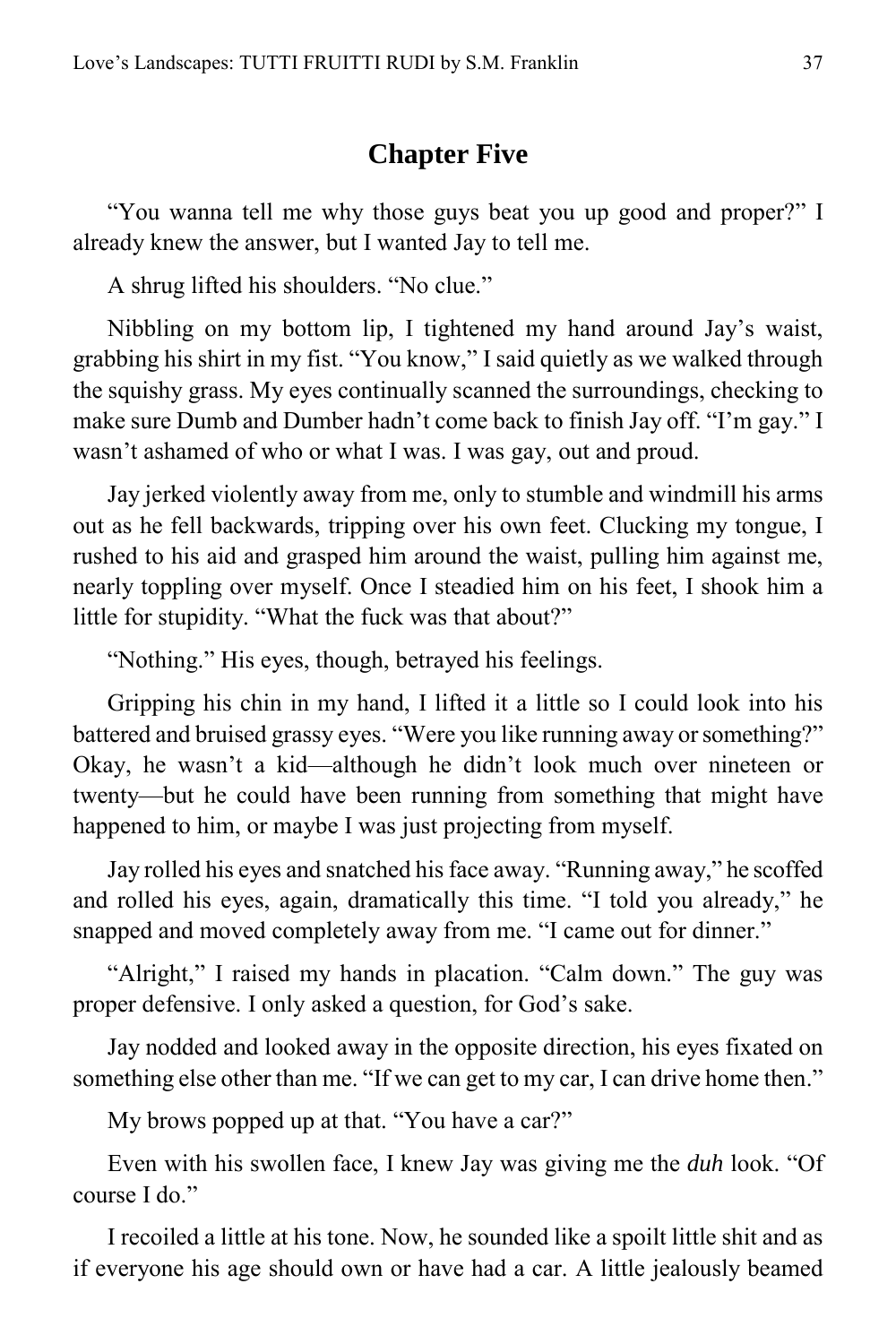through my system at that. I'd never driven a car in my life or even had the keys to one in the first place. He must have some real nice parents to be able to afford a car.

"I guess by the look on your face, you don't have one?" he asked, obviously sensing the silence that had descended between us.

"No," I admitted quietly.

Jay shrugged and leaned into my side a little more, pressing against me. Whether he did it on purpose or by accident, it felt good. "It's just a banger. My dad says until I can be trusted with something more important like his truck, then I can't have a better, more expensive one."

More jealously came to life deep inside me. "You've got a dad, too?" I never had a dad.

Jay smiled, revealing a string of not-quite-white teeth that were gorgeous nonetheless. His smile took my breath away. "I have the best dad ever."

Not knowing what to say to that, I kept quiet. I continued to hold onto Jay all through the park until we reached the entrance. We stopped and he leaned his shoulder against the railing, whilst glancing up and down the street, then nodded towards a little car parked across the road. He was right, it was a rust bucket.

I didn't know too much about cars. Okay, I didn't know anything about them. All I could see was that his car didn't look that old—but what did I know? I did know that it had rust patches all over the back and front wheel arch type things, the wheels were black, not having any silver things on them, and it just had that "I'm fucked" look about it.

"I know." Jay chuckled and reached into his pocket for his keys.

"I didn't say anything."

He snorted, or at least tried to. "You didn't need to, I saw your face."

Once the small, red car was unlocked, I opened the driver door and helped Jay inside. He grimaced and was obviously in pain but didn't want to admit it. I couldn't blame him, I wouldn't either. Shuffling my feet, I rubbed the back of my neck. "Are you sure you're okay to drive?"

Jay rolled his eyes again. He sure did that a lot. "I'm fine."

"Sorry to tell you, mate, you don't look too fine to me."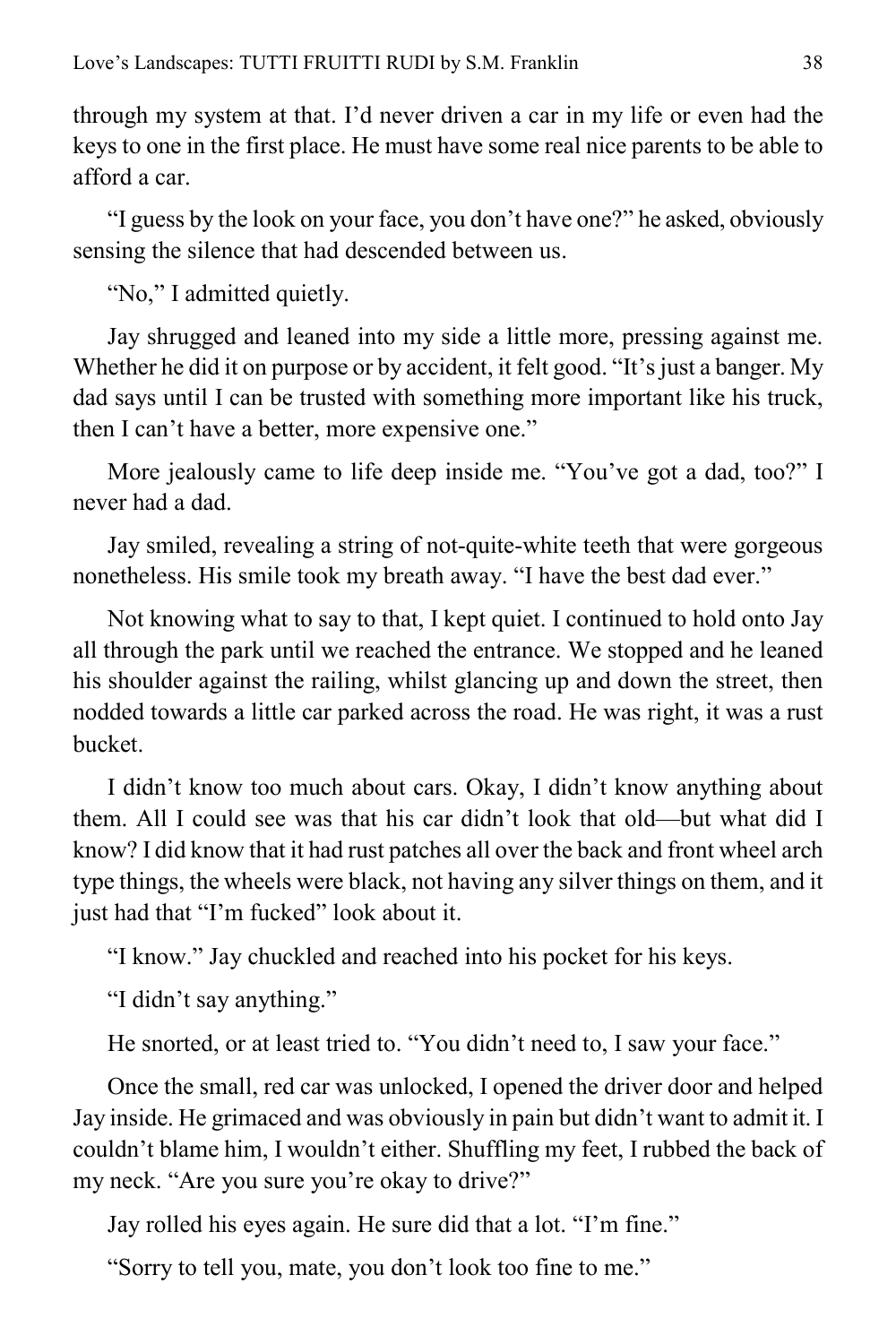Huffing out a breath, Jay slid the key into the little slot and waved his hand towards the passenger side. "You wanna ride with me?"

My brows pulled together as I once again shifted on the spot. There was just something about this Jay Bruins that made me nervous as a cat ready to jump from a high branch. My mouth opened then closed again. I had to get back to Penguin, but I also didn't want to leave Jay either.

"Get in." He sighed and yes, again, rolled his eyes.

I chewed on my bottom lip for a couple of seconds before nodding. I ran around to the passenger side, popped open the door and slid in. Only when my butt hit the seat did I wince and squeeze my eyes closed at the feel against my abused ring.

"You okay?" Jay's voice was softer and a lot closer to me than I would have liked at that precise moment. In the park, I didn't mind him being close, but this close when I was feeling the ill effect of Giovanni's attentions wasn't good. The two didn't belong together.

"Fine," I squeezed out through gritted teeth.

Even with the darkness in the small confines of the car, I could feel Jay's eyes burning into the side of my head. I continued to look out of the windscreen. For some reason, I didn't have the balls to turn and make eye contact with him.

With a long drawn out sigh from him, he turned the key and nothing happened. "Oh come on." He banged his fists against the steering wheel, startling us both when a *bib* sounded.

"What's the matter?"

"The fucking thing won't start," he grumbled and tried the key again. The car turned on a little; the engine sounding like it was coughing then dying again. "I told him."

Now I was just downright confused. "You told who?"

"My dad," he snapped and arched his body, which looked like it pained him to do, and reached into his front pocket of his jeans for his phone. Once he had the expensive-looking thing out, he fiddled with the screen and pressed the loudspeaker button. Seconds later, a man's deep voice sounded.

"Son?"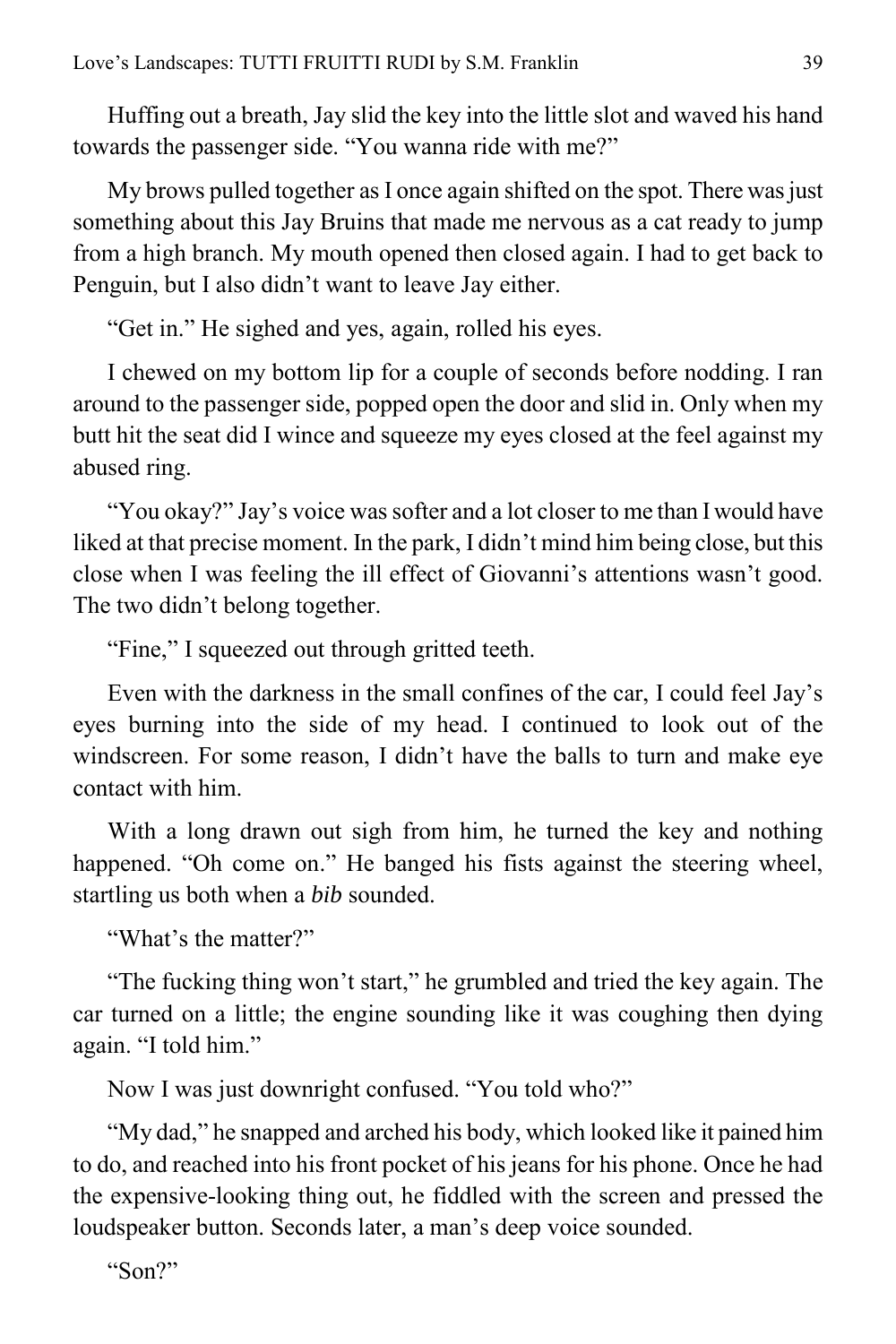"Dad," Jay breathed. "I'm stuck."

There was a few seconds of silence on the line before, "Stuck?"

"Yeah," Jay snapped irritably and rested his hands on the steering wheel, his fingers clenching against the leather. "My car died again."

"I told you to not leave the lights on. Did I not?"

Jay rolled his eyes again. "Dad," he interrupted, "I didn't leave the bloody lights on, okay? I parked the car, got something to eat, and when I come back, it's dead."

There was another silence down the line, then a loud sigh. "Where are you?"

Whilst Jay rattled off where we were, I sat back in the seat feeling uncomfortable, jealous, wanting and complete all at once. It was a strange mix of feelings. I closed my eyes and listened to the timbre of Jay's voice—the love and affection, even if he was in pain and annoyed at his dad's constant questions—I could tell he loved the man and it was reciprocated. It was nice, albeit a tad uncomfortable to listen to.

My eyes popped open when everything went silent. I looked over at Jay to find him staring at me, his split lip hanging open and his grassy-green eyes focused on my face.

Clearing my throat, I asked, "All sorted?"

Jay shook his head. "Uh, yeah."

\*\*\*\*

"Is this them?" I asked as a silver truck with *Bruins & Son Construction* printed across the side pulled up across the road from us.

The driver door opened, and a big bear of a man jumped down from the seat and slammed the door closed behind him. Seconds later, the passenger door opened, and a slightly plump woman got out and joined Jay's dad at the front of the truck, their hands joining immediately.

Jay nodded, pushed off his car and moved towards his dad. "Yes, that's David Bruins, my dad."

The moment Jay's dad clocked the state of Jay's face, he stopped dead in his tracks and his face morphed into something so fierce, I couldn't even describe it. I'd seen a lot of violent and angry-looking men in my life but never something like that.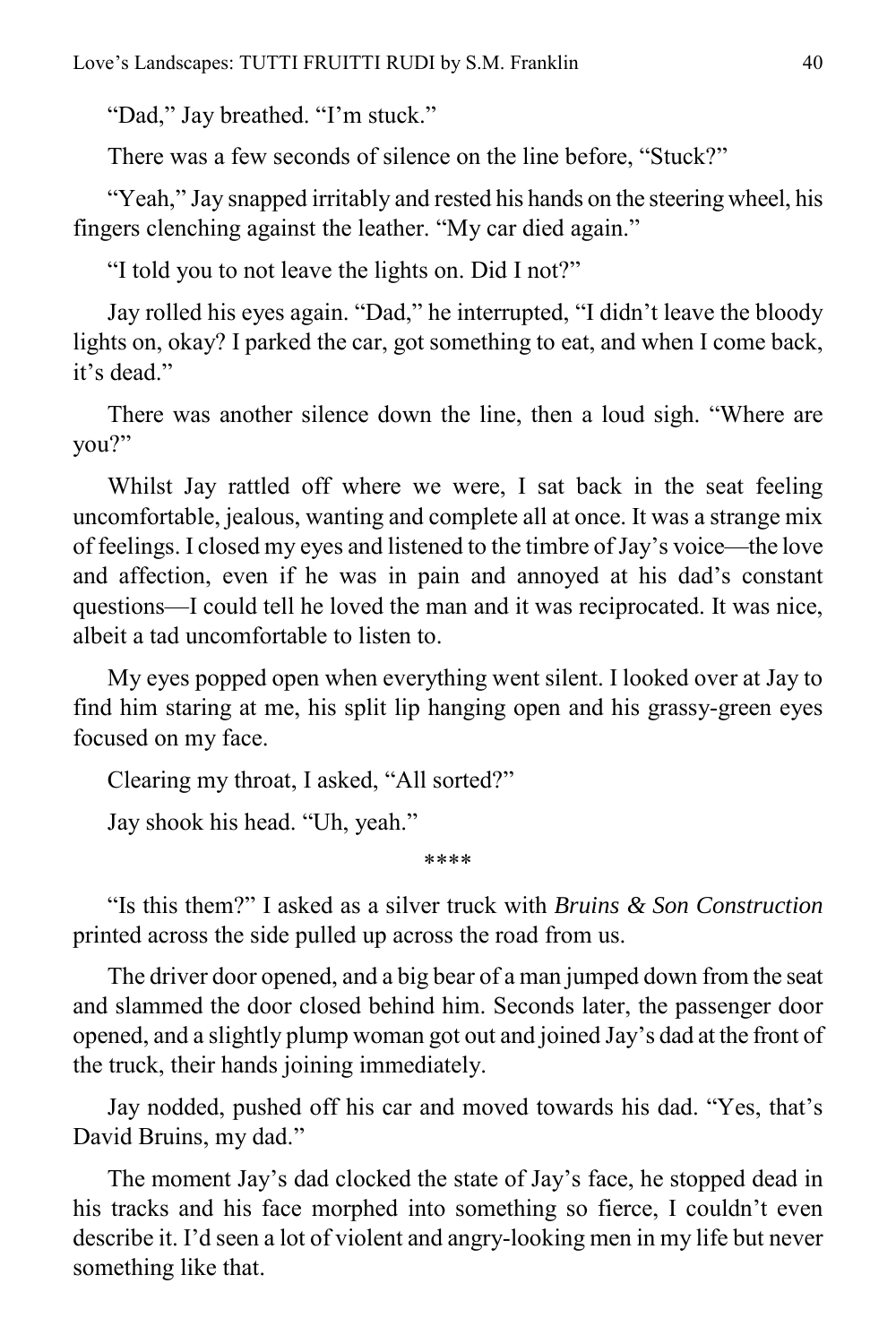"What the fuck?" he boomed, his voice echoing in the darkened street, and rushed to Jay, gently taking his face in his big paw-like hands. He turned Jay's face this way and that way, getting a good look at his son. "What the fuck happened?"

"Dad—"

David's angry face turned in my direction, his eyes zoomed in on me. Slowly, he pushed Jay out of the way, like he was nothing more than a piece of paper and marched over to me, his chest heaving, his hands fisting. His size was real intimidating, but I'd dealt with punters the same size as him who'd wanted something for nothing and hadn't gotten it, so I was damn sure I wasn't going to let Jay's dad intimidate me.

 $``Sir$ .

Suddenly, I was thrust up against the car with David Bruins's arm across my throat, cutting off my windpipe. "You fucker, you hurt my boy," he roared down at me as spittle flew from his mouth, coating my face.

My own mouth opened and closed trying to tell the stupid dickwad that I hadn't laid a hand on his precious boy, but I couldn't even get a gasp out. My Adam's apple felt as if it was being crushed, and my lungs burned with need for air. My legs kicked out, trying to get him to move, but he was fucking huge.

Jay appeared at my side, his eyes panicked as he tried to get his dad off me. "Dad, Rudi didn't hurt me, he saved me."

The woman also appeared in my line of sight. She rested her hand on David's bulging bicep, giving it a little squeeze. "David, release the boy, you're being stupid. You heard Jay."

As if seeking the truth, his eyes turned to his son, whose chest was heaving. His hands were fisted at his sides, and his mouth was tightened into a straight white line. "Dad, let him go."

"You're sure?" David asked.

Now, I wanted to roll my own eyes. Didn't the two of them just tell him that?

Jay nodded and swallowed hard, his eyes darting between me and his dad. He gave the big man a placating nod. "I'm sure. Let him go, now."

Slowly, hesitantly, the big slab of steel was removed from my throat. I rolled to the side, my throat raw as I coughed and spluttered all over the dusty, dirty car. Intense, hot air rushed its way through my lungs, burning like a bitch.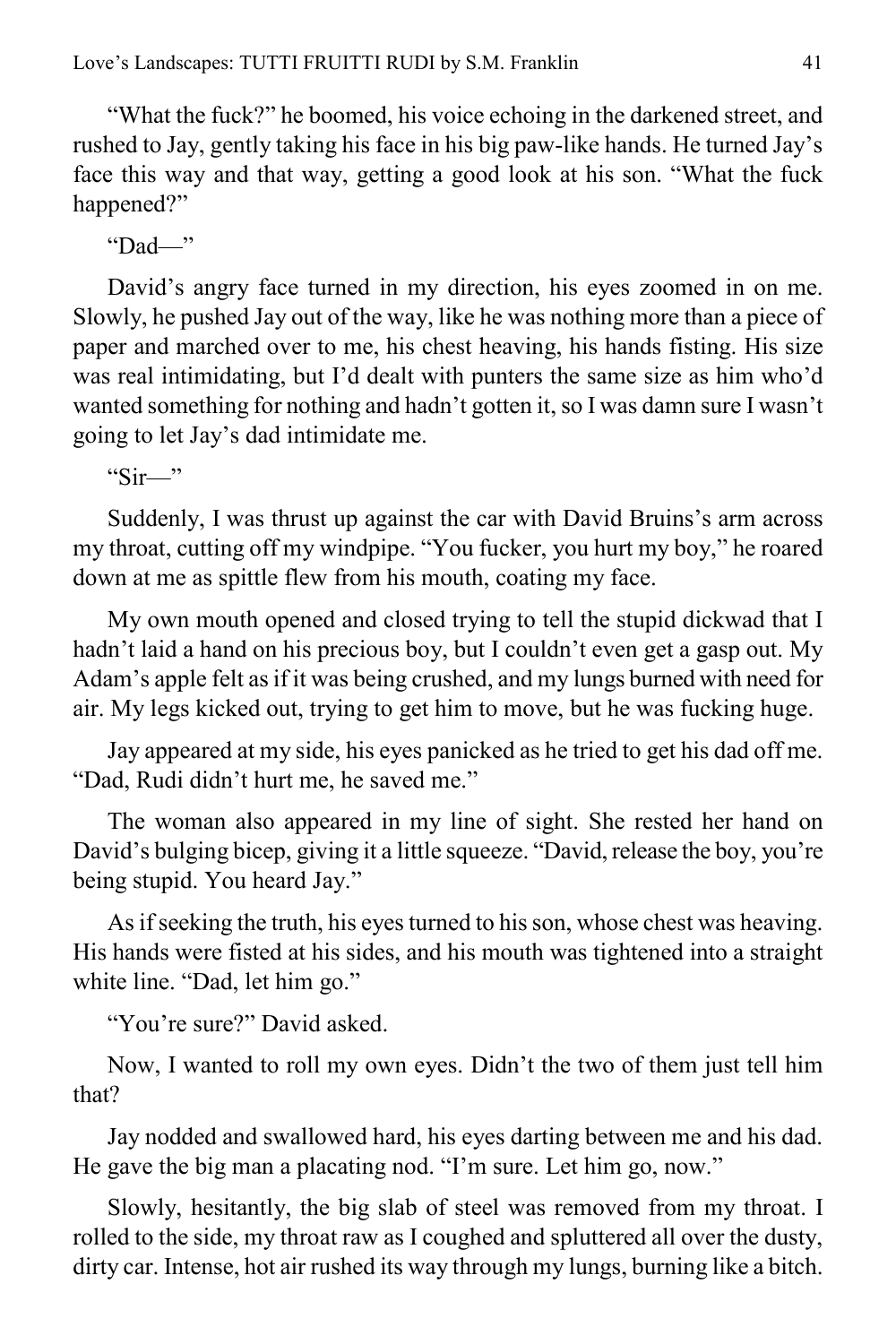"Are you okay?" Jay asked as he settled his hand on my shoulder, giving it a small squeeze.

I shot a glare at him and his dad then shrugged off his hand. "I'm fine, thanks," I sneered and straightened myself up. I went to smooth down my Tshirt only to realise that I wasn't actually wearing one. "Although being assaulted, *again,* wasn't in my plans for tonight."

"What do you mean, 'again'?"

"Nothing, it doesn't matter," I grumbled and rubbed at my aching throat that no doubt was red and would be bruised by morning.

"What happened?" the woman's soft voice cut through the silence.

Jay moved away from me, giving us space and leaned back against his car holding his side. "I got jumped."

My head snapped towards Jay, wondering why he wasn't telling them the truth. Okay, he did get jumped, so he was partly telling them the truth, but why hadn't he volunteered that he was jumped because he was gay. By the way he talked about his dad, it was obvious he knew which way his son swung, so why didn't he tell the truth?

David slapped his hands on his hips and thrust his chest out as his eyes intently watched his son, as if looking for a crack in his facade. "What the hell do you mean, you were jumped?"

Jay shrugged and shifted on the spot. "I was jumped, that's it."

"Who, what, when?"

"I don't know." Jay rolled his eyes and blew out an exasperated breath. "I didn't exactly have time to ask for their names and numbers."

"Boy." Jay's dad's voice rumbled and seemed to darken. "You best remind yourself who you're speaking to."

The stubborn point of Jay's chin became prominent for at least a minute before his shoulders slumped in defeat, and his body seemed to fold in on itself. "Yes, sir," he mumbled belligerently. "Sorry, sir."

"Are you okay?"

Again, my head snapped around to the sound of the woman's voice. She was now at my side, her small, pale hand reaching out to touch my shoulder but hesitating. "Are you okay?" she asked again.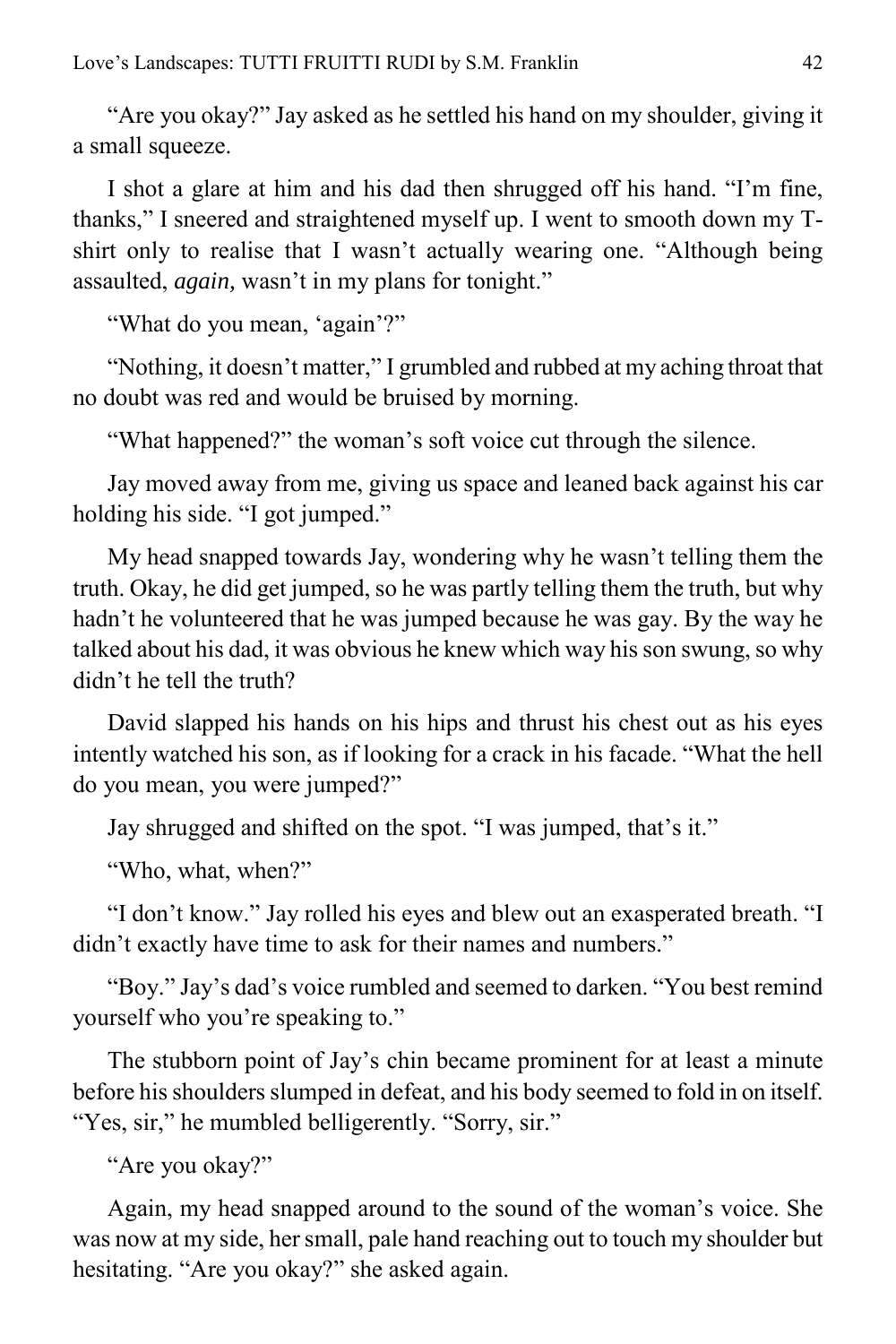The touching and genuine tone of her voice made a small smile pop up on my face. "Fine, thank you."

Her intelligent blue eyes scanned my face then dropped down to my naked chest before travelling back up to my face. Her head tilted to the side a little. "Did I hear that your name was Rudi?"

"Yes."

"Good. Well, Rudi, I'm Monica and this is David." She reached backwards blindly, grabbed hold of David's hand, and pulled him forward until he was standing in front of me and next to her. David now up close looked very much like Jay but his features were more masculine, rougher and older. His scowl, though, was what got me scowling back at him. "This is David, Jay's dad."

Neither of us said anything, until Monica elbowed David's side. He huffed and sighed then held out his hand to me. "Hello, Rudi." He said my name as if nails were being pinned to his throat.

My brow popped up as I looked down at the huge work-roughened hand hanging there waiting. A nudge from my back jerked me forward a step. I sent a glare to Jay over my shoulder as I shook David's hand. "Hello."

When another bout of silence rained down on us, Monica once again elbowed David. He grunted and said, "I'm sorry for that misunderstanding, Rudi, but you can understand my confusion though, can you not?"

"Sure," I mumbled and nodded.

Monica clapped her hands together and slithered her arm around David's. "You'll have to come to dinner."

"Oh no," I objected immediately, shaking my head back and forth.

"Do what?" Jay's dad's eyes bugged out of his head.

"That's a really good idea," Jay commented from behind me.

All three of us had spoken at once.

"Well, that's settled." Monica beamed. Her blue eyes sparkled under the streetlights as they darted from me to Jay and back again. "We'll host a thank you dinner for helping out our boy."

\*\*\*\*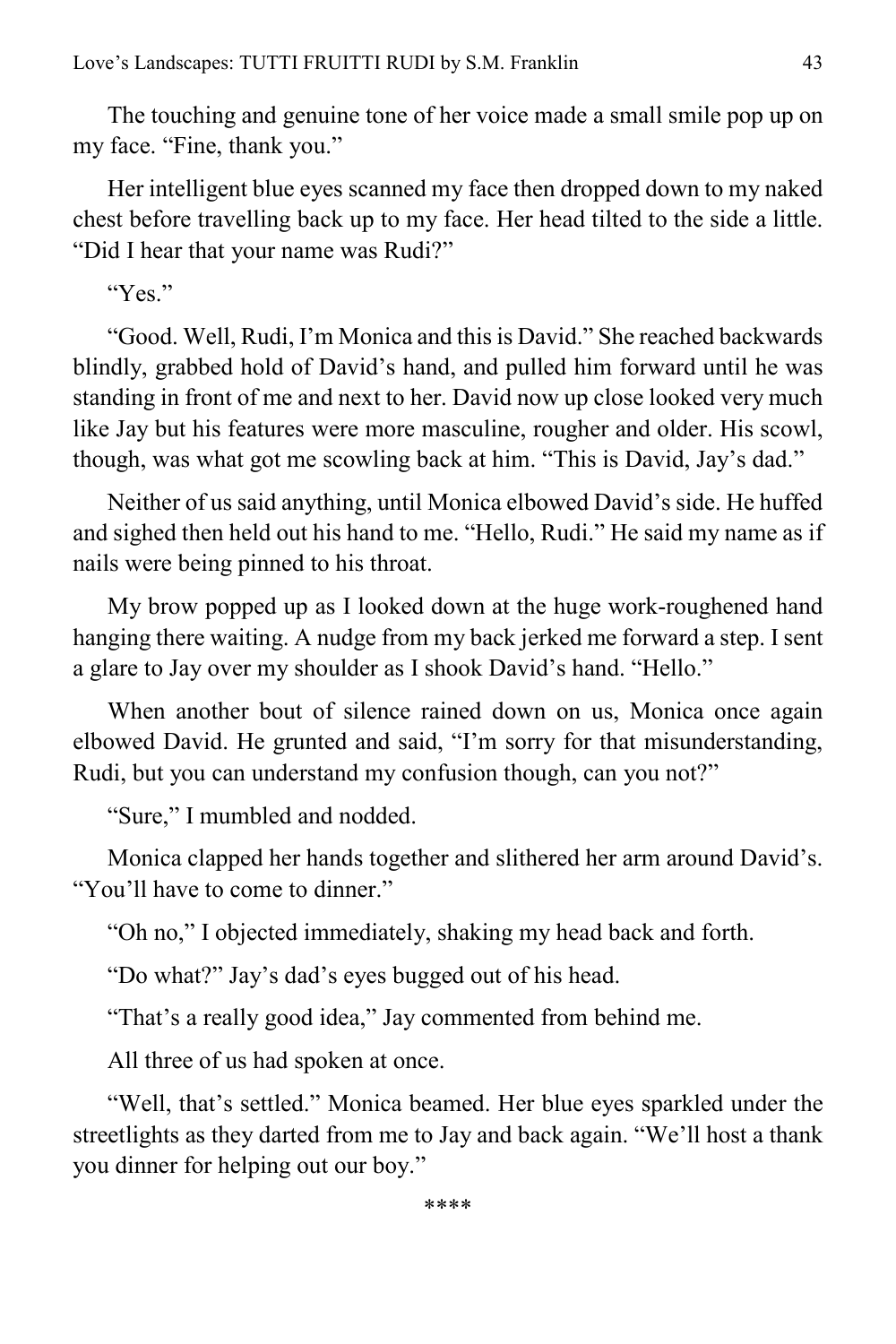# **Chapter Six**

"Where have you been?" Mum asked the moment I walked into the house. She was sat in her normal, nicotine- and God-knows-what-stained armchair that funnily enough hadn't been touched last week when the house had been trashed.

The fourteen-inch CRT TV I'd had to get down from the loft after the other one got broke was switched on and showing the midnight quiz show on ITV. Fortunately, the sound was muted. I couldn't stand the woman's squeaky voice at the best of times. My eyes lifted towards the coffee table that I'd managed to put back together with a couple of screws and odd bits of old, used wood. There on the top lay bright silver foil, a lighter and an empty draw bag. I couldn't stop the snarl building on my lips or the disappointment and righteous anger flooding my system.

"Nowhere that involves you," I grumbled and headed to the kitchen to grab a glass of water.

After that rather strange meeting with Jay's parents, I'd left them at the park, declining Monica's offer of a lift home. For one, I wasn't *that*  comfortable with them yet even though I'd been invited to dinner in a week and a half, and second, I didn't want them knowing where I lived. It was embarrassing.

Part of me though, the moment I opened the front door wished I hadn't. Part of me—a small part—wanted to stay with Jay because he was fresh, new and exciting, but I knew I couldn't. It was just weird that I was feeling something for him after just knowing him tonight. It was stalker-*ish*, wasn't it?

"Where's your shirt?" I heard Mum call after me.

My brows shot up as a snort left my nose. "You actually care?"

Ignoring my comment, she asked, "Why do you have blood on you?"

Glancing down at my bared chest, I did in actual fact see small trails of Jay's blood which had dried in sticky lines on my skin. Shrugging, I ignored her completely and headed to the cupboard where I'd stored all the glasses that had survived through the raid. The kitchen looked completely different after I'd sorted it out and repaired what I could. There was still stuff missing that needed to be replaced, but I just didn't have the cash or time at the moment.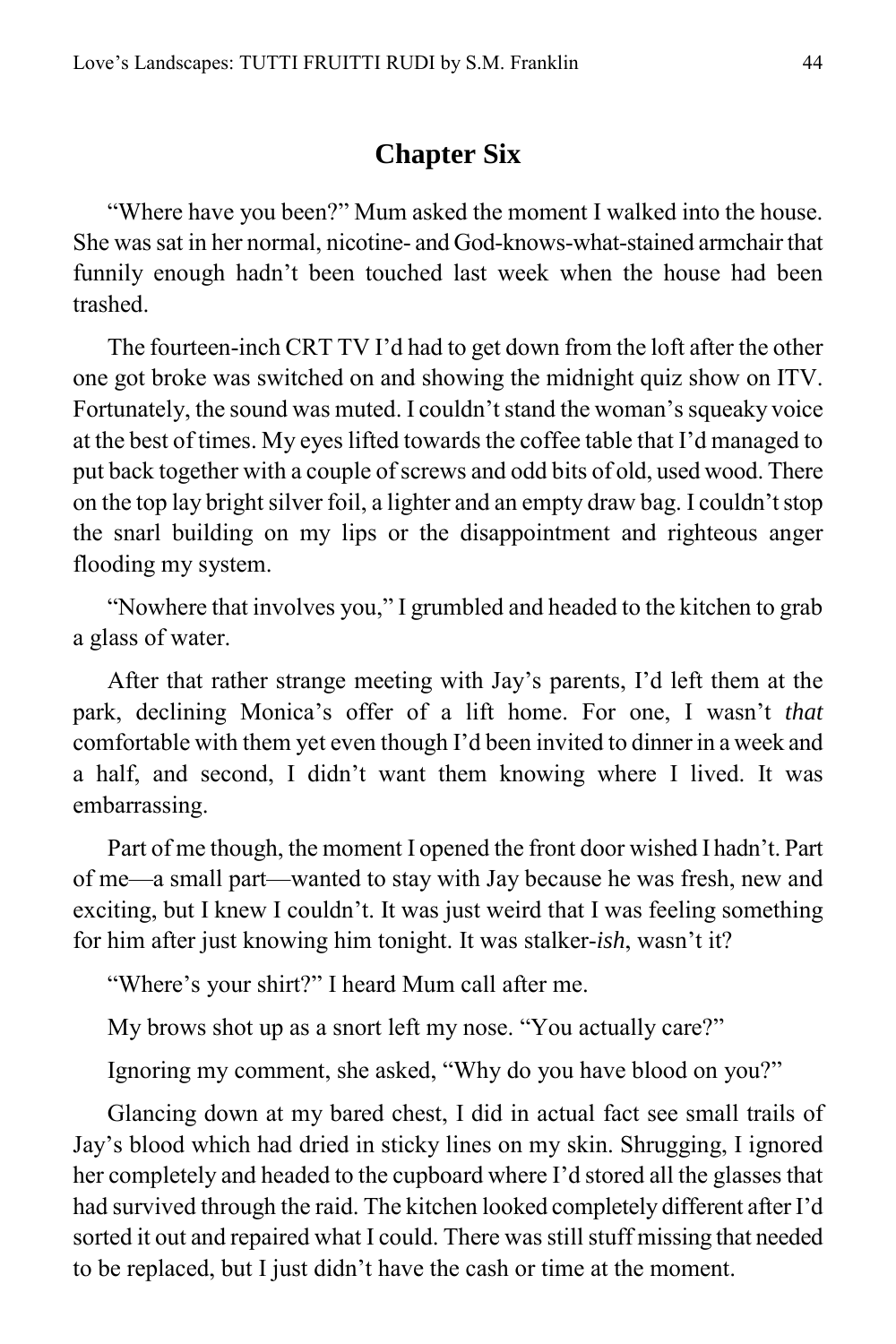Mum followed me into the kitchen. Leaning against the doorframe, she chewed on her thumb nail. Strangely, she wasn't itching or out of her face, but that was probably due to the empty draw bag on the table. The more I stared at her though; I could tell she was up to something. I could feel that deep in my bones.

Swallowing the tap water from the glass, I wiped my mouth with the back of my hand as my brows popped up, expecting her to say what she obviously wanted to say. When she failed to say anything, I prompted her. "Well?"

She shuffled on her feet and chewed on her bottom lip, eying my warily. "I've been speaking to Giovanni—"

"I don't want to know," I interrupted. I'd had enough of Giovanni already tonight, I didn't need more. Just the thought of his bear-sized hands on my body again made a shiver trickle down my spine. My torn arsehole clenched in reaction—not good.

"Just wait." She moved to grab me, but I shifted to the left out of her reach. "Just listen."

"Don't touch me," I growled and spun around, shooting her my most hateful glare because to be perfectly honest, I felt absolutely fucking nothing for her, and that just about killed me. How fucking sad was it that I didn't feel anything for the woman who created me, carried me for nine whole months then brought me into this world, this horrible fucked-up world?

Absolutely fucking shameful.

"Listen to what?" I lashed out.

Mum swallowed loudly and rubbed the back of her neck, nervously. She began to fidget, so that was my clue it was something I wasn't going to like.

"Well?" I shouted making her jump.

"Giovanni says that if you make—" She rolled her hand towards me, attempting to explain. "If you make what you and he did together a regular thing, I can get my gear from him from now on." When I just stood there in shocked silence, she hurried on. "That means, Rudi, that there'll be no more trouble from other dealers or anything like that. Imagine how good that would be. I wouldn't have to pay for my gear anymore, and you could just work it out with Giovanni. You like him, don't you? I know he likes you," she almost gushed. Her eyes had glazed over a little. I could just see the thoughts going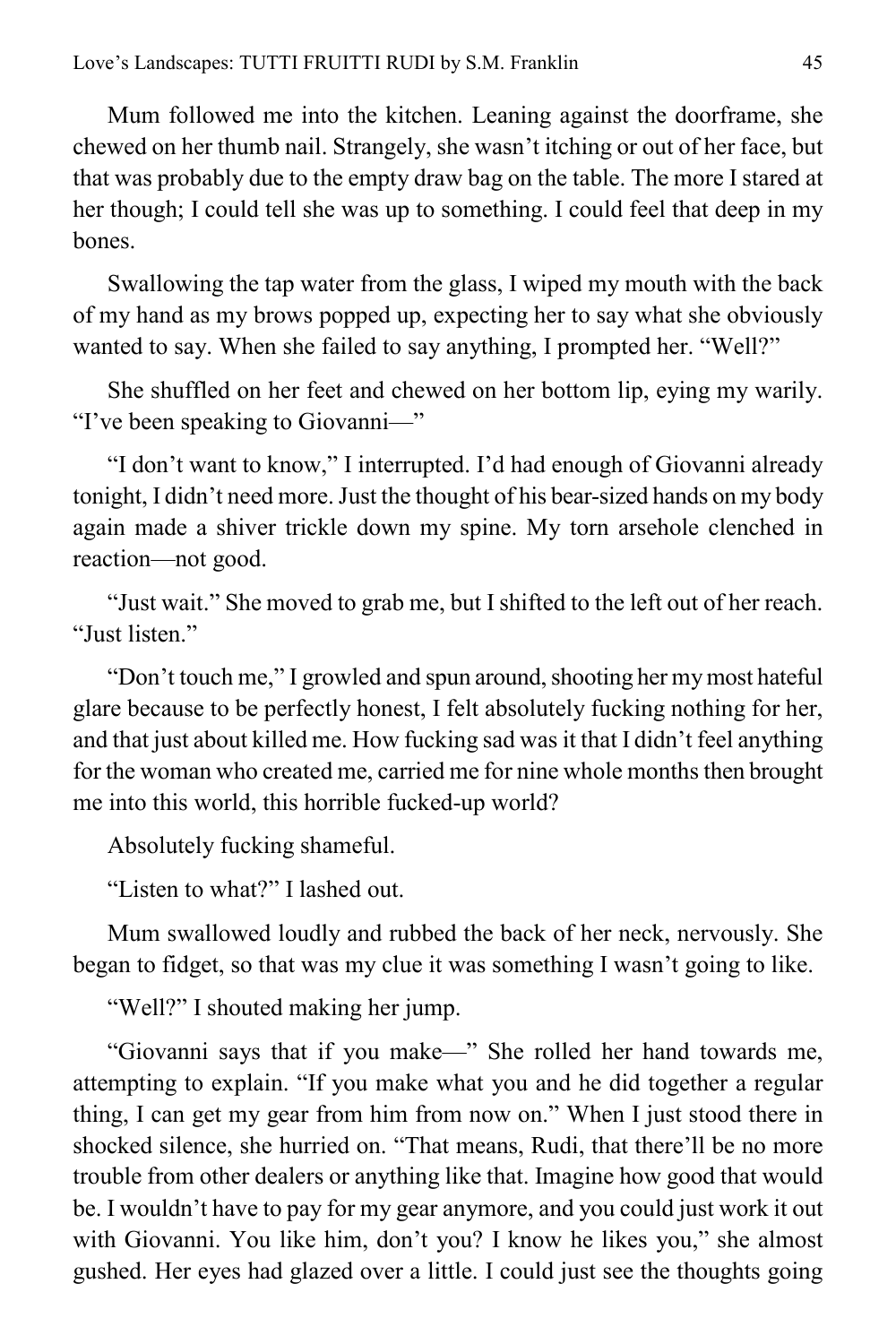round and round in her head, the piles of crack in front of her, getting high and comatose every night. "When I go see him, he talks about you all the time. He asks me what you're doing, who you're with, all that shit. Sometimes he says that I can get double from him if he has you. Say you'll think about it, huh?"

My mouth dropped open in pure unadulterated shock. I stood there staring at my mother wondering what the fuck had happened along the line. I wondered for real if I had actually heard her properly or whether my ears were deceiving me. My head dropped to the side, my eyes begging her to be wrong in what I'd just heard. "Say it again. I don't think I quite understood you."

"Giovanni says that if you make… If you make what you and he did together a regular thing, I can get my gear from him."

I did hear right the first time.

I spun around on the spot and gripped my short hair in my fists, pulling on the strands until pain shot through my scalp. I half turned and grazed my eyes up and down her withering, almost anorexic body. Again, for the millionth time I wondered where the fuck we had gone wrong.

When her eyes so much like my own continued to look at me, begging me to understand, a sour, bitter, foul laugh bubbled up my throat and tears burned my eyes as my breath came out in gasped chokes. To stop from bursting into tears like I wanted to, I bit my lip hard enough that I tasted the metal tang of blood floating around in my mouth, coating my tongue with the stuff. I swallowed a pooled amount of hot saliva mixed with the red stuff, feeling it flow over the heavy, intense lump in my throat.

"How could you?" I whispered, trying to gather myself. I would not cry in front of this woman. I would not give her my tears, my fears, my all, that was admittedly, mostly her fault in the first place. No, I wouldn't do that; I wouldn't give her the satisfaction of that.

"Do what?" she asked completely innocently. It was as if she'd not realised what she'd asked me, wanted me to do, not even five minutes ago.

My tears intensified, burning badly at the back of my eyeballs. But this time anger joined in with every other emotion. Anger, hot blazing anger, coupled itself, twinning with shame, incredulity and damn-right butchered hurt. I marched towards her, my hands clenched at my sides, stopping from wringing her fucking neck.

She backed up against the doorframe, trying to make sure she looked as small as possible. Leaning into her space, I ignored the druggie smell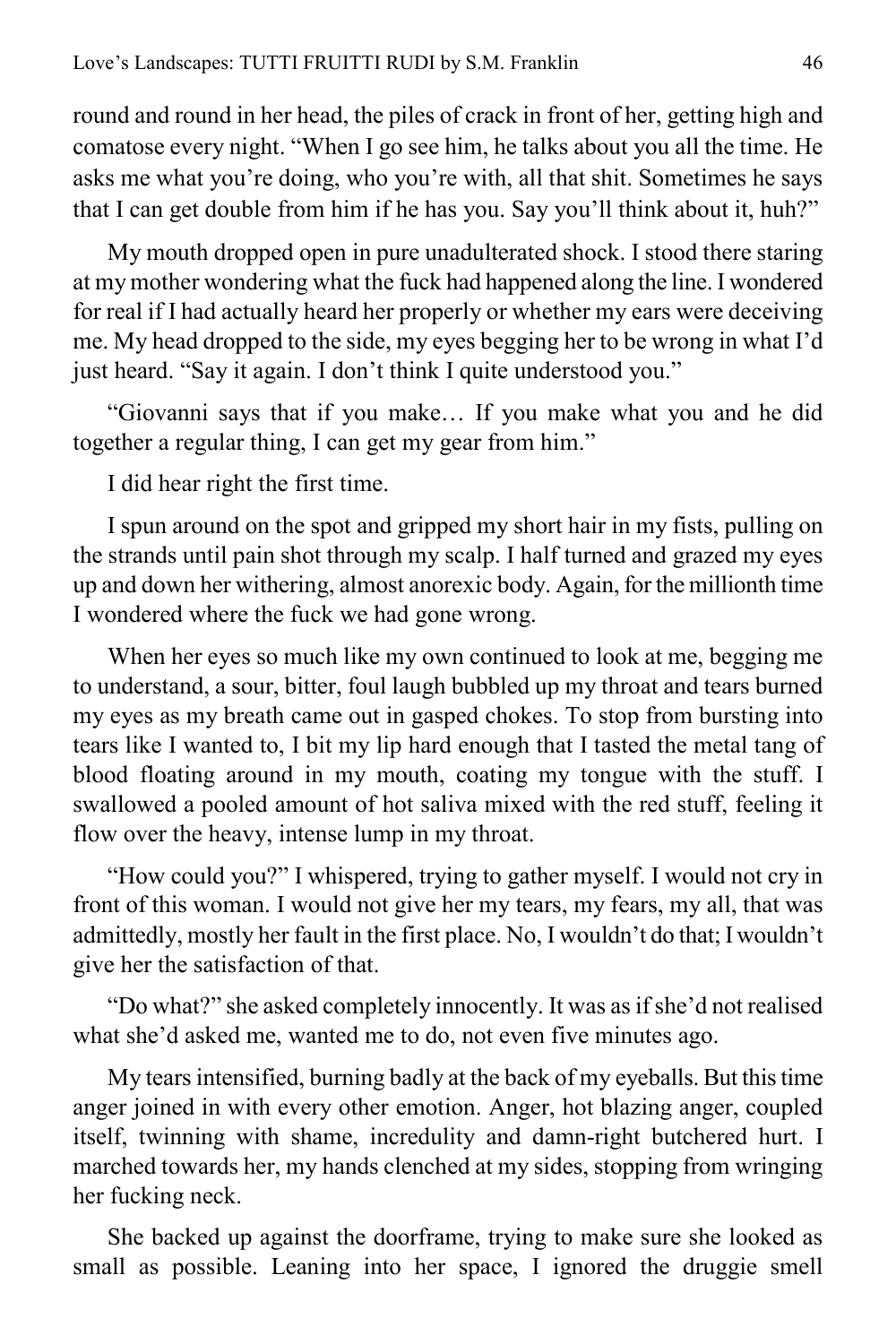emanating from her pores and breath where she'd sucked the pipe, and whispered, "Do what?" I gritted out, my lip curling much like a dog ready to attack. "You've just told me, your only son, that you practically want to pimp me out and why? Because you want more shit to put up your arms." Her mouth opened to no doubt correct me, but I beat her to it. "I hate you," I said simply, even though my insides were slowly dying because after all, she was my mother, I was part of her and vice versa. "You're a disgrace, and I wish on everything that I am that you weren't my mother."

\*\*\*\*

The night was a bit chilly, making the hairs on my arms stand up on end. I walked from around the corner of Baxter's Drive, fixing my jeans at the same time. I'd just serviced old Morris who was one of my regulars. I saw him at least once a month. He was an old goat who had a severe paunch and rotted teeth, but he was a dear.

Apparently, his long-term bird wouldn't give him some backside, saying that it was immoral and taboo. The way Morris explained it one time a few years ago to me was that he'd experimented as a youngster whilst he was in the Navy with a couple of his buddies. Afterwards, he'd realised he'd liked it, but due to his strict family background, expectations and society in general, his fantasies, wants and needs took a backseat. So, he did the right thing and married his sweetheart, popped her a couple of sprogs and lived life as straight Morris. Only within the last couple of years had he said that he was feeling the need for a manly touch. He didn't want a relationship with a man, didn't actually need the whole shebang, but a little cock and the feel of man hands on his body was enough to satiate that need. So, that's where I came in.

I would meet him much like I had just a few minutes ago. I'd get into his car, he'd drive us to the usual spot around the corner and we'd get it on in his car, with me bent over the reclined passenger seat, my arse perched up high, high enough for him to have a little feel about, then do me one. He then liked for me to reach around to his arse, give it a rough squeeze and pull him into me, as if I needed him pounding into me anymore than he usually did. For an old guy, he certainly had stamina, but he wasn't rough or abusive with it. No, Morris liked it quick and fast, but there was a caring ability that came with him that no matter how much he wanted to go the whole hog, he couldn't. It wasn't in him.

Now, I stuffed my hundred quid in three different pockets and made my way home, shaking off the chill that skipped down the back of my neck.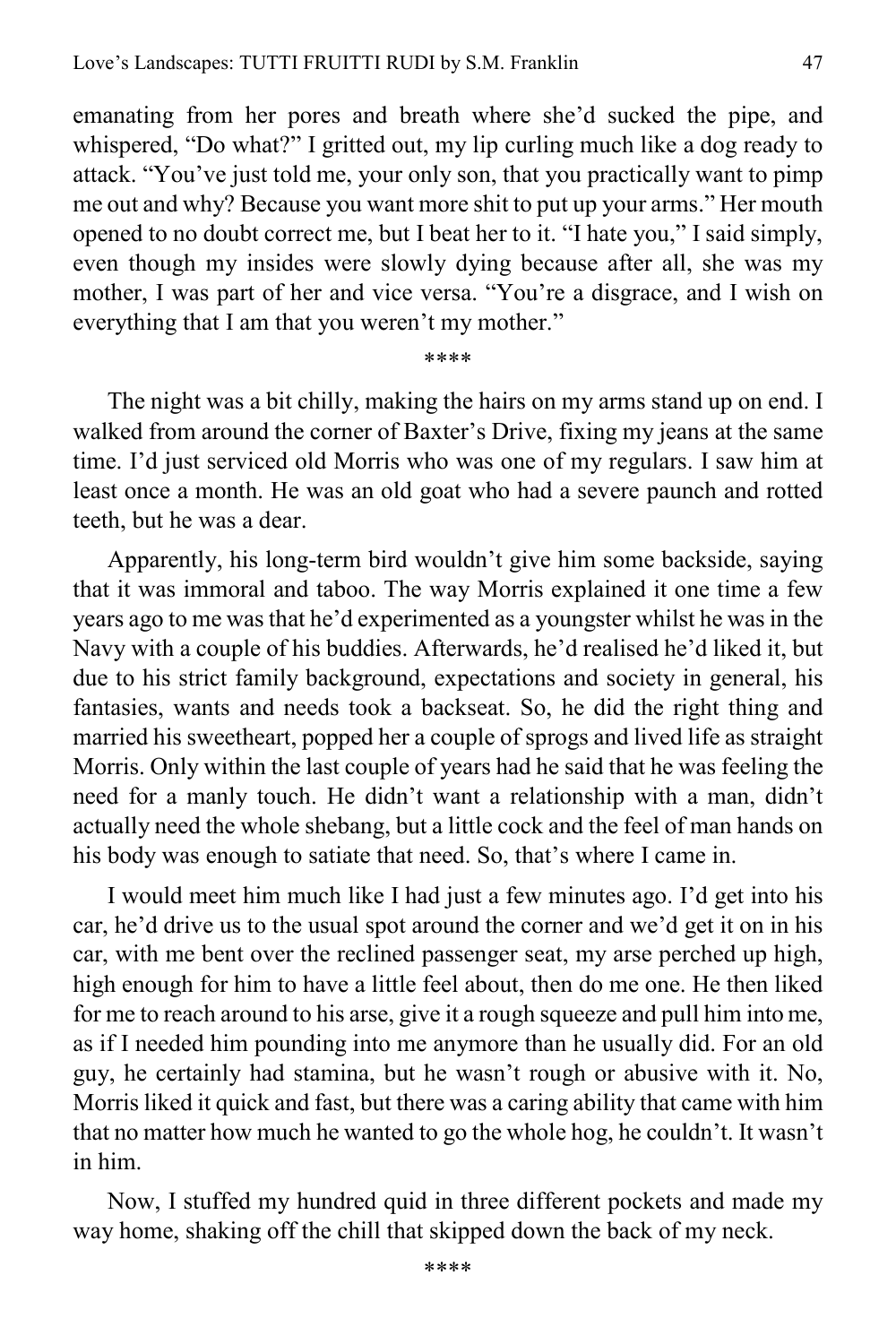Opening the bedroom door, I noticed the room was bathed completely in darkness. I tiptoed over to the chest of drawers and pulled out a clean pair of boxers and a T-shirt. After toeing off my boots, I moved over to the bed silently and flicked on the side light. Penguin stirred a little on her side of the bed clutching the little stuffed—once white, now grey—penguin to her chest. She had that damn pink dummy in her mouth again.

I leant down and pressed a kiss to her cheek and inhaled her scent. Something inside me settled deep down. Something deep down knew that someone loved me even if she was only three foot tall.

Grabbing my clean clothing, I closed the bedroom door after me and went to the bathroom across the passage. Opening the door, I immediately noticed there were clothes on the floor—my mother's clothes—that she obviously hadn't been bothered to pick up.

Bending down, I grabbed them all and dumped them in the broken wicker basket in the corner. The washing was piling up; I'd have to do it at the end of the week… again. Sighing, I rubbed my hands up and down my face, feeling tiredness coming on.

Feeling my phone vibrate in my pocket, I pulled it out and saw I had a text message from Jay and smiled. We'd exchanged numbers, but he hadn't contacted me immediately. Admittedly, I was a bit disappointed, but I hadn't wanted to text him because I didn't want to come across as too desperate. I was already having dreams of the guy, and waking up with a steaming boner with my baby sister in the bed was just plain… wrong.

*Hi, it's me, Jay. Just wanted to say thanks for the other night & I can't wait till you come over. Maybe we chat until then? Speak later. J x* 

I quickly typed out a reply and hit send afterwards.

*I know it was u, J. U're name came up. No probs with talking, we can do that. Hope U get better. See u next week 4 dinner. Night. R x* 

Whilst I stripped off my clothing, I leaned into the shower and turned on the shower, yanking my hand back when the intense hot water hit it. The system would need filling again. Dumping my clothes on top of the very growing pile of washing, I pulled the flimsy pound-shop shower curtain open and stepped into the creaky, yellow-stained enamel bath. My feet slid along the bottom as I moved out of the way of the still too hot spray.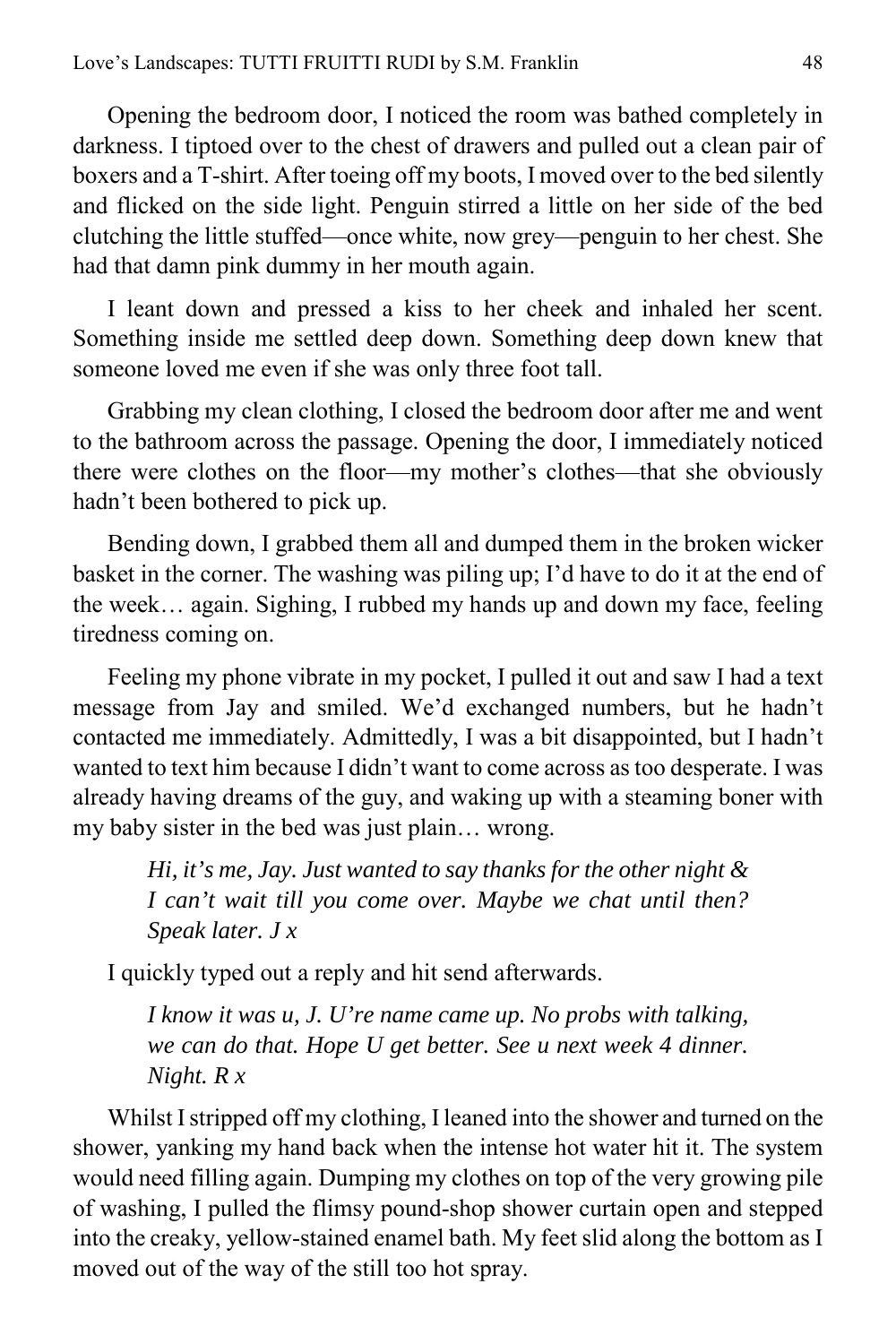I made a mental note to buy a bath mat when I was out next.

Whilst I waited for the water to cool down a little, I reached over to the shelf and grabbed the strawberry kid's detangling shampoo I'd bought for Penguin. The other shampoo—my shampoo—was gone. Where, I had no clue.

When the stream was cool enough, I stepped under the water and leaned against the wall, letting the fine spray patter against my tired, sore muscles. My hands pushed against the wall, my back arching a little, my feet spreading a tad. I bent over a touch, pushing my backside out, liking the way the hot water felt running down onto my exposed arsehole. I groaned into the wall, my heated breath fanning over the cold tiles.

Rolling my forehead to the side, my eyes slid closed and immediately an image of a smiling Jay popped into my mind. I felt my own smile breach my face. I licked my lips as Jay's smile in my mind changed from welcoming to downright lustful. I could just see him without the blood, swelling and pained look on his face. He was truly and utterly gorgeous; there was no doubt about it.

With his dirty-blond, spiked hair and intense green eyes watching me, goading me silently to do something naughty, I reached down to my cock that was half-hard, the tip pressing against the tiled wall. I grabbed hold of it in my hand and gave it a couple of jiggles, encouraging the blood to flow more freely and quickly.

I groaned when my hard cock pushed out of my hand and landed against the wall with a loud smack. Hissing, I turned and sucked in a lungful of water. Quickly moving from the spray and coughing, I reached for the flannel and gave it a whiff. Eh, it was alright.

Soaping up the off-white coloured flannel, I hastily whipped it around my body so I could get back to the hard need poking out from my body. Once I was squeaky-clean and out of the direct spray, I hefted one leg up onto the side of the tub, my toes gripping the edge as my hand plucked at my hard-pebbled nipples. I stretched the small hard flesh and gave them small little yanks, letting the thrill skip and dance through my body until the warmth of arousal settled into the base of my balls, making them roll and spread in their sack.

I slid my hands down my flat-planed stomach feeling the semi-ridges under my skin. One of my fingers pressed into my bellybutton then glided over my small treasure trail before arriving at my swollen and pulsing cock, giving the extra skin a small tug. My fingers circled my cock, giving it a squeeze, feeling,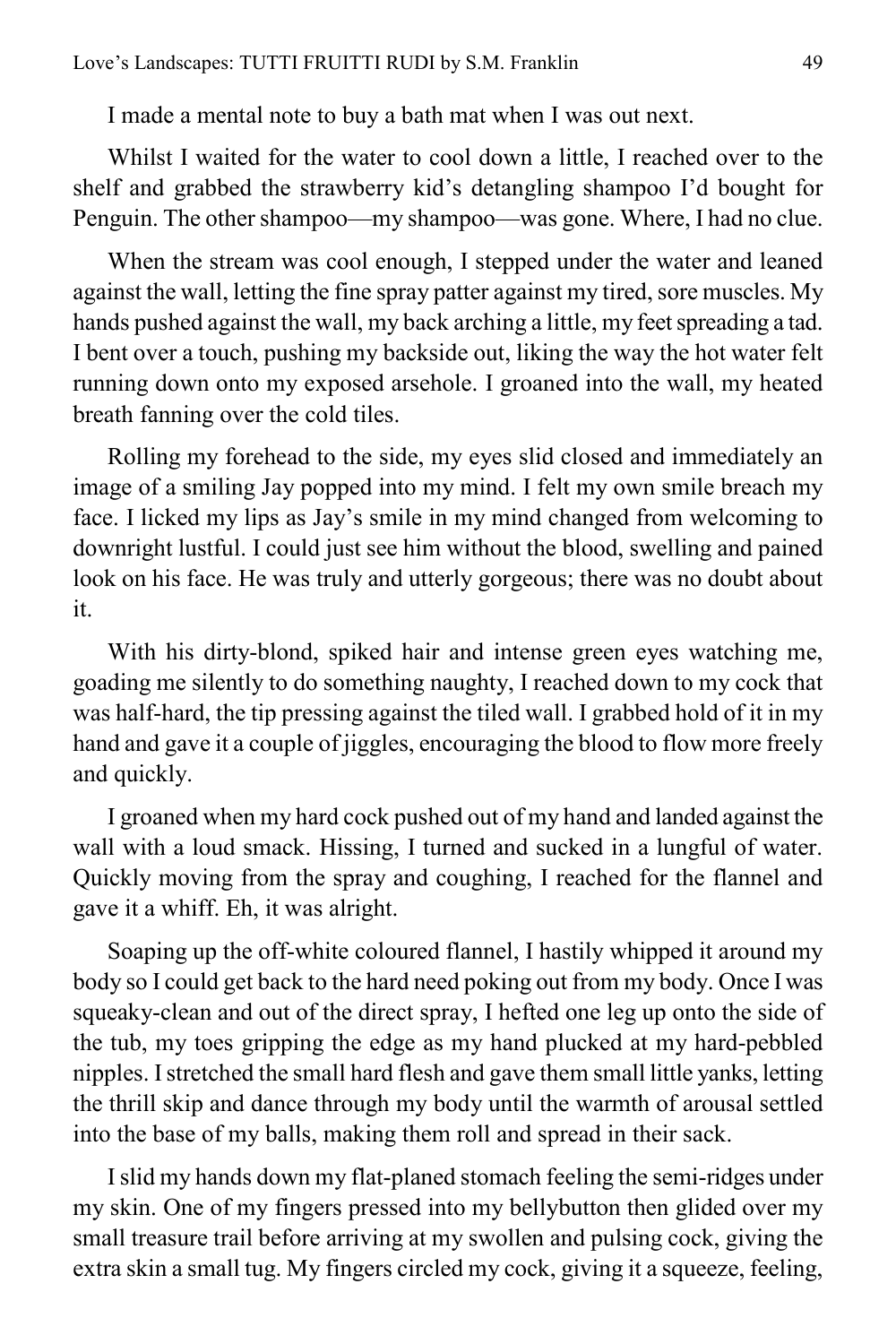sizing up my girth. I was nice and pretty thick and uncut. I looked down at my foreskin, watching as it pulled from the base of my dick all the way to the end where it rolled over the swollen head, covering my piss slit before pulling it back. The skin slipped back over the head, gathering just underneath it.

Pushing my hand further down the length, I hissed when it scraped over the tip, collecting the dribbled sap that had escaped. I sucked my bottom lip into my mouth, biting on the flesh as I gathered the sticky pre-cum in my hand and lifted it to my mouth, spitting into my cupped palm making sure I had plenty of lube.

My head dropped back on my shoulders and my eyes closed, a moan leaving my mouth, coming up from my throat. I was sure I heard Jay's voice in my ear, goading me on, telling me to rub my hands up and down my shaft, to feel the skin ripple and pull against my cock, tug on it until more clear liquid dribbled from the end.

Loosening my hold on my cock, I let my fingers trail over my smooth, velvety skin, feeling the slight veins underneath the length, pumping wildly, ensuring the red stuff built up enough to make me hard.

With my other hand, I reached down past my cock and squeezed my tight balls, giving them a gentle tug, pulling them away from my body, loving the little hint of pain that mixed with pleasure. Another moan escaped my throat, making my arsehole clench when I pulled on my nuts, at the same time I rounded my palm over the head of my throbbing cock, rubbing the sensitive plum. I hissed as I slid my hand underneath the tip, where my fingers played with the thin piece of skin and nerves that resided there.

Images, more of them, tonnes of them filtered through my mind: Jay smiling wider revealing his crooked front tooth, his eyes twinkling with mirth and naughtiness and his body radiating absolute lust and horniness. At that, my feet bounced and fidgeted in the bath, my body sailing up and down onto the tips of my toes only to drift back down again. I sighed and bit my bottom lip when I felt the tingles start in my toes and work their way up my body.

Grunting, I bent over and held onto the side of the sink with one hand whilst I leaned into the side of the bath, my knee pushing into my side as my salivaand sap-covered hand moved faster, my hips pushing and thrusting hard into my palm, searching for more friction. My balls bounced and rolled in their warmed, hairless sack and pulled even tighter to my body, warning me that I was nearing release. I glanced down at my cock that was hard as nails and an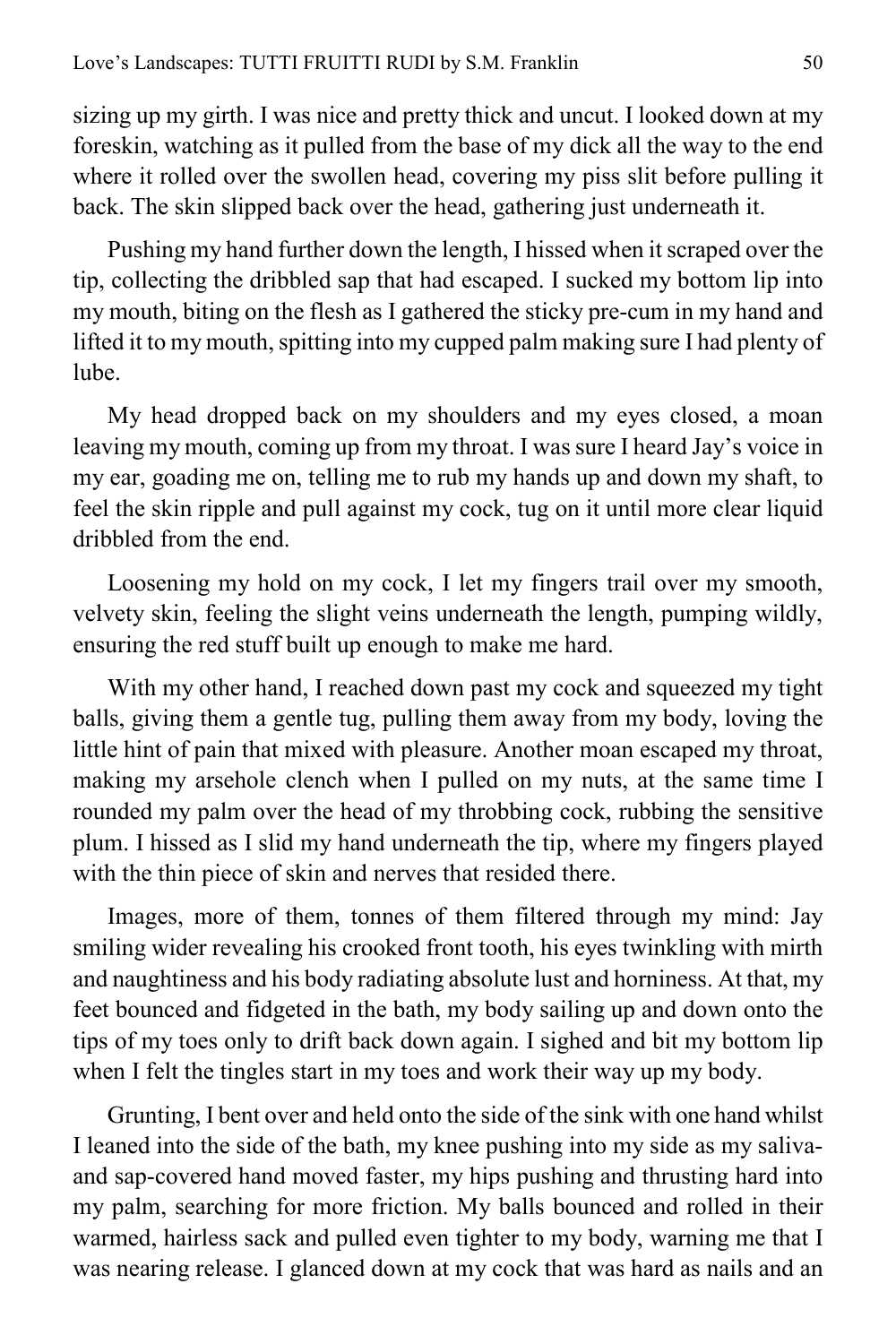angry red-purple colour. My foreskin, which rolled back and forth over the head, was a slight pink that made a different contrast against one another. I watched, fascinated, as a long dribble of pre-cum seeped from my piss slit and hung down, catching on the side of the bath before hitting the floor, breaking the line.

I could feel the fingers of arousal grabbing at the base of my balls, my muscles in my legs and back, along the front of my stomach and then down to my groin. Tightening surrounded the base of my cock just like a hand… Jay's hand.

That just about did me in. My mouth dropped open as an endless sigh left my lips and my eyeballs rolled. Squeezing my eyes closed to stop the dizzying feeling I could feel coming over me, I fisted harder, faster with urgency, wanting so badly to call out his name, have his name on my lips. Better yet, to have his taste coat my lips and fill them with his own personal flavour. I wanted to suck his thick lips into my mouth, bite them then lick up the sting at the same time; I wanted to taste his tongue. To know what he really tasted like. I wanted to suck on his neck and bury my head in his shoulder, smelling his true scent.

When I felt the telltale signs that I was ready to shoot my load, I snapped my mouth closed and bit my lip, at the same time I felt my legs contract and shake, my arse clench and my hole flutter.

"Uhn," burst from my throat as my heart pounded deep in my chest beating an intense rhythm. Little hitches of breathy, puffy air pushed from between my closed lips. I lifted myself up onto my toes, clenching my calf muscles tight as the first gush of cum shot hard and fast from the tip of my cock, splashing against the side of the bath.

Jerking my cock harder in my fist, I squeezed the intense hardness and aimed it upwards. My eyelids became heavy as I glanced down, watching my cock as it bolted string after string of white and clear liquid in a fountain flush, making it dance in front of me before dripping down off the end of my fisted fingers and falling onto the floor with heavy splats.

With the last image of a smiling Jay leaving my mind along with his voice, my cock spurted its last bubble of cum. Relief and completion settled deep in my body. With my heart pounding out a breath-taking rhythm, I turned back to the shower and leaned my shoulder against the wall. I was worried that if the wall hadn't have been there, I would have collapsed into the bath with pure exhaustion.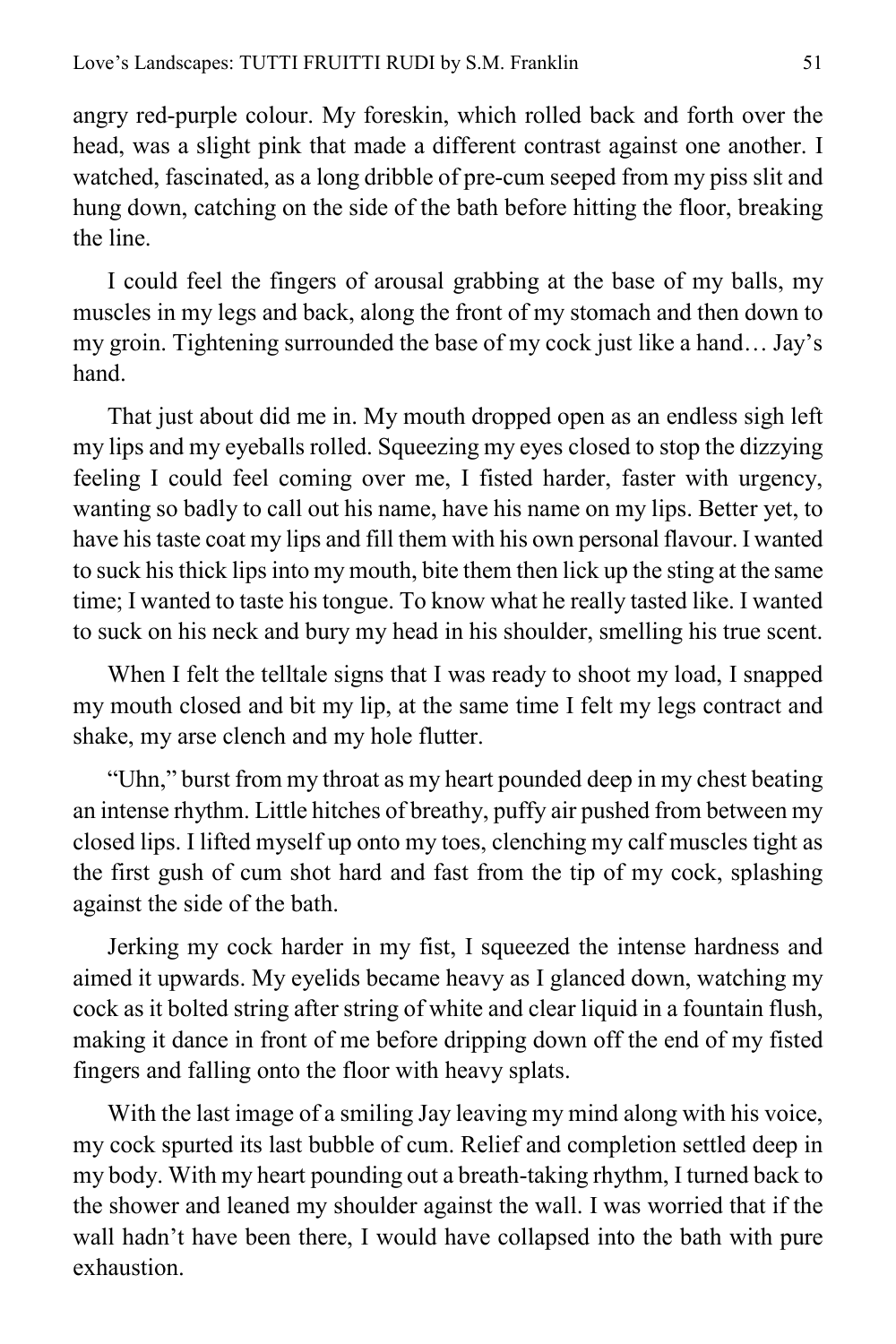Never once had I come so much with just the thought of a person… and that person be a person that I'd known for not even a day. Not even twenty-four hours of knowing each other, and I was already invested. Why? I had no freaking clue.

Did it scare me? Sure.

Did I feel something for Jay even after only knowing him such a short time? Yep.

Did I want to explore it? Hmmm, that was a good question.

Was I in trouble? Definitely.

Glancing down at my now decreasing, half-hard cock, the final dribble of cloudy liquid fell from the tip. I reached down and caught the drip, and then rolled it around between my fingers. I brought it halfway to my mouth, wondering if I could just taste it and maybe from that I could savour something of Jay, but the memories came back then and… No.

Sighing, I moved back to the other end of the bath and stood under the spray, letting the water wash away my evidence and hopefully the bad memories.

\*\*\*\*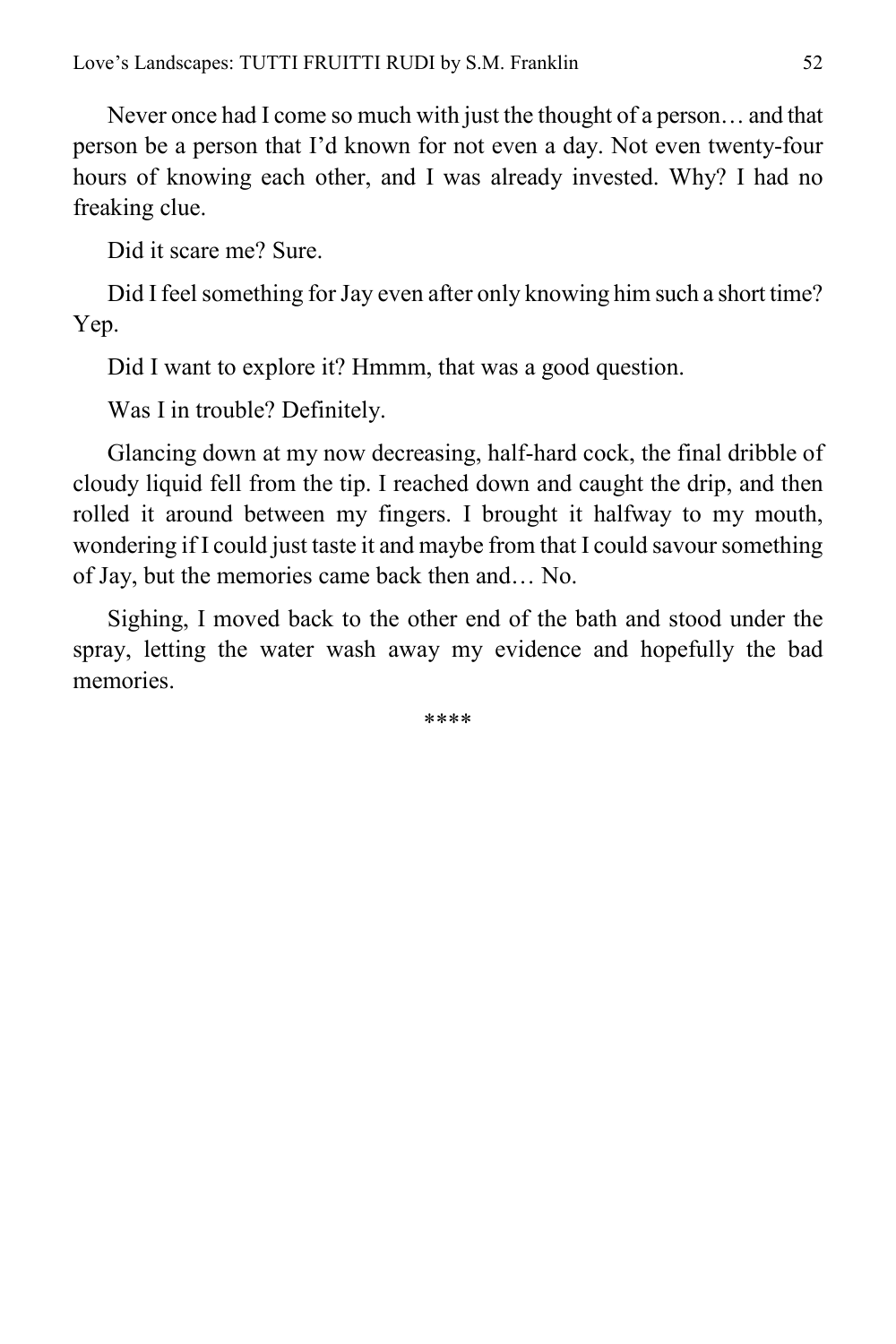### **Chapter Seven**

I ran my hands through my hair, dislodging all of my precisely twisted little spikes for what felt like the millionth time tonight. I was so bloody nervous, it wasn't even funny. I looked down at my hands and saw they were shaking like crazy. I clenched them together, telling myself over and over again to calm the fuck down before I did something stupid like fainting or something.

The days had seemed to go real quick, until today that is. For nearly two weeks, I'd worried and sweated my bollocks off wondering how the hell I could possibly get out of going to Jay's for dinner. I'd dialled his number hundreds of times with my thumb hovering over the little, green button, but for some reason, I just couldn't press it. I'd typed out the messages, my finger again hovering over the send button but I hadn't been able to do it.

Now though, I stood across the street from his house in the pricey, expensive neighbourhood, watching the people move around inside. I could see his big built dad in the living room, sitting watching the TV, Monica whizzing around the kitchen and Jay was whipping from room to room doing… whatever. I could tell they were expecting me though because if I stepped to the side, I could see a dining room that was to the east wall. The table had been set for four places.

Sighing, I ran my hands through my hair one more time and blew out a long breath as I moved across the road. My head darted from side to side, checking for what I had no clue. I did catch an old woman watching me from one of the houses across the street. I snorted; she was probably watching, waiting for me to either do some damage to something or nick something. She probably had her mobile phone at the ready.

Rolling my eyes, I reached the fence post outside Jay's house and positioned my bike alongside it. Bending down, I unlocked the chain from my bike and fastened it around the post and a couple of my spokes, locking it into place with a small snick. Giving it a small tug, I tested the strength and give, then nodded to myself.

"Hey."

I jumped six foot in the air at the sound of Jay's voice, nearly falling on my arse.

Where the hell did he come from?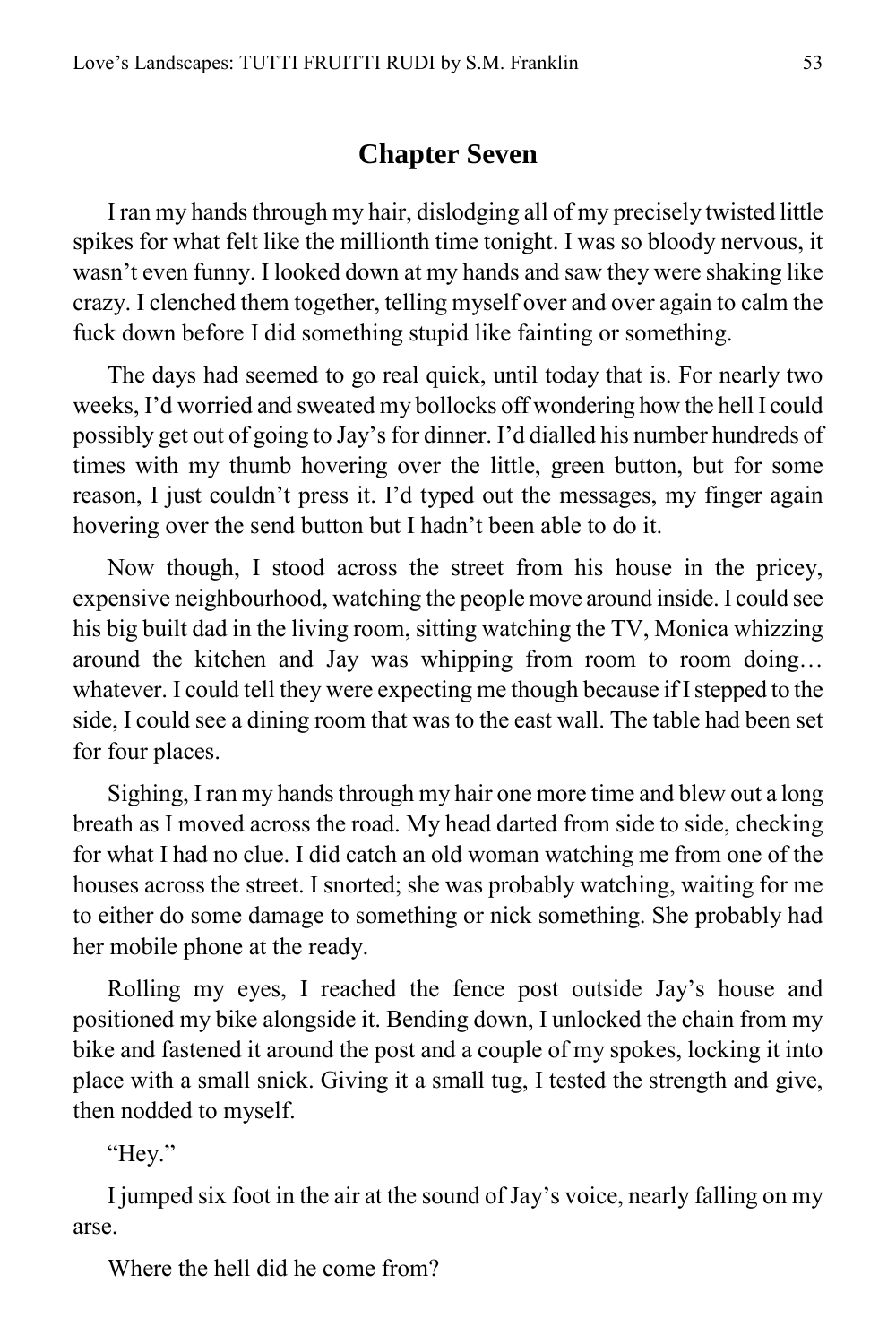Glaring at him, I fumbled a little as I got up and rubbed my sweaty hands up and down the front of my best jeans. "Did you have to do that?" I snapped, feeling ridiculously nervous and embarrassed all of a sudden.

Jay's mouth opened and closed before his brows pulled together. "Do what?"

"Nothing." I waved my hand and cleared my suddenly dry throat. Pocketing my keys, I watched Jay from under my lashes. He was gorgeous in his beige chinos and white T-shirt that fit him just right. In fact, he looked perfect, well, perfect to me that is.

Christ, I wasn't normally this nervous. Tutti Fruitti Rudi, street Rudi, was never nervous. Grown men paying for a body for the night didn't want nerves; they wanted a willing male with an even more willing hole.

But tonight, I wasn't Tutti Fruitti Rudi, I was just Rudi.

Taking a deep breath, I said with a smile, "Can we start again?"

Jay nodded quickly, seeming to like that idea. "Hi," he said quietly, his voice no more than a whisper.

"Hi." I moved towards him and inhaled his scent as I stopped in front of him. Freshness and something sporty assaulted my senses, making my body tingle, my cock jerk in my tight jeans.

"I hope you're hungry; Monica's cooked up a storm."

A little whimpering sound may have escaped my mouth. No, I wasn't particularly hungry, I was anything but. I was too frigging nervous to eat a thing. I'd never done this before, never been to anyone else's house for dinner before. What did people actually do when that happened? Did you have to bring anything?

At that thought, I looked down at my hands and saw them empty. Glancing up at Jay, I felt a deep blush blooming across my face, burning the tips of my ears. Clearing my throat, I said, "I didn't bring anything."

Jay's dark-blond brows shot up in confusion. "Bring what?"

Shuffling on my feet, I shrugged. "Aren't you supposed to bring something to dinner when you're invited?"

The laugh that left Jay's throat made my hackles stand up on end a little. I didn't like the piss being taken out of me. I may not have had much to my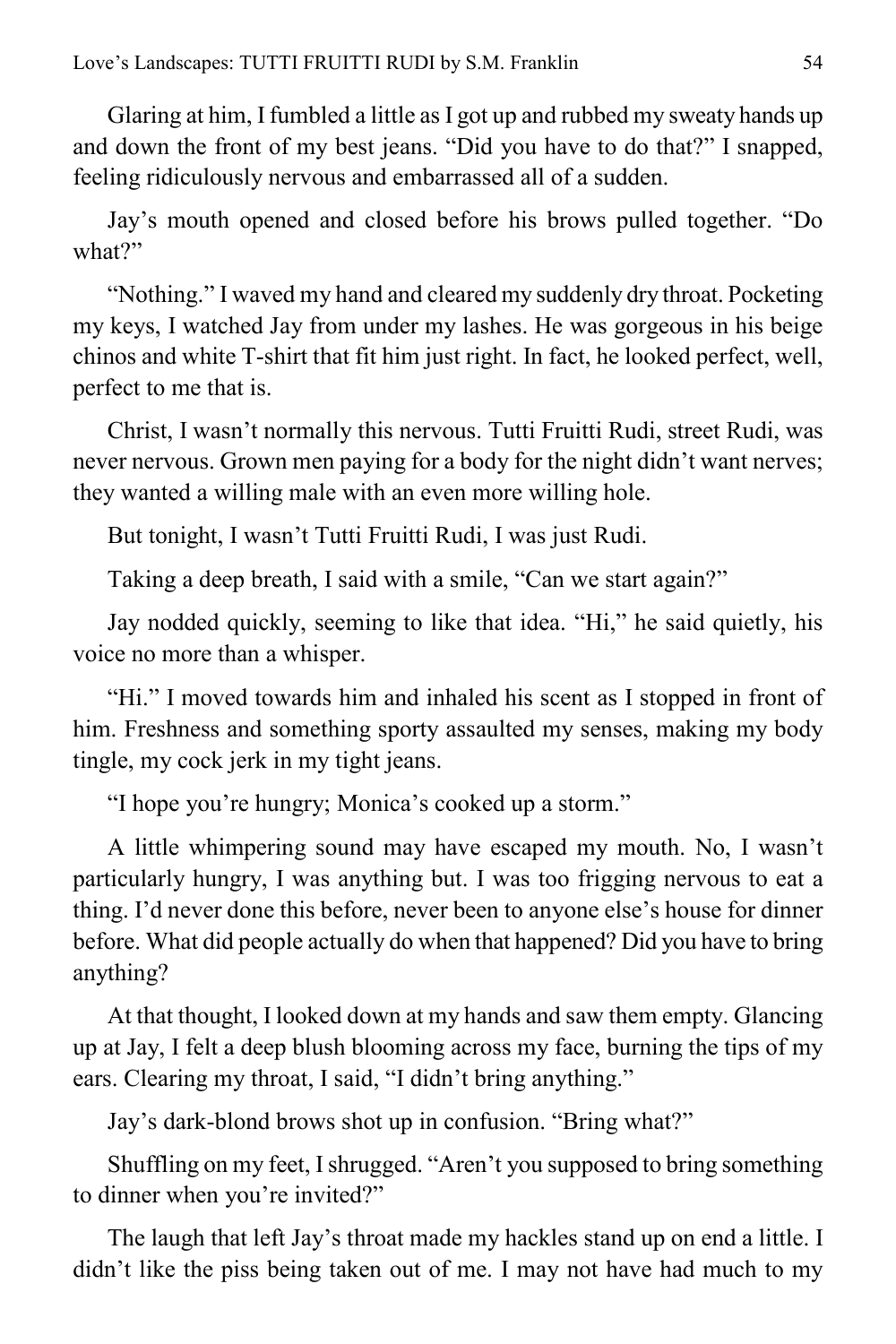name, but I had some dignity and pride, well a little of each at least. My semiboner disappeared and all my tingles extinguished.

"Hey." Jay grabbed my hand and began to pull me up the path, letting the gate close behind us with a hard click. "I didn't mean anything by it. You didn't need to bring anything, we've got enough."

A little snorted laugh left me then. "Well, that's alright then." Damn, that was a relief.

"Good." Jay nodded, seemingly nervous now. He stopped us outside the front door that was open just a tad. "I just wanted to say before we went in that I'm… I… just… thanks for what you did in the park and all that and well… thanks for coming tonight, you know?"

Ah, he was nervous just like me. It was nice to know that I wasn't in the nervous club alone.

Adjusting my hand a little, I let my fingers curl around his, feeling little calluses that marred his hands. "You're welcome." I smiled and scanned his nearly healed face. He still had bruising under his eyes, but it was more yellowy-green than the reddish-purple it was when I found him. "Your face looks a lot better."

Jay smiled shyly and tilted his head to the side. "Monica's been a big help, she hasn't let me do anything this week. I've been on bed rest. That means no work, no gaming, and no going out. I also haven't been… Well you know." A dark blush stained his face. Yeah, I could guess what he meant.

"Man." I shook my head and smiled full out despite the butterflies creating torpedoes in my stomach. "That must be a hardship."

"Well." He laughed, took his hand back and jammed it into the front pocket of his beige chinos that looked very nice on his lean, thinly muscled body. "Yeah, it is a hardship… because…"

I assumed because he trailed off, he wanted to say something but didn't think it appropriate. When silence reigned between us, and to save us standing there like a pair of lemons, I cleared my throat again and pointed to the door. "Can I ask you a question?"

Jay looked relieved to say the least. "Yeah."

Scratching the back of my head, I bit my lip a little, nibbling on the flesh. "Do you sit at the table and eat?" That thought had been bugging the shit out of me all week long.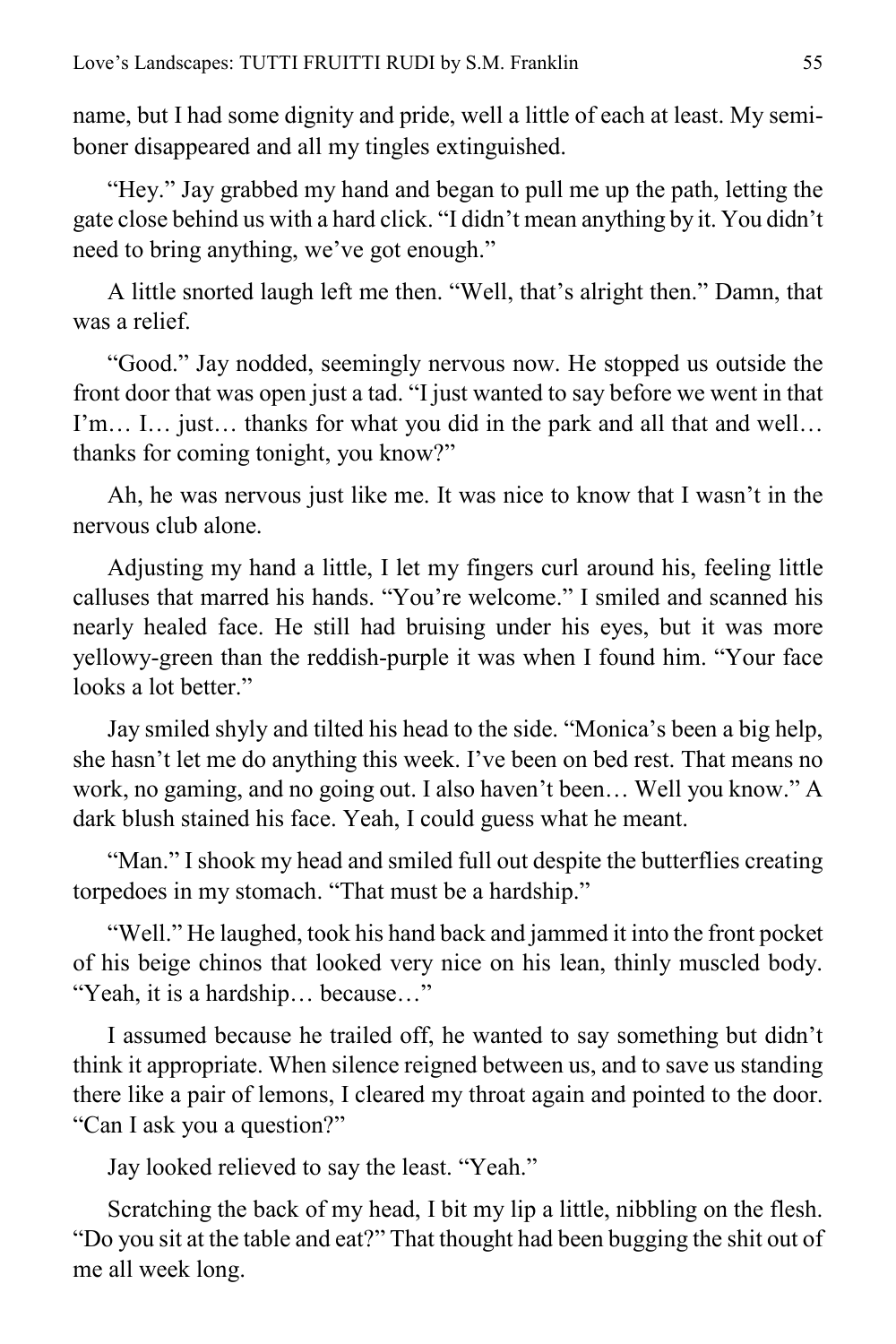Obviously, Jay wasn't expecting that question because his brows popped up comically, and it took him a couple more seconds after that to answer. "Well, yeah. Why?"

Well didn't that just suck?

"See the thing is—" I hesitated and eyed Jay, wondering if he was one of those people who looked down at the poor people in society. Whether he classed himself above working class? He lived in a really nice neighbourhood of Southend, actually one of the best. I, however, lived in the pits. It was the low class, the let-down part of Southend, the part that never featured on the adverts for one of the best beaches to come to, the best place to bring the family for a day out at the arcades or to the adventure park along the seafront. My part was the benefit sector, the hand-me-down-and-take-what-you-can-get part of the sparkly Essex town.

"What's the matter, Rudi?"

My eyes snapped up to Jay's. It was only then that I realised I'd been off on my glider again. I shook my head. "Uh, right, yeah. Anyway, I was saying that, I don't eat at the table. Do you ever eat watching TV?"

"Please." He snorted. "My dad's all big for family. I can't actually remember a time when we haven't had dinner at the table."

My shoulders slumped in defeat. "What if I make a fool of myself?"

Jay's hand slithered around my shoulder and gave me a sideways squeeze. "The only way you could make a fool of yourself was if you slobbered like a pup or something like that."

Beginning to feel a headache coming on, I rubbed my temples. "What if…"

Jay rolled his eyes and gave my shoulder a squeeze, indirectly brushing his own body against mine. Damn, I liked that a bit too much. "Will you just stop and relax? I swear you're more wound up than a cat on a hot tin roof."

"It's just—" I sighed and chewed on the inside of my lip. "I don't do parents. I don't do family and I don't do dinner, well not like this. All this," I waved my hands around as I struggled to explain, "this is not me. It makes me itchy as hell."

"I could be the soothing balm to your itch," he offered with a little brow waggle and a cheeky smile.

Yeah, I'd bet his balm felt real good. Fuck, I bet his balm tasted just as good, if not better.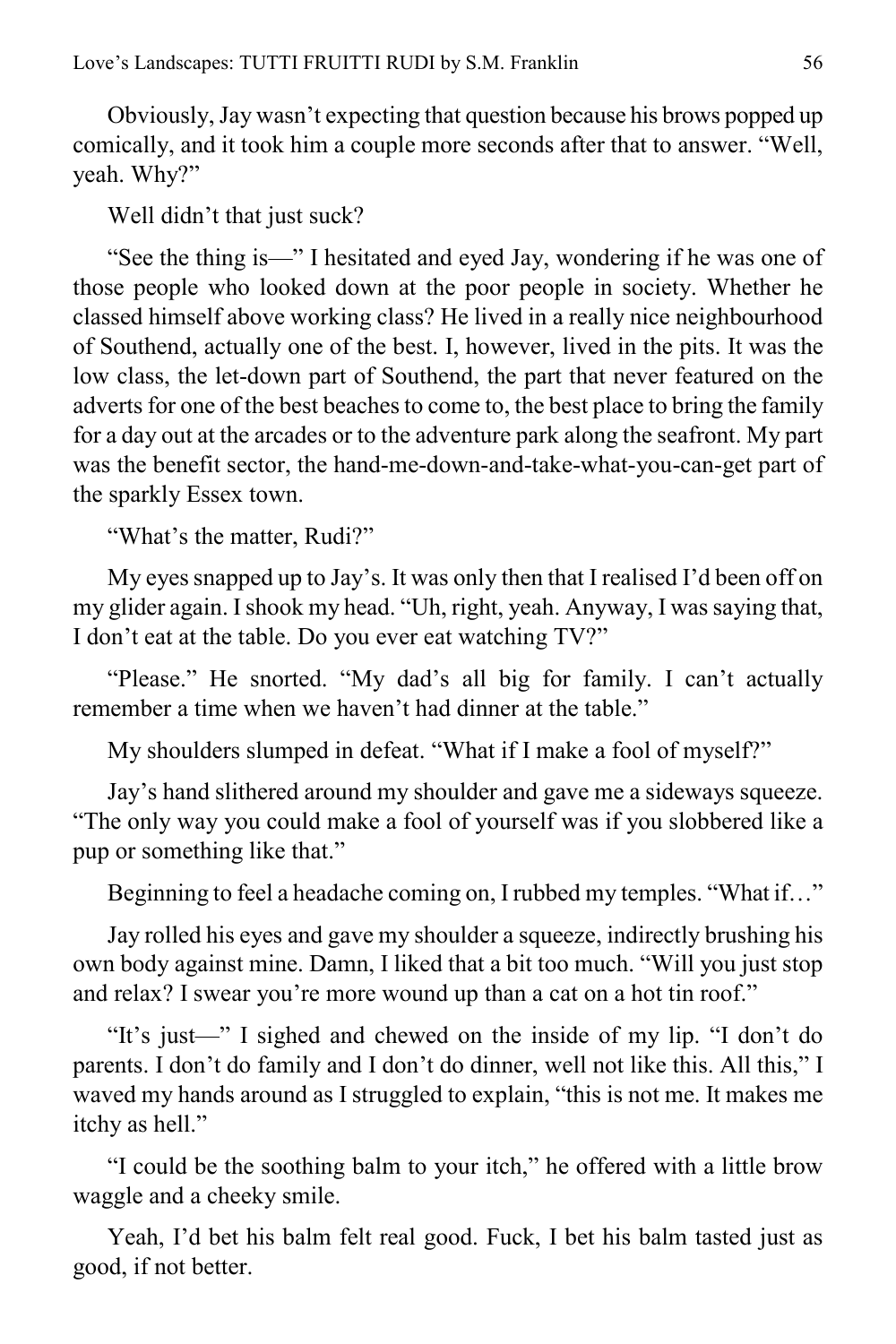"I said parents, not you."

Jay's chest moved up and down as he took a deep inhale. His green eyes darkened a little and closed an inch. "That settles that. Anyway, we'll just go with you slobbering, huh?"

Whether I wanted to or not, I smiled. "I don't slobber but… what if your mum and dad ask me to pass the salt?"

Jay's plump lips twitched in an effort not to laugh at me. "Then you pass the fucking salt."

\*\*\*\*

"Do you like shepherd's pie, Rudi?" Monica asked as she set down even more dishes on the table. The whole freaking wooden surface was filled with brightly coloured plates, dishes and pots. How the hell they managed to eat like this every night was beyond me. I'd never seen so much food in one place other than a party that is, and this definitely wasn't that. I felt like my eyes were gonna pop out of my head for Christ's sake.

I shifted a little in my seat and glanced sideways at Jay who had his elbows on the edge of the table, his chin rested on his fist—and he was staring right at me. "Yeah, I do."

Baloo, Jay's dog, which was a giant black and tan Great Dane, slumped on the floor next to me, his nose twitching as his eyes kept flicking from Monica to the table. He was probably waiting for her to leave the room for more than a couple of minutes before he lunged at the table and polished the lot off.

Jay's dad, David, walked into the room, a cold beer in his hand. The T-shirt he had on stretched over his overly wide chest. The smile he had for Monica made me wish I was somewhere else right at that moment. Damn, that was not for public consumption. The moment his eyes slid to mine, a sneer built on his lips and his own eyes narrowed on me. It was official, that man did not like me one bit.

"Rudi," he acknowledged with a curt nod.

"David." I blinked at him innocently.

Yup, the sneer stayed in place.

"Stop it," Monica snapped and sat down to the left of David and directly across from me. She smiled brightly, her blue eyes twinkling. "It's nice to have you over, Rudi."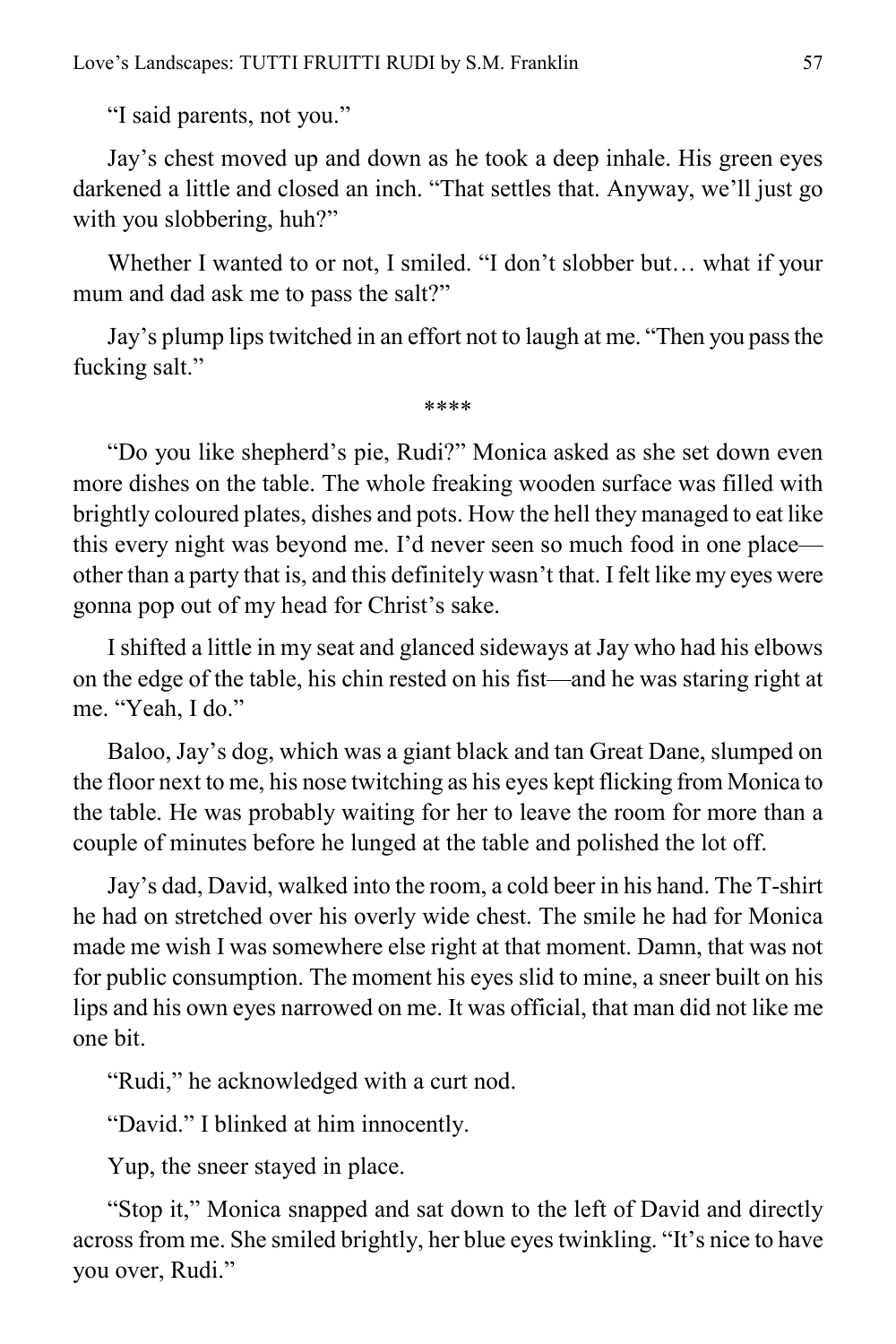Jay groaned next to me. "Please don't start."

"It's nice to be invited, Monica. Thank you."

She hushed Jay with a wave of her hand and glanced back at me. "Oh, it's no biggie. After what you did for our Jay, you're welcome anytime," she gushed and handed a big spoon to David who rolled his eyes and stood up to start serving the shepherd's pie from the roast tin. Once we all had a big splat of pie on our plates, we passed around the other dishes. By the time I put the last one down, my plate was overflowing.

Jay leaned over and whispered in my ear, "You don't have to eat it all."

I couldn't even if I tried. My body wasn't made for food like this. "I'm that obvious, huh?"

He snickered and started eating. "A little."

"Rudi, honey," Monica shuffled the gravy boat a little, "can you pass the salt?"

My eyes went wide and a choked laugh caught in my throat. If I'd have had a mouthful of food, it would have sprayed across the table. I zipped my eyes to Jay and found his eyes just as wide and comical, his lips rolled together to stop from laughing. He dropped his fork on his plate with a heavy clatter. He couldn't hold it for long before a high-pitched laugh burst from his throat. I just couldn't help it. The more I tried to hold my laugh inside, the more it wanted to come free. Seconds later and with watery eyes, giggles erupted from my mouth. We both fell into each other and laughed like crazies. I turned away from him when I couldn't look at his face anymore and nearly fell off my chair. Actually, I did. My hand shot out to grab the table, but I missed it. I slipped right off the edge of the freaking chair and hit the floor with a dull thud. Baloo let out a yelp and quickly shuffled out of the way. When I remained on the floor, the dog trotted back over to me and began to wag his stubby tail, thinking it was playtime. The dog pounced when I held my hands up and started licking my face to death, leaving trails of slobber coating my face. That set Jay off even more. He bent over my chair so his head was hanging off the edge. A thin line of drool dripped from his mouth as he struggled to breathe.

From what I could see of him, damn, he looked fuckable and cute.

"Stop," I gasped and pushed at the big dog to get the hell off me. Shit, he weighed a tonne. Leaning past Baloo, I playfully slapped at Jay's head. "Move."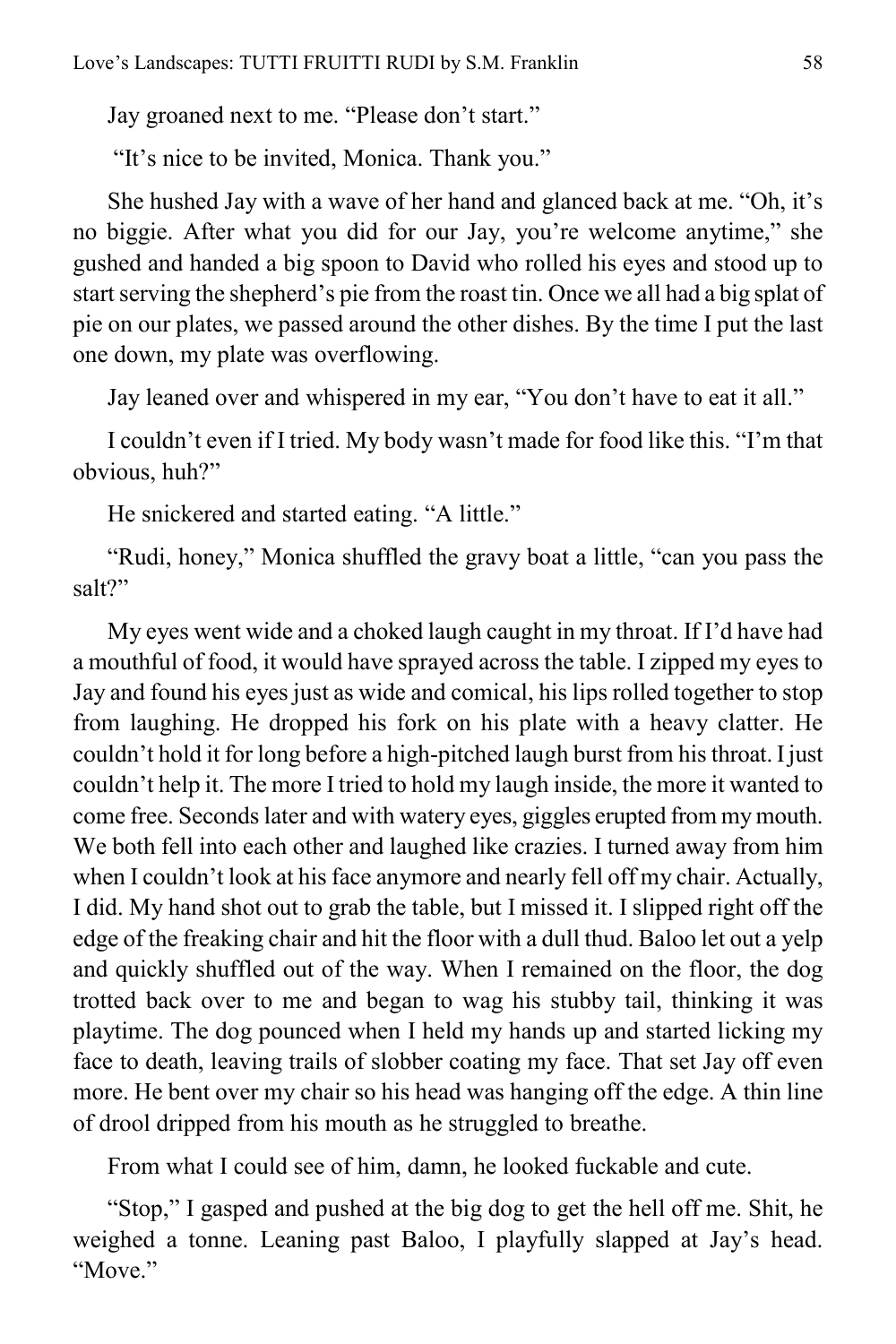"Can't," he panted and slumped onto the wood even more, his chest shaking with intense laughter.

Monica's head appeared around the edge of the table, a bright smile on her face. "Are you two okay?"

I blew out a long breath and wiped at my eyes with my hands then plucked a napkin from the table and washed the dog slobber off my face. Pushing up from the floor, I shook out my legs, straightening my jeans and T-shirt up before nudging Jay to move over. He calmed a little, well enough to also wipe his eyes and sit up straight. I told Baloo to move away with a sweep of my foot. I'd give the dog a sausage or something later on when no one was watching.

"When you two are finished," Jay's dad said. His voice was hard and stern. He was not amused. His eyes burned into both me and Jay, burned enough to immediately snap us out of our laughing fit. We both cleared out throats and settled back into our chairs.

"Sorry, Dad," Jay mumbled. Me, I said nothing. I had a feeling I should have apologised, but there was something in David's eyes that unsettled me. I didn't know if it was a judgement that he'd already made of me or dislike, but it was something and not a good something either. Part of me though, rebelled against him whilst the other part of me silently respected the man for being a dad to Jay, a dad he obviously had a lot of love for and his own bout of respect for.

Silence filled the room as we ate. I got a quarter of the way through mine before I had to stop. For as long as I could remember, I'd never eaten as well. I looked down at my plate and wondered whether it would be rude to ask if I could take the rest home. Penguin would thrive on eating good, wholesome food like this. Deciding that would be a good idea, I set what was left on my plate into a neat pile and pushed it aside.

David cleared his throat across the table from me and took a sip of his beer. "So, Rudi," he smiled even though it looked mean as hell, "how old are you?"

"Dad," Jay interrupted.

"No." I placed my hand on his arm, giving it a little squeeze. "It's okay." I looked back up at David and caught his eyes narrow and his teeth grind at where my hand rested on Jay's arm. I snatched it back and settled it in my lap instead. "I'm twenty years old."

David nodded and sipped more of his beer. "What do you do for work?"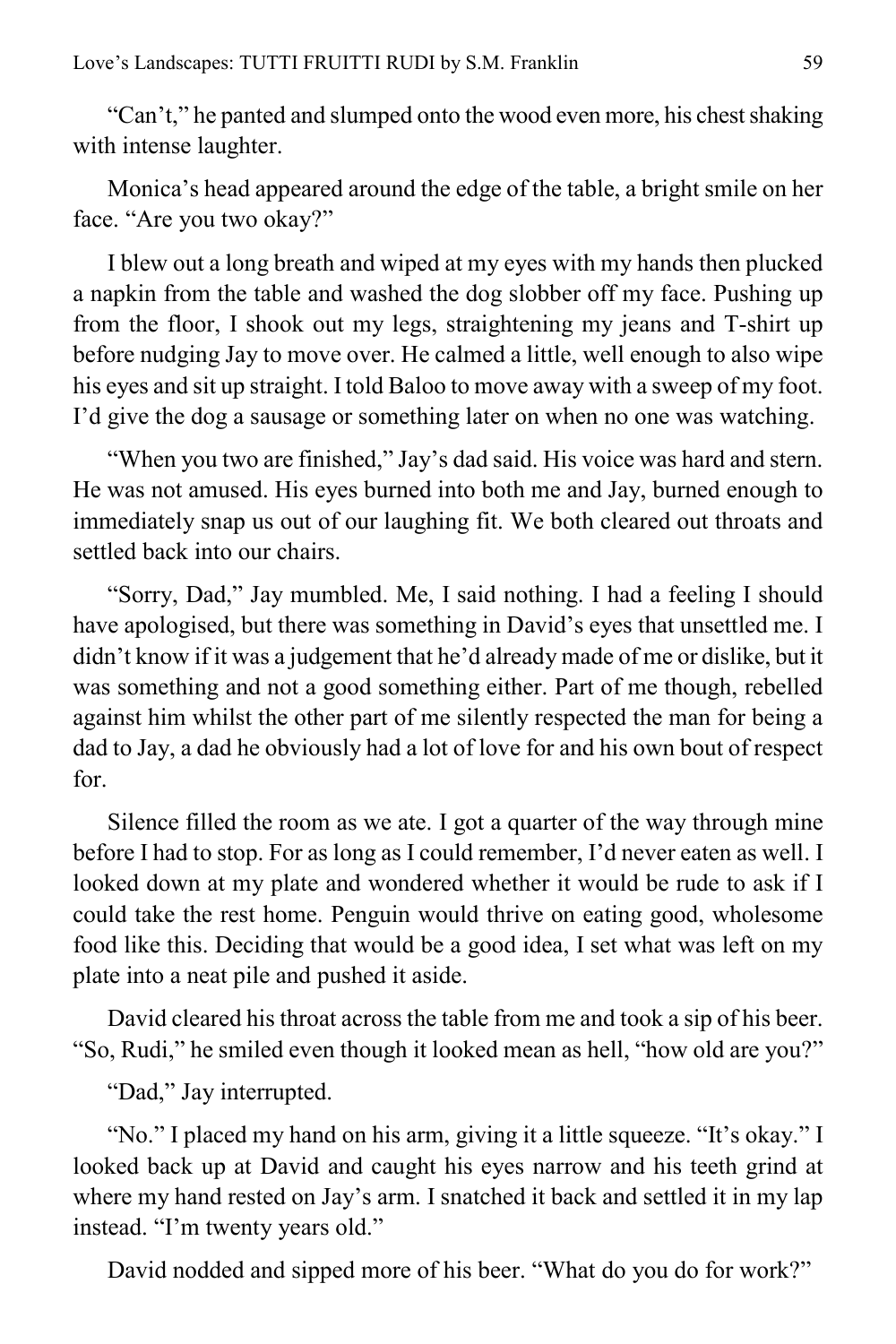I swallowed nervously. I knew this would come up eventually. I shifted in my seat a little first. "I work part-time at the barber's." It wasn't a lie but it wasn't the truth either. There was no way in hell I was gonna tell them the whole truth. They'd kick me out on my arse in a second, and that would be after they'd all let me know how much of a dirty bahookie I was.

"Part-time only?" He frowned. "You don't work full-time? Why not?"

My mouth opened and closed. I wondered whether I should let it slip about Penguin, but by the expectant looks on all their faces, I decided against it. Instead, I said, "Yeah, only part-time. I have to take care of my mum the other times."

Monica's face changed from brightly smiling to one of sympathy. She reached across the table and grabbed my hand, giving it a little squeeze. "That must be difficult."

She had no idea.

I nodded and moved my hand away. I was uncomfortable with how touchyfeely these people were. In my world, people weren't like this.

David's fingers idly skimmed his beer bottle. I knew he wanted to ask me more, probably a shitload more questions, but he kept his mouth shut. For that, I was immensely relieved. I had a feeling that if David Bruins wanted to know something, he'd get to the bottom of it.

"Okay." Monica stood up from the table and began to gather plates. "Time for dessert."

"Let us do that," David quickly offered.

Taking his lead, both me and Jay jumped up and grabbed plates, taking them to the kitchen. Whilst Jay scraped, I loaded the dishwasher. "Thanks," Jay whispered as he came up beside me, loading the cutlery into the little pots.

"Why are you thanking me?" I asked, whispering back, knowing full well Monica was over the other side humming to herself as she prepared another load of plates.

"My dad can be pretty intrusive and come across as domineering." He shrugged. "I know he can be overbearing, too, but he's only looking out for me"

"I understand." I stood up and eyed the single plate that was left. Jay reached for it but I stopped him with a hand on his arm. How the hell was I supposed to say I wanted to take it home for Penguin?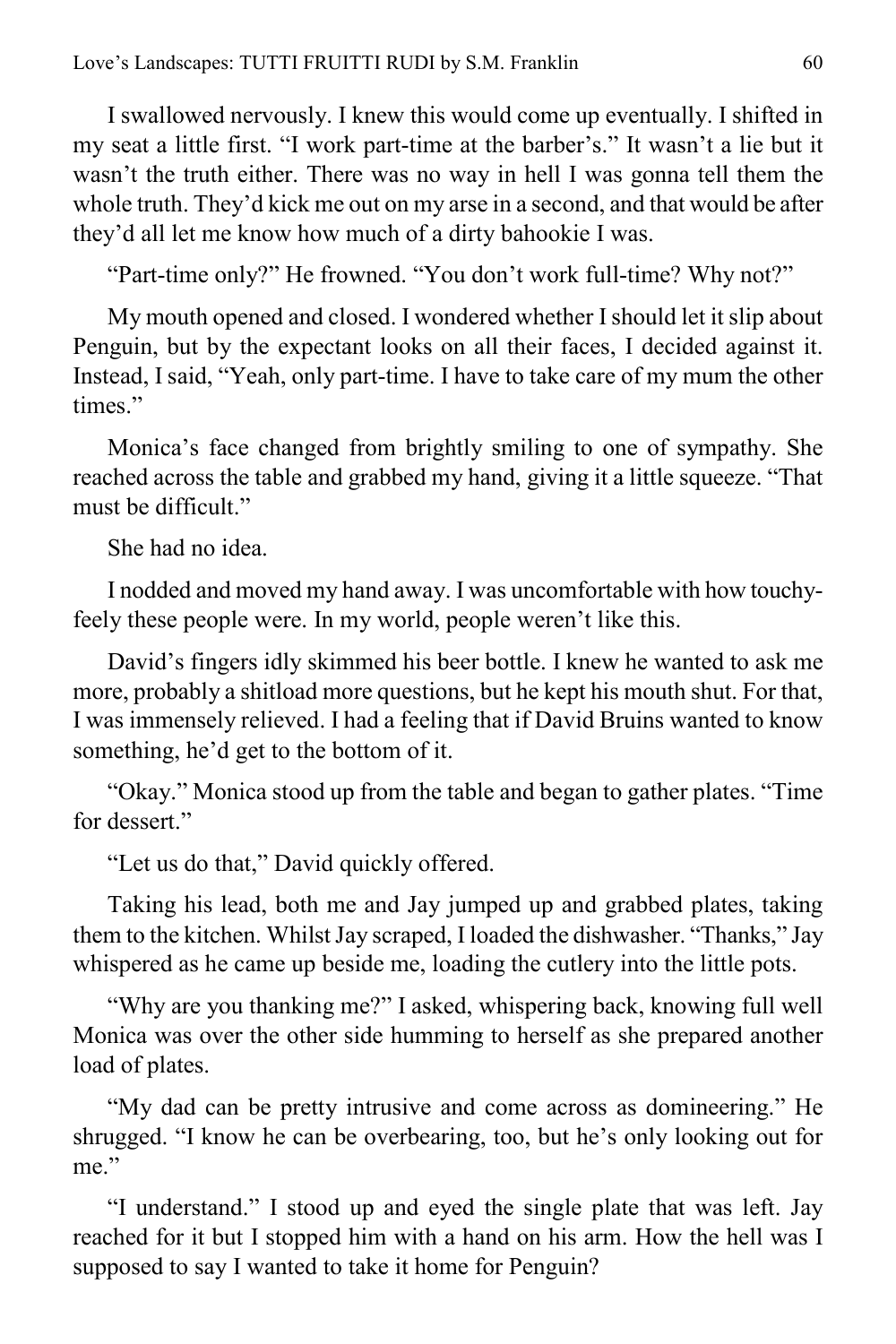Monica saved me. She moved to the fridge, eying the plate at the same time. Her intelligent, blue eyes flicked between me and the food and back again. "You want me to save that for you, Rudi?"

A sigh of relief left me then. "Please."

She patted my shoulder. "No worries."

I waited till Jay was finished with the cutlery to close the dishwasher door. After I did that, I stood dumbfounded; I didn't know what to do next. I moved out of the way for Jay to take over.

Jay took my hand and pulled me out into the hallway. I quickly looked around to make sure we were alone because he obviously wanted to say something to me. Under the wall lights, his hair appeared almost golden. I felt the needy urge to run my hands through it, just to feel how soft it really was. His green eyes glowed too, showing off the real, deep colouring. He really was gorgeous and seriously lickable and definitely fuckable.

"What's up?" I asked when we both continued to stare at each other. Damn, he had the strength to make me feel like a silly teenager all over again. Usually, I had confidence that bounded out of me, but with him, it just seemed to sail completely out of the window, leaving me feeling abandoned in the big, deep blue sea.

His mouth opened and closed a few times before he moved on closer to me so our bodies were just mere inches apart. Being this close though, I could smell his aftershave and his fresh smell that did things to my body. Taking a deep breath, he licked his bottom lip slowly as he shifted from one foot to the other. "I like you, Rudi."

Well shit. I wasn't expecting him to just come out and say it.

Smiling a little, I moved on closer to him, filling the gap so the front of our bodies touched, and because I just couldn't help it, I gently ran my hands through his hair, feeling the softness wisp over my fingers. I closed my eyes and scratched my nails subtly along the top of his scalp. Images assaulted my mind, images of my hands running through Jay's hair as he went down on me, sucking me into his throat.

My eyes popped open when I heard a needy moan. Looking directly into bright, green eyes, I leaned in even further, feeling my heart kick up, and my cock starting to harden behind the zipper of my jeans. My eyes flicked between his green ones and his oh-so-tempting lips that so needed a good lick and a bite.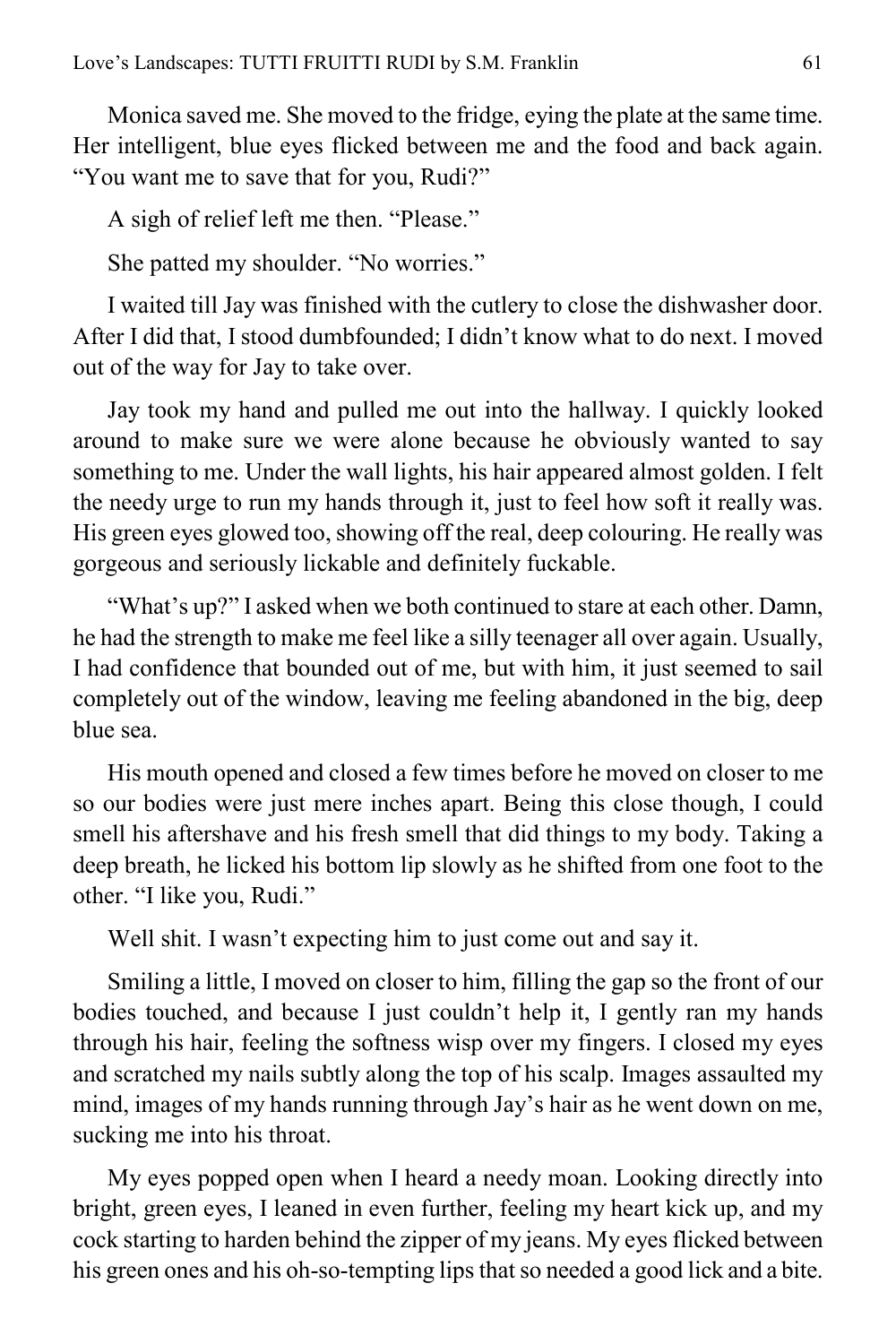If I could just…

We were centimetres apart when a throat cleared behind us. Like guilty kids getting caught doing something they shouldn't, we jumped apart and looked towards Monica who stood at the kitchen door with her hands on her hips. Her rosy cheeks and embarrassed smile gave her away that she'd been there a while.

"You're both missing dessert."

\*\*\*\*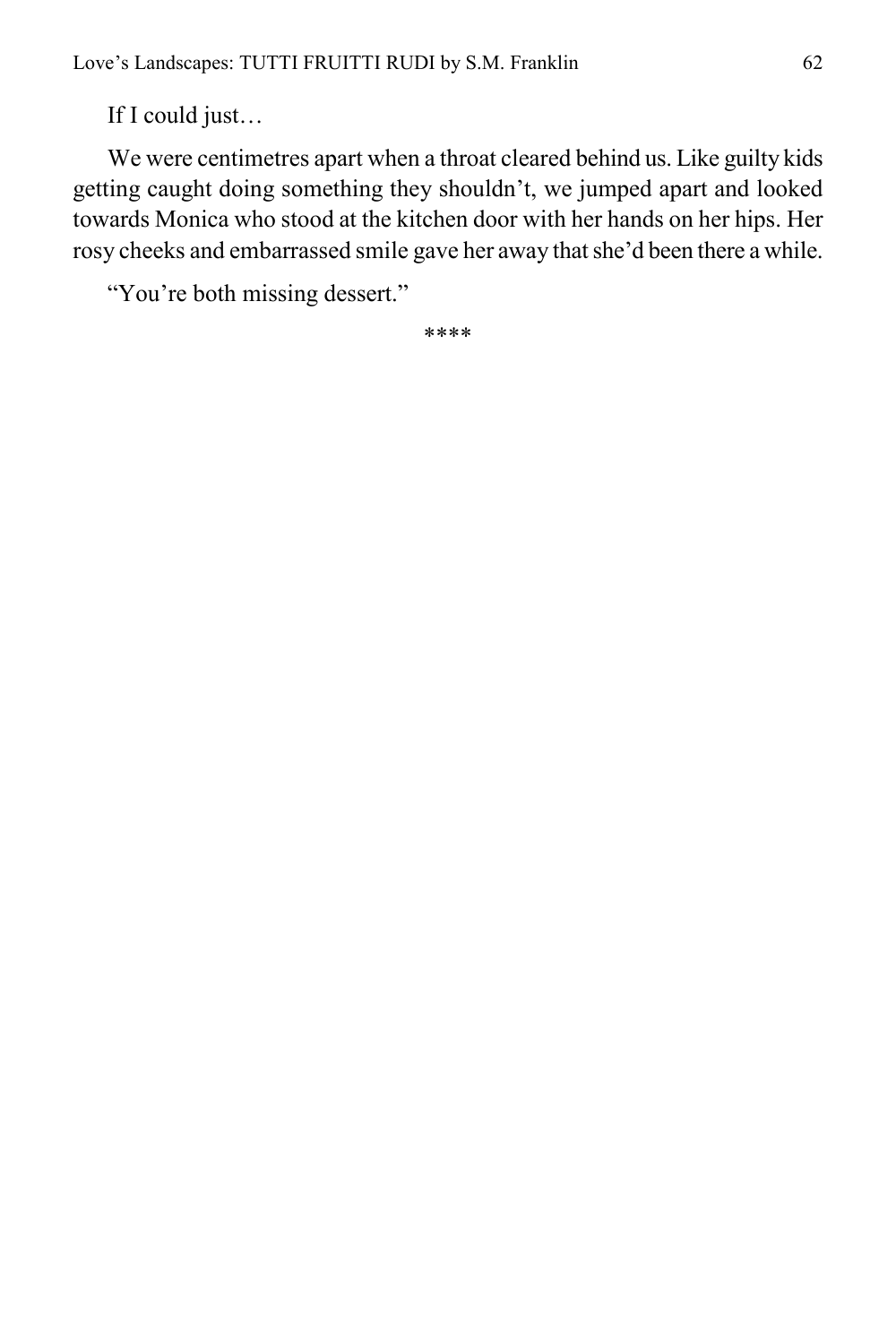# **Chapter Eight**

"Let me show you around." Jay grasped my hand in his. He seemed to like doing that a lot. I looked down at our joined hands as he pulled me out of the dining room, down the hall and to the stairs, which we climbed, Baloo following behind us. The contrast of our skin colours was breath-taking to look at. My hands were almost female-looking whilst Jay's, were rough and had calloused little points all over them where he'd worked for a living. With Jay being a blond too, his skin was naturally lighter than mine. Yes, he had a suntan, but he was still relatively pale compared to my olive-toned skin.

"This is Monica and Dad's room," Jay said offhandedly as we passed a closed, dark wooden door at the top of the stairs.

Pulling Jay to a stop outside another closed door, I made him turn to face me. "You don't call Monica mum?"

Jay smiled and shook his head. "Nah, she's not my mum."

"She's not?"

"No." He carried on until we came to a lighter wooden door that was on the jar. He pushed it all the way open and switched the light on. "This is my room." He walked inside and splayed his arms wide, a big grin on his face.

I moved inside slowly, my eyes darting over his bare, pale-blue painted walls to the big double bed with black headboard and frame, to the unpacked boxes stacked by the windows. "You haven't unpacked yet?"

A blush stole over the cute guy's face. Jay backed up until he slumped down onto his bed and patted the space next to him. I moved over and sat down too. "I'll be honest with you," Jay said. "When Dad told me we were moving, I was kind of hoping that I would move with him to Southend then kind of move into my own place, not actually *in with him*."

"Why didn't you then?"

Baloo jumped up on the bed wobbling the both of us. "No, Baloo." Jay clicked his fingers and pointed to the floor. "You know better." When the dog jumped down and settled at our feet, he carried on. "Because I don't have enough savings saved up. I have about seventy percent of the whole amount I need from the work I've done for the last couple of years with Dad, but renting in Southend is just as bad as London—or so I hear."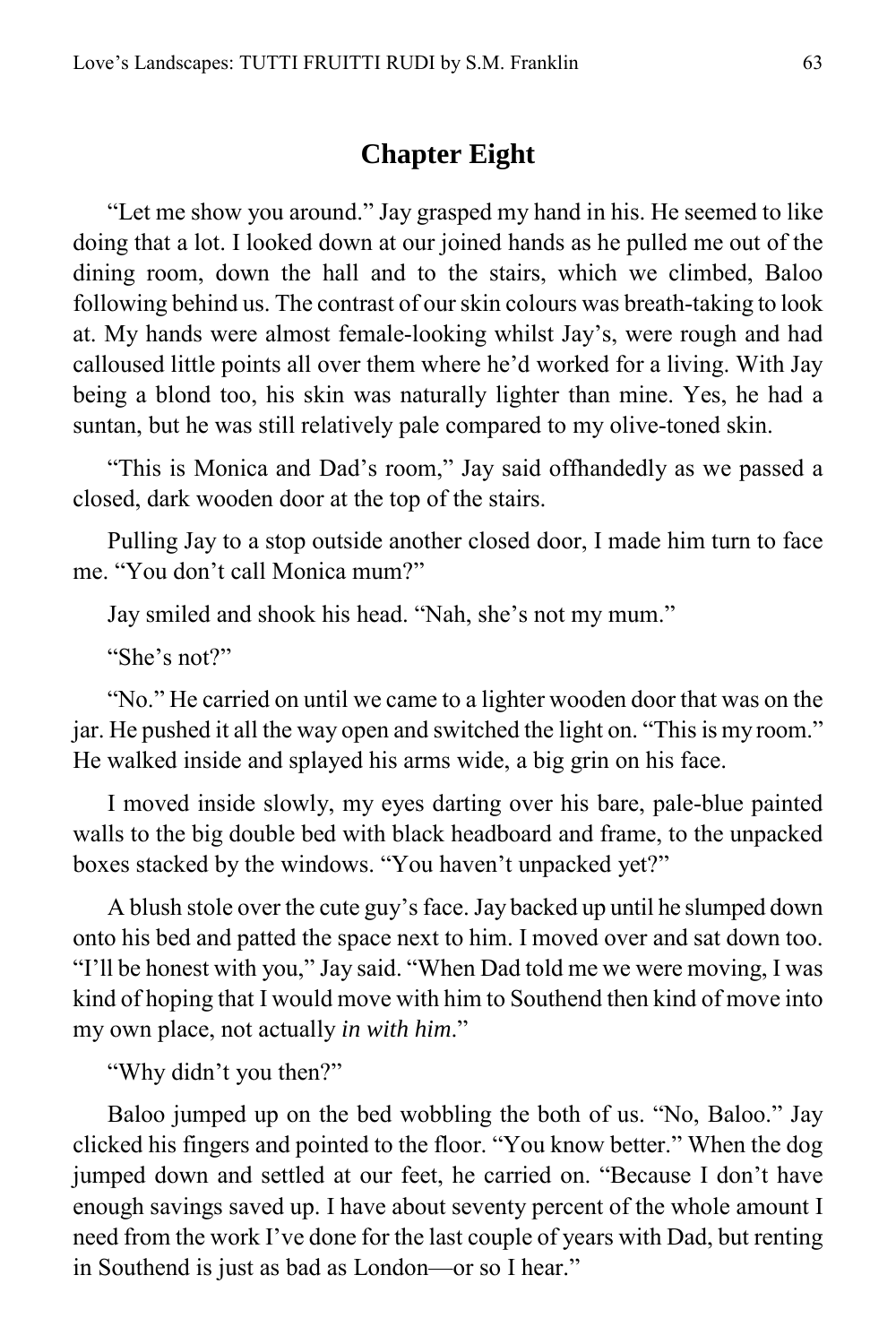Again, just like the car business and him having a dad, a shard of jealousy pushed through my body making me shift uncomfortably on the bed. I wondered just for a split second what it would be like to have my own place, where I could actually go to bed without a little three-foot munchkin burrowing into my side and waking me up in the morning with her small, little snores. But then, reality slammed me back down to earth again with a great big splat. That was never going to happen. One, I didn't have the money or availability like that, and two, I didn't have the support network Jay clearly had.

Heavy, thick jealousy squirmed its way through my body even more. It burned like a bitch and even turned the warming food over in my stomach this time. I jumped up from the bed and moved quickly to the door. I threw it open and began down the hall to the stairs.

"Hey," Jay shouted and raced after me. He grabbed onto my arm and yanked me backwards to face him. "What the hell, Rudi?"

From the corner of my eye—because I couldn't look directly in his face without feeling the green-eyed monster taking over, making me angry—I glanced at him for a second and saw the confusion and slight hurt in his green depths. "I'm sorry," I whispered and snatched my arm away.

Our feet thumped down the hardwood stairs, making enough racket that David and Monica appeared with worried frowns on their faces. "What's the matter? It sounded like a herd of bloody elephants were trampling down the stairs," Monica said as she dried her hands on a tea towel, which lay over one of her shoulders.

"Nothing," I quickly shook my head and reached for the tubs of food that Monica had prepared for me earlier on that I'd left by the stairs. I stopped in front of Jay's parents and held out my hand, begging it silently in my mind to hold steady. "Thank you for the invitation into your home and the food."

David looked down at my hand then back up at Jay who stood silently on the stairs. "What the fuck is going on?"

"Nothing," I repeated.

"I don't know," Jay answered at the same time.

Monica opened her mouth then closed it again. She did this about three times before sighing heavily and patting David on his shoulder. "Drop Rudi home, David."

"But—" he sputtered.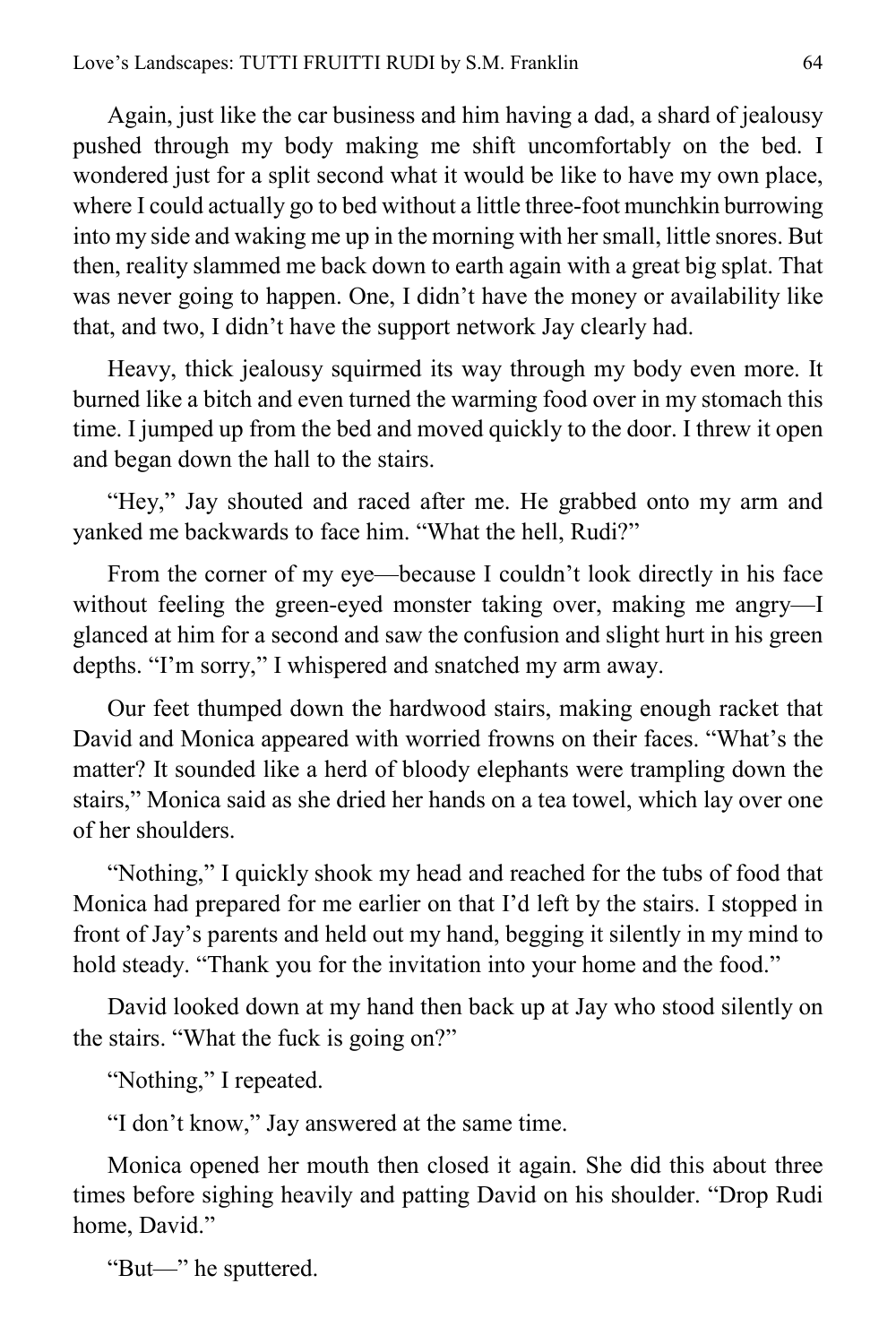"Now." There was no messing with that tone.

The big man sighed with frustration and grabbed his keys from the hall table. He then opened the front door without a word and walked out. Obviously, he expected me to follow.

"Rudi, please stop." Jay's dejected, hurt voice made me stop in my tracks. I wanted to turn around I really did, but I couldn't. With my hand on the doorknob, I dropped my head and let out a little breath. "Please, Rudi."

Swallowing hard, I squeezed my eyes shut and said, "I'll call you, Jay."

Ignoring his protests, I slammed the door after me and walked down the path to where my bike was locked up. Digging through my pockets for keys, I shuffled the tubs, nearly dropping them, until I realised that my hands were shaking too much to hold them and unlock my bike at the same time. I set them on the ground and knelt down onto my knees and let my head hang. I could feel a nasty as hell headache coming on.

I couldn't believe what I'd just done.

"Don't bother with that, boy." David's deep voice boomed from behind me. Turning quickly on my knees, I glanced over at the truck idling in the drive. David waved the hand that hung out of the window towards the back. "Throw the bike in the bed and get your fucking arse in my truck."

I gritted my teeth and narrowed my eyes at him. "I don't need a lift home." I left off the "thanks" at the end. I'd cycled the five odd miles here; I could do that home too.

"Boy," he warned and tapped his hand against the side of the door. His ring dinged against the metal.

I wasn't *his* boy, so therefore I didn't have to listen to anything he said.

Ignoring him, I unlocked my bike and grabbed the tubs up in my arms, holding them in a bunch under one arm whilst I began to steer the bike with the other. Okay, it was hard as hell to concentrate and ride at the same time with my head banging and all thoughts of Jay raging through it, but I did it until a big silver truck pulled up beside me.

"You're one stubborn little shit, you know that?" David hissed.

"I told you," I snapped and just managed to dodge a lamppost that suddenly popped out of nowhere. "I don't need a lift home."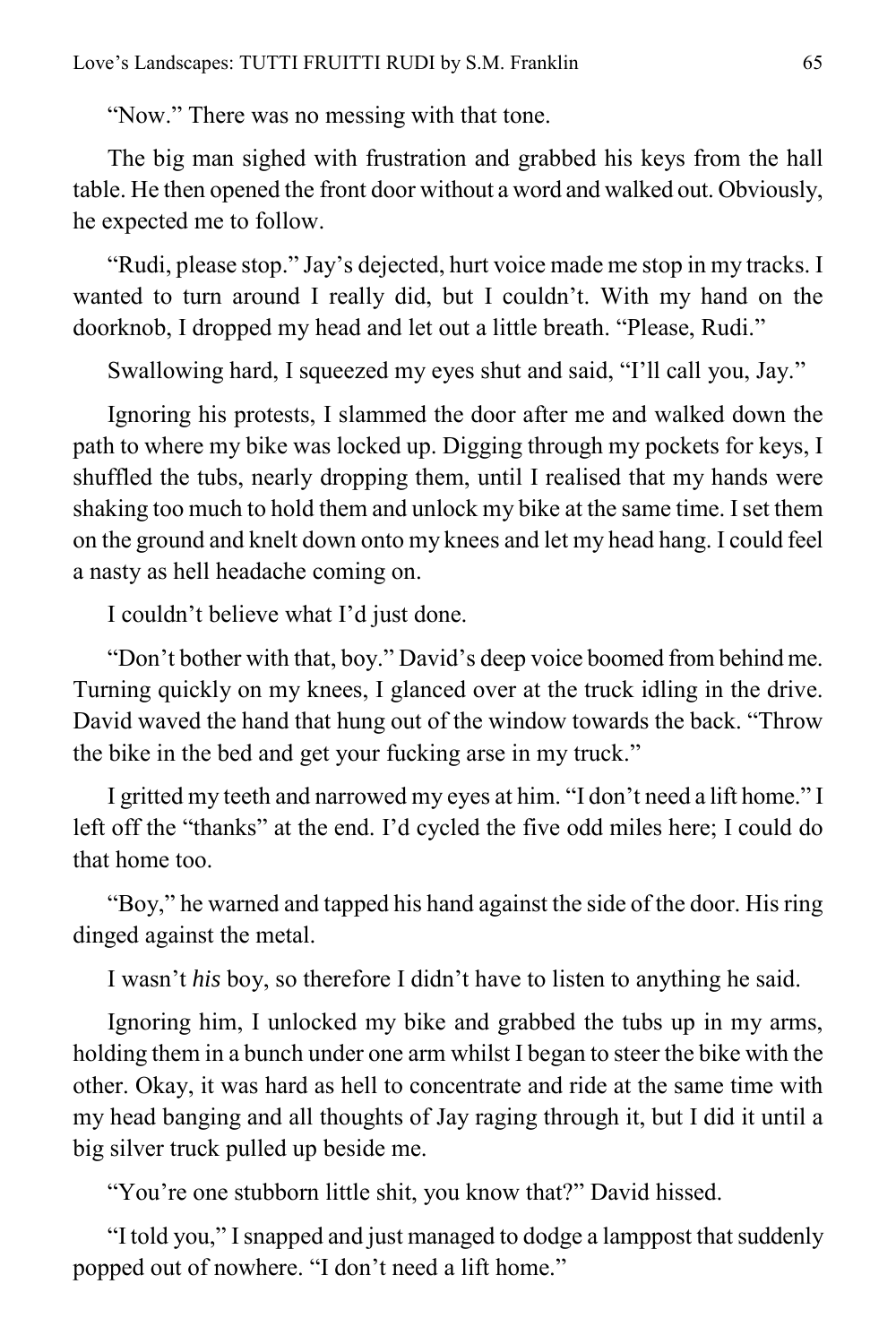Then just my luck, the heavens started to open up. Big fat drops of water fell over me, drowning me in seconds. The green and white stretch T-shirt I'd worn was now see-through and my jeans were stuck to my legs making it hard to peddle. The rain was so heavy, I could barely see in front of me.

"See." I could hear the smile in Jay's dad's voice. "Someone up there agrees with me"

Stopping the bike, I huffed and sent a glare to the man that disliked me with something fierce, plus I didn't feel too dizzy about him myself. "Will you shut up if I get in?"

"No, not particularly."

Well at least he was honest; you had to give him that!

Huffing again, I gave up. Walking over to the truck, I shoved the tubs at David through the window and walked my bike to the back of the truck, lifted it up and settled it slowly into the bed then ran around to the passenger side and lifted myself up into the seat, slamming the door closed after me.

"See," David crowed and shoved the tubs back at me. "If you'd have done that in the beginning, you wouldn't be a drowned rat right about now." He reached into the back seat and grabbed a clean cream-coloured towel and shoved it at me with a grunt.

"I was fine without your help."

David snorted in disagreement but said nothing else. When we reached town, he asked for directions. I told him to stop a street before my own. Turning to open the door, he grabbed my wrist in a firm grip, making me turn back to look at him.

"I understand, you know," he said. Now his voice was completely different. His eyes, so much like Jay's, were sincere, I could tell that at least.

My brows drew together as I let my hand fall from the door back to my lap. "You understand what, exactly?"

"You and what you're doing."

A snort left me then. "I don't think so."

No one understood. No one ever took the time to understand how complicated, how unfair my life actually was. No, I wasn't dramatic about it. Hell, I didn't need to be. I didn't need people feeling sorry for me, pitying me. I needed nothing, nothing from no one.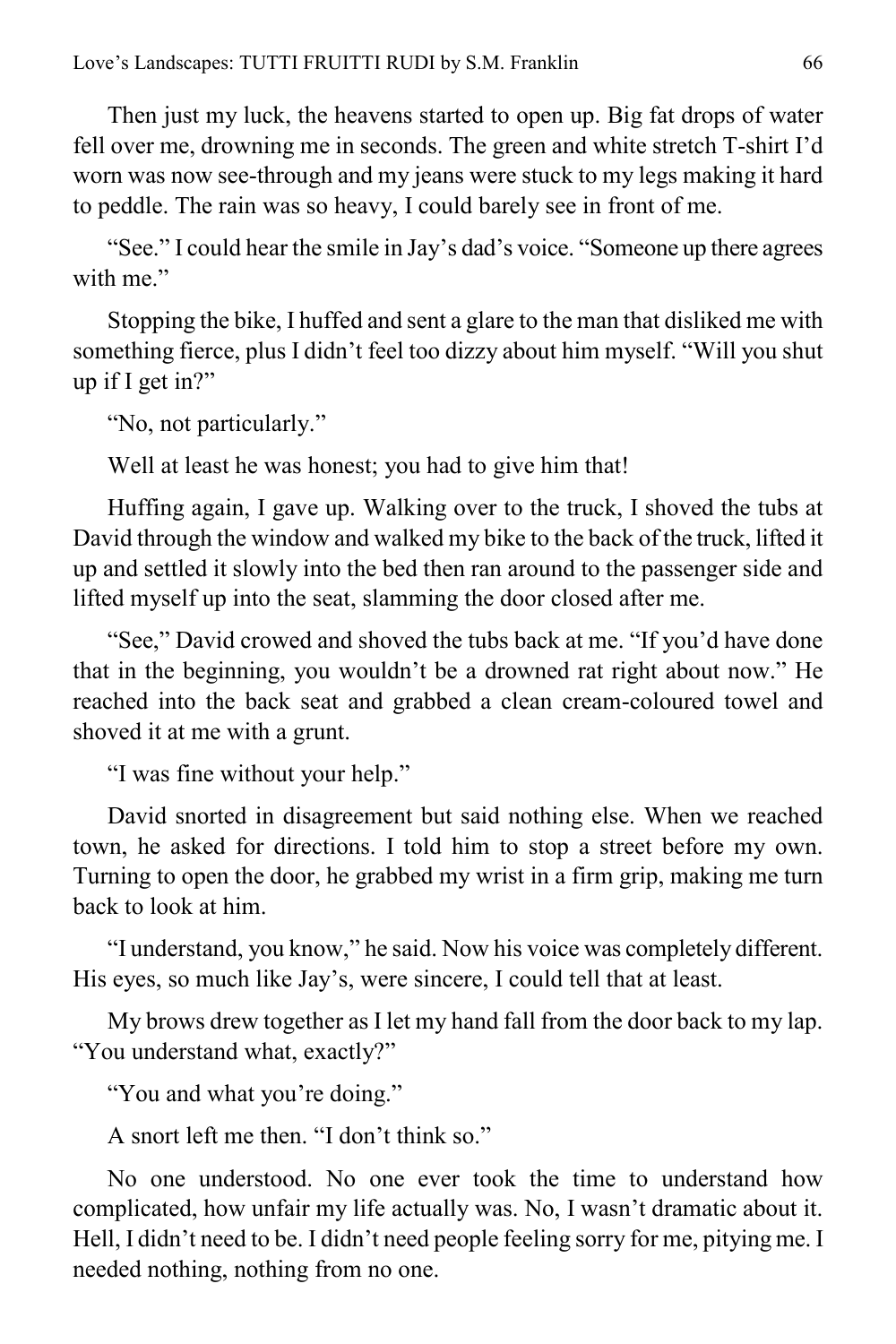"I understand more than you know," he said with utter conviction.

That just seemed to wind me up even more. I snapped my head towards him, feeling my blood pressure beginning to build along with the coil in my stomach beginning to tighten. "You understand fuck all. People like you have your own life, your own business, your own perfect little family. You people," I sneered, "don't give a fuck about people like me."

"That's where you're wrong," he shouted in my face. "I was you once upon a time. That's why I can see it." He rubbed an agitated hand across his shaved head. "I saw it the moment I laid my eyes on you. I've been where you are, and I know it's not a nice place to be, Rudi."

"Whatever"

"Don't even go there," he growled, his hand tightening on the steering wheel at the same time. "Don't go there with me; the attitude doesn't become you, Rudi."

"Again," I repeated, "you don't know anything. You think you know, but you don't." I reached for the door and my tubs and pushed the heavy thing open. Sliding off the seat, I landed on the ground—in the middle of a great big bloody puddle that came up over my anklebones. With a groan because my boots were acting like sponges and soaking the water up, I turned to slam the door as I muttered a "thank you".

With my bike in my hand, the tubs back under my arm and very wet feet, I watched—with a heavy head, a thickly beating heart and a coil in my stomach so strong, it burned like a bitch—David slowly drive away. I watched until his little red lights disappeared from sight before turning around and walking my bike towards home.

\*\*\*\*

"Rudi, come sweep over here," Barry instructed as he moved to the other black leather seat. I'd already prepped the old guy who sat waiting for Barry to shave him with a cutthroat. The old, worn leather pouch was waiting on the counter, along with his old-fashioned shaving foam, a bowl of warm water and clean, fresh-scented towels.

Moving to do as Barry asked, I grabbed the multi-coloured broom from where it leaned against the wall and began to sweep around the first leather bucket chair he'd used just minutes before. I swirled the brush this way and that way, collecting all the loose hair and gathered it in a pile. As I bent down to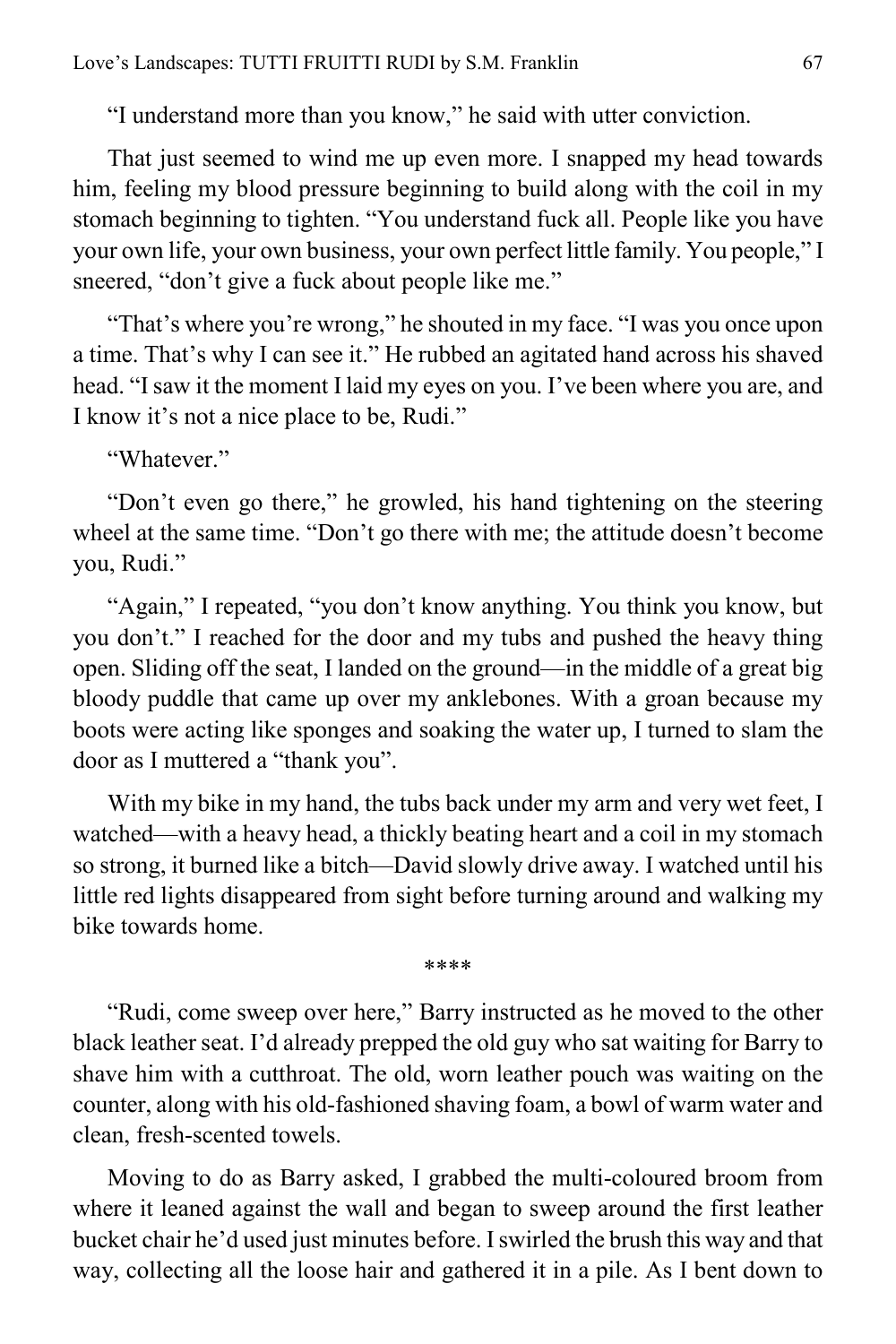pick up the dustpan and brush, I felt my phone vibrate in my front pocket. It had been like that all morning.

All morning, I'd watched nothing but Jay's name flicker across my phone. I knew why he was calling, and I felt ridiculously awful about it. He was calling to apologise, leaving apologetic text messages for something that wasn't even his bloody fault. It was my own stupid, completely arrogant fault. I knew the polite thing to do was answer the poor guy, put him out of his misery, but I couldn't for some reason.

The main reason was because sorry—the word and the meaning—didn't come very easy to me. The second main reason that was pretty close to the first, was that my balls weren't feeling particularly big today and there was only one person to blame for that.

Giovanni.

Giovanni and Jay didn't belong in the same sentence let alone the same set of thoughts.

My second set of repayment was due tonight, and I could honestly say that I was not looking forward to it. I'd already suffered with an upset stomach for most of last night and the shits due to nervousness. His words from the last time he'd taken me roughly against his kitchen counter kept going over and over in my mind, never letting it settle for more than a minute. All I could see were the old times of me on my knees with his thick cock jutting down my throat, taking my breath away, threatening to choke me…

"Rudi," Barry barked making me jump.

I whipped around, knocking my shoulder into the leather bucket chair's arm. I grimaced when a dull pain shot through it. Rubbing and flexing my arm, I looked up at Barry who was watching me with plain concern written on his aged, ragged face. "You okay, kid?"

Plastering the fakest smile on my face, I shrugged my shoulders and feigned indifference. I even managed to get a cheeky wink in there too for good measure. "I'm fine, Baz. No worries here."

His old, wise eyes narrowed on me before he sighed and shook his head. He reached into his trouser pocket and pulled out a handful of change and motioned me over. "Take this," he mumbled and stuffed the money into my palm. "Go buy us some food with it."

" $But$ —"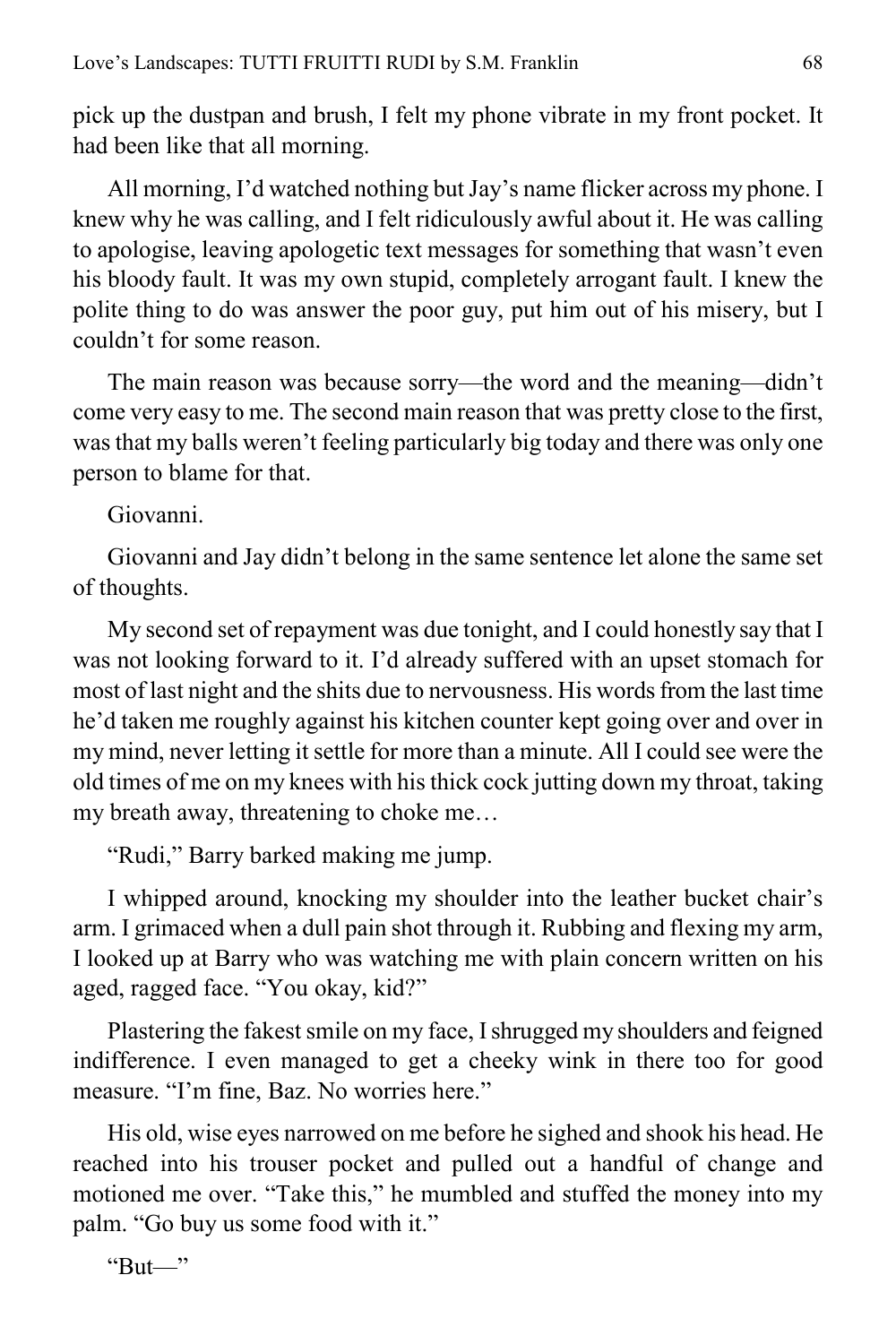"Save it," he snapped. "Ever since you came in here this morning, you've been worth shit. Get out, get some food into that body of yours and come back with a better head on your bloody shoulders."

I wanted to argue with him but deep down, I knew he was right and that just made me feel even more like shit. Shuffling my feet, I grabbed the broom, settling it against the wall by the door and headed outside. The sunshine was bright, well too bright for my sleep-deprived eyes. I slipped the sunglasses down from the top of my head and made my way down to the cafe that made the best hot drinks ever in Southend. I didn't need food; I needed a good oldfashioned cup of tea. Maybe that would settle my stomach a little?

Opening the door to the cafe, I stopped and inhaled long and deep. I let out a little sigh at the smell that reverberated through me. There was nothing better than smelling a cafe with freshly cooked bacon sandwiches and coffee brewing.

I made my way past the tables, turning to the side here and there until I stopped at the counter and waited in line behind an older woman who had a fussy toddler with her who wanted everything then nothing at all.

Even though I felt like shit, a small smile tickled up on my face. Penguin was exactly the same. When I'd take her out to the shop with me, she'd run to all the sweet jars and buckets and start picking this up and that up, then when I'd ask her what she wanted, she'd say, "Nothing."

Kids, they were so indecisive.

I stepped up to the counter when she moved out of the way and smiled at the resident waitress, cook and all round do-everything-woman, Lou. She ran the place along with her husband who worked in the back and their daughter, Lacey, who ran around like a busy bee all day.

"Hey, stranger," she smiled back at me and leaned across the counter to pat my hand once before turning to make my tea, a take-away coffee for Barry and two bacon sandwiches—one with brown sauce and another with red sauce and pepper. Not once did she ask for my order, that's how well she knew me, but I should have told her I didn't want my sandwich at least.

"Hey, Lou, how's it going?"

She set the first polystyrene cup on the counter and shrugged. "A little slow. Tourist season is coming up so things should pick up. Though, I have noticed a couple of builders who look mighty fine coming in for their breakfast every morning." She leaned in again when she set Barry's coffee down. "I think one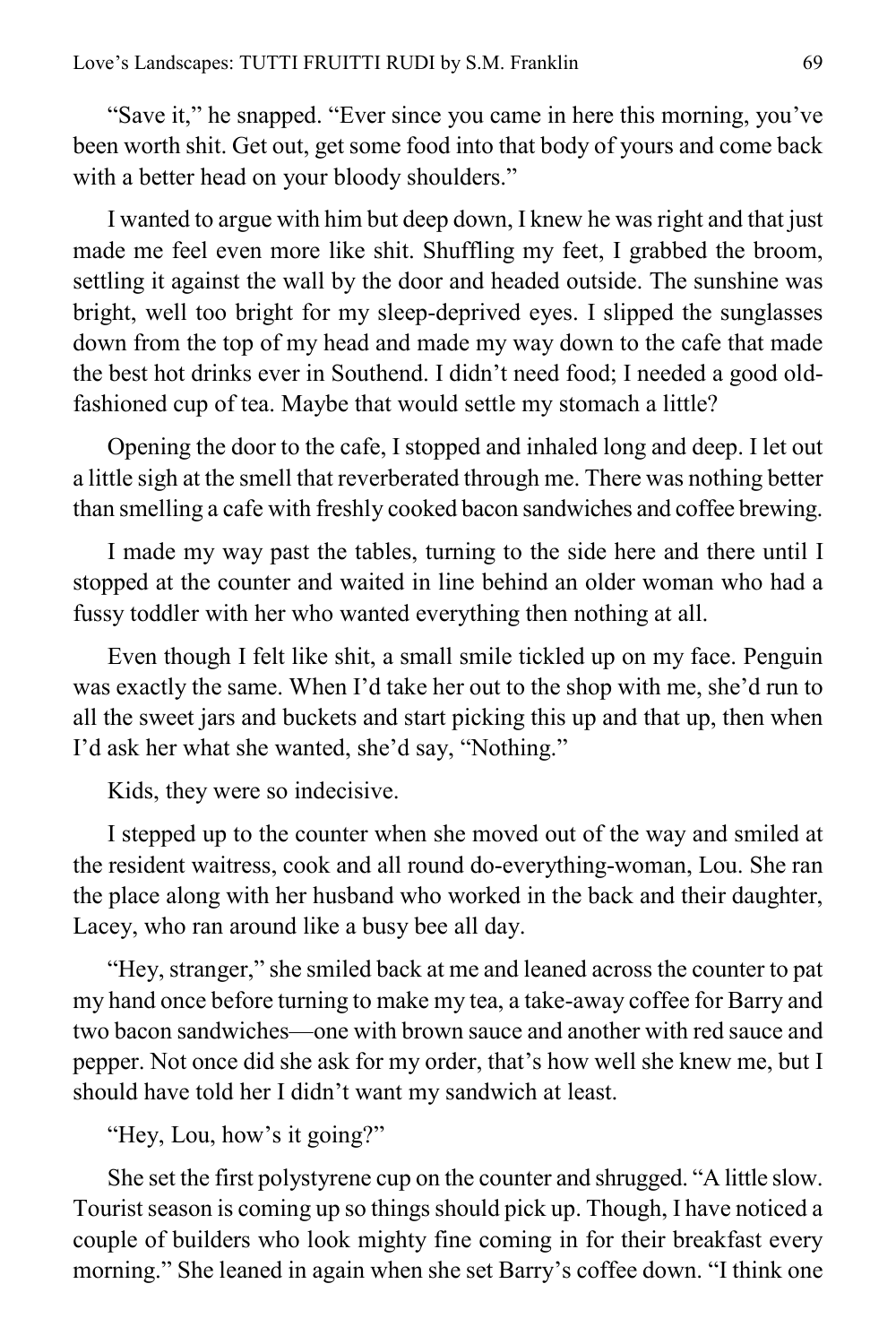or a couple of them have the hots for Lacey. I tell you," she shook her head even though she had a sparkle in her eyes, "those men, their eyes follow her little tush around this place like she was made of gold or something."

I pursed my lips and nodded. "Lacey is beautiful." I didn't do birds and I didn't do fanny but that didn't mean I couldn't appreciate the feminine form.

Lou agreed. "That she is. Oh look." She glanced at something over my shoulder. "Here they come for their lunch now."

With my brows pulled together, I looked over my shoulder and sucked in a breath when I saw a bunch of really hot guys—actually fucking hot guys covered in dust from head-to-foot enter the cafe. Their very nice, much pumped muscles were practically breaking through the holes in their T-shirts and trousers. However, the man that drew my attention the most because he was not only the most gorgeous of them all, but because he was the smallest—was Jay. He was laughing at something one of the bigger guys said to him. His smile looked so good, his lips spread around the shape of his teeth, the small crinkles at the sides of his eyes and—oh God, the colour of his eyes when mirth joined them was just intoxicating.

Needing to take a breath, I did and licked my lips at the same time my eyes drifted down to his T-shirt that was ripped in at least three different places and stretched across his thinly muscled chest. I went down further to his tracksuit bottoms, which showed off a nice package that wobbled and swung a little when he moved. I followed that down to his steel toe-capped booted feet. Even though he was filthy and the clothes so needed to be thrown in the bin, he looked sexy as f'ing hell.

A throat clearing drew my attention back to the counter where Lou stood with a raised brow and a smirk playing at her lips. "See something you like?"

Instead of answering her nosy question, I leaned in and asked, "They the builders you were talking about?"

"Sure are." She nodded in their direction. "There's more in the morning. Those five though are regular as clockwork. Which one has got your pick?"

"No one," I mumbled as I dug around in my pocket for money and handed the correct amount over. Dumping the rest back in my trousers, I picked up my selection and headed for the door.

My mind screamed at me to just look over at him one more time, take his smile and keep it deep in my memory until I had the balls enough to talk to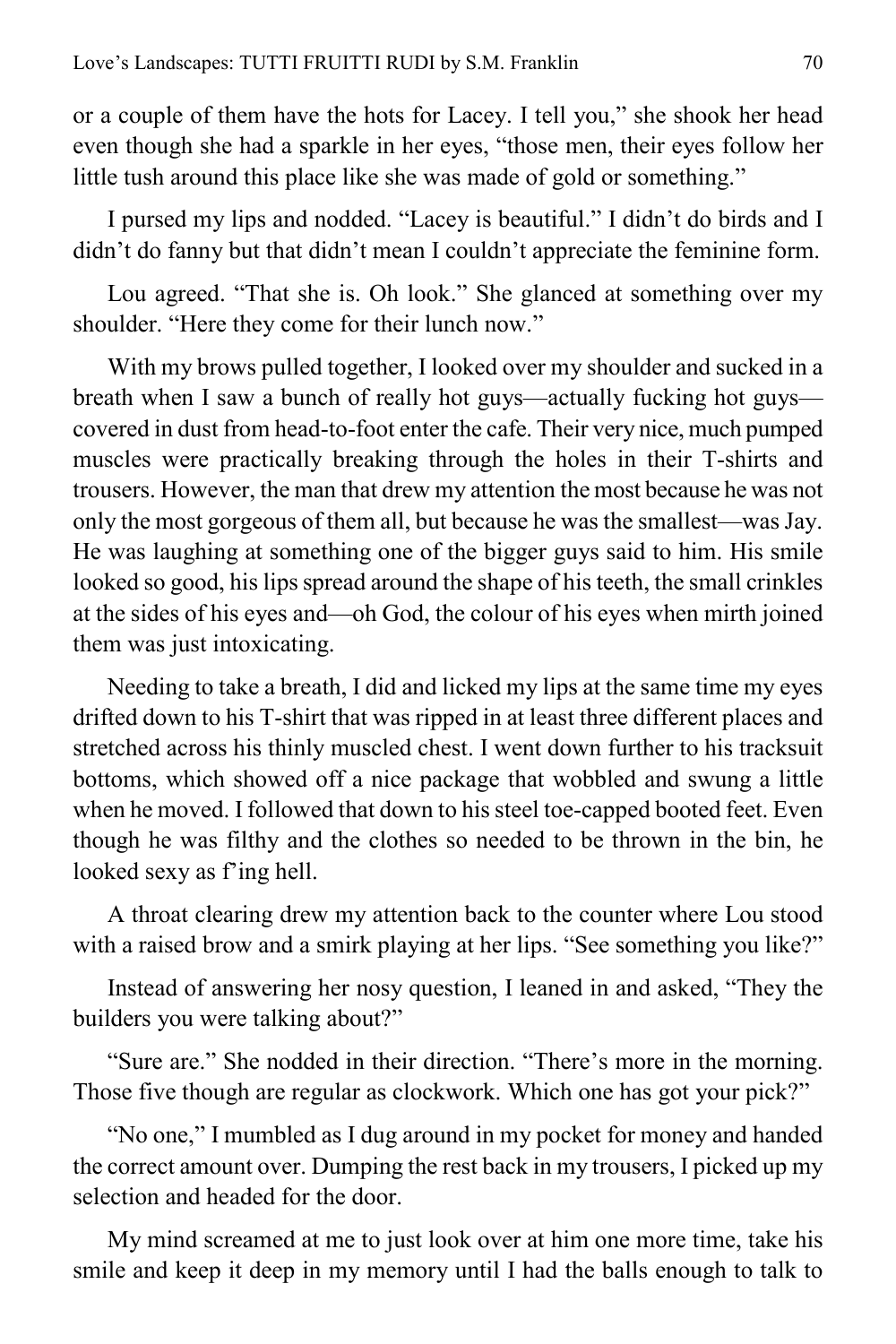him... but I couldn't. Guilt—even more guilt than I had already—would eat me alive.

No, I'd deal with Jay after I'd dealt with Giovanni.

\*\*\*\*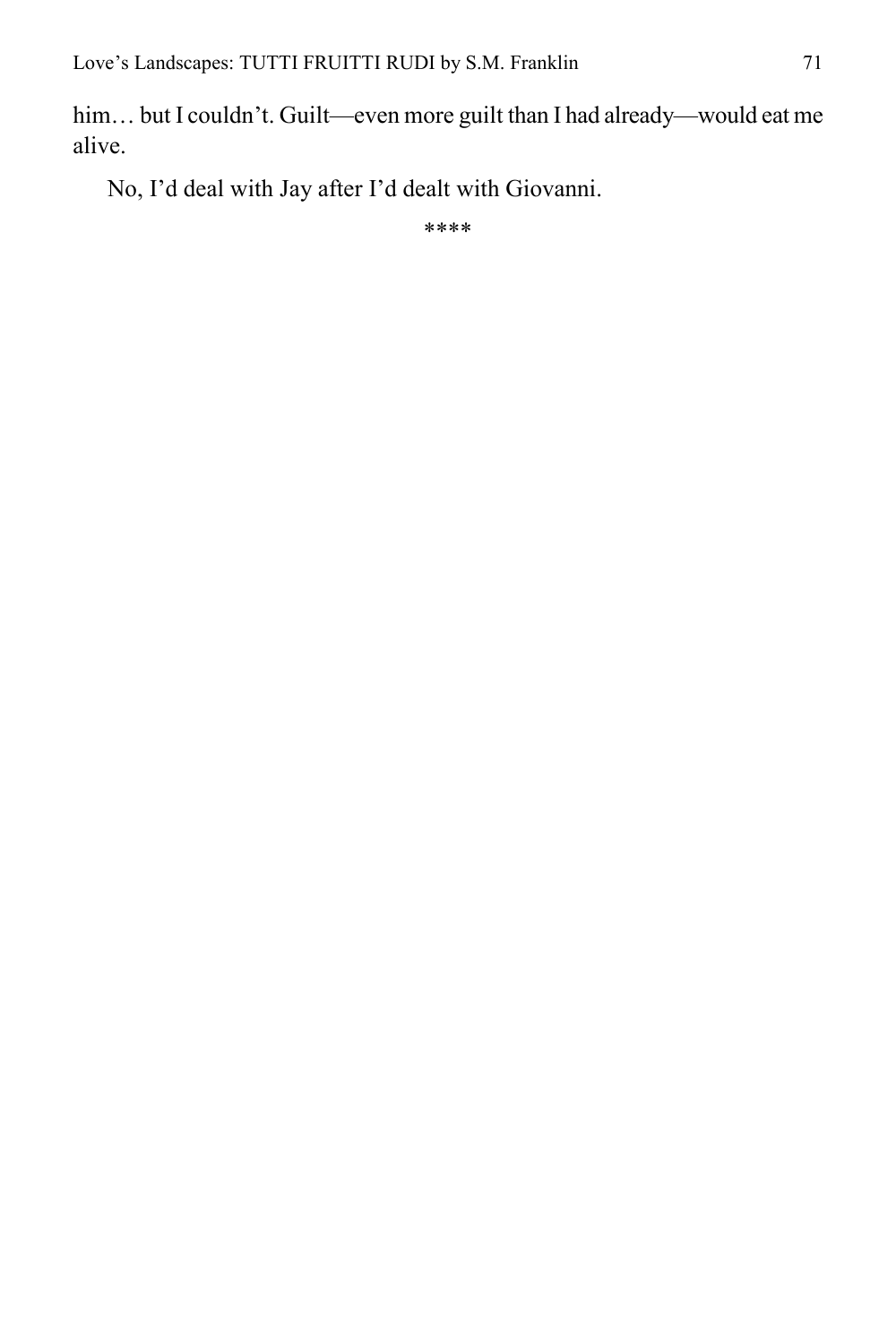## **Chapter Nine**

I stood across from Giovanni's house listening to the roars and heavy, drugfilled laughter and crude comments coming from the men inside. They were in the back garden no doubt drinking and shooting the night away awaiting their entertainment… me. Part of me was fuming because even though Giovanni had said he'd wanted my mouth, what he hadn't said was that there was going to be company.

My eyes squeezed closed when I remembered the last time he'd made me do something with other men present… no, I couldn't even let my mind open that memory up. I knew if I did, I'd be seeing it for days whether my eyes were closed or not.

Rubbing the goose bumps that had just popped up on my arms, I shifted from one foot to another, debating about what to do. I knew if I went in there, I would never be the same again, but I also knew that if I didn't, Giovanni would hunt me down and make me pay.

The question, and it was a very difficult one, was did I go or didn't I?

Whilst debating, I kept to the shadows of the bushes and paced back and forth. Occasionally, I let my eyes fall back to the house, watching for movement. It was the ringing of my mobile that brought me to a stop. I sucked in a shuddering breath at Giovanni's name that appeared flashing across the screen. Seeing the man's name set my teeth on edge.

### *Go, or don't go.*

Over and over again, those four words rushed through my mind, giving me an intense headache with their forcefulness. My head pounded in time with my blood pressure. My forehead felt like a hammer was banging on the front of it. Dropping down into a crouch, I rubbed my temples as I peered up through the thick bush.

### *Go, or don't go.*

Making a decision on the spot, I screwed my eyes closed and pressed the red button, ending his call immediately. A sense of relief came over me, loosening my tightened limbs. Relief stole through my blood, entered my lungs and freed some more air for me, but it all went to shit when I heard the deep booming voice of Giovanni scream out my name in frustration across the road. All of the tenseness and worry seeped back into me, flooding me with the stuff.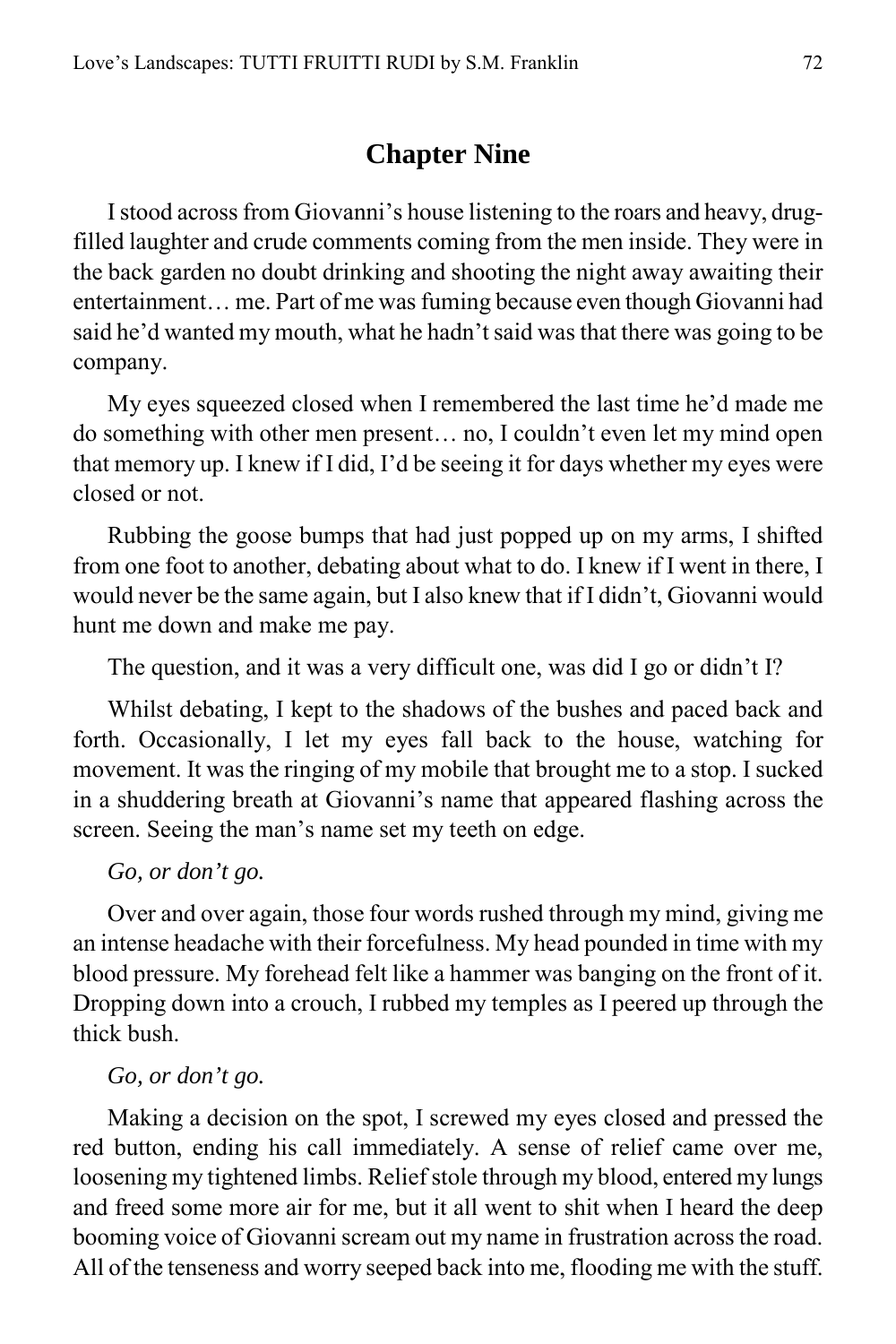Silencing my phone, I stuffed it back into my pocket, pushed up from my crouch and left. My legs moved quickly and of their own accord. I didn't even bother looking back over my shoulder, I just couldn't. It wasn't until I stopped at the park did I realise where I was. I walked around the pond, two, three, four times trying to clear everything in my mind. All throughout though, I could feel the vibrations of my phone in my pocket. Ignoring it all, I kept walking. I paid no attention to people who passed me, dogs being walked who ran up to me for a little scratch behind the ears, nothing. I walked over to the kids' swings, dumped my backside into the black moulding and swung back and forth, my boots scuffing along the ground.

My eyes narrowed around the park. It was silent all of a sudden. I couldn't even hear the ripples of water anymore. That was what I wanted. Just silence so I could think without something else interrupting.

Dropping my head into my hands, I held it there until tiredness came on, along with a shiver from the semi-cold night. Wrapping my arms around my middle, I made my way home. Hoping that when I got in, I'd claim a bath then hit the sack. My head was killing me.

Fifteen minutes it took for me to walk home from the park. I decided against going the long way so I hit the shortcuts instead.

\*\*\*\*

Eying my bike in the front garden and noting that it was still locked up, I dug through my pockets for my keys and pushed the gold, shoe-shop copy into the front door's lock and went to turn it only for it *not* to turn. Frowning, I slipped the key out, held it up to the streetlight to check it was the right one and slid it back into the lock.

The door didn't unlock. The fucking thing didn't even budge.

Huh, that was strange.

Thinking maybe the bottom lock was on—which was highly unlikely—I put the Chubb key in next and again, that one didn't turn either. Trying both keys again—multiple times—I kicked at the door when they didn't work. Bending down so my knees rested against the concrete step, I pushed up the letterbox and peered through it seeing and hearing the small fourteen-inch portable on. So at least someone was in.

"Mum," I shouted and slapped my hand against the door. I called her name three more times before she appeared standing on the other side of the door, not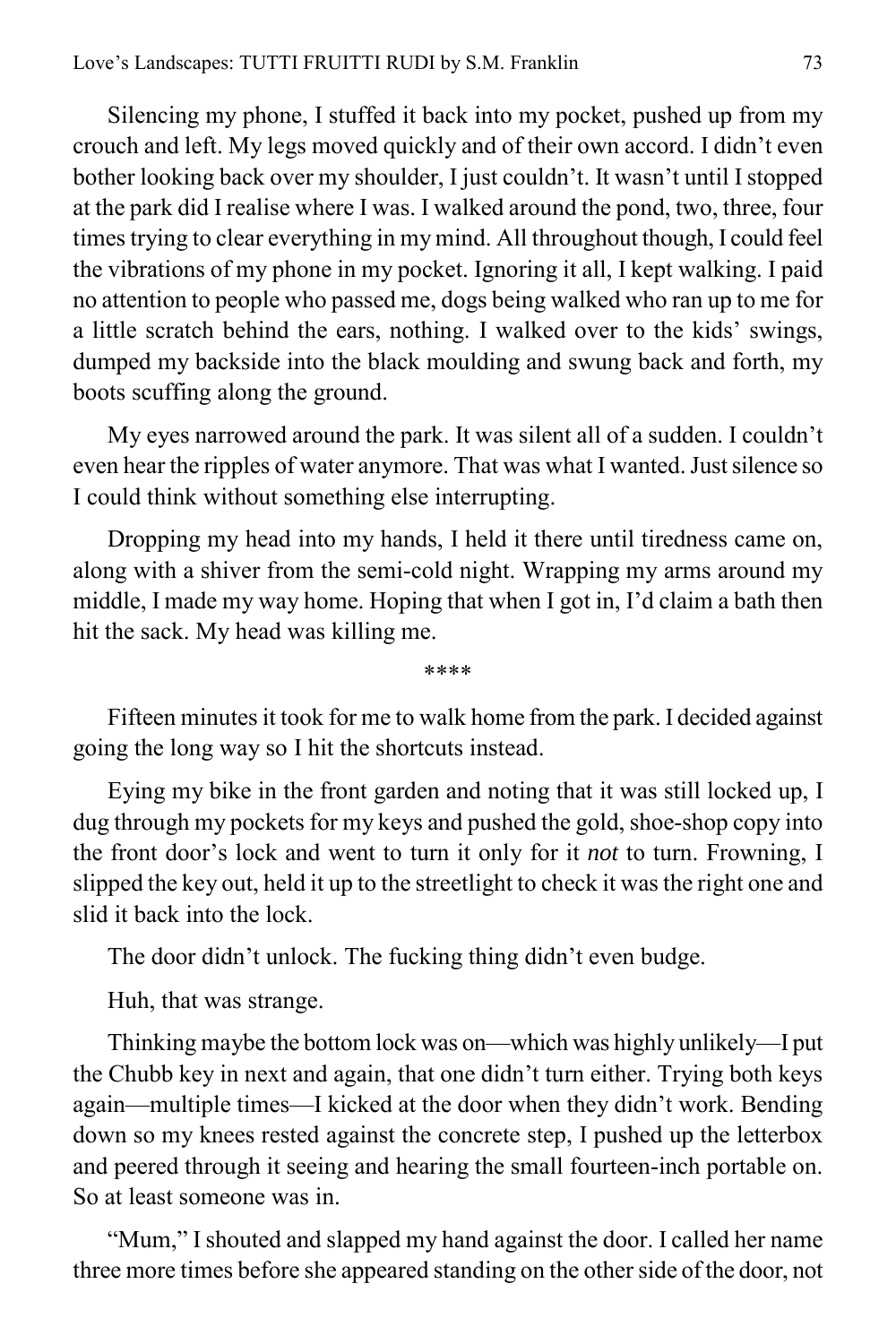bothering to open it for me. "What the hell?" I mumbled and banged my fist against the door. "Mum, let me in."

Mum didn't move. "I can't do that, Rudi."

"What?" What the fuck had she put into her body now? "What do you mean?"

She bent down so she was face-to-face with me. Her eyes were glassy and her pupils were pinpricks, so I knew she'd had a score recently. "You didn't stick to your arrangement, Rudi." Her speech was slurred a little, too.

My face screwed up in confusion. "What the fuck are you talking about?"

"Giovanni," she answered simply.

Swallowing hard, I shifted my knees a little because the pain of them resting on the concrete was actually pretty uncomfortable. Gripping the dirty chrome letterbox tighter in my hand, I leaned into the door and gritted out, "Let me in, Mum"

"I can't"

Blowing out a long breath, I told her, "If you don't let me, I'll kick the fucking door down." And I would too. This was my fucking home for fuck's sake and Penguin—oh fuck, Penguin—was upstairs waiting for me. I needed to get inside; there were no ifs, ands, or buts about it.

Mum pushed up onto her feet and moved away from the door enough for me to see the whole length of her. She crossed her arms over her non-existent chest, a smug look on her face. "You do that, and I'll call the police, Rudi."

"You wouldn't"

"Oh, yeah I would." She even tapped her foot for fuck's sake. "Giovanni, see, was very helpful when you didn't turn up tonight. Of course, he was pissed as hell and said you'd pay when he found you. Obviously, I told him I'd send you back because as you know, Rudi," she said and moved back closer to me and the door, "it's for the best."

"You're off your fucking rocker, woman. Open the Goddamned door right now."

" $No$ "

I pushed myself up and kicked at the door with my booted foot. When it didn't move, I moved a few steps backwards, raised my leg and charged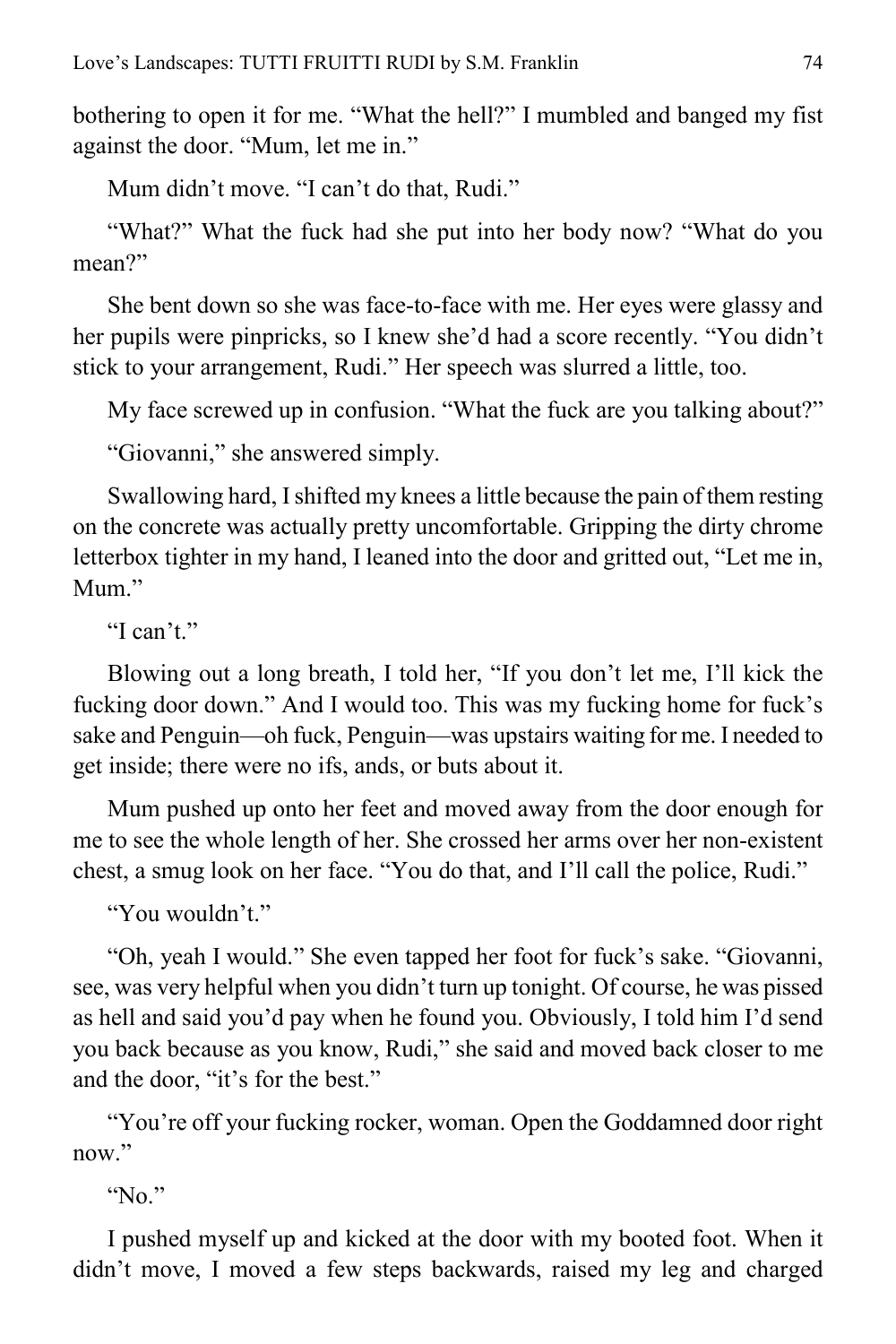forward, kicking at the weakened part of the door that had already been kicked in previously by drug dealers and such. On the third kick, I heard my mum's warning of calling the police ring through the PVC.

"You stupid woman," I rolled my eyes. "You're gonna call the police with drugs in the house. Are you entirely fucking stupid?"

That was met with silence.

I smiled smugly and charged at the door again, this time though I kicked and punched it at the same time. A sickening crunch sounded and immediate pain shot through my left hand. I gripped it tight to my chest as I spun around and grimaced, biting my lip when intense pain radiated along my index and middle fingers to gather around my wrist as I moved it a little. Shit, I was sure I'd broken something.

"Open the fucking door," I screamed out through gritted teeth, not giving a fuck about the neighbours or how late it was. I was losing my temper and fast.

" $No$ "

Intense anger burned through me, making my body vibrate with it. I paced up and down the garden path, kicking the shit litter out of the way as I went. My eyes continuously flicked up to my bedroom window, wondering if Penguin was okay.

When nothing continued to happen, as in my mum wouldn't open the frigging door, I moved back towards it and leaned a shoulder against the dirty PVC, trying a different approach with her. "Listen, Mum," I started and eased my voice so it was softer even though I was mad as hell and hurting like crazy. "I couldn't go through with Giovanni tonight, alright? I'll go tomorrow." That lie just rolled straight off my tongue. Like fuck I was going back.

Silence.

"I'll even…" I had to shut my mouth to think about what I could use to lie to her with. "I'll even do him an extra time; get a better deal for you than the one he offered, how's that?"

"You would?"

Bingo!

"Of course," I readily agreed even though my mind screamed that I was crazy stupid for even suggesting the fucking thing.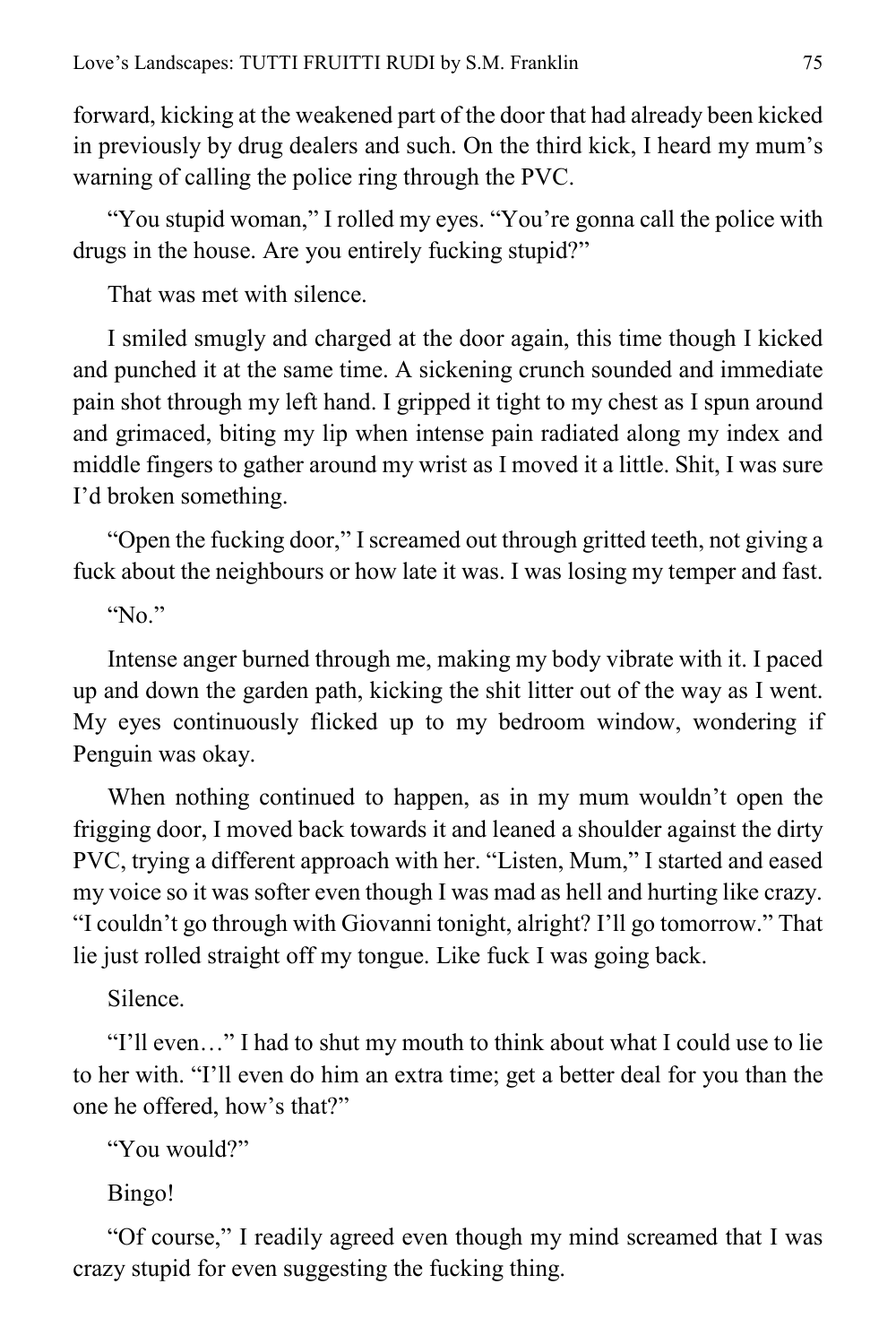When more silence met me, nervousness set in. She still hadn't opened the door, and I had no clue what the hell she was doing inside there. Sliding down the door till I landed on my backside, I flexed my hand and decided maybe I hadn't broken it after all. I'd probably just sprained it or something. Pulling open the letterbox again, I peered inside. I eyed her on the phone as she paced back and forth, her eyes continuing to skip to the door every so often. When she caught my eyes, she quickly murmured something into the phone and snapped it closed.

"That was Giovanni, he's on his way."

My whole insides froze. I pushed back up to my knees, gritting my teeth at the pain radiating through them and my hand in conjunction. "Mum, please." I couldn't believe I was begging her for Christ's sake. "Don't do this."

"Too late," she shrugged and fidgeted a little. "You know how this works, Rudi. You made an arrangement, remember?"

How the hell could I forget?

Rubbing the hand that didn't hurt up and down my face, I blew out a breath. "Mum, open the door, eh?"

" $No$ "

Roughly, I rubbed my tired and aching eyes with the heels of my hands. It was just one thing after another, it really was. "Mum," I said tiredly, all the fight leaving me. "Open the door."

"No, Rudi," she screeched.

"You'll regret this, Mother, you really will," I threatened. Standing up, I bit my lip and walked around to the front of the house and peered up at my bedroom window just one more time. It was closed up all tight, just like I had left it. Damn. I walked back around to the side of the house and leaned back a little on my heels, scanning the high fence to the back garden. I could probably climb that, jump over, land in the back garden and climb up the drainpipe, squeezing myself through the bathroom window. It would be a tight fit but I could do it, I was sure.

With a nod because that was a bloody good idea, I glared at the dirty front door and grabbed my bike from the front garden before Giovanni turned up. Steering my bike was difficult with one hand but I managed.

Just as I got to the top of the road, I pulled my bike up against the brick wall and peered around it. What I saw made a shudder run through me. Giovanni's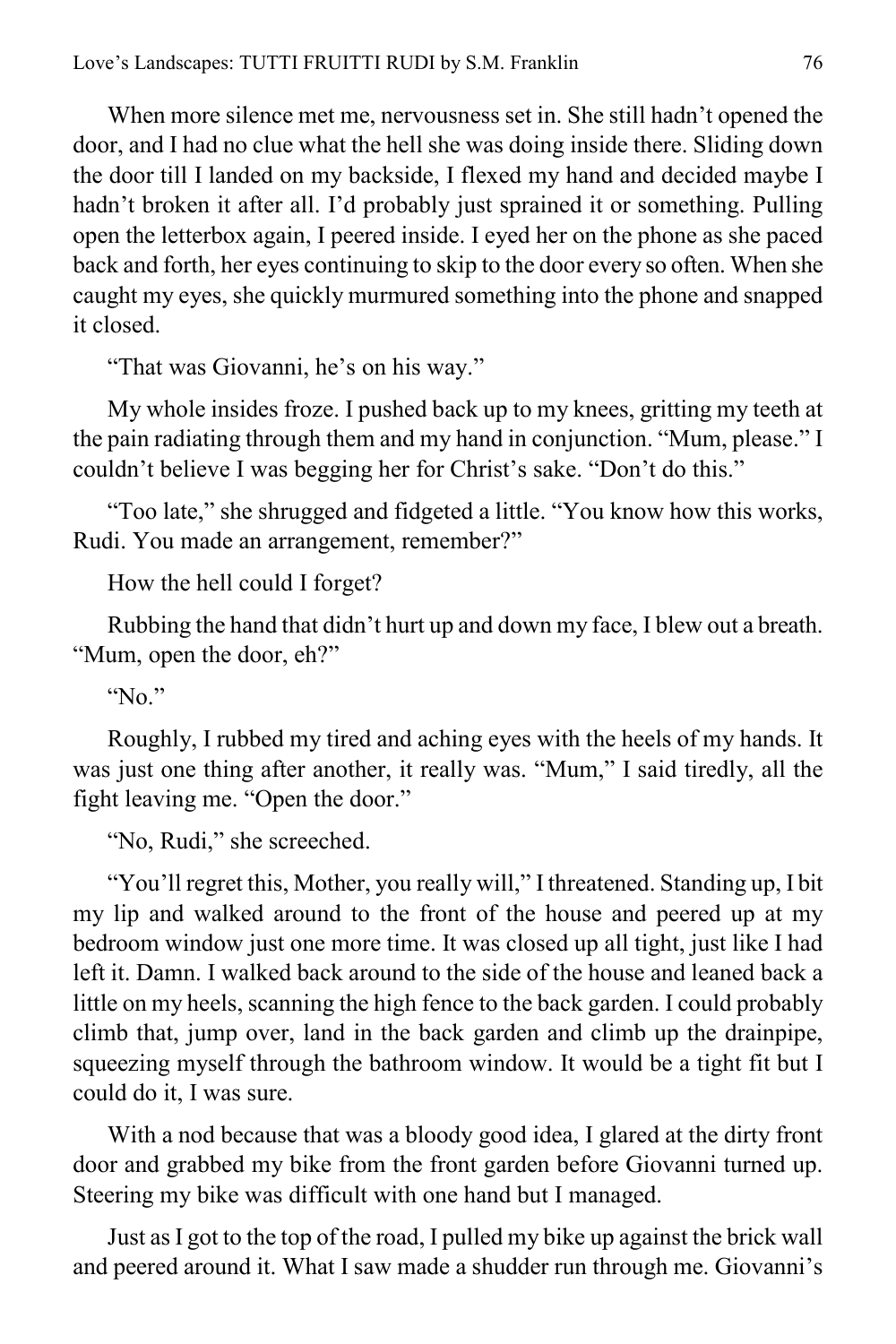big, black car—the same car from the other day—stopped outside my house and said horrible fat fucker got out and went to my house. The door was immediately opened for him.

I'd come back when everyone was gone and when none of them was expecting it.

\*\*\*\*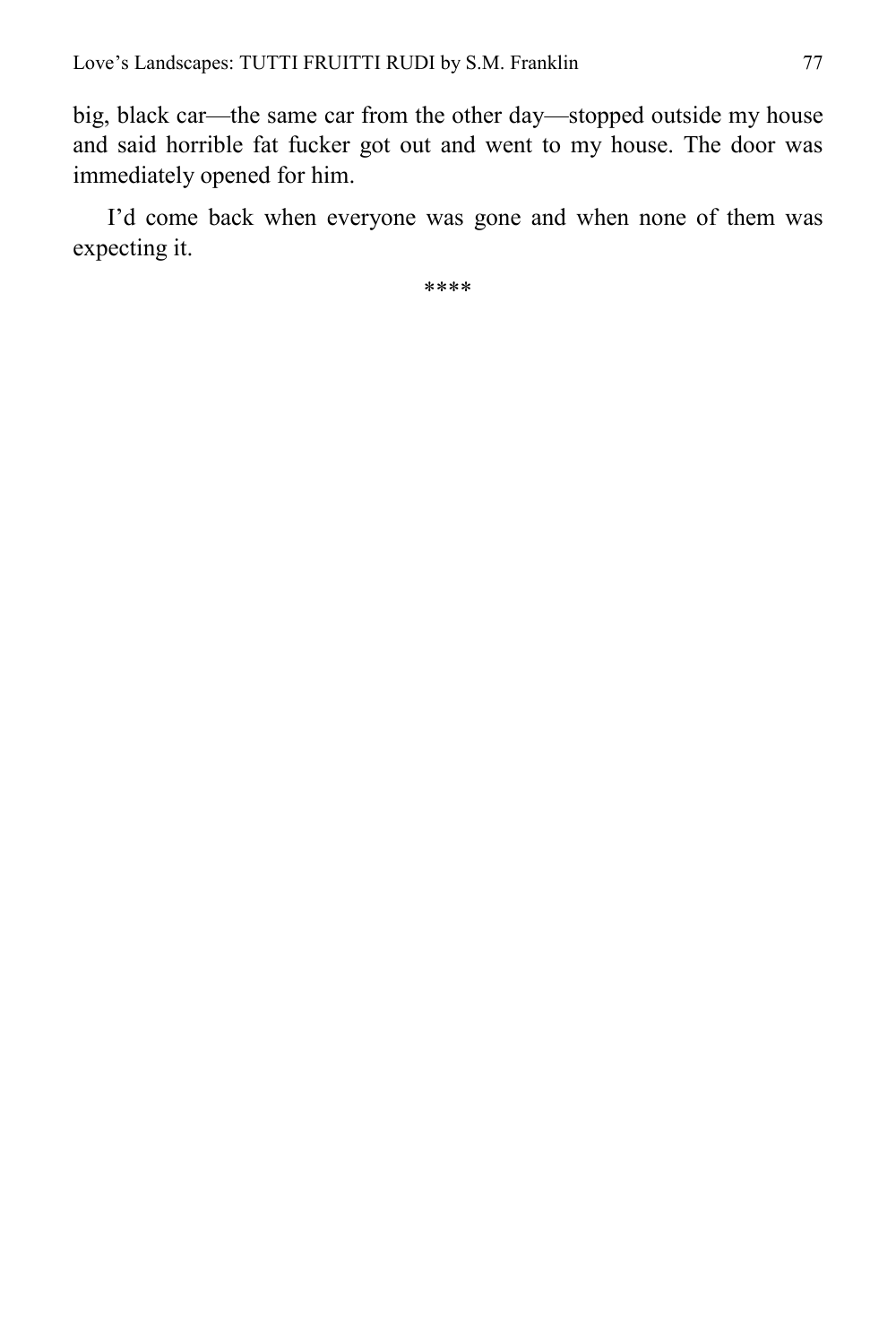## **Chapter Ten**

Hours I'd sat on my bike down by the beach, watching the tide roll in and roll back out again, letting the sea-salted air sweep into my lungs and back out again. All the while I did this, I continuously went over my plans front-to-back, back-to-front. I knew exactly what I was going to do and how I was going to do it. I just needed to get in. Once I did that, I could worry about everything else afterwards.

When I thought enough time had passed, I rode back home making sure to park my bike at the top of the road. When it was locked to the green lamppost, I quickly moved down the road, my eyes scanning the area continuously. Part of me actually worried that Giovanni was gonna jump out of the bush and grab me or something, but I waved that thought away. Giovanni wasn't like that. No, he was like a slithery snake. He would wait until it was time to strike before coming.

Slowing my approach, I bit my lip and squeezed my okay hand into a fist as I peered around a set of hedges that belonged to the house next door. My eyes scanned the living room window—all the lights were out. Good. My eyes just had to pop up to the top window. A little breath left me when I saw nothing had changed. That was good, real good.

Taking a deep breath and scanning the immediate area one more time, I moved. I ran down the path on the balls of my feet, praying that my boots weren't sounding too much. Stopping at the front door, I pulled my keys out, holding them tightly in my hand, trying to subdue the clanging of the metals. Once I had them stilled, I inserted the key in the top lock and turned.

It didn't.

Damn.

Withholding the need to bang my screwed-up fists against the door, I gritted my teeth and pocketed my keys again then walked over to the fence. I raised my hands, skimming them along the top of the wood and gave it a little tug, testing its strength. I nodded to myself when it barely moved.

Walking backwards a little, I gave a run and jump and latched onto the wood, levering myself up and on top of the fence. Blowing out little puffs of air, I gripped the wood, squeezing my jaw tight when pain shot through my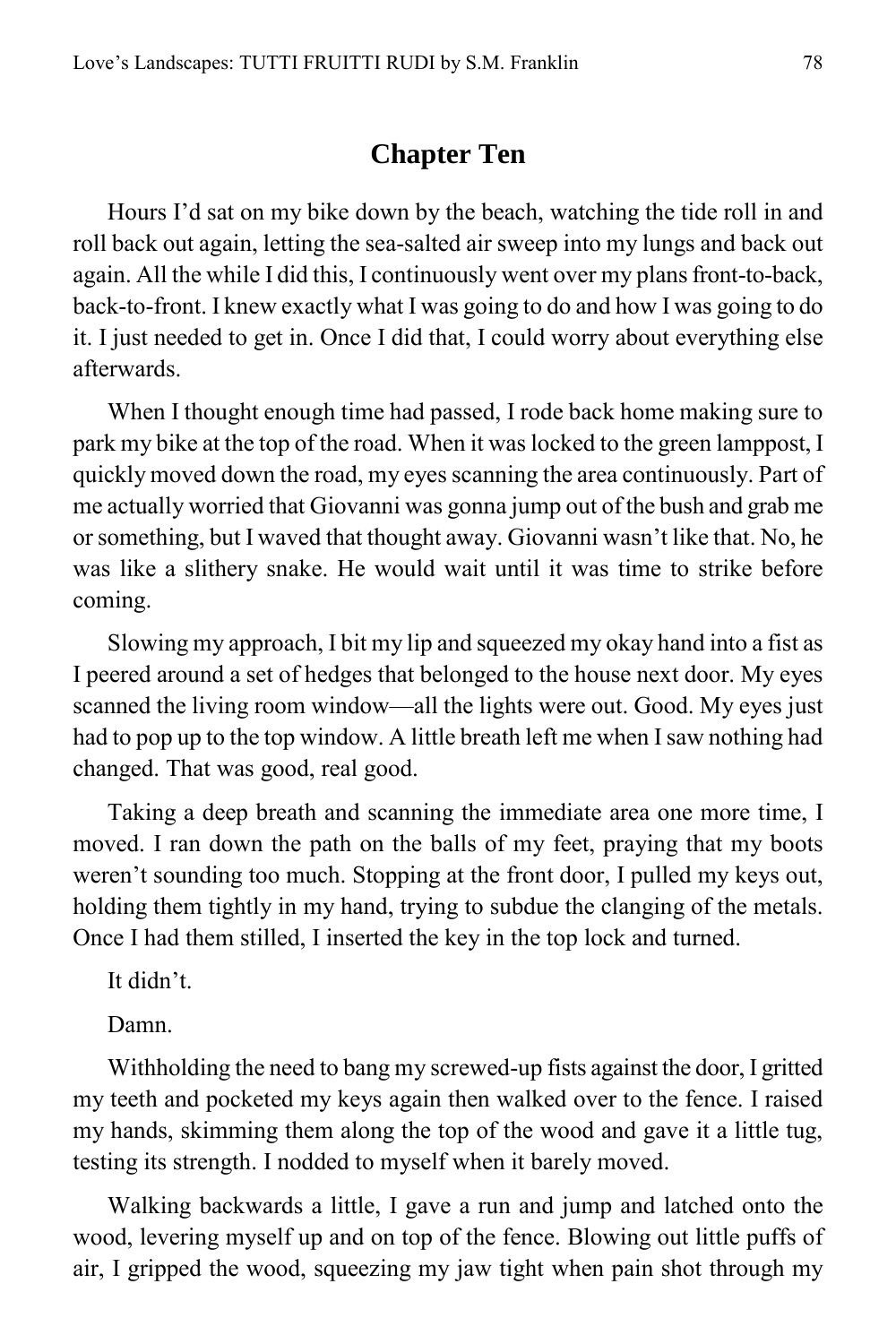injured hand. Ignoring the throbbing, I twisted and swung my other leg over and slipped down until my feet hit the squished grass with a dull thud.

The garden was so dark that I could barely see in front of my face, but luckily, I knew where everything was. I moved quickly to the back door that led to the kitchen. My hand gripped the handle and gave it a little wrench.

The damn thing was locked too.

I leaned backwards with my hands on my hips as I scanned the back of the house. The drainpipes were old, so they hadn't yet been replaced with plastic ones. Thank fucking God. Plastic ones wouldn't have held my weight at all, and then I'd be truly fucked.

Moving towards the pipe that came from the toilet, I gripped it in my hands and gave it an experimental jerk just like I'd done with the fence. Once I was satisfied that it wasn't going to pull from the brackets that held it in place, I climbed my way up the black pipe. My boots scraped against the bricks, no doubt ruining them even more. The skin of my knuckles became sore as they rubbed against the abrasive surface.

Once I reached the bathroom window, I gripped the dirty, sooty ledge, praying that the old thing held out. I just needed to get inside, and I could sort all this shit out.

Crawling up onto the little ledge, I stilled for at least a minute and blew out a long breath. Damn, my adrenaline was pumping, and my heart was throbbing intensely in my chest. Spittle flew from my mouth with every long exhale I took.

Rubbing the back of my hand across my mouth, I got up onto my knees and gripped the top tail window, giving it a little yank. I knew that because the window was so high from inside the bathroom, we couldn't reach it to close the handle, so for appearances sake, the window appeared closed but wasn't locked.

When the fucking thing wouldn't open, I swore a blue streak and pushed myself up against the window for more leverage. The grey T-shirt I wore brushed against the dirty window that seriously needed washing. My poor battered fingers were aching and sore as hell from the pressure against the white plastic moulding.

Eventually, the thing opened. I sat back on my knees very aware of the drop down behind me.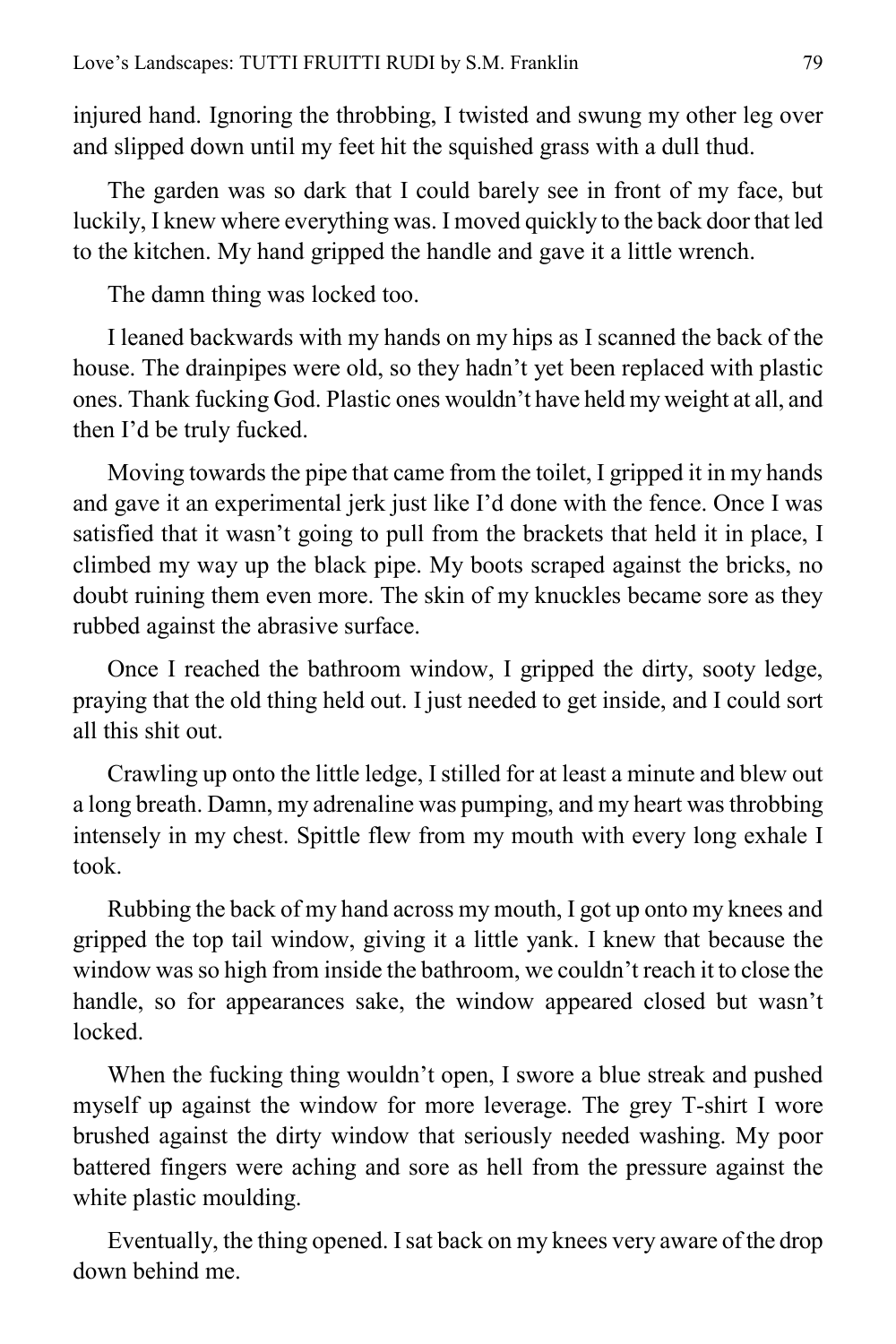Now I had to figure out how to get through the window.

I stared at the inside of the bathroom and what little I could see of the passage beyond the door. If I could just get in there, then all this could be over. I'd explain—no, I'd shake my mum to death to get her to understand that what she was doing was fucking crazy.

Ten minutes later, I dropped down from the window and landed on my feet. I froze with my hands in the air wondering if anyone had heard me, but then I snorted to myself. If Giovanni had been around then no doubt my mum was high as a kite, and I could have kicked the freaking door in and she wouldn't have heard anything.

That was the story of my life. I probably went through all of that shit, acting like Tom Cruise with the little theme song going round and round in my mind—for absolutely nothing.

It didn't matter now anyhow though. I was in, just like I wanted.

Listening to my mum's heavy snores coming from her room, I rolled my eyes. Wiping my hands on my jeans and sniffing because my nose was running, I walked from the bathroom across the hall to where my bedroom was. I tried the door and noticed it was locked up tight. Good. I felt real bad for having to wake up Penguin, but I had to. I knew for a fact she would have locked herself in.

Knocking our secret code on the door, I waited something like fifteen minutes—my muscles tense as hell, my heart beating frantically in my chest before I heard the locks disengage, and a sleepy-eyed Penguin appeared with her own stuffed penguin in the crux of her elbow.

The first thing I noticed was that she had that bloody dummy in her mouth and the nappy she had on was around her ankles, soaked with piss.

I growled to myself and berated myself over and over again as I moved into the room, taking her into my arms and closing the door behind us. I should have been here, should have been here to look after her, feed her, make sure she had a bath and change her nappy for her.

"You back, Rudi?" she croaked and buried her face against my neck.

"I'm back, Penguin."

"You gone?" she whispered around the dummy.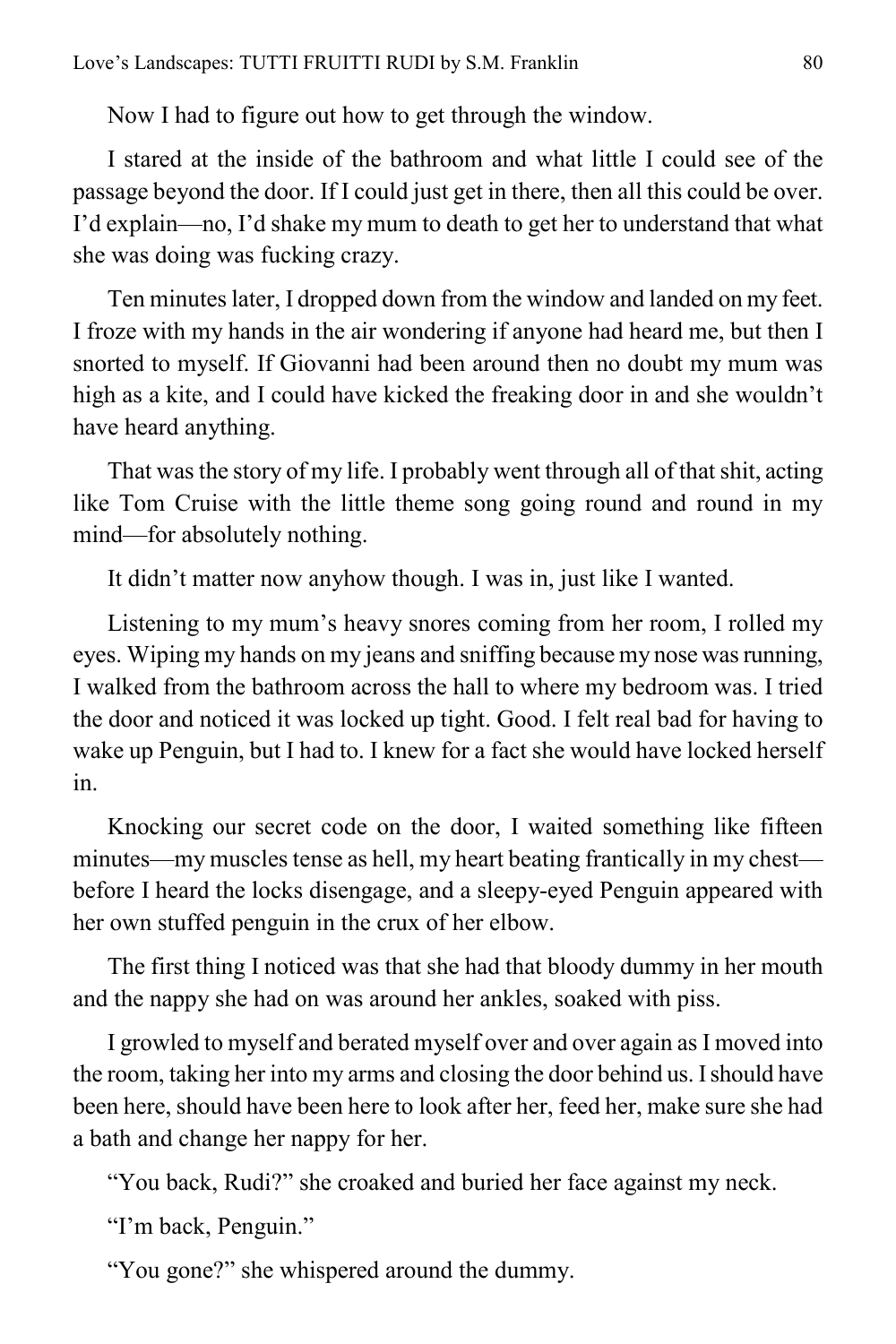Leaning over to switch the lamp on, I pulled her back a little and inched the dummy from her mouth. "I'm not gone, baby, I've just been really busy." Really, really busy trying to get back into my own home.

Nodding, she tried to burrow back into me, but I needed to change the nappy she wore. The stench of piss was strong. I eyed the nappies in the bin in the corner. Even though I'd been gone all day and I'd cleared yesterday's ones out, today's ones smelt strongly.

Changing her nappy, I gave her a wipe with a couple of baby wipes and whipped another clean nappy on her then picked her up so she clung to me like a monkey. "Is that better now?"

"Yes."

"Are you hungry?" I was starving, but Penguin needed to be sorted first.

"No, sleep." A yawn made her face squish together adorably. When she looked up at me, her blue eyes in the dim light were tired and worried. "Stay with me?"

Damn it all to hell, she just about broke my heart. Forgetting about needing food, I moved back on the bed. Sitting back against the headboard with her on my lap, I squeezed her tight to my chest. Running my sore hand through her hair, I listened to her little puffs of air fanning over my neck.

"I'll never leave you, Penguin. Never."

I just had to find a way to get out of all this shit.

\*\*\*\*

"Coco Pops?" I asked Penguin as she shuffled into the kitchen behind me.

Rubbing her eyes with her small fists, she nodded and moved to where I stood, waiting patiently beside me. I made her a small bowl of the little chocolate balls and walked her to the two-person table that was scratched to hell and barely standing. Lifting her into the chair, I gave her a table spoon. "Try not to spill it, okay?"

"I try, Rudi."

"Good girl." Taking the dummy from her on the quick, I pocketed it and moved to switch the kettle on. As I was getting the bottle of bleach from under the sink because the sinkhole stunk, my mum shuffled into the kitchen and let out a little squeal when she caught sight of me. She whipped her head this way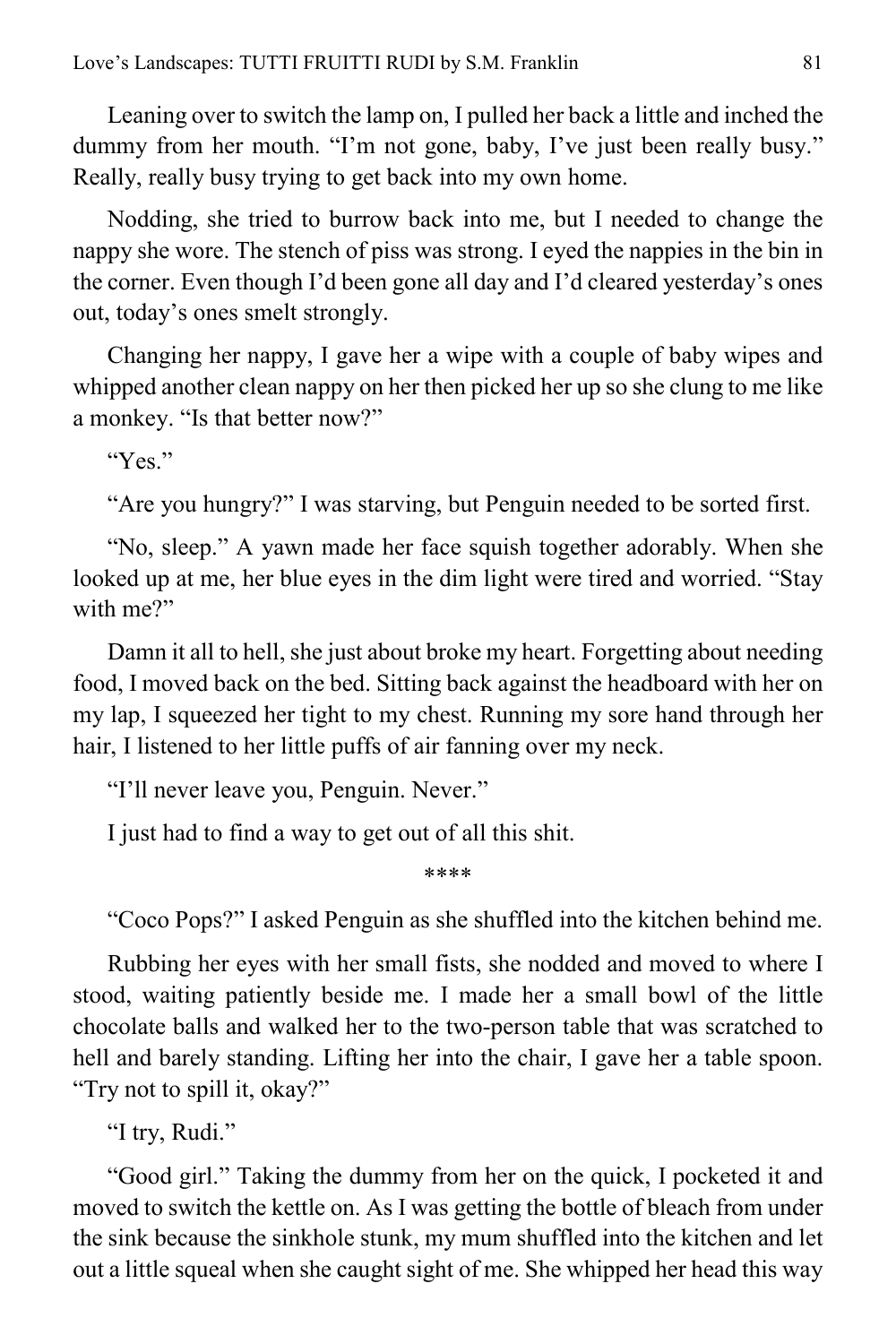and that way, eying the doors, obviously wondering how the hell I managed to get in.

I raised my brow at her as I opened the cupboard door and grabbed a cup. I'd need to do the washing up soon; we were beginning to run out of clean plates and cutlery. I'd wait until the bleach settled a little first though.

"What are you doing here?" she finally asked.

With my back to her, I said, "Didn't think you could keep me out, did you?"

"You broke your promise, Rudi."

I whipped around, a glare already on my face aimed directly at her. "I promised fuck all." Promises didn't exist in my world—well, unless you were Penguin that is, but everyone else's promises meant and were nothing, nothing at all.

Her shaking hand came up, a pointed finger jabbing at me. "You promised that if you and Giovanni… did whatever you do then everything would be okay."

My face screwed up in disbelief. "I don't know what the fuck you heard, but you heard wrong."

"I know what I heard," she screamed sounding like a spoiled child. "You had an arrangement and you broke it. I want you out."

A sour chuckle left me as I poured milk in my tea. I dumped the six pints to the side and stirred the tea bag in, watching little clouds of brown infuse with the white. "I'm not going anywhere."

"I want you out, Rudi. You're not welcome here."

I snorted. "I've never been welcome here."

"I'll just call Giovanni, then."

Even though my stomach muscles tightened at that, I'd had enough of the threats. I picked up my tea and settled my hip against the counter, facing her, feigning indifference. "Call him, tell him I'm here." My balls didn't feel as big as I said that. "Tell him I broke in and am feeding Penguin because you can't. Tell him to come and use me, abuse me because I won't take him voluntarily. He'll have to force me."

Her mouth snapped closed and tightened into a thin line. I could see the cogs turning in her drug-induced mind, trying to come up with threats, stories, and all-round bullshit to try to get me out or to do what she wanted.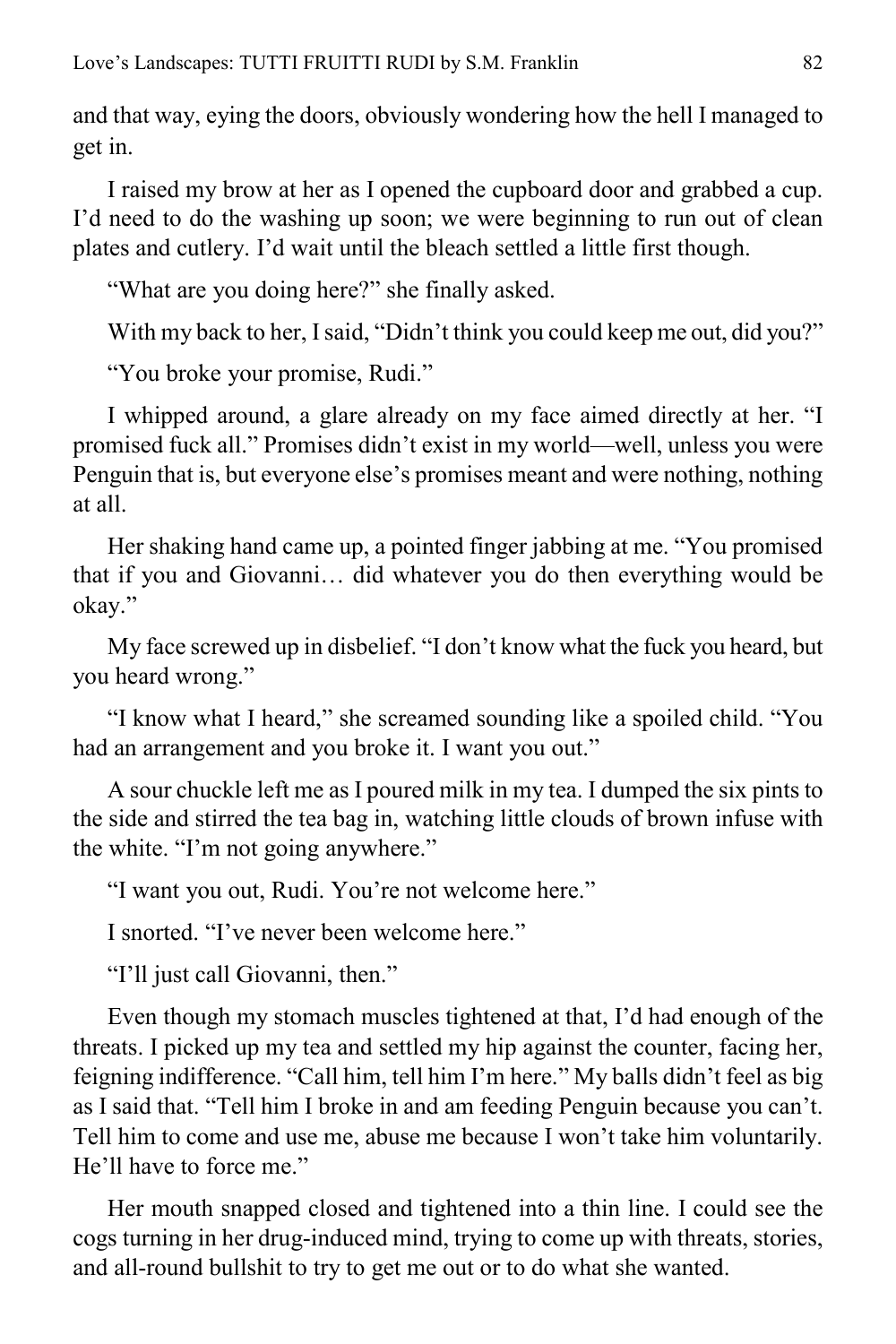It wasn't happening.

"For fuck's sake, Rudi," she screamed again. Her voice gave up halfway through. She cleared her throat and said quieter this time, "I don't want you here."

"I don't want to be here, but does it look like I have a choice?" I asked incredulously. "You think I want to be here with you?" I sneered and looked her up and down taking in her usual rumpled and used state. "You think I want my baby sister to be here where you don't give a fuck about her? I don't think so."

"Take her then"

You could cut the silence in the room with a knife. A shocked gasp left my throat, and the tea in my hand spilled and splashed over the rim of the cup, burning my hand. Hissing, I dropped the cup onto the counter and stared at my mother with utter contempt.

"What did you just say?" I asked when I could gather enough breath.

She waved her thin, bony arm towards where Penguin was blissfully eating her Coco Pops. "Take her. She's only trouble anyway. Take her with you when you go."

"You can't be serious?" Just because I didn't want to be here, didn't mean I wanted to take Penguin away. Okay, I did want to take Penguin away, but only when I had a better, safer place to go. Right now, I had nowhere to go, nowhere safe.

"Oh, I am." She was shaking now, her hands idling scratching at her scabby elbows. I watched as scabs dropped to the floor one after the other and blood bloomed across her skin as her nails bit harder into her flesh the more she went on. Her eyes were wide and frantic, her jaw working back and forth. She truly was the picture postcard of a true junkie.

The lump in my throat was nearly unmovable. I didn't know why I was so shocked to hear that she could just easily sweep me and Penguin to the side she'd done that enough to both of us already, but to hear her be so blunt about it, just cut deep like a knife.

"What if—"

My hand whipped up as I moved past her. I'd heard enough. "Save it."

"Rudi—"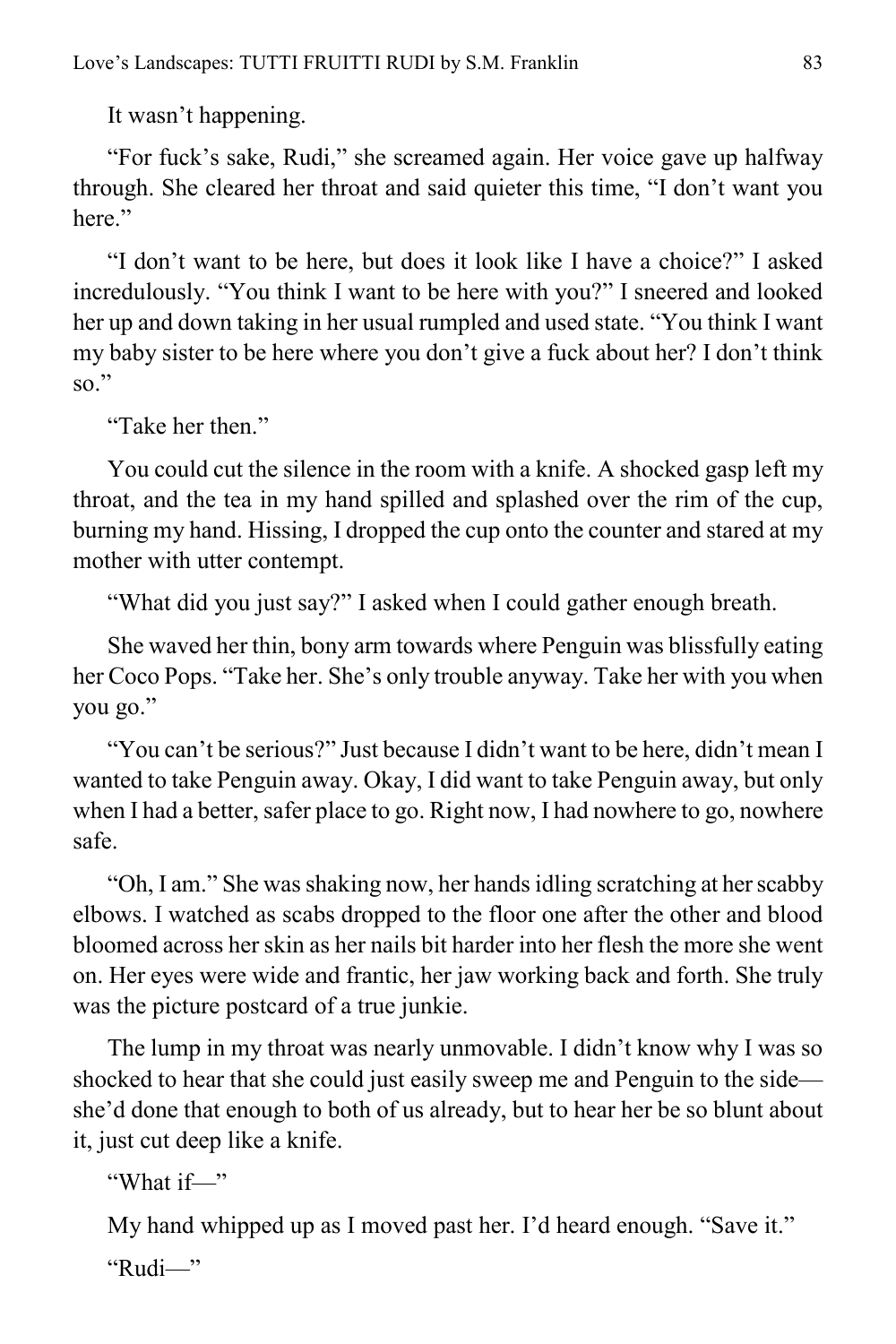Ignoring her, I moved to where Penguin was. Bless her; she sat patiently with her hands in her lap watching us. There was worry in her crystal-blue depths, more worry than should ever be there. Chocolate milk was all around her mouth and down the front of her bobbled pink nightdress, soggy balls of chocolate had gathered in her lap, too.

"Penguin," I swept her up into my arms and quickly left the kitchen, hitting the stairs two at a time. "You wanna come out with me today?"

Her big, blue eyes went wide, excitement danced deep inside them taking out the worry. "Can go park?"

I debated this for a minute. "What about the beach?"

Penguin gasped and flung her arms around me. "Love you, Rudi."

\*\*\*\*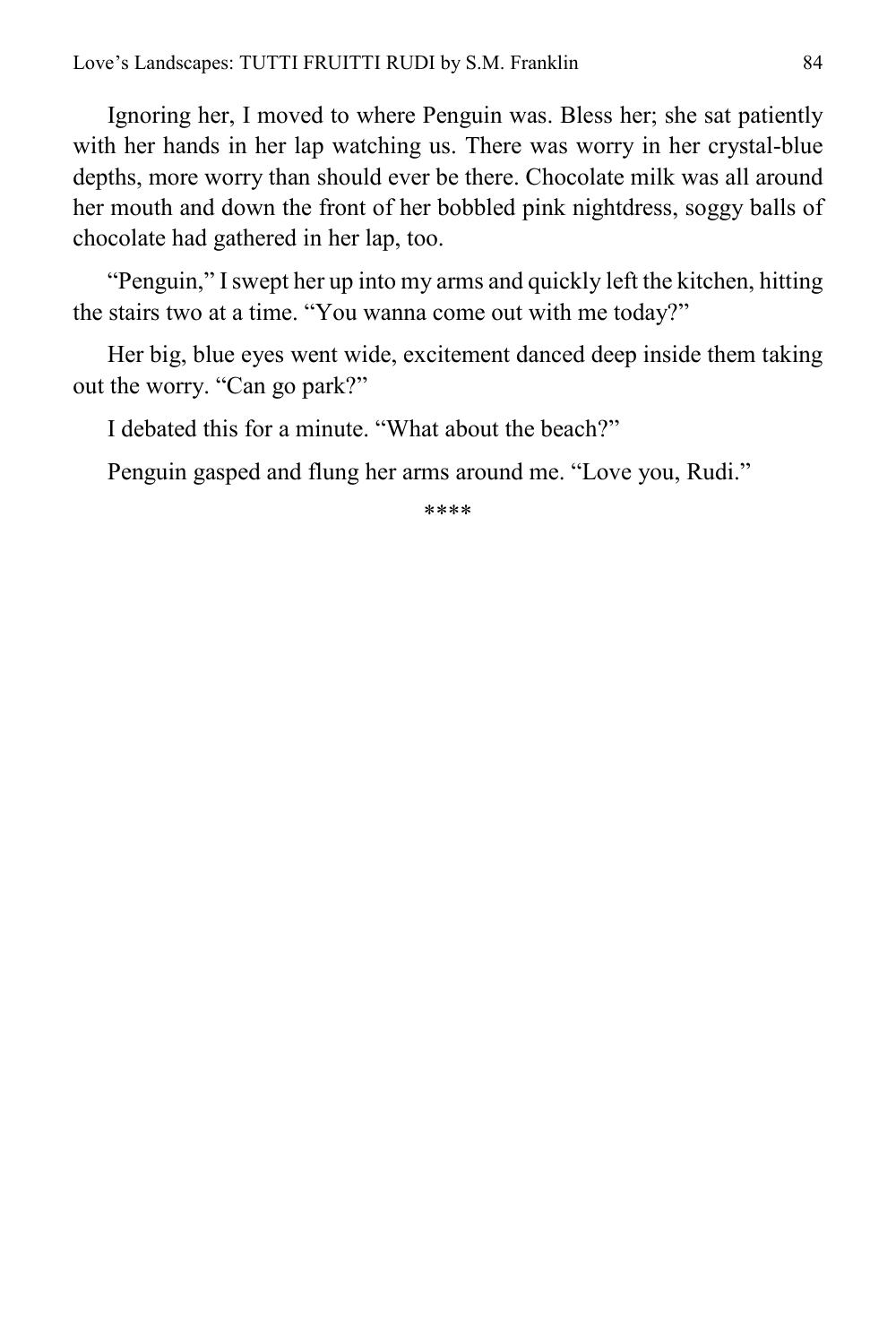## **Chapter Eleven**

"Not too far, Penguin," I shouted and shifted in the sand as I watched Penguin play in the wet muck with her bucket and spade. The little imp had wormed a new pink set out of me as we'd walked down the seafront, but it was worth it to see the smile constantly on her face. She looked like a caged animal that'd been let free.

I watched for a little longer as another little girl came up to play with Penguin. Penguin at first seemed to not like the company. She seemed to shift away from the little girl, as if intimidated. I felt my teeth grinding together as I watched. That was my fault. If she was in school, other kids wouldn't be an issue. But I knew the moment I took Penguin anywhere near a school, they'd call Social Services on me, and quicker than you could say "abracadabra." Next thing you knew, they'd be crawling all over me. No doubt about it, they'd want to take Penguin away from me.

That couldn't happen.

Satisfied when the little girl's mum came up behind her and gave me a little smile and a nod, I relaxed back into the sand a bit, my elbows sinking into the yellow stuff. I glanced around, taking in the other toddlers with their families, the older couples walking their dogs and just people lounging around in the sand, soaking up the sun that had made an appearance. The sun was shining high and bright, which was a change, and there wasn't a breeze to be had anywhere.

"I thought it was you."

My body stilled at the sound of that voice. Slowly, my head lolled to the side and found Jay standing right next to me, his toes wiggling into the sand. My eyes stared at his bare feet then travelled slowly up his bare, hairy legs to the tight jean shorts he wore that ended just above his knees. I continued all the way up to his tight package that made my mouth water a little. My eyes roamed up further to the T-shirt he wore that showed off his trim waist. Then I moved on to his slick, muscled chest that looked oh-so-very-nice under the white stretch top he wore, which just so happened to hug his rounded, sculptured shoulders. Going up even further, I licked my lips when I saw that his jaw had been cleanly shaved and his lips were pink and inviting. His eyes though gutted—were covered in dark glasses—expensive glasses. His dark-blond hair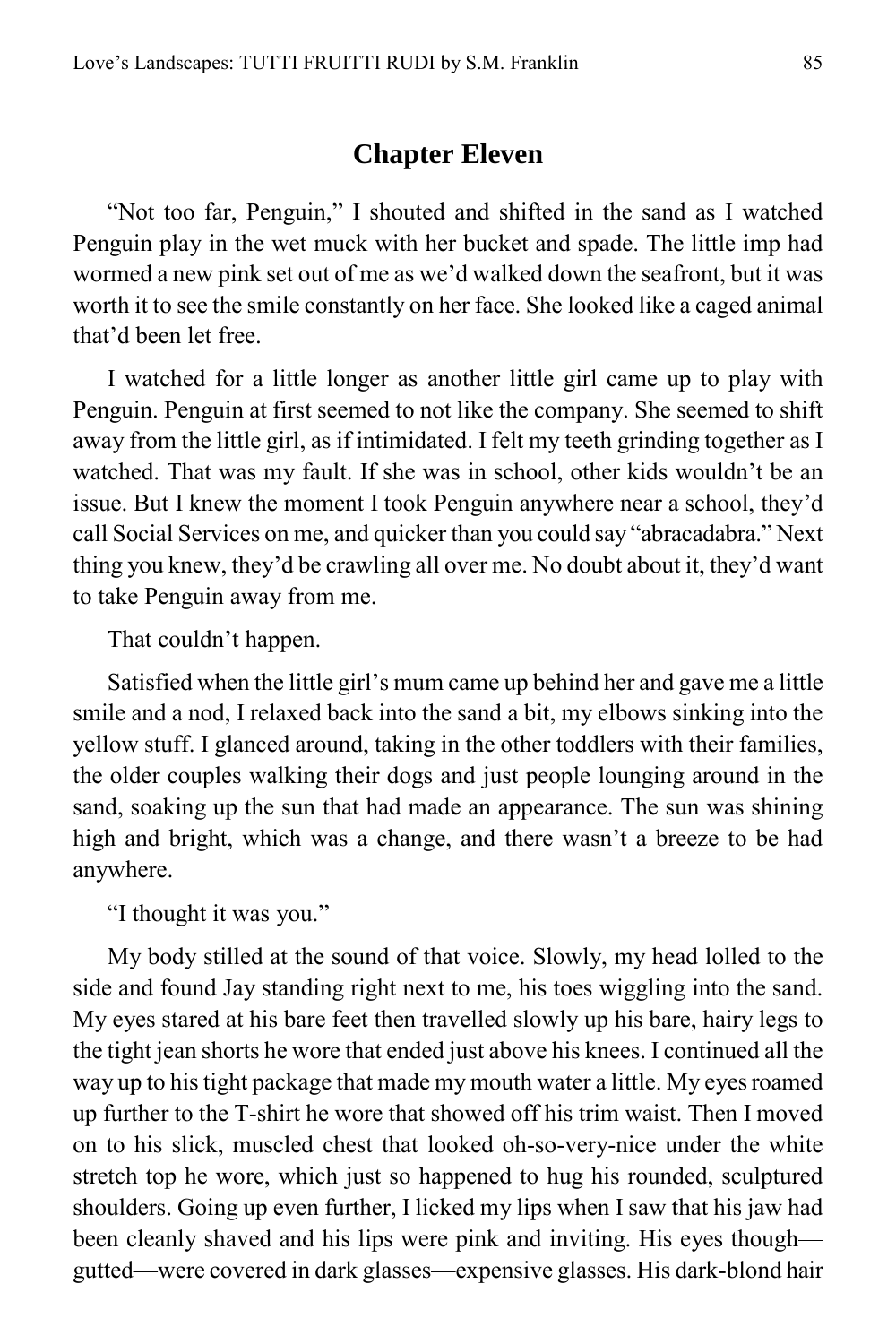was cut to a point and shaved with at least a number two at the sides and by the looks of it, around the back too.

"Rudi?"

My head snapped back. "Huh?"

Jay's head tilted to the side as he slapped his hands on his hips, his black Dr Martens boots dangling from his wrist where they were tied together. "You've been ignoring me."

It wasn't a question. No, it was a point.

My mouth opened to deny it, but it was true. I'd ignored the guy because I was a fucking fool and a stupid-arse prick. I'd run from him, his house, his family and why, because I was jealous as hell and couldn't deal with it. I knew that if I had stayed, I would have either said something that I couldn't afford to take back or passed out from everything going on in my head.

"You're right," I admitted quietly. I hated admitting I was wrong or saying sorry—both hurt like a bitch. Also, it damaged my ego and pride a little. Not having a lot of both as it was, I couldn't afford to give it away.

Jay pointed to the space next to me. "Can I sit?"

My eyes flicked to Penguin who was still off in her own little world of sea and sand. "Go for it."

Dropping his boots first, Jay sat down with such grace; I self-consciously shifted and straightened a little. "Nice weather we're having, huh?" Jay said absently as he scratched his nose and stretched his legs out, crossing them at the ankle.

I nodded and chewed on my lip a little. "I thought you were working?"

"I was," he answered. "But Dad had some issue with a supplier and that set us back, so he said all of us can have the day off."

"Huh."

The silence between us was suffocating. I needed to apologise; I had to. There was a major part of me that really liked Jay. Okay, I didn't know him very well, not very well at all, but something inside me when I was around him, settled. Something inside me, whatever it was, told me Jay was okay, he was good, but there was a little percent that still held me back and then there was the anger and jealousy I had to contend with too.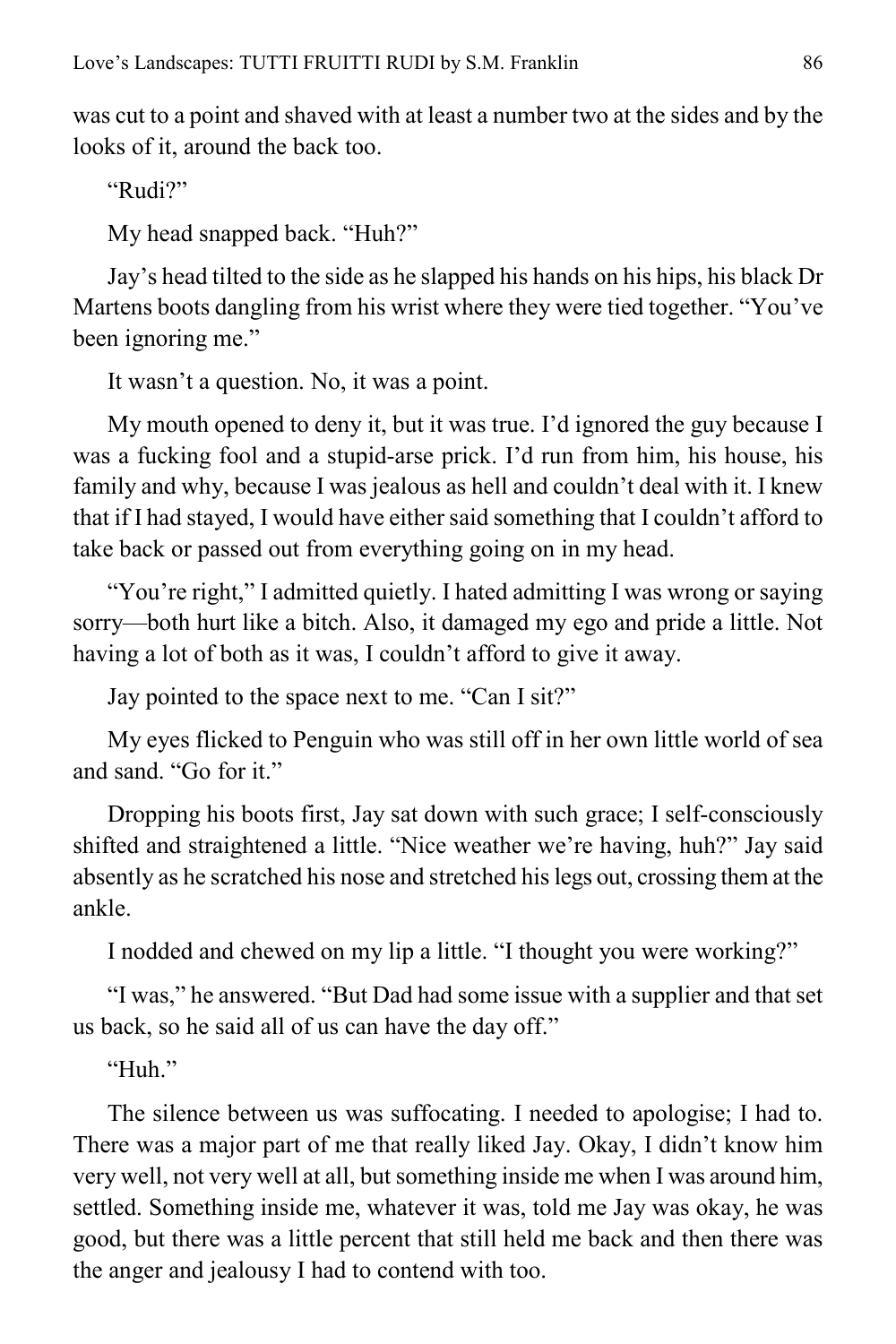"Why'd you run, Rudi?" Once again, my mouth opened but this time it was to tell him the truth, but Jay cut me off by raising his hand. "No, don't say it; I don't think I could bear to hear you say it." Jay's jaw worked. "You don't like me. Do you, Rudi?"

What the hell? "What?"

"That's why you ran, isn't it?"

"No, Jay."

"No." He shook his head and smiled, but it wasn't one of his bright contaminating smiles. No, it was sad and a tad bitter. "Don't say that, Rudi. Don't bullshit me. I get it. I came on too strong. I mean, who saves someone from getting beat up then comes around their house for dinner, puts up with all the shit that you did with regards to my dad, then when I tell you that I like you and show you my room, you run. I understand." He shrugged. "I came on too strong, I get that."

Grabbing hold of his arm, I turned him a little so he faced me. "Where do you get all this shit from?"

Jay's mouth opened and closed a couple of times before he snapped it closed. Snatching his arm back, he said, "You, that's who. Me, my imagination, who the hell do you think? You've been ignoring me for days, Rudi." He leaned forward and hissed, "Days, Rudi. My mind goes into overdrive. One day it's your fault, next day it's my fault, then the day after that, it's everyone else's fault."

"I know," I admitted quietly. "I'm sorry." There I had said it.

A snort left Jay. "Sorry?"

My own brown eyes narrowed on him now. "I said I was sorry."

"And what exactly are you sorry for?" he asked. His chin struck out as he crossed his arms over his chest. "Sorry for running out on me for no reason? Sorry for ignoring me, making me feel like I'd done something wrong? What, Rudi?"

I threw my hands up in the air as I pushed myself up and began to dust myself off. I could feel sand up my crack. *Ugh*. "Everything, okay? I'm sorry for it all."

"Oh, no you don't," Jay growled and jumped up with me. He grabbed my forearm and spun me around to face him. "You're not running on me again."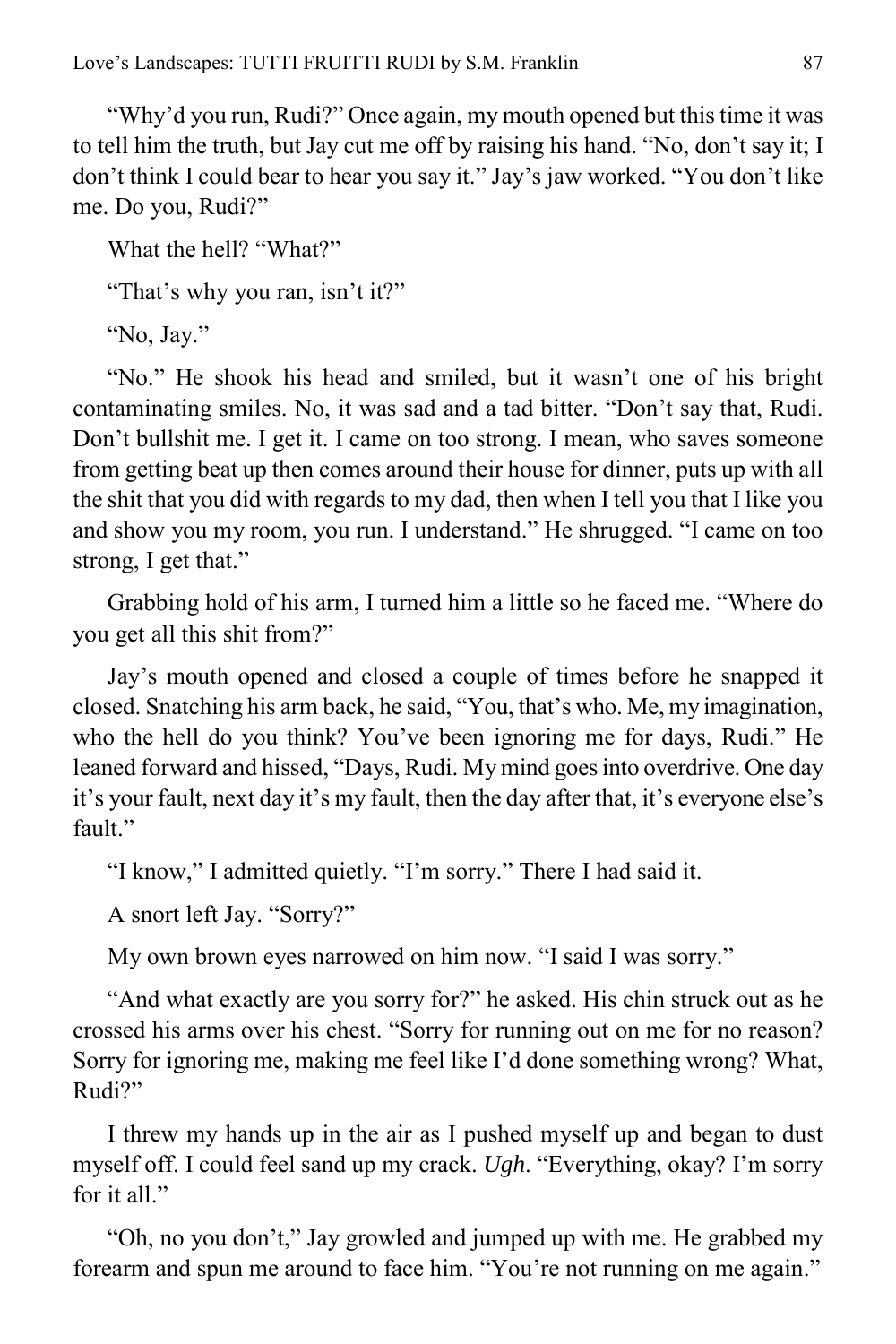"Look, Jay," I ran my hand through my hair and licked my suddenly dry lips, "I do like you. I just didn't have time to tell you. The reason I left… Well... uh... that's my business, not yours. Just know that it wasn't about you or anything you did. It's me, not you."

"Gee," he said sarcastically. "That helps and makes me feel just flipping dandy."

I rolled my eyes. "Whatever."

As I turned away, Jay grabbed my arm again, yanked me forward towards him and slammed his mouth down onto mine. His arms wrapped around my body, holding me tightly to him as his soft lips pressed onto my own. As I opened my mouth on a shocked gasp, Jay went forward and swiped his tongue along the inside of my bottom lip then over the edge of my teeth.

My own tongue moved, consciously seeking his one out. Hesitantly, I let it forward and the tips of our tongues touched. My back arched a little and my hands that had been hanging limply at my sides snapped around Jay's thinly muscled body and dragged him against me so from the tips of our toes to our noses, we were pressed together.

Moans left our throats when both of our mouths opened wider and our lips sealed together completely. I sent my tongue forward searching out his hot cavern, wanting just this once to taste the man that had been haunting my dreams, my mind, and my body. Just once I wanted to drag his taste into my own body and keep it, hold it, savour it.

The moment my tongue lathed against his lips, I was a goner.

Nothing had ever tasted better than Jay. Nothing I'd ever had in my mouth had tasted this ripe, this delicious, this *right.* A slight hint of mint with some sort of toffee-flavoured sweet, drifted off his breath and fanned against my lips.

Tilting my head to the side so I could go deeper, I thrust my tongue deep into his mouth, sweeping along the tips of his top teeth, feeling the semi-wonky one at the front. I swept my tongue along the insides of his cheeks and may even have felt his tonsils I went so far back.

We pulled apart with hungered groans and laboured breaths, our bodies hard pressed into each other. I could feel hot pressure on my hardened-as-a-rod cock. Glancing down at the small space barely between us, I saw Jay's cock lying along his hip, pushing into my own.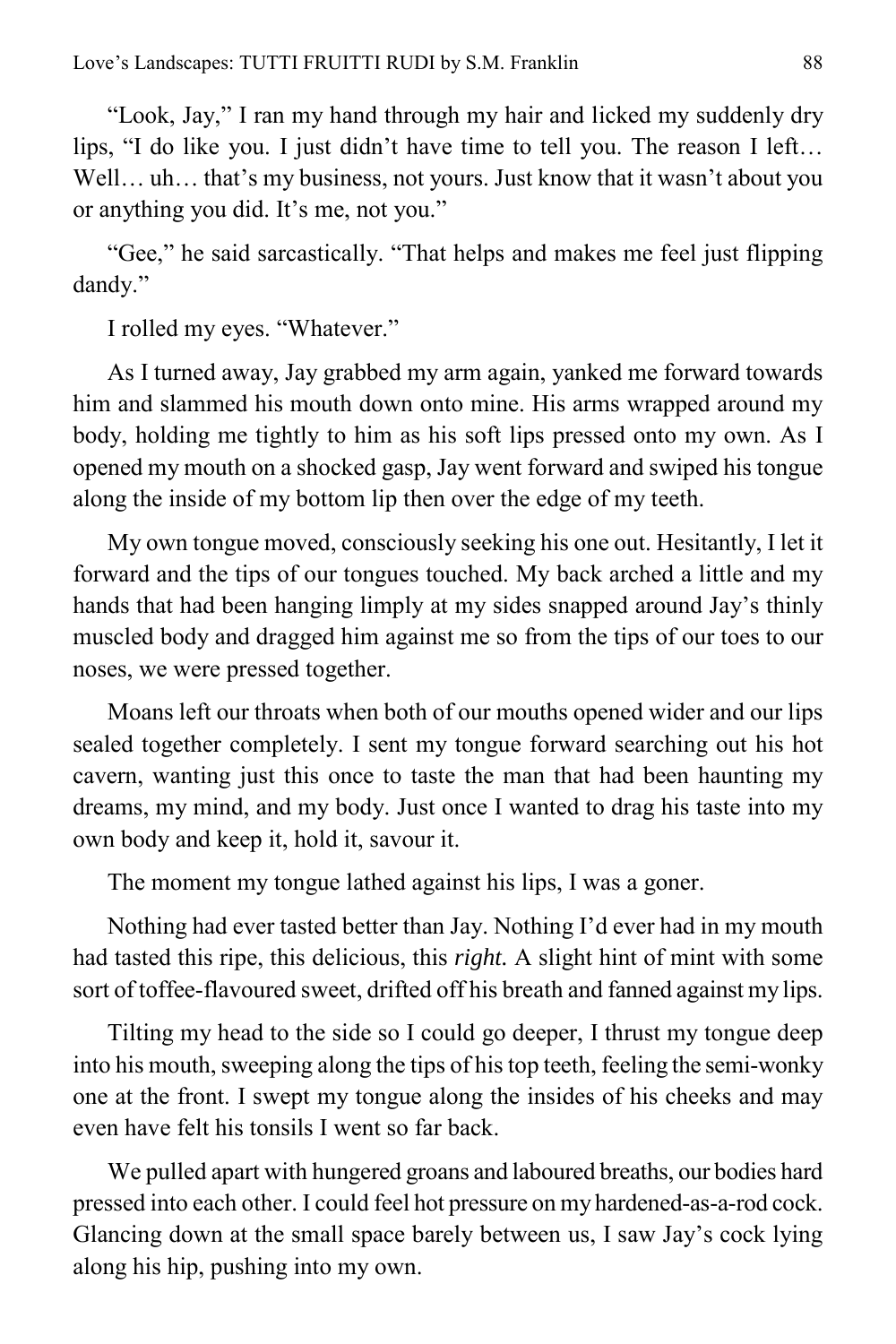"Damn," I whispered as I let my hand drop from around Jay's back. Smoothing it down to his hip, my fingers danced softly over the intensely hard lump. Thumbing the engorged tip through the thinning denim, I enjoyed listening to Jay's sexy moan of more, of want, escape his mouth.

Glancing up at him, I bit my bottom lip when I saw that his glasses were missing. He threw his head back on a moan and flexed his hips into my hand. His red, ruddy lips were parted and puffy. I leaned forward and just had to lick at, suckle at his bottom lip, just once.

Jay's lids opened as I pulled back, his grassy-green eyes were dark gems hidden within dark golden-blond coloured eyelashes. "Hi," he said. His voice had turned all husky and deep.

I couldn't help the chuckle that escaped. "Hi."

"That was…"

A long breath left me then. "That was… damn fine."

"Would it be strange and weird for me to say that I missed you?" Jay asked hesitantly. His hands ghosted over my bare chest, the tips of his fingers brushing against my taut, budded nipples. Little zaps of lust shot through my groin at the same time small droplets of pre-cum dribbled from my cock, soaking the top of my right thigh.

"No." I shook my head and stepped back away from him, running my hands through my hair. If he touched me anymore, I was liable to come all over myself, which was… yeah! Bringing my hand back down again, I noticed it was trembling. God, what this man did to me. "That's not weird at all."

His face crinkled into a cute-as-fuck smile. "You missed me too?"

My mouth opened to tell him "fuck, yes" I had missed him like crazy even though I barely knew him, but Penguin's high-pitched scream had me whipping around, frantically searching for her. I'd been so into Jay that I'd completely forgotten about her. How irresponsible was that?

"Penguin!" I shouted, my eyes searching frantically through the throngs of people. Where the hell had they all come from? None of them were here earlier.

"Hey." Jay's fingers grazed my arm, his face contorted into worry. "What's the matter?"

"Rudi?" Her screeched call of my name sent a shiver of fear down my neck. It made all my hairs stand up on end and my heart beat double-time in my chest.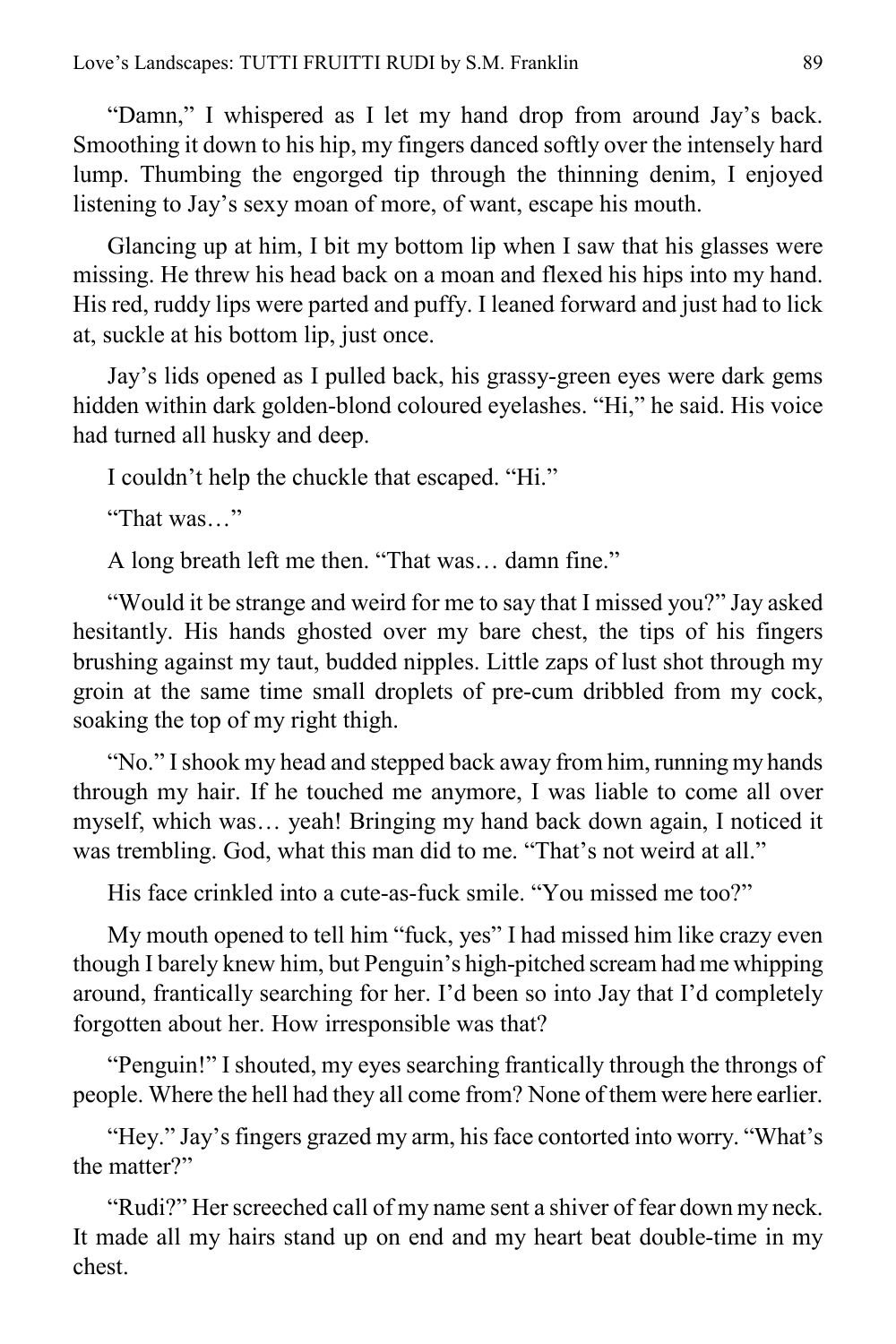Running towards her voice, I pushed people out of my way, elbowing them and shoving them until I stopped when water touched my feet, splashing over them till it reached my ankles. I glanced down at the wetness watching the foamy seawater splash over my toes.

Water

We weren't that close to the water. I made sure not to be. Penguin couldn't swim. I'd never taught her. When we'd arrived earlier, I'd taken note that the tide had been out and sat back up on the beach more than usual just to make sure. How the fuck didn't I notice that Penguin had been that close to the water? How could I have not noticed?

"Penguin!" I screamed as I rubbed the tips of my fingers across my forehead. My eyes hurt and burned as they searched for her. There were kids playing, splashing in the water, parents not too far from them.

I looked for the bright red swimming costume and the little, smaller than average five-year-old with honey-brown hair bouncing around in the water, but from where I was standing, they all looked the fucking same.

All the kids looked the fucking same.

Jay appeared at my side. I could feel his intense gaze on me, his questions ready to be fired at me, but he could just bloody well wait. I needed to find Penguin.

With the amount of noise around me and then a helicopter just happened to fly over us at the same time, I screamed out Penguin's name again—

"There." Jay pointed and went off running, me quick on his tail. Jay waded into the water, his legs powering through the rolling waves and seaweed that I could see through the cloudy water. My rolled-up jeans stuck like glue to my legs the moment I got knee-deep into the sea.

A shuddering breath left me when Jay bent down and swept something up into his arms. As he turned, I caught the sight of red and ran towards him as quickly as I could, snatching Penguin from his arms, holding her scared and trembling body to my own. I scaled my hands through her hair and gripped her small skull in the palm of my hand, pushing her head into my neck.

"Rudi," she sobbed, her salty tears dripping down my bare chest. Hacking coughs rattled her back.

Turning her around, I forced her forward as I smacked her stiffly on her small back, watching dribbles of seawater escape her mouth. When she only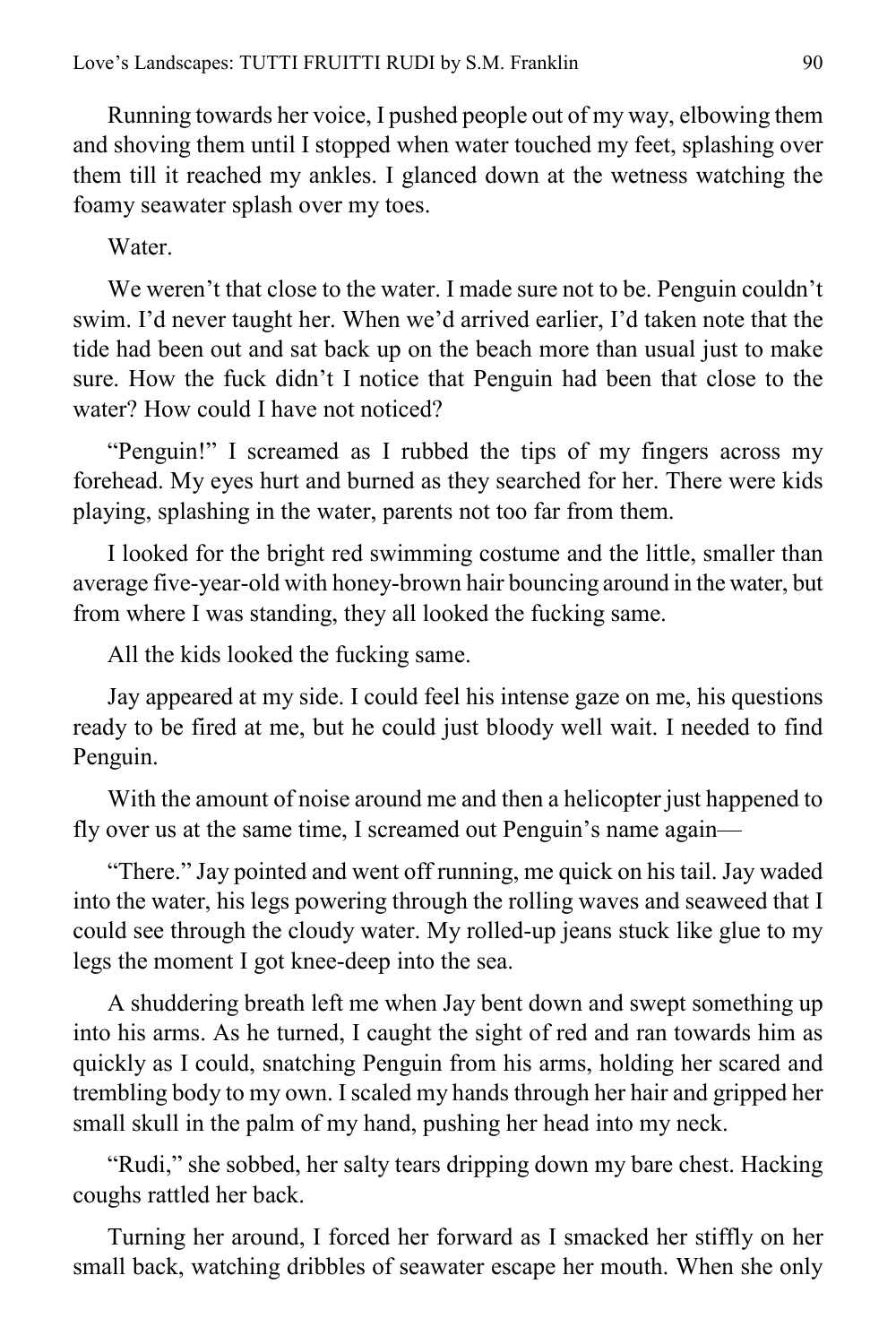dry-heaved, I wrapped her back in my arms again, holding her close to me. I closed my eyes and apologised over and over, mumbling the sorry words into her hair.

"Scared, Rudi."

"Shhh now, Penguin. Rudi's here. Shhh." I repeated those words over and over again as I waded back out of the water. Not caring about the towels and my stuff that I'd left on the sand, I walked all the way through the throngs of people who watched me intently with worry and relief in their eyes but also disgust too.

Shame none of them helped though. Instead of standing there sneering at me for obviously being gay and getting it on with Jay in a public place, they could have gotten to Penguin quicker than I could have... but didn't.

Sitting down on the wooden bench, I wrapped Penguin tighter to me and tried to temper down her shudders and cries. My own stomach was in knots and my hands shook ridiculously. I held her close, buried my nose in her hair and closed my eyes, trying not to think about if I had lost her.

No, I wasn't even going there.

The bench moved and creaked when a weight settled next to us. Lifting my head, I turned it a little and caught Jay's worried eyes. His suspicious, if not curious, green eyes flicked between me and Penguin then back again.

"I think we need to talk."

\*\*\*\*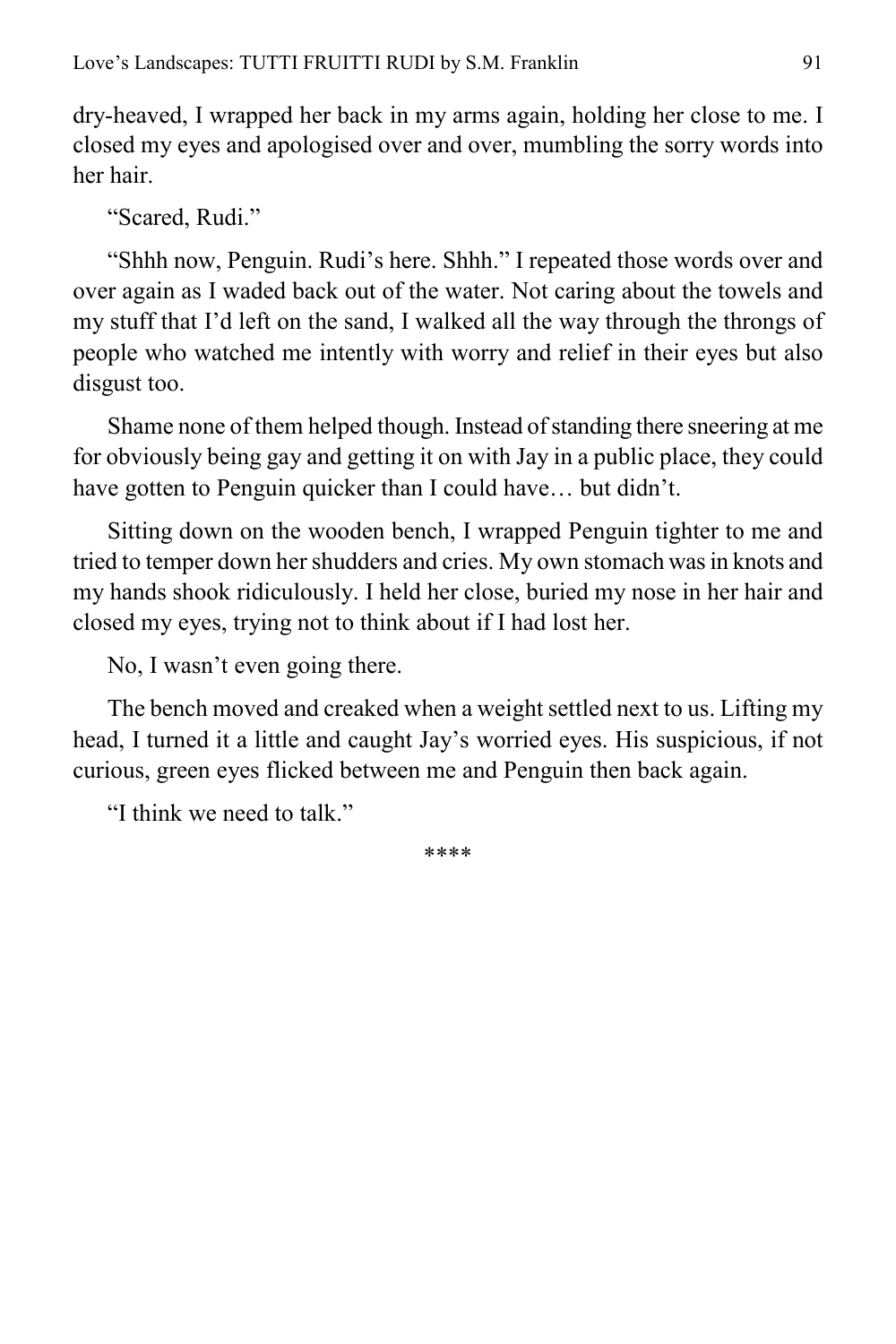## **Chapter Twelve**

I glared at Jay. "We've got nothing to talk about. Did you not just see what happened?"

Jay's jaw worked as he pushed up from the bench and hitched his hands on his hips, his eyes darkening with what looked like anger. "Yes, Rudi, we do have to talk. We need to talk about that… *kid* in your lap and yes, thank you very much, I did see what happened. I saved her from the water, remember?"

As if I could forget. Never ever would that picture leave my mind.

Not giving a fuck about what he wanted, I got up from the bench, wrapped Penguin's shivering body tighter in my arms and marched off. My feet scraped along the concrete of the slope as I moved along, reminding me that I was barefooted. I pushed past other people walking up and down the slope, not caring about anyone else or their protestations.

That's what happened when I did care about others. I took my eyes off Penguin for a minute to indulge in someone that I felt something for, something stupid for, and look at what happened. Whoever the hell was up there above me obviously didn't like it and punished me.

Well, I knew when to take a hint.

And Jay, God, I didn't need to explain anything to Jay. I barely knew him, for Christ's sake. What right did he have to know who Penguin was?

"Damn it, Rudi," Jay shouted and cursed behind me. I heard his bare feet too, slapping against the concrete as he chased after me.

My legs pumped furiously down the road, my eyes not seeing anything—or anyone—as I continued on. I had no freaking clue where I was going. Penguin still snuffled and cried in my arms, her tiny body shivering.

How could I be so fucking stupid?

"Rudi," Jay said when he caught up. He appeared in front of me, my bags hanging from his shoulders and wrists, my towels slung around his neck with his boots. His hands popped up, trying to stop me from going any further. "Just wait a fucking minute will you? You and this running lark is ridiculous." He puffed out much-needed breaths.

"Get out of my way, Jay."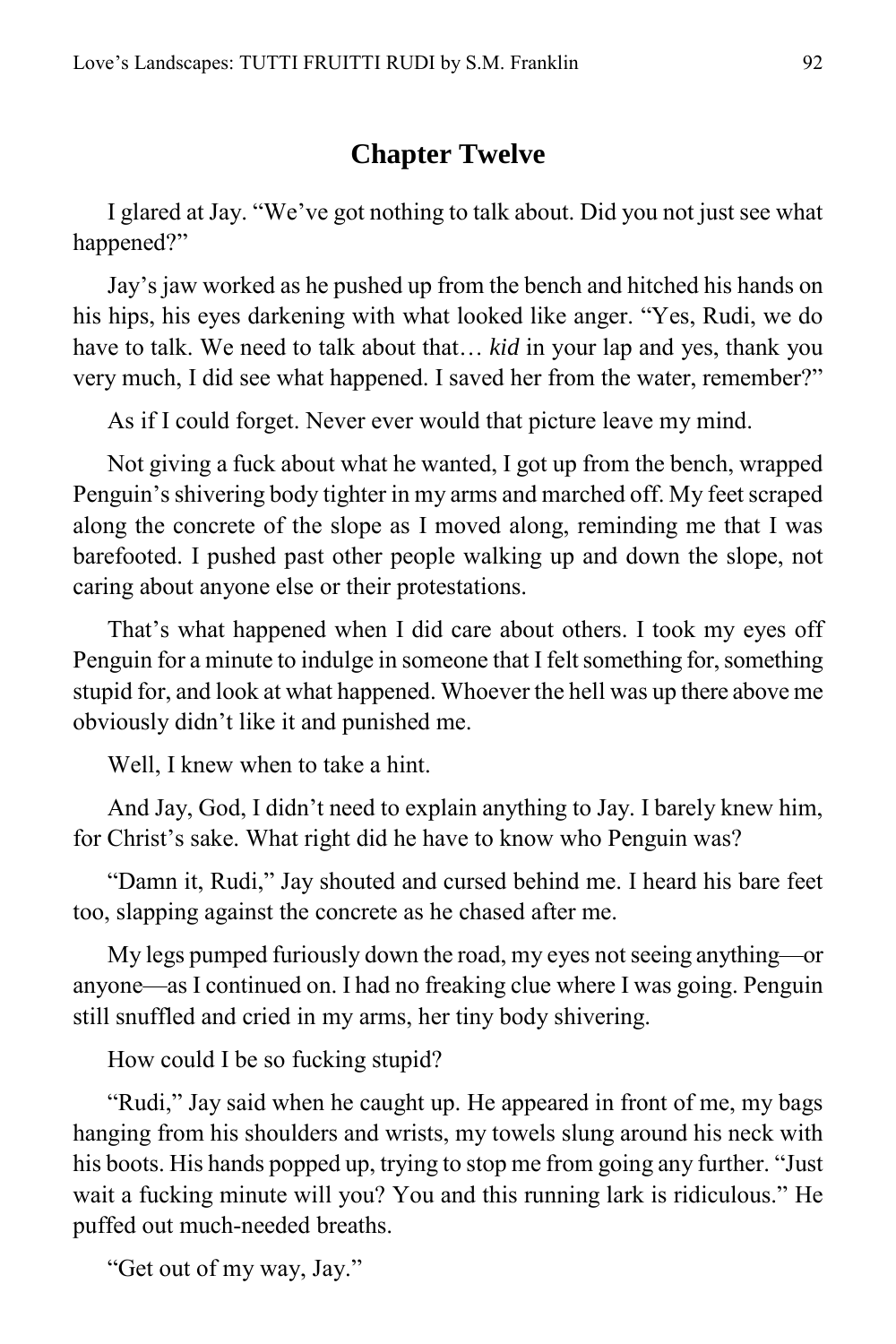Jay's eyes narrowed. "No."

I shrugged. "Fine." Sidestepping him, I walked around him, continuing down the road. I felt wetness spread under my feet. Somewhere in the back of my mind, something warned me to stop, to listen to Jay because *again* I was being stupid and arrogant, ignorant and downright childish.

"Just wait." Jay appeared back in front of me, determination etched everywhere on his perfect, gorgeous face.

I stopped, and only then did I look around to see exactly where I was. I'd walked quite a way from the beach and in the opposite direction of home. On the spot, I turned in a circle. Where exactly was I going?

"Good." Jay nodded and approached me warily as if I were a rabid animal. His arms came up and brushed up and down my own ones. Only when he did that, did I realise that I was now cold too. I could feel goose bumps popping up all over my body. I glanced up at the sky to see that the sun was hidden by dark clouds.

Typical.

"What do you want, Jay?" I asked quietly.

"To help you."

My brows scrunched together as I shifted Penguin in my arms. My arms, now I noticed, were beginning to ache with her dead weight. "Why would you do that?"

Jay's eyes flicked between me and Penguin before he answered softly, "Because you look like you need help."

I bristled and stepped backwards. My head darted from one side to the other, scanning the road, imagining a small map in my head. Once I was sure where I was, I began to walk in the direction of back home. Maybe I could persuade Mum to let me back in whilst I sorted something out? "I don't need your help, Jay. I don't need anyone's help." For so long, I'd done it by myself and never needed anyone's help and I didn't need help now either.

"Goddamnit," Jay growled and grabbed hold of my arm, pulling me to a stop. "You're not doing this to me again, Rudi. You're coming with me."

"I'm doing no such thing. Remove your hand right now." I glared at him, promising him that no matter whether I thought he was gorgeous or not, I would hurt him to get him away from me.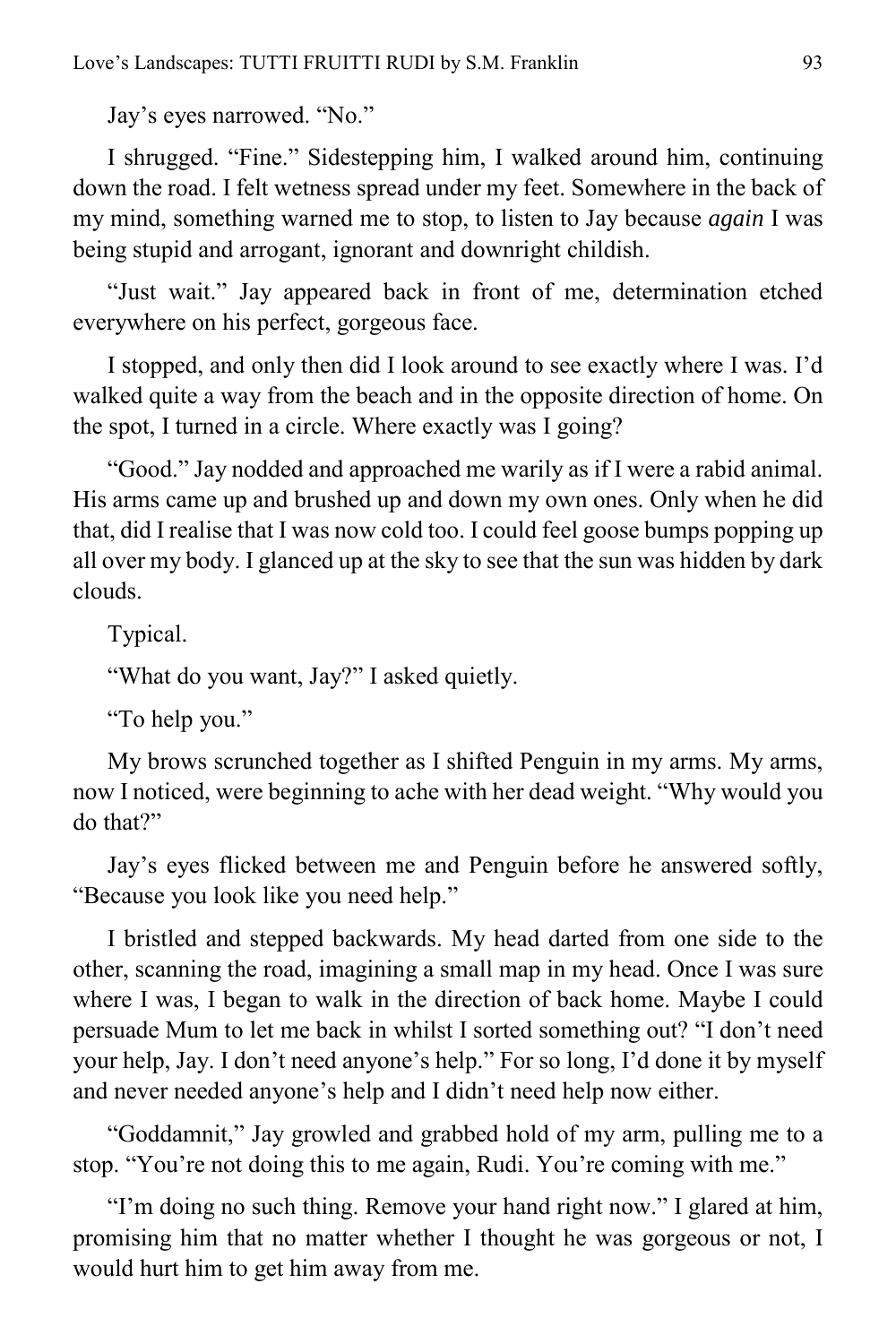"Uh-huh." He nodded and pursed his lips whilst clamping his fingers more firmly around my bicep. "You're coming with me whether you like it or not."

I bared my teeth at him. "You'll regret this."

Jay spun around to face me, his own teeth bared, his eyes flaring. "Listen here, Rudi Costa. There are people in this world who need help. Those that need the most help don't ask for it and do you know why?" Not giving me a chance to answer or say anything at all, he carried on, his voice rising with every other word. "Because they have too much fucking pride, just like when you found me in the park. I had too much Goddamned pride to ask for you to help me, but you did anyway, why? Because you saw I needed it, and I did fucking need it. Right now," he jabbed his finger at me, "you need it. I don't know what the hell is going on with you, but I know that it involves the girl in your arms." His eyes turned soft. I scanned furiously for pity but found none. I could deal with anything else other than pity. Pity was degrading. "Just let me help, please, Rudi."

Adjusting Penguin again in my arms, I reached up and rubbed at my eyes that felt so bloody tired. All the fight left me just like a stiff wind. I felt nothing but tiredness and the want to cry, which was something I was not doing.

I didn't cry. Well, only sometimes and that only happened when I was alone.

"Fine," I garbled out through a tight throat. "Fine."

"Good." Jay sounded relieved. He wrapped his arm around my waist and pulled me into his side, sharing some of his body heat. "You made the right decision."

That, I wasn't really sure of, but I damn well hoped so.

\*\*\*\*

"Are you sure about this?" I hissed at Jay who looked too damn controlled and relaxed. He locked the car up and came around to where I stood on the passenger side.

"One hundred percent," he smiled softly and gently ran the tips of his fingers down the length of my jaw. His fingers felt real good on my sweaty, clammy skin right about then. "Trust me, huh?"

That was asking a lot. I trusted no one… ever. Just the thought of letting someone in, into mine and Penguin's lives was huge. Admittedly, no one had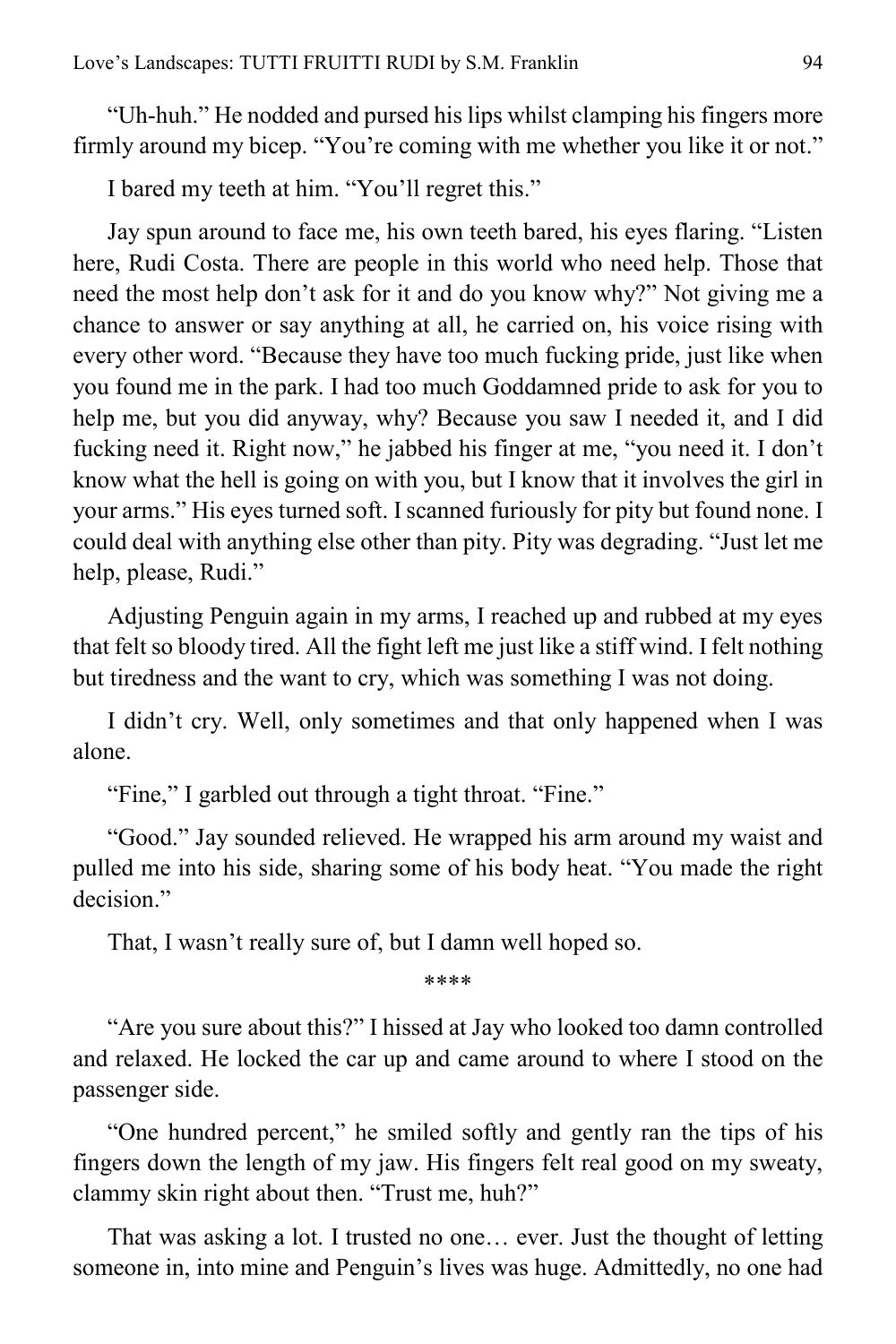ever tried—wanted to be a part of us, so I guess that part was new more than anything.

"Rudi?"

I looked directly at Jay, deep into his grassy-green eyes seeing truth staring back at me. I knew—*I knew* this man didn't want to hurt me or Penguin. Not on purpose anyhow. Blowing out a long breath, I nodded reluctantly. "Okay."

The thanks, happiness, and relief that danced through Jay's eyes made a weight lift off my shoulders. It seemed, whether I liked it or not, Jay wanted to help. He wanted to help and be there for us.

"Thank you," he whispered and leaned in close to me, making my breath stutter. He pressed his mouth oh so softly against my own, just brushing back and forth like a whisper. Once, twice and three times he did this before he pulled back and licked his own lips. "Let's get this sorted."

"Let's," I agreed.

"Monica?" Jay shouted as he opened the front door. Baloo came skidding to a halt, his nails scraping against the shiny wooden floor as he scrambled for purchase. Jumping up, he launched himself at Jay, making Jay grunt and go back a step as his front paws landed on his shoulders. "Nice to see you too, big guy," Jay reached round and rubbed the big dog's head then pushed him down.

"In the kitchen," Monica's musical voice chimed.

I swallowed and licked my lips, closing my eyes a little when I tasted Jay's remnants loitering on my lips. I followed Jay into the kitchen where Monica stood at the counter, chopping what looked like green peppers. Did the woman ever stop cooking?

Turning, she looked over her shoulder, a bright smile on her face. Her eyes flicked to where I stood in the doorway. Her smile stayed in place as her brows rose. "Rudi, it's nice to see you again."

Not giving me a chance to answer, Jay moved to Monica and gently took hold of her arm and pulled her over to where I stood with Penguin, who was wrapped in an old blanket that Jay had had in the boot of his car.

"What's going on, Jay?" Monica asked, her eyes darting between the two of us. Her smile was gone now, a confused look replacing it.

Jay reached out to take Penguin, but I shook my head and tightened my hold on her, backing away slightly. Okay, I'd agreed to trust him but that only went so far.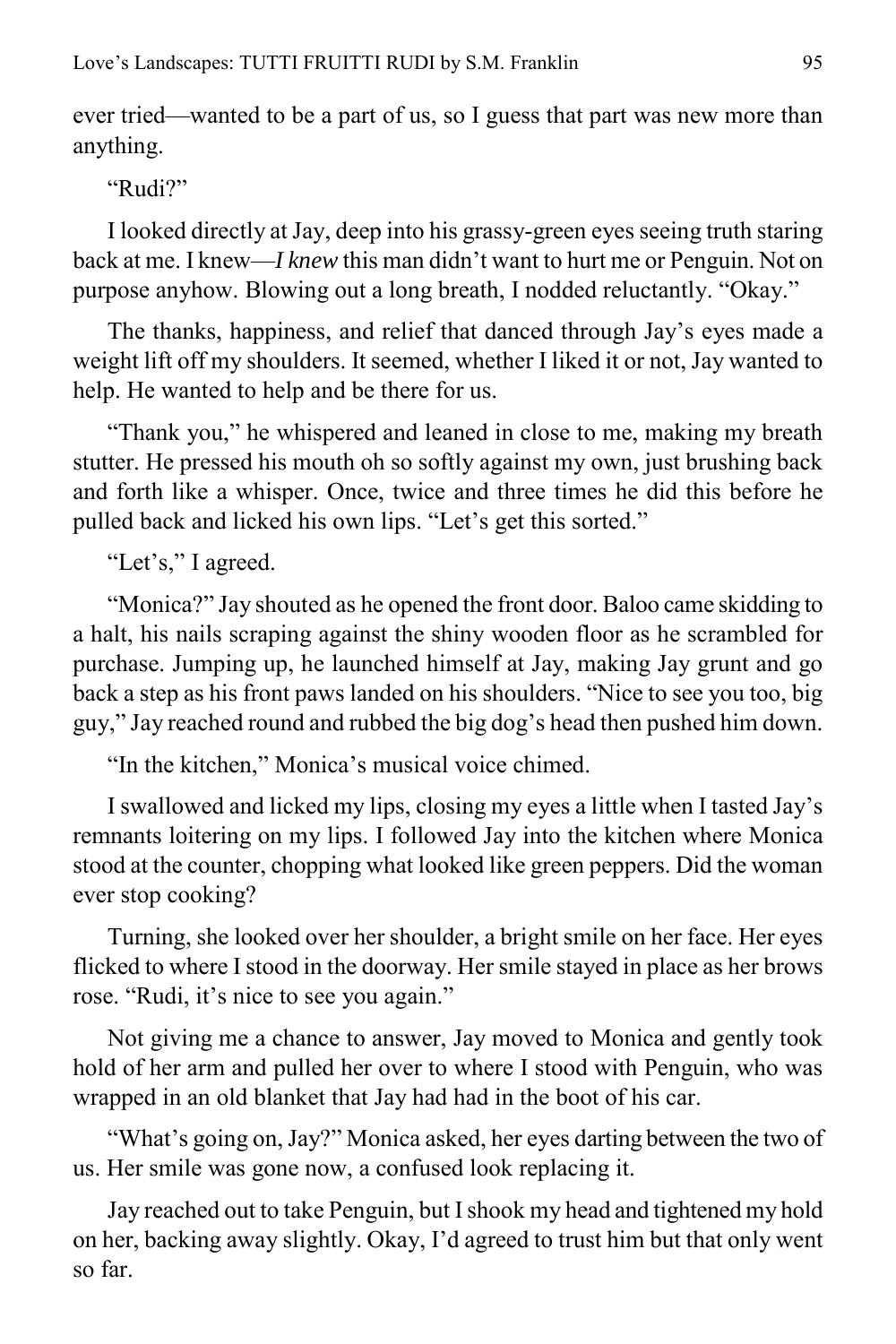The man sighed and rubbed the back of his neck. "We need you to help us with something," he said as he led the way to a room along the passage. We moved on past the dining room, where we'd eaten dinner last week, and past a downstairs bathroom, to another door that was right at the back of the house. Jay pushed the door open, revealing what looked like a semi-made up guest room. In one corner, there were brown boxes stacked up somewhat neatly, whilst in the other corner, sat a small double bed with a mini, three-drawer chest of drawers next to it. A black and chrome lamp had been placed on the top, all alone.

"Why do I have a feeling I'm not going to like this?" Monica asked cautiously.

Jay quickly moved over to the window and pulled the curtains closed then moved to the bed and divested the bed of the covers. Turning, he waved a hand for me to place Penguin down on the bed. The moment my arms let go of her, she let out a high-pitched wail and started to flail over the bed.

"Penguin, shhh, it's me, Rudi." I grasped her again and tried to keep hold of her, but she was squirming like a slimy eel.

Monica gasped and moved to stand next to me. Her hand reached out to touch Penguin, but my sister darted back away from both of us, scrambling until she was folded into the corner of the bed up against the wall. Her eyes were the size of saucers on her small, pale face. Her small body was shivering like mad and her teeth were chattering. I didn't understand why she was still cold, it wasn't even that cold, not really.

"Honey," Monica's soft voice sounded like musical bells. She moved onto the bed, crawling slowly towards Penguin who eyed the woman extremely warily. Other than my mum and strangers that had been in and out of our home—mostly men though, Penguin had never consulted with another woman and never a woman who spoke so nicely and softly as Monica.

Jay's heat spread over my back, telling me how close he really was to me. Next, his arms snaked around my waist. His hands, I could feel, were hesitant but sure all at the same time. I grabbed hold of them tightly, locking them into place in front of me as I watched Monica with Penguin.

"Who are you?" Monica asked my sister.

Penguin's head tilted to the side, her eyes scanning Monica's face, obviously wondering whether she could trust this woman. Her brows pulled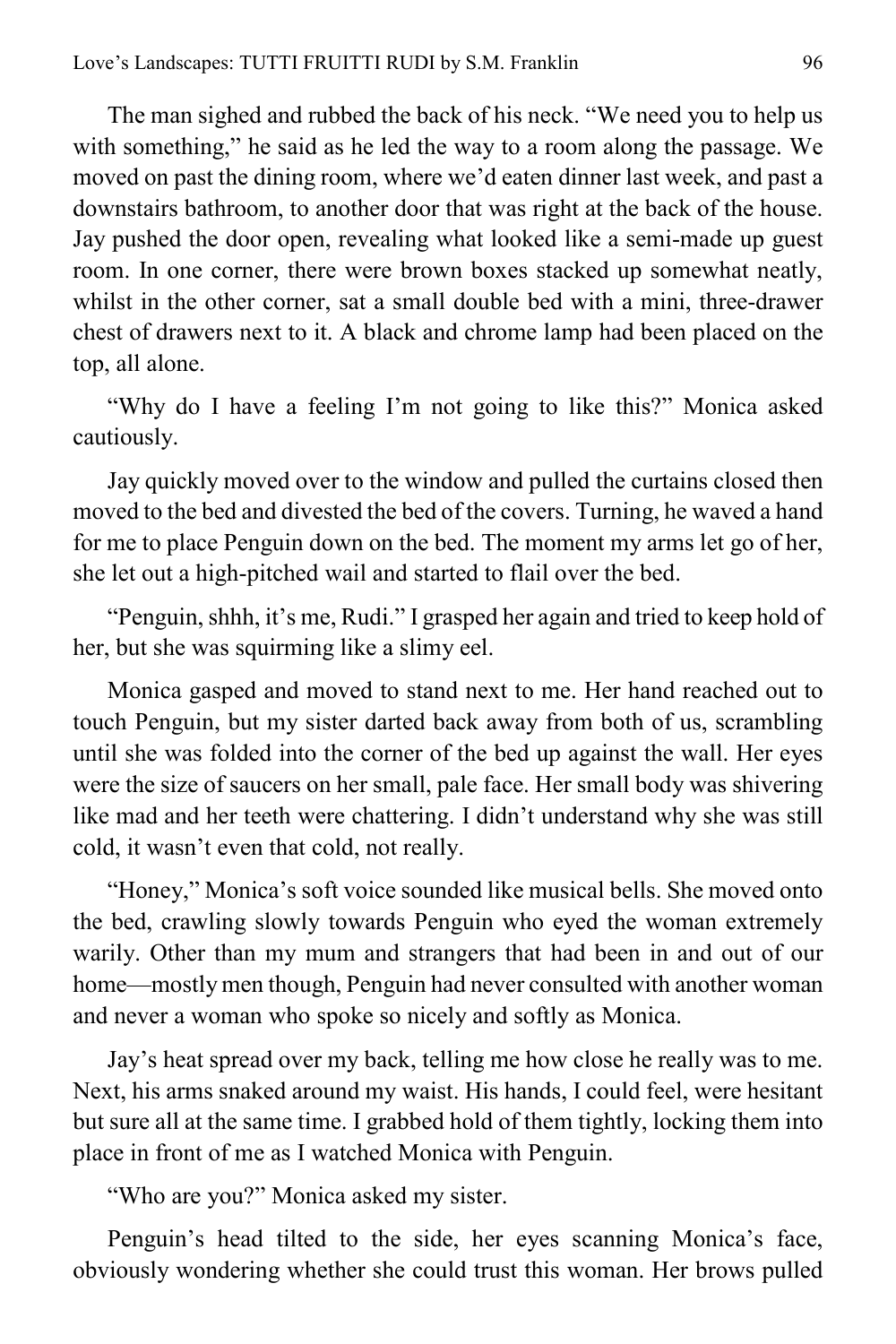together but soon smoothed out. A small smile pulled up the corners of her lips as she jabbed her thumb against her small chest. "I Penguin."

Monica's brows popped up high on her head. "Penguin?"

"Yep, Penguin."

"You don't have another name?"

Penguin's smile disappeared, a hard glint appearing in her eyes as her mouth tightened into a hard line. "My name Penguin!" she shouted. Her small voice was scratchy from all the coughing and spluttering she'd done earlier. "I Penguin."

"Okay, okay." Jay's step-mum held her hands up in defence. "How old are you then?"

The smile came back on Penguin's face. "I five."

The woman's brows pulled together, a confused look darkened her face but it was gone a second later. "Are you hungry, honey?" Monica asked, instead of continuing with her line of questioning. My sister nodded slowly and her eyes flicked to me as if to ask permission. I nodded and watched both of them intently. I chewed on my thumbnail as my insides quivered.

"I'll grab something," Jay said. Before I could ask if he needed any help, he was gone.

I glanced over at Monica to see her watching me, her face hard and her eyes even harder. I knew this was coming. I could already see the prejudice, the accusations already formed in her mind. She obviously had taken a look at Penguin and assumed I was to blame for the condition she was in. I suppose I was the person to blame. After all, I had been the one to look after her since she was born. However, what I didn't appreciate was that she'd already had me hung, drawn and freaking quartered.

Grinding my jaw together, I said, "I know what you're thinking."

"No." Monica shook her head and shot me a frosted glare. "No, no, you don't, Rudi."

\*\*\*\*

Monica advanced on me, trapping me against the wall, her finger jabbing in my face. "That girl is malnourished, underfed, and underweight. Her teeth are bad and not even properly developed, her body fat is practically zero and she can barely string a sentence together. What the hell, Rudi?"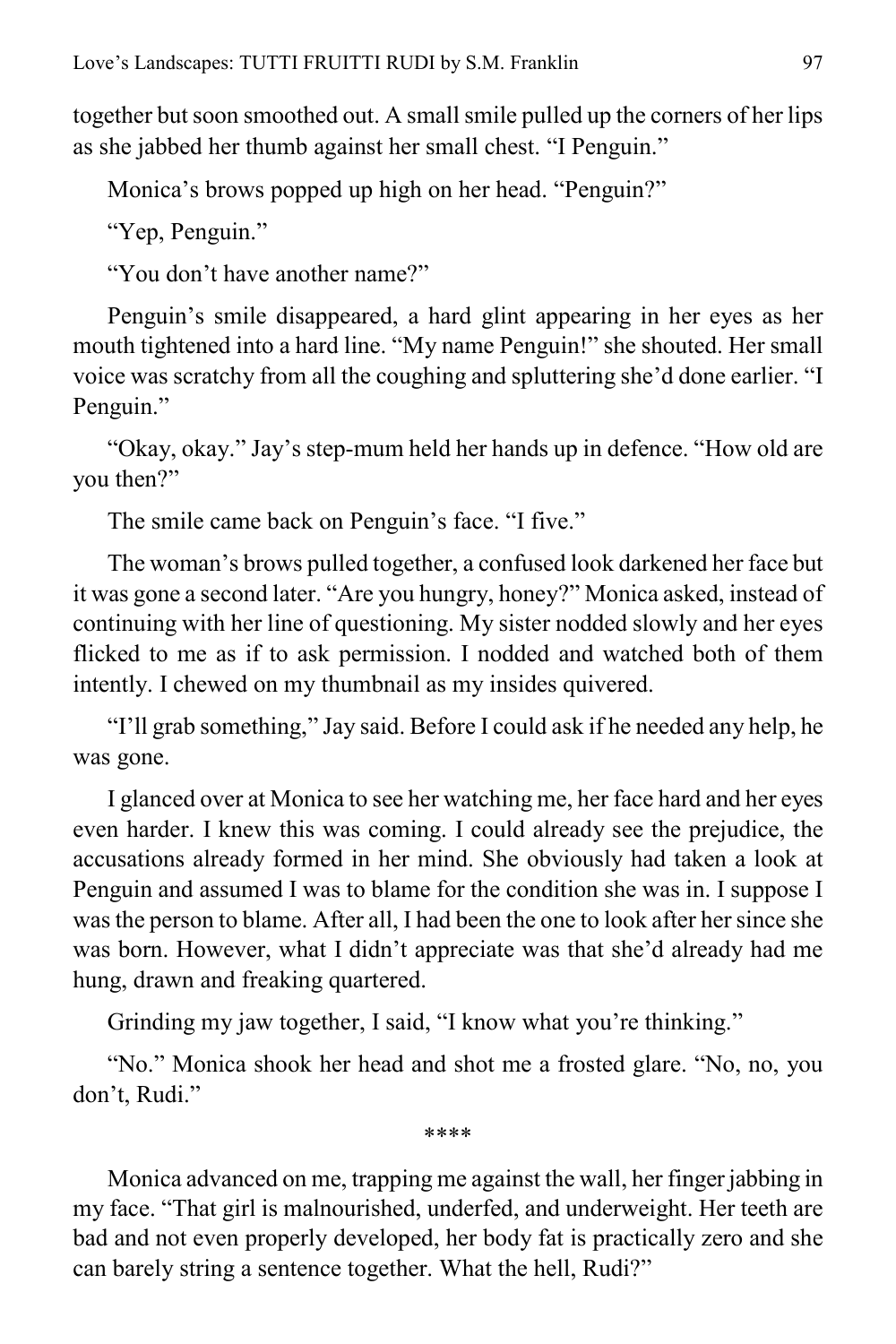My heart beat heavily in my chest, and my anger zipped along my skin like an electrical current. "You have no fucking clue what the hell you're talking about"

"I know what I've seen, Rudi. I've looked over that child with a professional eye, and it's not good."

I knew this already and that was why I kept her away from people like Monica. Apparently, as Jay had told me just a short time ago, Monica used to work in a domestic violence unit for women and children. I glanced at Jay who stood in the doorway, no doubt blocking my way so I couldn't leave. I shot him my meanest glare. I didn't like being hoodwinked or blindsided. He'd told me that I could trust him and look what happened when I did. People came swarming in and started telling me how wrong I'd done this and that when they had no freaking clue how hard things were for me and Penguin.

"I've tried my best."

"Well, let me tell you." Monica got back up in my face. Her intelligent, warm blue eyes were now cold and distant. Blame lay deep within her depths. "Your best isn't good enough."

"Screw you," I yelled at her, feeling emotion well up inside me, more than I knew what to do with. "You don't know what it's like living day-to-day in my life. The day Penguin was born, she came home with my mum and you know what? My mum dumped the baby on the bottom of my bed and left her there to cry, need changing, need feeding. Me," I slapped my hands against my bare chest, feeling my heart beat heavily and thickly. "I was a fifteen-year-old boy who… who… who had no fucking clue about babies except what I'd read in books, books that I spent trolling through libraries for. I dropped out of school and took care of that child as if she were my own. I fed her, clothed her and taught her everything she knows. Half the time I don't know how the fuck I did that even.

"I didn't and don't have any money for her other than what I earn myself. We don't know who her dad is, so there's no help there and my mum's a drug addict who would rather shoot her Child Benefit payments up her arm than feed Penguin or me for that matter. Each time I go to work, I have to lock Penguin in our bedroom because one, I have no one to look after her, and two—" A thick sob gushed from my chest as hot tears filled my eyes. A single tear strolled down my cheek, settling on the trembling curve of my bottom lip. "And two, because I won't have the men who my mum mixes with, mess around with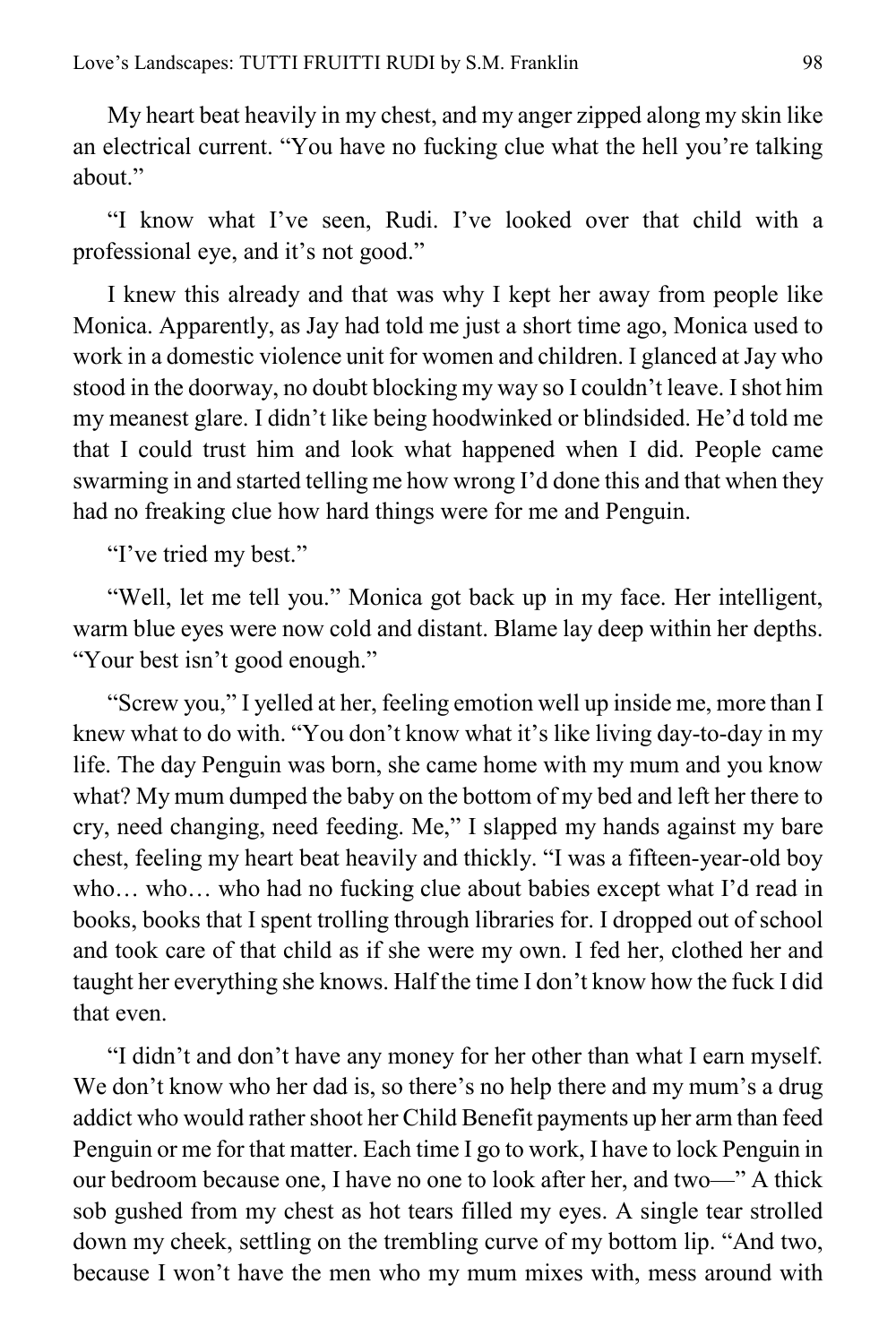Penguin like they did me. I couldn't let that happen to Penguin." I swiped at my nose angrily, wiping the snot away. "I won't allow what happened to me to happen to Penguin. So now blame me for the state of her and tell me it's my entire fault, Monica. Tell me what I've done isn't good enough."

There, now I'd spilled most of life story out to both of them. Now would they get off my fucking back and back the fuck off?

"Oh, God, Rudi," Monica stepped forward and without warning, wrapped me in her arms. Running her hands up and down my back much like a mother would, she continually whispered, "I'm sorry. God, I'm sorry."

No matter how hard I fought it, I couldn't hold it back. Everything inside me fell away like crumbling bread. My knees weakened and sobs shook my body, making it shake terribly. I gripped Monica's shoulders, holding on for dear life as everything that I'd ever locked up deep inside me, ran away, and left me bit by bit.

"What the fuck is going on?"

We both jumped at the angry sound of Jay's dad. We pulled apart only to see the big, hulking man standing in the doorway just behind Jay, looking extremely pissed.

\*\*\*\*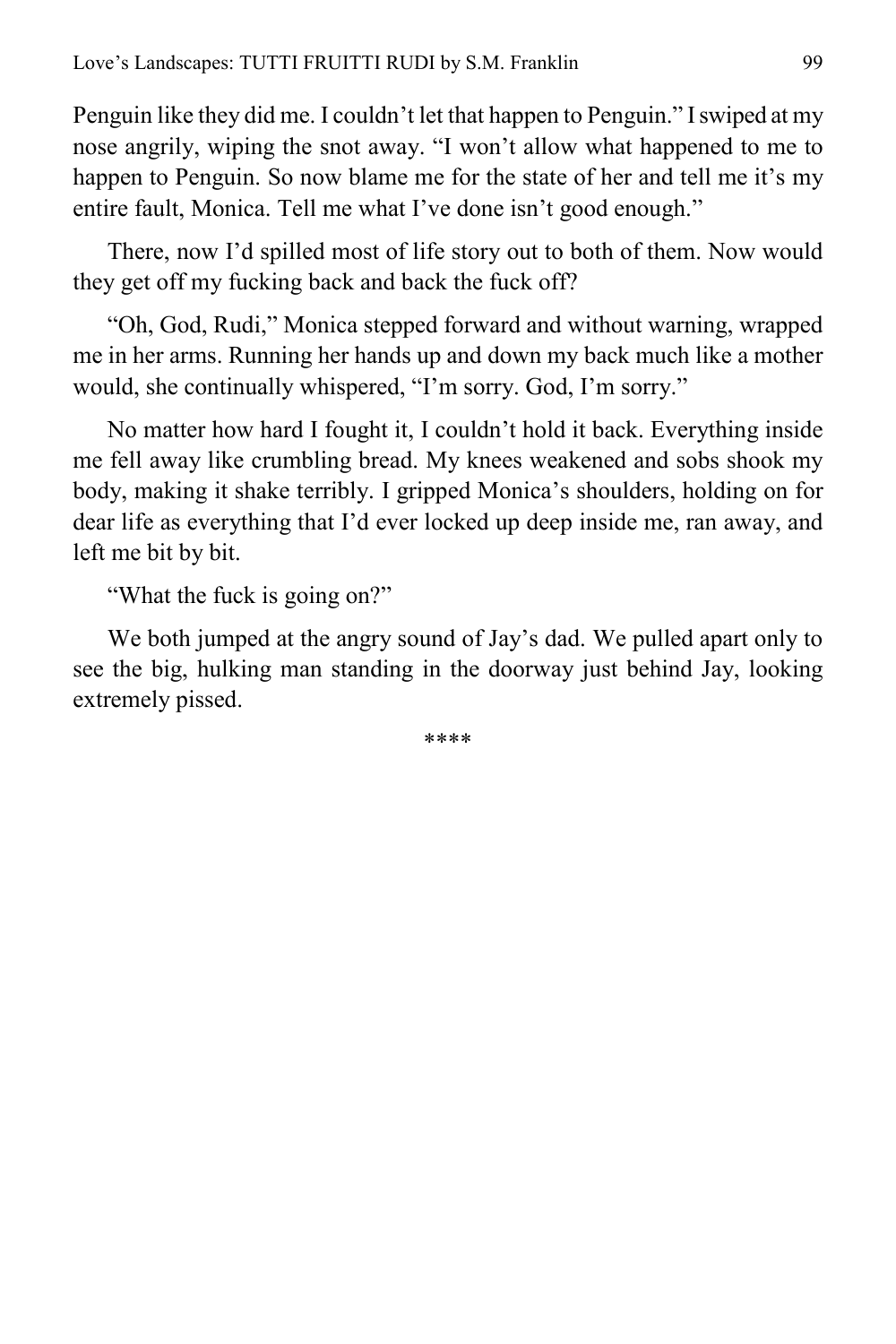## **Chapter Thirteen**

"I can't with good conscience let you leave with that child," David Bruins said as he sat across the table from me.

My hackles rose immediately, and I jumped up from the table. "You can't take Penguin away from me," I shouted defensively, my throat raw and groggy from how much I'd sobbed earlier.

David rolled his eyes much like Jay had a habit of doing and motioned for me to sit down again. I did after the third wave of his hand and a raised brow. "Boy, we aren't taking that girl away from you. Have you seen her? That kid worships the ground you walk on. It'd break her in two if you were to disappear. No, what I'm saying is that I think with everything you've explained, and Monica's professional opinion, it's best she stays here."

I knew what he was saying was right, even if it was a bastard to admit. I'd watched Penguin over the last couple of hours with Monica, David and even Jay. She was a little quiet and timid, but she looked more relaxed than I'd ever seen her. The scared, worried and lost look in her eyes had dimmed, revealing a light that I'd never managed to garner myself from her. She'd eaten good wholesome food and had had a decent bath and now was in bed, out like a light with Jay's dog, Baloo, in bed with her, curled around her small body.

"Well, that's very nice of you but—"

"Rudi," Jay's voice from beside me was soft and hesitant.

"What?" I asked on an exhale.

"You know what my dad's saying is right, don't you?"

I glanced at him from under my lashes and nodded eventually. "It's just—" I sighed heavily and pursed my lips. "Even though I used to leave her at home and there were risks with that, hell, I knew that, it's just I knew she was safe locked up. Here, I know she'll be safe and she'll be with people. I know, *I know*." I raised my hand and nodded a little, eying each one of them separately. "That will do her a world of good, but I just can't get my head around not going home, her not being at home but being somewhere safe. I know I'll be able to breathe without nearly having a heart attack every bloody minute. It just hurts and is a little weird to know that it's not me she's with, it's someone else—a proper family."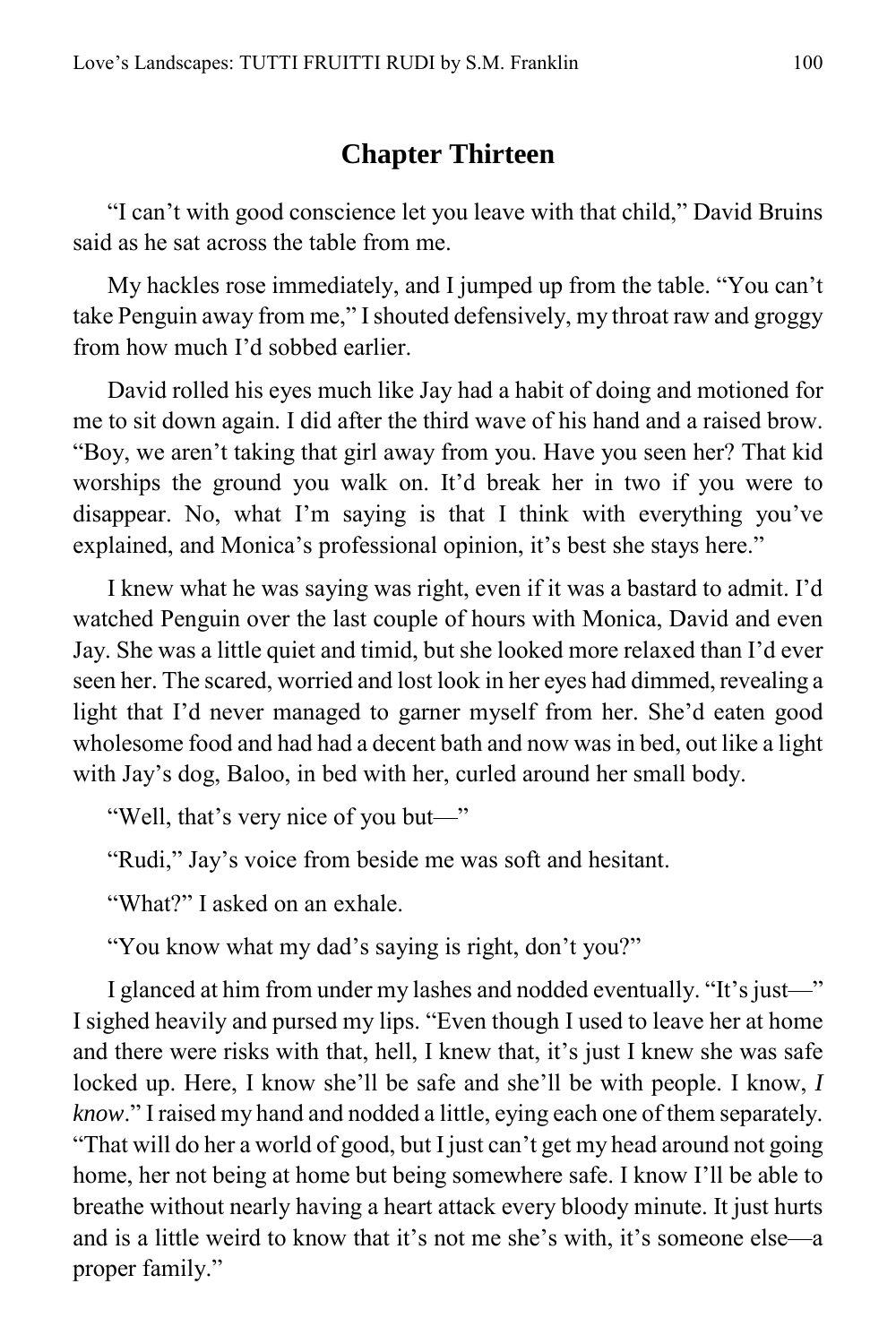David tapped his fingers on the table. "I understand, Rudi, I do."

The tone of his voice took me back to when he dropped me home that night I'd run from here—from Jay. David had tried to tell me the same then, and I'd brushed it off because I didn't think he would understand me, understand what was going on. But now, I could see that he did understand and was doing his best. Considering me and Penguin were virtually strangers, he was doing a hell of a lot. Part of me wondered whether it was because he wanted to or whether it was because of Jay.

One would have to wait to find out.

"Okay." Monica clapped her hands together, a tired smile on her face. "Now you, Rudi."

My brows pulled together. "What about me?"

Monica and David shared a look before David sighed heavily and ran his bear-sized hand across his shaved head. "See, we've decided that seeing as today is Friday, you should stay here the weekend in the *guest bedroom*." He looked pointedly at me and Jay.

"Dad, please," Jay groaned and palmed his face. "That is so embarrassing."

David snorted. "Embarrassing it may be," he agreed, "but no funny business, under my roof."

"But we're adults!"

"I couldn't give a fuck if you were the Pope, son. No touching, no petting and… Uh…" The big man shifted in his seat and cleared his throat as his cheeks turned a bright shade of pink. "No sex," he mumbled. "Ever."

"That won't happen anyway," I blurted immediately.

Jay turned incredulous eyes on me. His mouth dropped open in pure shock. "Seriously?"

There was no way on this earth I was having sex with him under his parents' roof. That didn't detract from the fact that, yes, I wanted to rip his clothes off and do him up against the wall, maybe bend him over the back of the couch and eat his fucking arse out—sucking his flavour into my mouth so I'd be able to taste him days later, but Jay was different. He deserved to be worshipped in bed and in an *actual* bed. For one, I wasn't that person who deserved that right to be inside him, and two, I didn't even own a bed.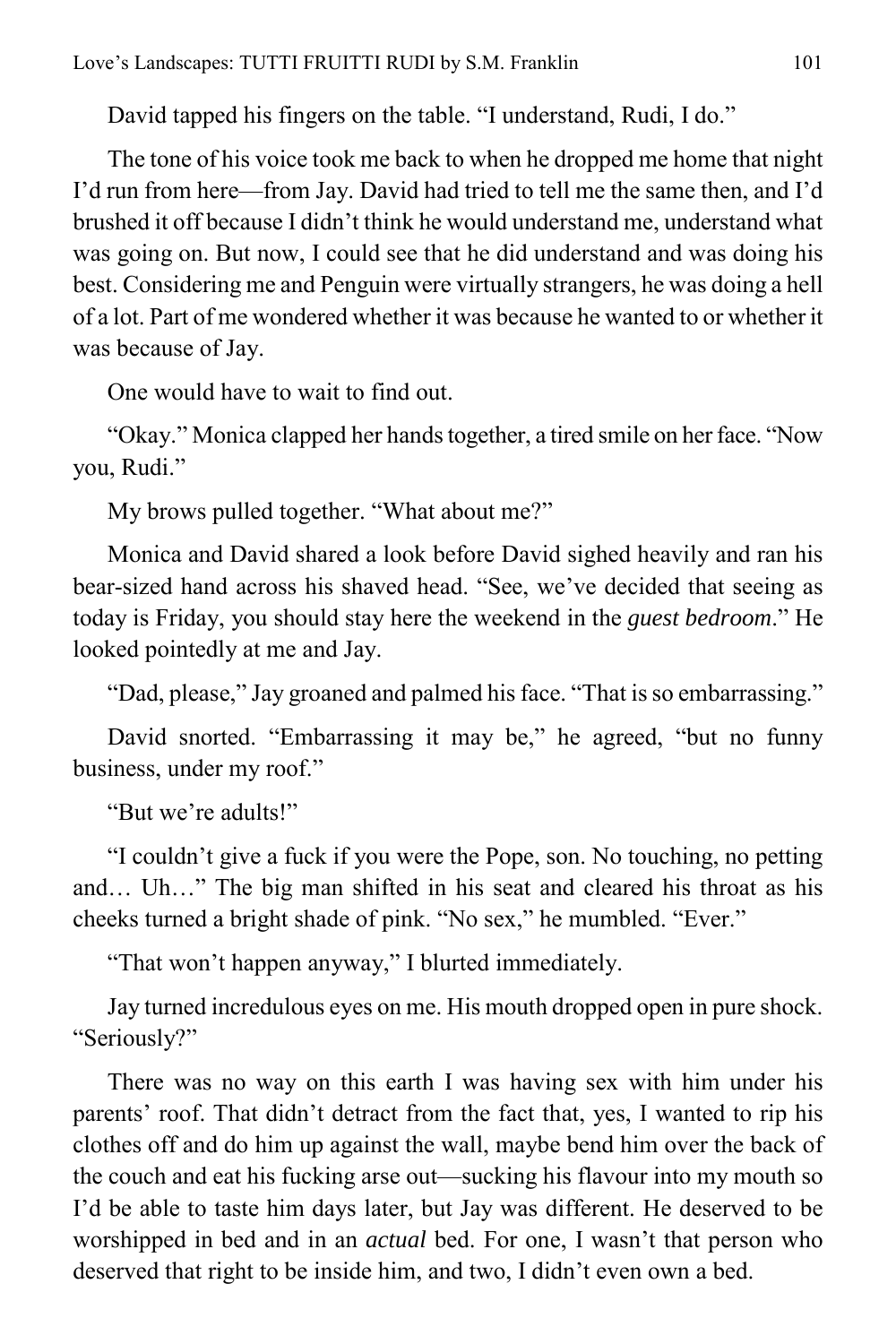"Uh, hello," David waved his hand to get our attention. "Back to the point in question," he sighed and scratched at his brow with his thumb. "Rudi stays here for the weekend in the guest room with Penguin until Monday. Then when Monday comes, he finds somewhere else."

"Dad," Jay sat forward in his seat and leaned into the table. "Rudi has nowhere to go."

"Jay." I placed my hand on his arm. "It's fine." The most important person here was Penguin, and I had suitable and safe people ready to look after her. Belongs I could see her everyday and be just a phone call away, I would be happy.

Or so I hoped.

"Jay," David warned.

"No, Dad, you don't understand. Rudi has nowhere to go. Where is he supposed to sleep?"

"Jay," Monica interrupted softly. "Rudi's considered an adult now, as are you and have been for a couple of years. All we're saying is that he should have his own place. I'm sure he has someone he can share a room with or something like that until he can sort something permanent out."

I bit my lip to stop from laughing out loud at that. I had no one. With my type of life, friends didn't come along very often. If and when they did, they didn't really or truly want to be friends, they were just using me to get what they wanted.

Jay rolled his eyes and banged his fist on the table. "Does it look like he has any friends?"

"It's fine, Jay," I semi-repeated and gave his arm a small squeeze. Looking back to Monica and David, I said, "I'm thankful for the weekend you're giving me. Monday's good. I can start looking for a place to live and kip on a friend's sofa."

"See?" Monica smiled and reached across the table to pat Jay's hand. "Everything will be okay."

Jay turned a little in his seat, his eyes hard. He stared at me for a long moment before he nodded and attempted a smile, but it was stiff and made him look like he was suffering with constipation.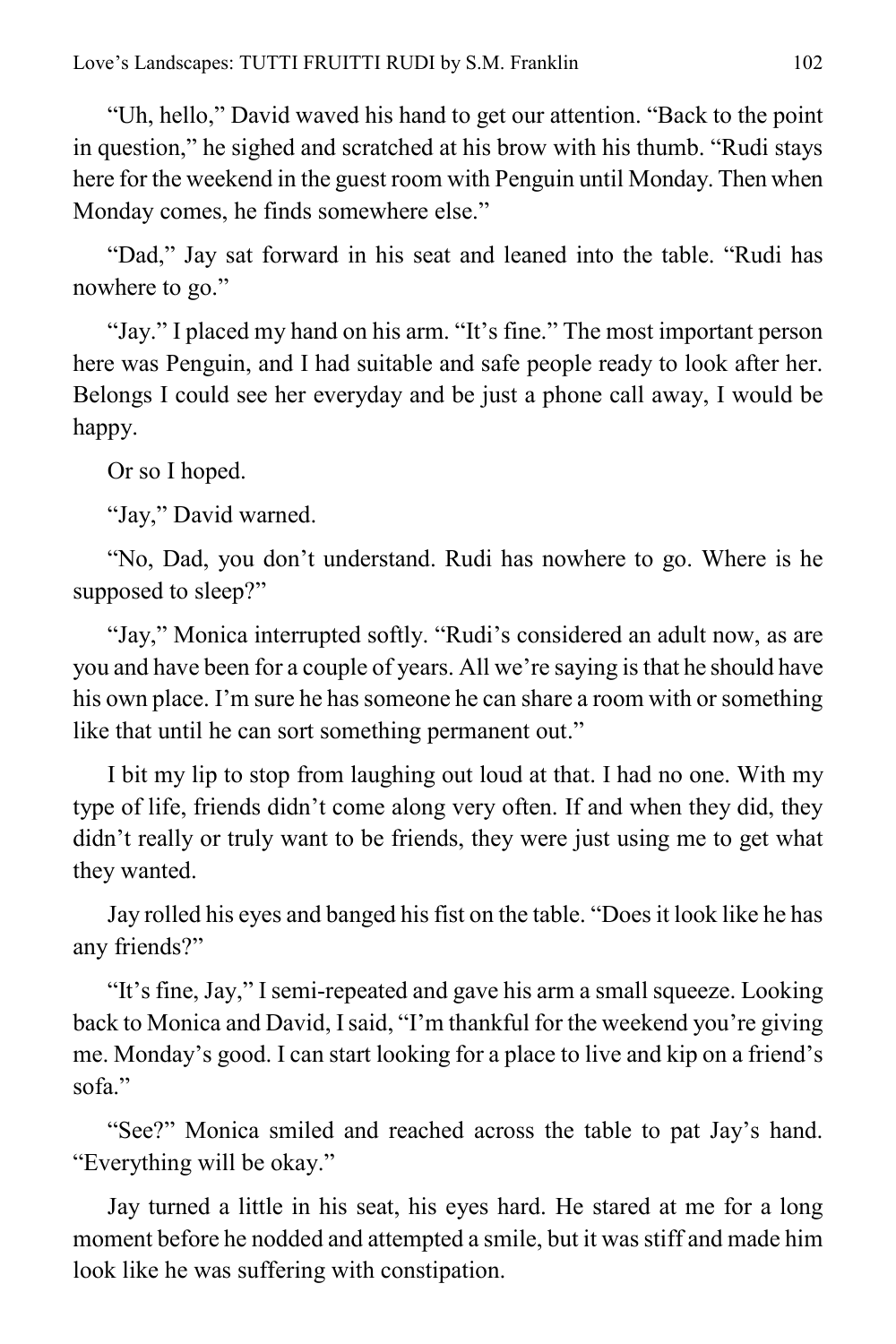"That's all sorted," David said with a final nod and polished off the rest of his beer. Over the rim of his dark brown glass bottle, he eyed me. Once he put the drink down, he leaned into the table and said, "You're welcome back anytime to come see Penguin. She'd be real hurt if you didn't come see her, Rudi. Do you get what I'm saying?"

Yeah, I understood the threat in that little sentence. Giving him a stiff nod, I pushed up from the table and made my way to the guest room down the hall, where Penguin slept. If I was going to be away from her come Monday then I wanted to spend as much time as possible with her.

The clicking of the door startled me from sleep. I sat up in bed quickly, my arm automatically reaching over to check Penguin. She was fast asleep, buried up against the wall across the mattress from me.

\*\*\*\*

Nodding to myself that she was okay, my eyes darted back to the door. I couldn't see who it was, yet because all the lights were out, including the one in the passage. Reaching over to the chest of drawers, my hands tapped the top feeling for something to use as a weapon. When I couldn't find anything other than my phone, I silently cursed, and instead, slithered off the bed to the floor as quietly as I could. Landing on all fours, I rolled my lips in and crawled across the floor. Stopping just behind the semi-opened door, I sat back and clenched my hands together as a dark figure stepped into the room.

Letting them take one more step towards the bed, I pounced.

"Arghhhh." The dark figure screamed out in shock and fright. It didn't sound very manly.

We both landed in a heap on the floor with a couple of dull thumps. Because I couldn't see anything, I was completely blind. Searching with my hands, I wrapped one hand around the man's throat, holding him in place, my thumb digging into the pulse point whilst the other went across his mouth. The man scrambled to get up, his hands clutching at me, his legs kicking out. The man tried to speak but couldn't.

"Keep fucking still," I growled and shifted my body over his so I could feel for any weapon he may have had. I didn't recall the clatter of a knife or anything like that from when we went down. I twisted from where I sat on his legs and frowned when I came up with bare skin.

What burglar robbed a house half-naked?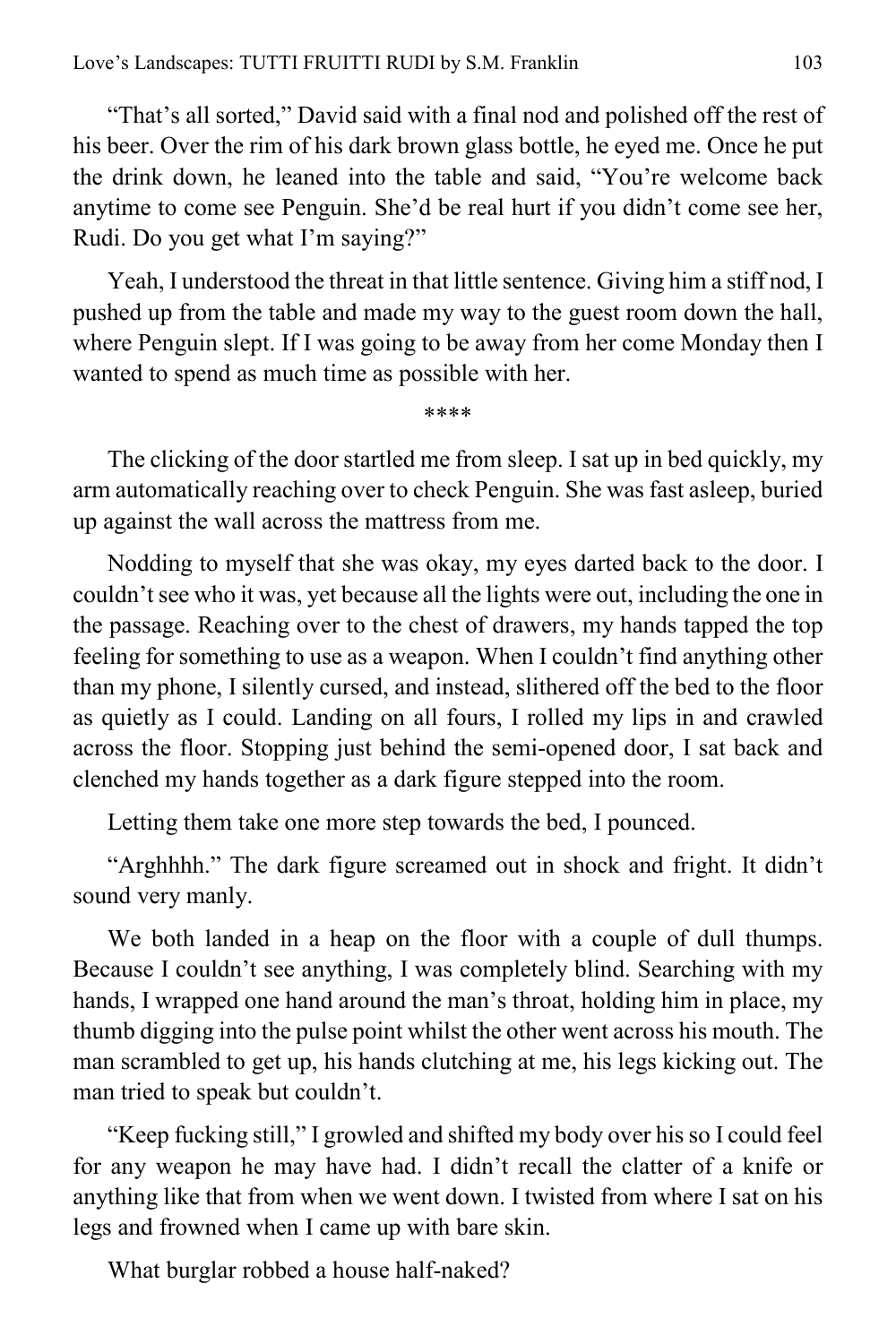Leaning down to what I assumed was his face, I whispered, "What the fuck are you doing here? Who the fuck are you?" When the man continued to mumble behind my hand, I realised that I'd need to remove it first. "If I let my hand go, you won't scream or make any unnecessary noise will you?"

His head shook back and forth. Releasing my hand, the man sucked in a deep breath and even coughed a little. "Rudi?" he croaked.

I froze as I straddled the dark figure. One of my hands clutched his wrists above his head, holding him in place whilst the other one stayed tight on his throat. "Jay?" I hissed incredulously. "What the fuck?"

Panting, Jay huffed and attempted to wriggle free. There were several problems with that, the most prominent one being that every time he wiggled, his cock—which was directly underneath my balls—hardened and skimmed along my taint, just brushing against it.

"Jay," I breathed, as my hips just flicked that little bit, feeling his cock poke and rub along my boxer-covered crease. Damn that felt good. Letting go of his wrists, I trailed my hand down over his head, feeling his soft hair and down his face. My fingers touched his lips, fondling the plumpness as I pulled back. My hips moved in tight little circles, as I splayed my hands on his chest, feeling his heart beat quickly under my palms.

"Unh," Jay gasped as his hands landed on my hips, holding me in place as his hips flicked upwards then rolled like a ripple against me. "Feels. So. Good," he panted.

A snuffle from behind us snapped us both out of the moment. Heat that had been overwhelming and exceptional dropped to minus zero in an instant. The boner in my boxers collapsed and shrivelled up. By the softness underneath me, Jay was in the same position.

Pushing up from the floor, I walked over to the chest of drawers and flicked the lamp on, nearly blinding the both of us. When I could actually see without white spots dancing across my vision, I looked over at Jay and saw him standing in the middle of the room with a very nice but embarrassed blush on his face and his bottom lip being attacked by his teeth. His thinly muscled body on display—a little pair of red boxers that were incredibly tight and very fucking nice—covering his important bits.

Hitching my hands on my hips, I asked, "What are you doing in here, Jay?"

Jay swallowed and looked at everything other than me. "I wanted to see you."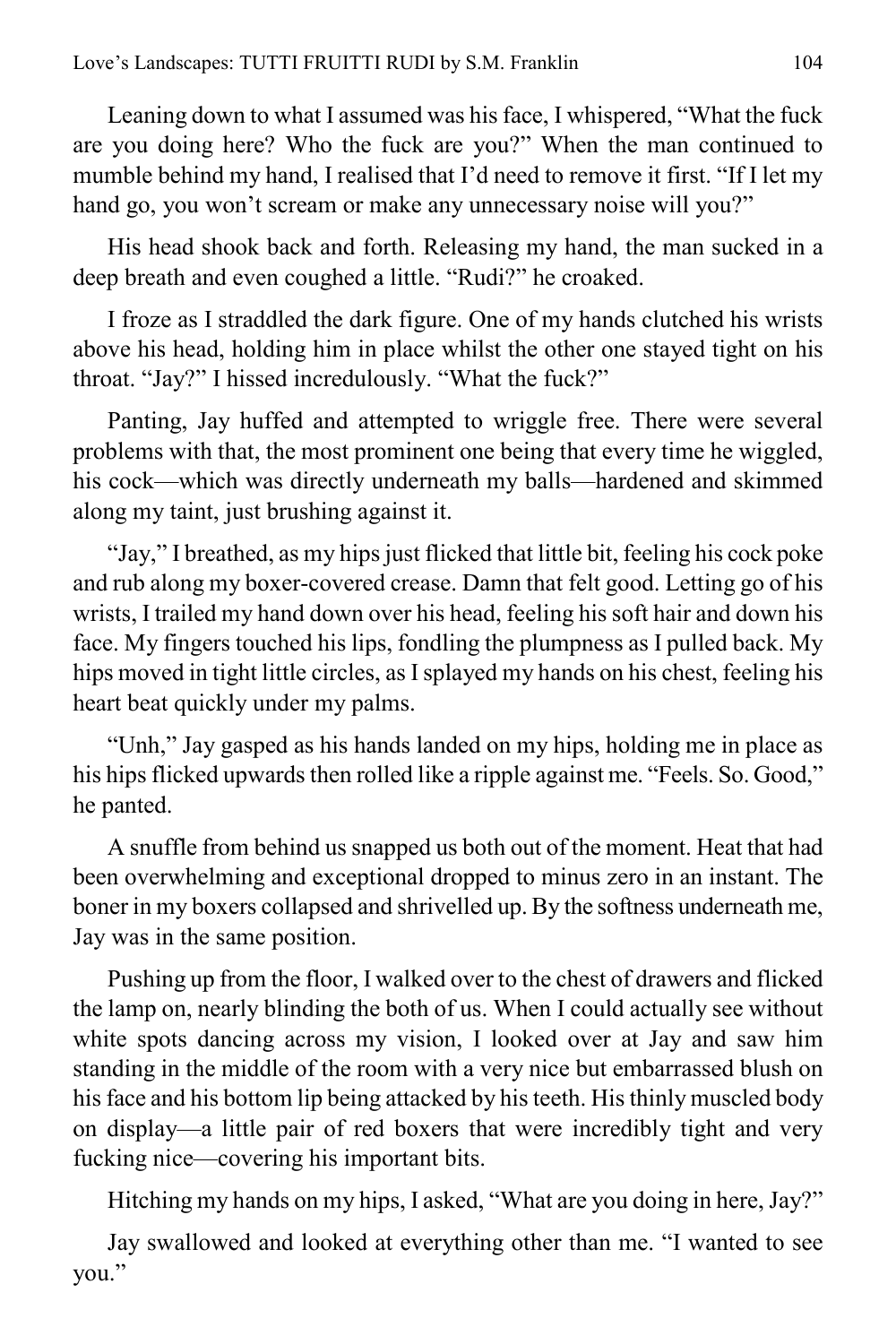I couldn't help but laugh. He looked like a child who'd been caught with his hand in the cookie jar. "You could have seen me in the morning."

There went those eyes rolling again. His lips also twitched. "I didn't want to wait till morning." He shifted on the spot a little and jerked his head towards the door. "Can we like go outside or something?"

Nodding, I checked on Penguin and saw that she was still asleep. Flicking the light off so we were back to utter darkness, I held my hands out in front of me and grasped Jay's ones when I felt them. Keeping hold of him and trusting him not to let me fall on my face, he led us out slowly towards what I remembered was the living room where the sliding doors opened up onto the back deck.

The moment the doors opened, the sea could be heard splashing against the seawall in the distance. The moonlight lit up the entire garden, basking it in an eerily white glow. Inhaling deeply, a tang of sea salt hung in the air, along with the smell of dewy grass that tickled my senses. We moved over to the heavy wooden table and chairs. Taking a seat, I shivered a little when my bare back hit the cold—and somewhat damp—wood.

Jay dragged his chair so he sat directly in front of me, positioning his legs in between mine. His hands clasped my knees as he stared at me. Under the almost-white moonlight, he was stunning. His hair appeared virtually golden and his eyes—although sleepy—were stunning.

"So?" I chuckled when he just continued to stare at me.

"God, you're hot," he breathed and leaned forward so he was totally in my space. This close, I could smell a slight hint of aftershave to his skin that did funny things to my body when I inhaled it. A little pit in the bottom of my stomach tingled and made my toes wiggle.

"Thanks." I smiled sheepishly. Compliments like that made me go all funny inside. It was an unusual feeling. "Seriously though, what did you want to talk about?"

"Rudi." He shook his head, stood up and climbed on top of me. His legs slipped through the gaps in the sides of the chair, and he wiggled to get himself comfortable. "I didn't and don't want to talk to you. I admit I wanted to see you, but more than that, I wanted to touch you." He licked his lips slowly. "Correction, I want to touch you."

"Whoa." I grabbed his hips as his bum hit my lap. My head automatically whipped from one side to the other, checking that we were totally alone. The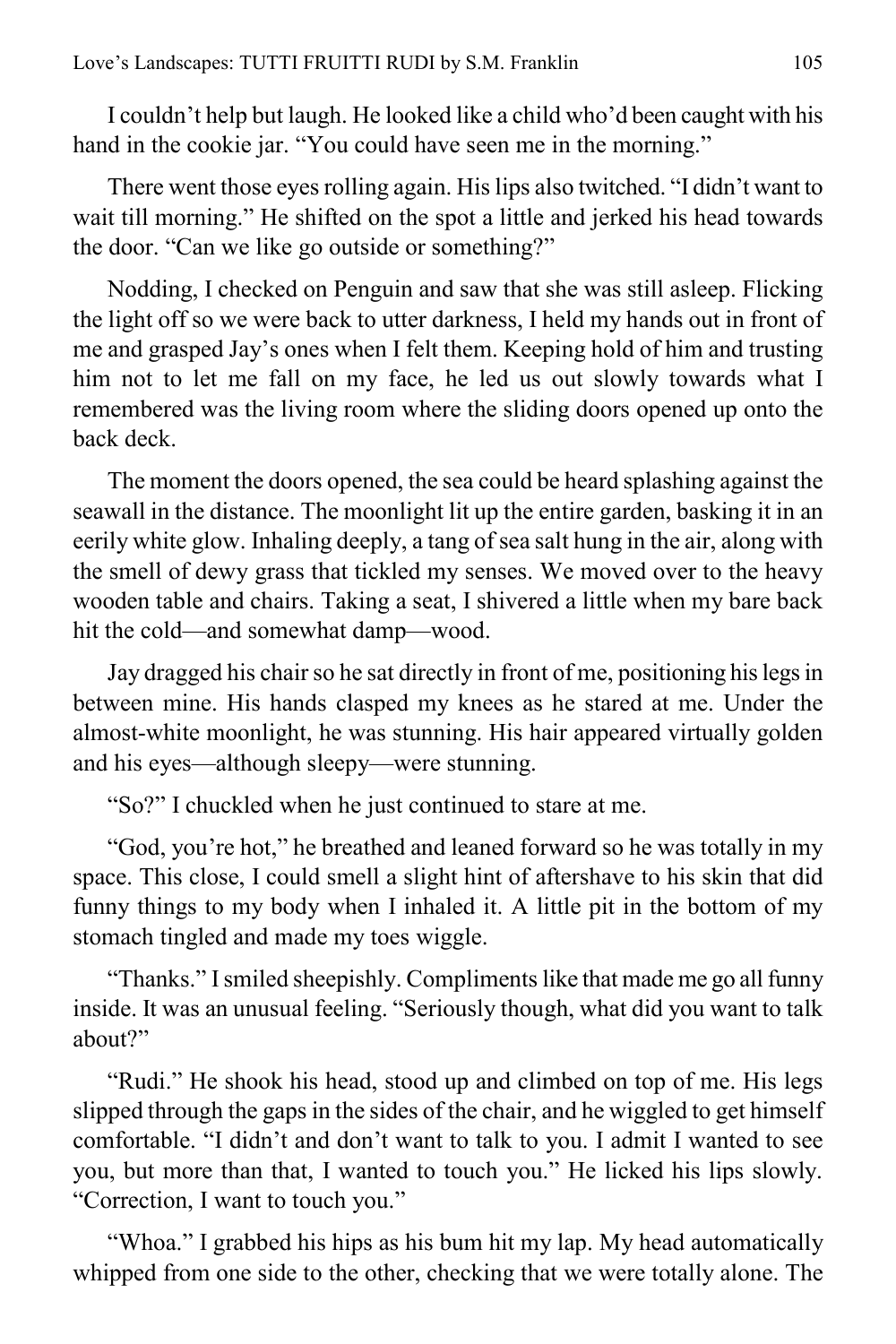last thing I wanted was for either David or Monica to have followed us out and be hiding in the shadows.

"We're alone," Jay assured me and leaned in so we were centimetres apart. This close I could see his full green eyes. They were beautiful, hell, he was beautiful. "Kiss me, Rudi."

My mouth opened to tell him that the moment we kissed, it would go further. We both knew this. Instead of letting me speak, Jay pushed his lips against mine, effectively shutting me up. His tongue came out and demanded entry, licking and pushing against the crux of my lips, trying to get them to part. On a sigh, because I just couldn't resist him or his taste or in fact his smell, I opened up and let his tongue sail into my mouth, seeking my own one out. I caught hold of it and wrestled back and forth, our muscles fighting for dominance. My hands squeezed his hips, holding him in place as my own flexed upwards. My cock, which had been lying limp between my legs, hardened up and smeared against the crease of his arse.

Jay pulled away from me, panting. His lips were red and swollen, damp in some spots. His grassy-green eyes were glassy and half-mast from lust. He licked his lips and smiled crookedly whilst blatantly reaching down and adjusting his tenting lump in those *fuck me* boxers.

"Touch me, Rudi," he whispered.

My breath caught in my chest when he pulled down the elastic of his shorts, letting his cut piece of meat flick towards me. It hit my stomach and bounced back again, dragging a string of pre-cum with it. The red—almost purple head—was damp and shiny, his sap dribbling in small, little teardrops down the underside of his cock. I wanted so badly to reach out, wrap my hand around his beautiful-looking cock and bring him pleasure—so much pleasure—but I couldn't. I just couldn't give this man something that I knew he would take and keep close to him when I was who I was. Yeah, in the heat of the moment things happened, but we weren't really there right now. Actually, we weren't far from it either. The thing was: when did it stop? When did a hand job stop at just a hand job?

Answer: they didn't.

Swallowing hard at the sight of his very nice, very succulent cock, I glanced up into Jay's grassy eyes and smiled a little. Reaching upwards, I slid my hands along his face, feeling little hairs scraping against my palms. I gripped his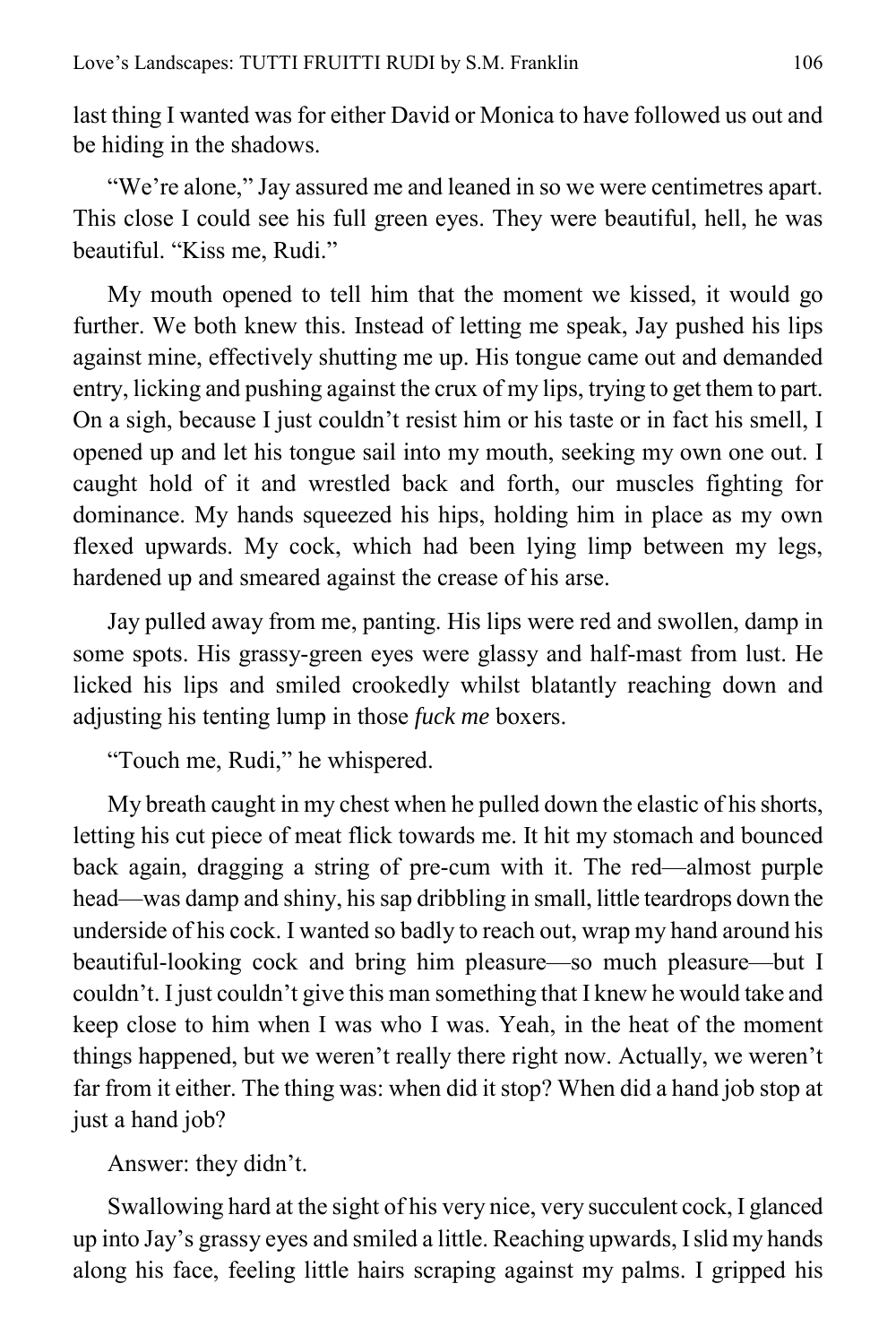cheeks and bought him forward so our foreheads touched. "I would love to touch you, Jay, I really would."

Jay's eyes slid closed but not before I saw rejection sinking into his depths. "You don't want me."

"Oh God," I cursed and thrust my hard as hell cock against his arse, letting it prod the little starfish I knew that was there, wanting and waiting for me. "Does this feel like I don't want you?"

"But—" Jay blew out a breath which fanned out against my face. "—you don't want to touch me."

"No, I do want to touch you, but I can't."

"But why?" he whined. "What's the matter?"

I didn't even understand it all myself. I was playing off the bat right now.

"Everything's the matter. All this is wrong. You deserve someone so much better than me. You deserve someone who won't let you down, who can give you the world. You, Jay, deserve someone that has less baggage, someone you know better than… than… me."

"It's you that I want though."

A pain foreign to me clung to my chest, making it hurt in a certain place. I let go of one side of Jay's face and rubbed at the pain absently with the heel of my hand. "I like you, Jay, I really do—"

"Can we work on it?"

I screwed my eyes shut. "What?"

Leaning forward again, Jay gripped my own face in his hands and held it still, whilst his lips skimmed along my cheekbones, along the bridge of my nose, over my brows, then across and over my temples. Planting little openmouth kisses, Jay's hot breath fanned over my chin, along my jaw down to my neck, where his nimble teeth nibbled at my tendons, before he sucked at the skin, no doubt leaving little marks on his way. "You're so warm," he whispered against my skin. "And you smell so good." Then the hot sucking kisses came along my collarbone and up to my ears. He sucked my earlobe into his mouth, lathing his tongue back and forth over the fleshy skin.

I just about came in my fucking pants when he did that.

"Jay," I gasped when he nibbled at my Adam's apple. His lips travelled back up to my ears, breathing heavily into my skin, sending little tendrils of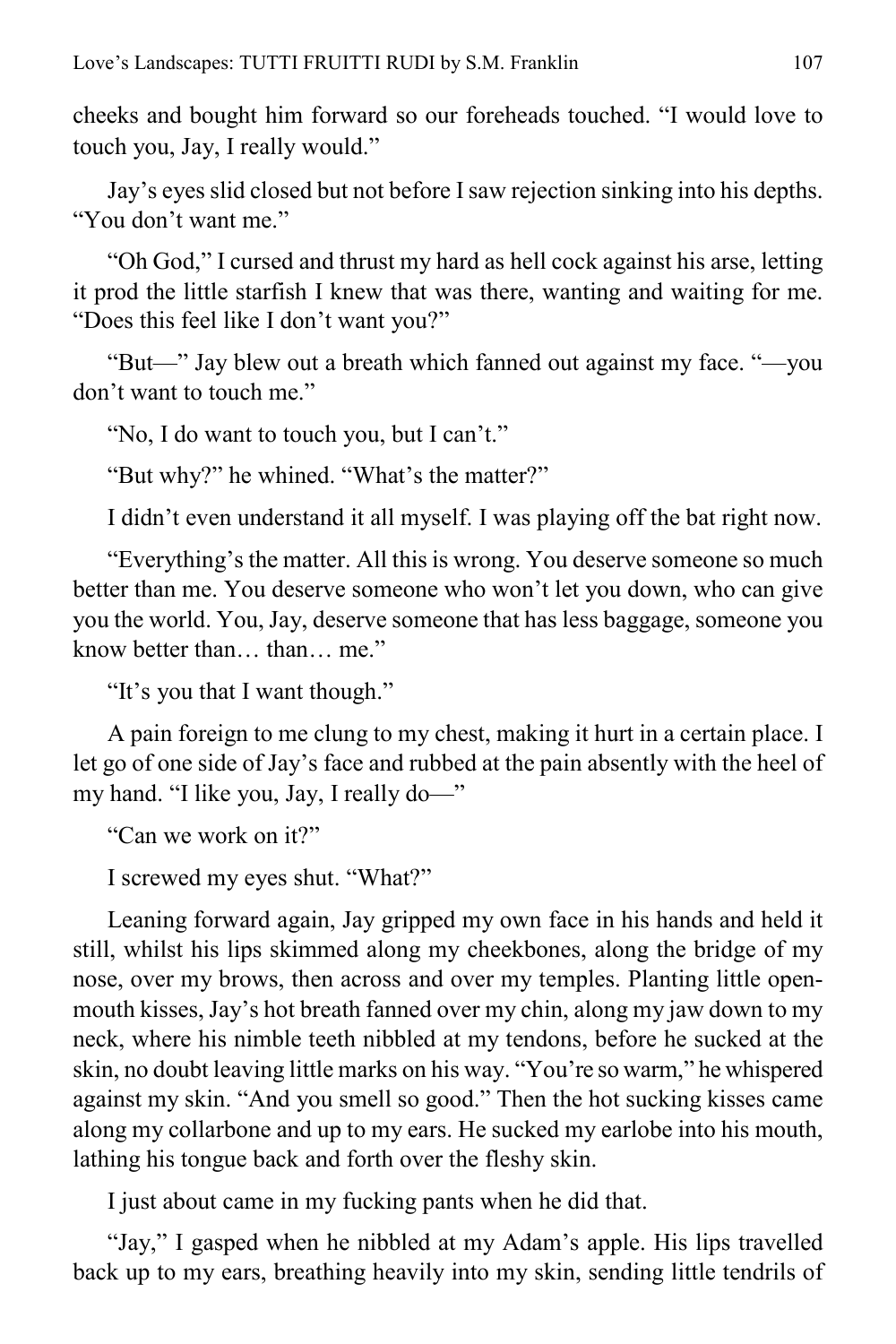electricity along the small, tiny hairs that coated my body. He was driving me crazy. My head dropped backwards against the damp wood and my eyes squeezed shut. Intense want and need burned through my body for the man in my lap. How easy it would be for me to rip his pants off, spit in my hand, finger him a little to loosen that guardian muscle up and slip my cock into his tight, warm cavern. It was all so easy, yet so fucking hard… figuratively and literally.

Moving back down to my neck, Jay bit down on my skin. Not hard enough to pierce or puncture but enough that my cock jerked and dribbled more precum against the bottom of my belly. Jay licked up the sting with his hot, wet tongue then lathed it down into the small point between my collarbones before pulling back. He lifted himself up a tad so he could look down at me. He smiled a little whilst a devilish glint sparkled in his eyes.

"I will have you, Rudi Costa, and vice versa. I want to feel you inside my body, Rudi. I want to feel you days later when I sit down, bend over, whatever. I want your taste in my mouth and down my throat. I want it all, Rudi." He looked me dead in the eye. "I want you."

"We can't," I told him, but my voice lacked conviction even to my own ears.

"We can and we will."

\*\*\*\*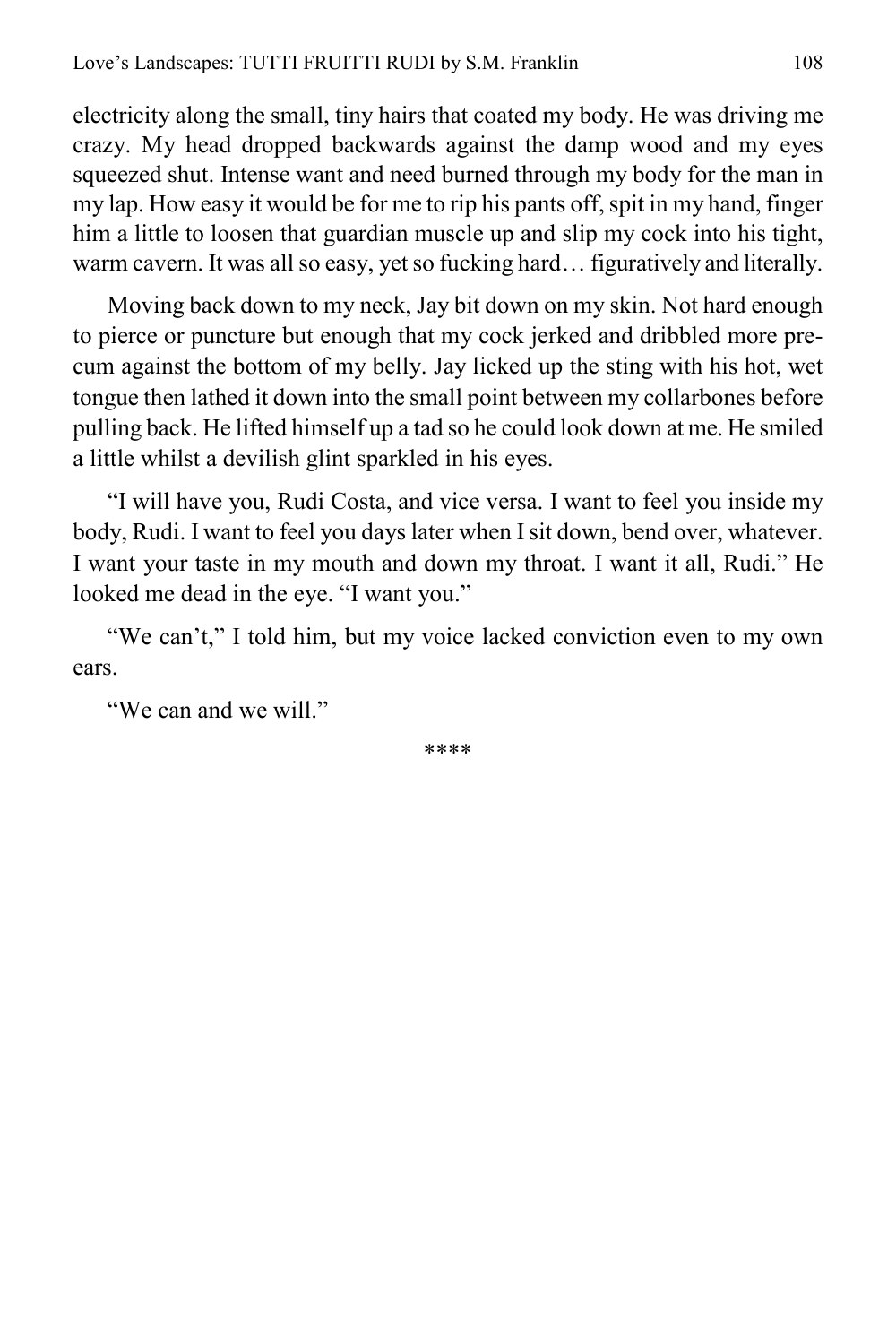## **Chapter Fourteen**

Thoughts of Jay and Penguin dominated my mind. Jay, because it had been a couple of days since I'd seen his smile, heard his voice and felt his hand in my own, and Penguin, because I hadn't woken up with her small body plastered to my side. I hadn't heard her voice or seen her smile that was crooked and cute.

I blinked rapidly at that and squeezed my eyes closed, begging, praying, telling myself not to cry… again. When I'd left Monday, it had almost killed me. Jay hadn't wanted to go to work at six, but David made him, and me letting him walk out the door knowing that I wasn't going to be there when he got back must have been hard.

If anyone had been watching, they would have waved a hand and told us to stop fucking about. It was as if the world was ending or something, but truthfully, leaving Penguin and Jay felt like that or somewhere near it.

Shaking my head, I blew out a breath and watched them leave my mind like thin wisps of air.

The moment my mind emptied of their beings, I remembered where I was. Immediately, I wished I hadn't. The floor I slept on was hard as fuck and smelt of damp, dirt and worse—piss. I rolled over to my side and wished I hadn't. The man that Parrot had brought home last night and fucked on the sofa just feet from me—had puked all over himself and said puke had dripped from his wide open mouth to the floor, where it lay in a pile—whilst he snored his freaking head off.

Gross.

The smell burned the insides of my nostrils and made even my empty stomach turn over, wanting to expel whatever was left. I pushed up from the floor, kicked the threadbare covers aside and tiptoed from the room, holding my breath at the same time.

Opening the bathroom door, I stepped inside and kicked the door closed after me. I rested my hip against the sink and let my eyes drift closed. I was dead tired and I ached all over. The floor was okay for the first and second night but after the third, fourth and fifth, it was beginning to get to me and my body. My neck was smarting, and places on my body I didn't even know existed complained every time I turned over in my sleep or to get comfortable.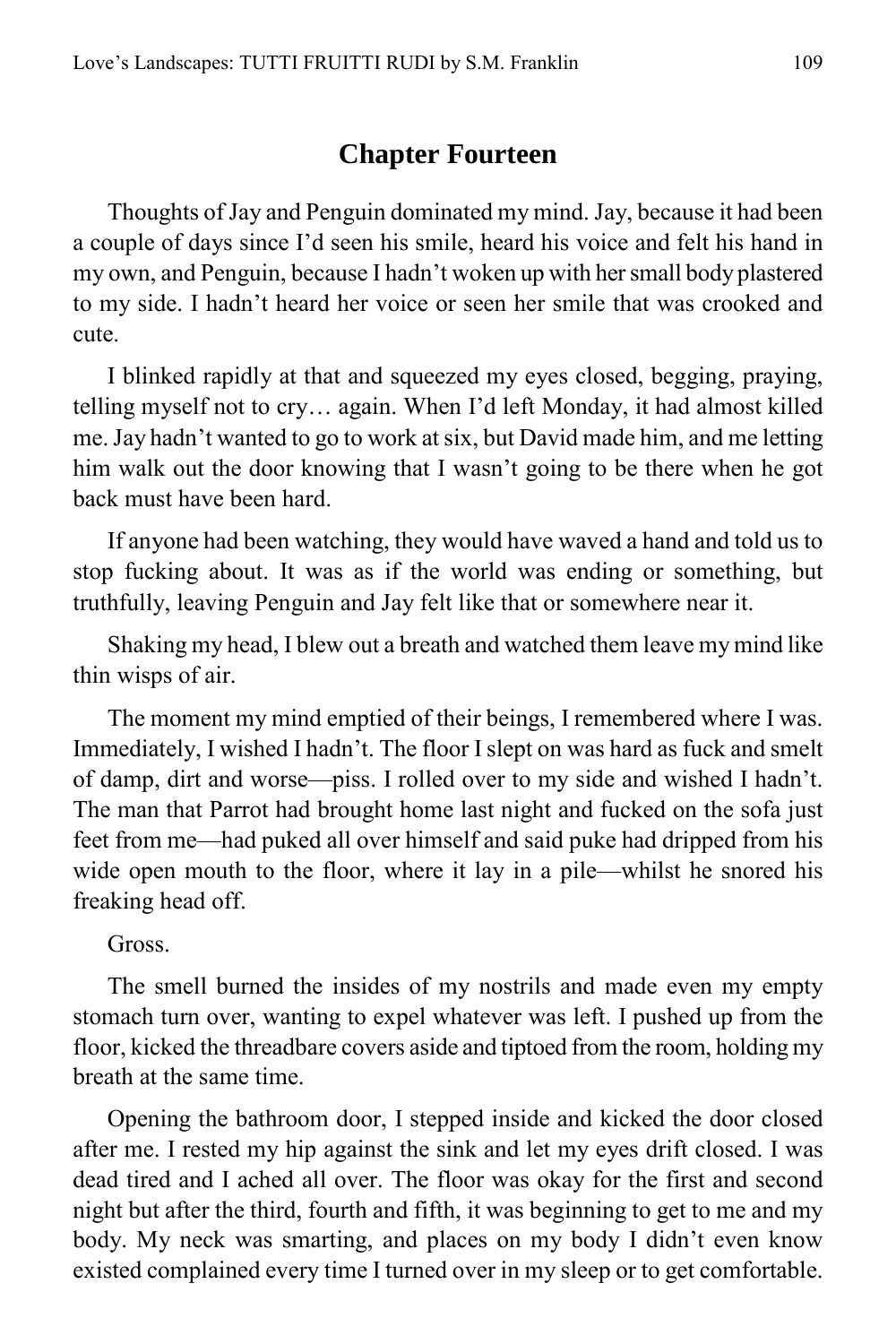Walking over to the toilet, I lifted the grimy lid with the tip of my little finger and let loose a stream of pee. I thought home was dirty but this was damn-right disgusting. Yawning, I rubbed at my chest with my free hand and tilted my head to the side when I heard movement outside the door. Shaking my cock off, I pulled the chain and walked back to the sink, washed my hands and sluiced my face with the cold water, instantly waking myself up.

"Open up." The banging on the door made me jump.

Grabbing my toothbrush from the small pot by the sink, I squeezed a peasized amount of toothpaste on the bristles and opened the door to see Parrot looking like absolute shit. He grimaced and pushed past me, heading for the toilet. Just as I stepped out of the bathroom, I heard his retching. Someone had obviously had too much last night.

Heading to the kitchen, I filled the kettle and flicked the switch, then leaned against the counter as I brushed my teeth.

Parrot appeared, stumbling into the kitchen. He grunted as he shoved me out of the way to get to the fridge. He pulled the milk out and drank right from the bottle, making sure to burp afterwards.

Well that put me off the tea I was about to make.

Curling my lip, I raised a brow. "Did you have to do that?"

Parrot's own dark brows popped up, his dark eyes not looking bothered at all. "Do what?"

"Drink the milk from the bottle." Okay, it wasn't the freshest of milk but damn, it was the only milk we had and now he'd contaminated it.

Parrot blinked. "Is this your flat?"

I rolled my eyes and immediately smiled when Jay's face popped into my mind. "No but—"

"Then shut it," he barked.

"Whatever," I mumbled and reached for the coffee. My thing was tea. I loved a good old cup of hot, sweet tea, but I also didn't mind coffee. Coffee without milk however was not in my top five, but beggars couldn't be choosers. Spitting in the sink, I leaned over and rinsed my mouth out and set my toothbrush to the side, reminding myself to put it back in the bathroom afterwards.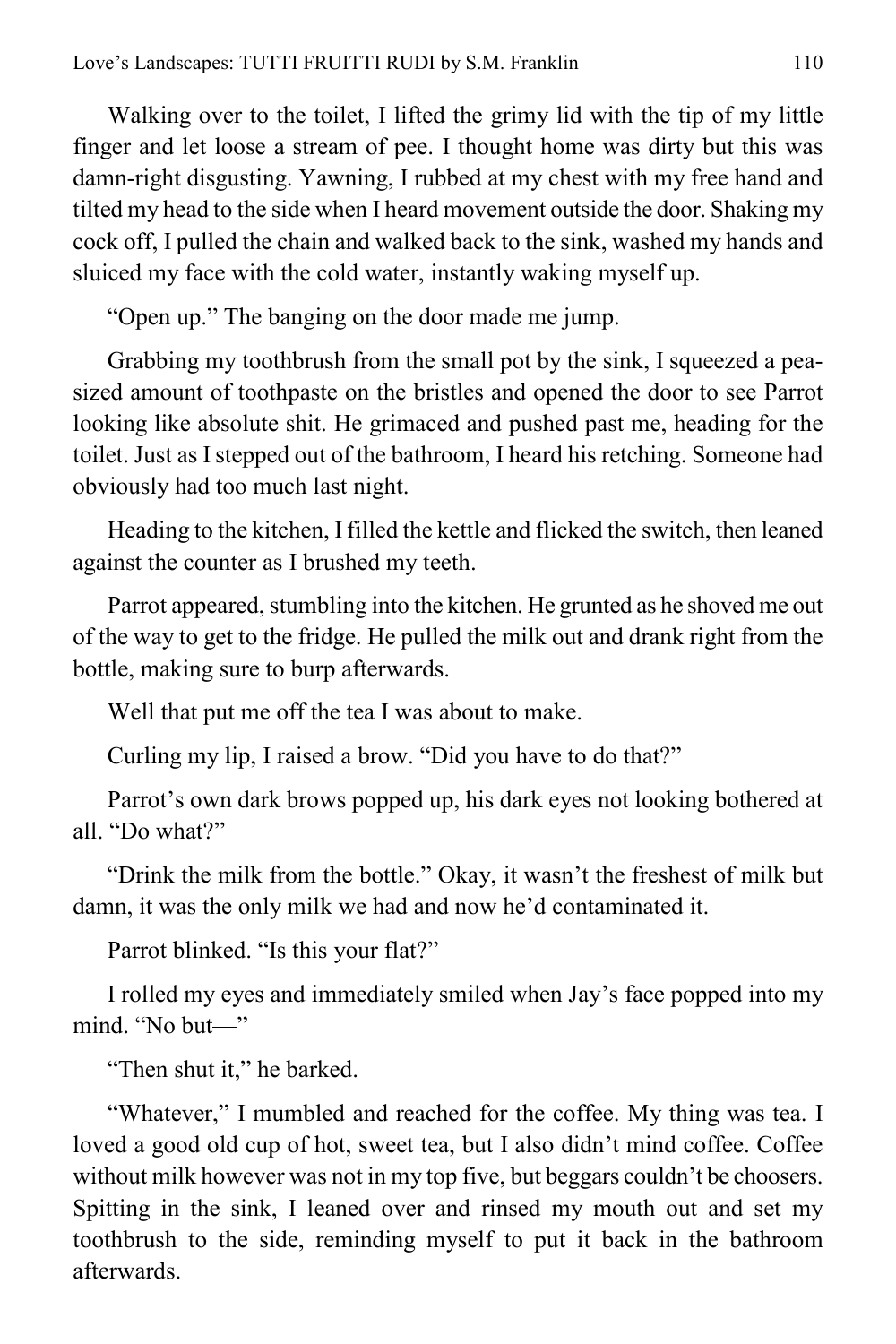Silence settled like an uncomfortable blanket between us until Parrot broke it. "Giovanni's been dogging you."

My hand froze halfway to my mouth, the almost burnt coffee steam burning the tip of my nose. "Oh?"

"Hmmm." He nodded and reached past me for the bread, only to open the bread bin and see the wrapper empty. He cursed and slammed the plastic lid back down. "He's put out word that he wants you."

I snorted and sipped at my dark drink, grimacing a little at the extra bitter taste mixing with the mint toothpaste. "He can want on. There ain't no way I'm going back to him."

Parrot eyed me for at least a minute, his dark eyes stayed fixed on my face. If anyone didn't know Parrot they'd have freaked out already with the intense, almost-crazed look in his eyes. The truth was the guy *was* batshit crazy. He was good to have on your side but also as unpredictable as the weather when it came to his moods. I was sure that if the right people got hold of Parrot, they'd lock him away forever in a mental hospital. Oh yeah, for sure. The man was not stupid, he was just plain crazy.

"You know what else I heard?"

Sighing heavily, I rolled my eyes again. It looked like I'd picked that habit up from Jay after all. "What's that?"

"Your mum is in trouble, Tutti."

"Don't call me that," I grouched and shoved past him to sit at the small table.

Parrot smirked. "I like that, it suits you."

"It suits your mama."

A snort left his nose along with a choked cough. "Everything suits my mama just like yours. Anyways, your mum, I was telling you. She in trouble, Rudes." He shook his head and pursed his lips. All his laughter was gone now. "I heard she was all over the shop."

"Why should I care?"

"I didn't say you should. I'm just telling you what I been hearing, you get me? That woman been spouting shit, Rudes, about how you hit her and shit like that. She also been flapping her gums about you breaking some sort of 'greement with Giovanni."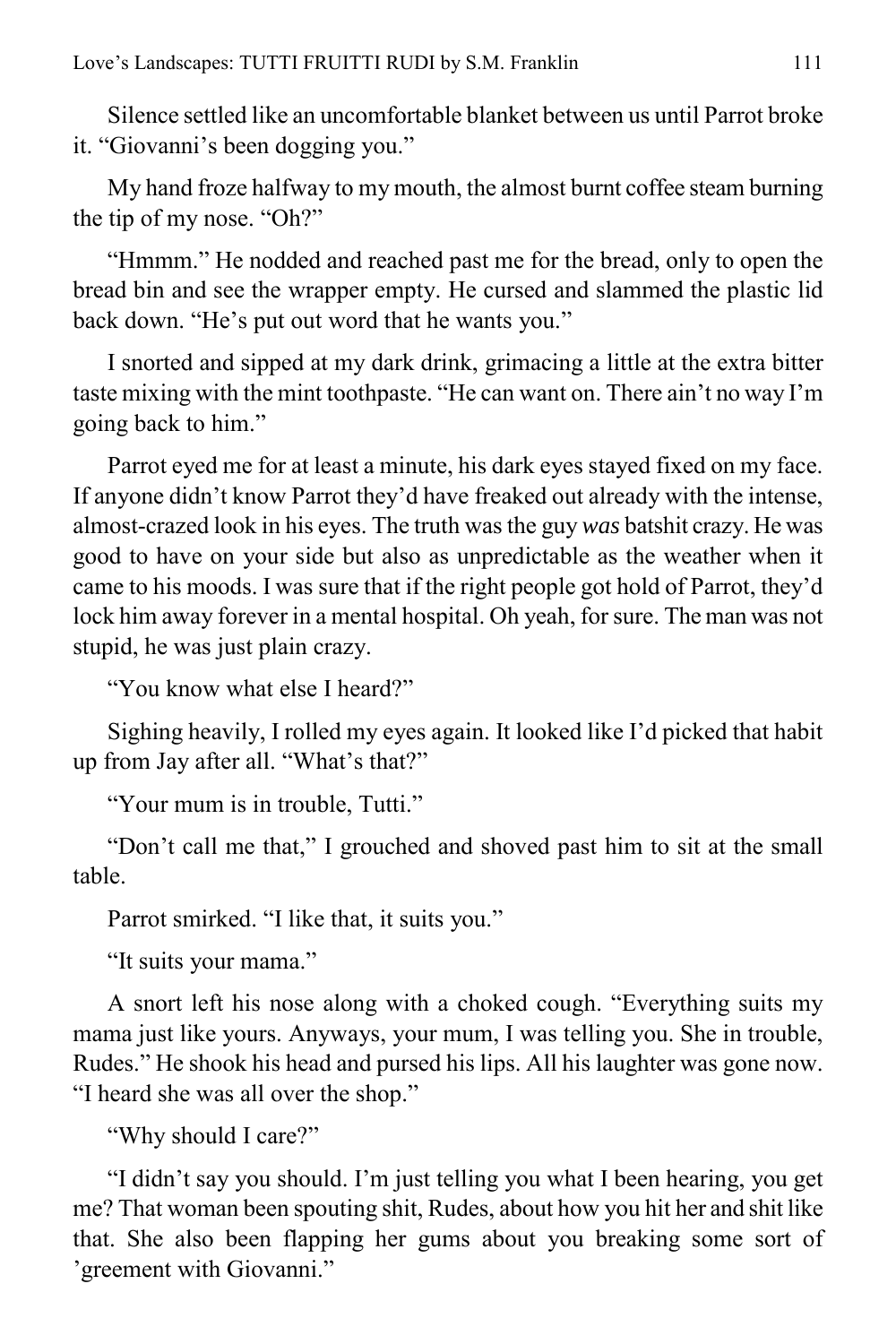I scratched irritably at the side of my face. The damn woman was more trouble than she was worth. She was the one that caused all this mess, and now I was the one paying for it, as usual.

"Well it's all lies."

"Cuz," he scoffed. "I figured that time ago. Problem we have or you, shall I say, is that Giovanni is out and wanting your arse, you get me? He wants in. To own it, slap it and stamp it down. You in deep, Rudes."

"Gee, thanks, Parrot," I deadpanned and pushed the coffee away from me. I didn't feel like drinking it anymore, not with the burning sensation starting back up in my stomach. "This was all supposed to be different. She told me to go, Parrot, to get the fuck out of her house and to take Penguin with me, and I did," I said with pure exasperation. "I knew Giovanni would be after me—that was a given, but to hear all the other shit and be blamed for it, it's just plain wrong. I promised Penguin that I'd sort everything out and get us a nice place where we can be together, you know?" I said, and he nodded, still intently watching me. "But how the fuck can I go out and earn some crust if Giovanni's wanting me?"

Parrot was quiet for at least a minute before he made a noise at the back of his throat and shrugged. A wild, almost sinister smile spread across his face. "We go to work."

\*\*\*\*

Over and over again, I practised the words, letting them roll over my tongue to hear how they sounded out loud. I needed to make sure my voice was strong and didn't sound as scared and as nervous as I actually was inside. Okay, scared wasn't the right word, maybe fearful of being rejected was better.

I needed to do this right because I couldn't take sleeping at Parrot's no more. It was killing my back and neck, and the place was just downright disgusting. The thing that got to me the most was the reminder of it being like back home. There were men in and out of the place whenever they felt like it. Albeit they weren't druggies or drunks, but they were sex addicts, I swear. The way Parrot went at them made even me want to become a monk, and that was saying something.

Barry walked in from the back, where he'd been sorting through a couple of boxes of mix for his special old-fashioned shaving foam. "Got it." He grinned with triumph showing off nicotine-stained teeth at the same time.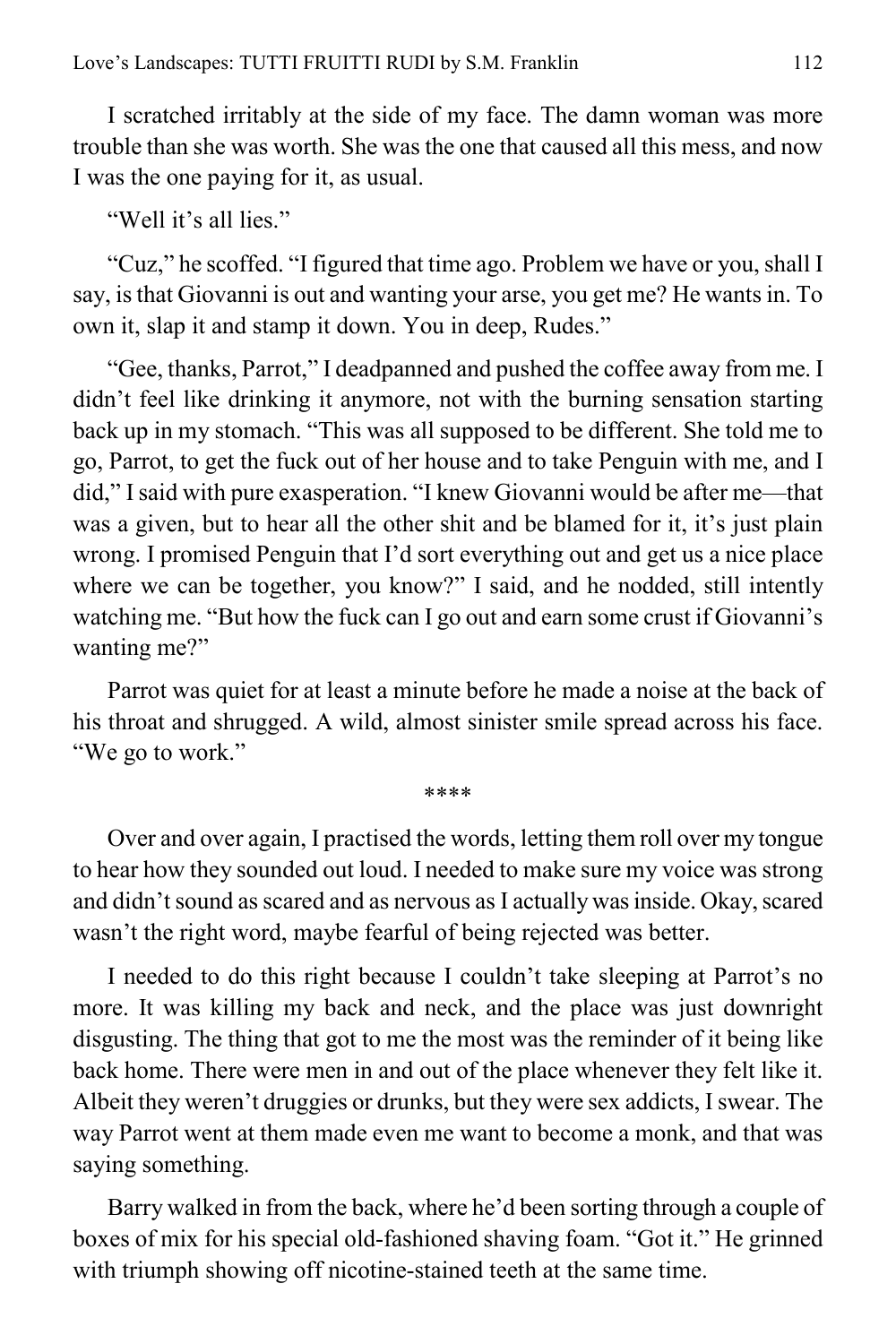I smiled back a little and idly played with the broom in my hand. From the corner of my eye, I watched him potter around on his legs that weren't quite so steady anymore. I was always just a couple of feet from him in case he took a tumble.

"Spit it out, Christ!" Barry snapped.

My head shot up to look at him. "What?"

The old man shook his head, dislodging his white hair so it fell over his brow. "All morning you've been chewing that tongue of yours off. Spit it out."

"You're right," I nodded.

"Of course I am," he scoffed and rolled his hand for me to get on with it.

Taking a deep breath, I straightened my shoulders and let it all out. "Well, you see, Barry, I've finally left home because… of… of reasons and well you know, I need somewhere to lay my hat. I've been staying with... a... acquaintance and desperately need my own place. So I was wondering if I could like… maybe rent out the flat above here. I know it's empty, and I really don't care about the state of it, if it is in a state, that is," I added quickly. When Barry continued to be silent, I took that as my cue to carry on. "I could pay you whatever you wanted and work for free to cover even more of the rent. I mean, it couldn't be that much though, could it? It has to be a one or two bedroom place and real small because I've had a look up at the windows as I cycled here this morning, and they don't look too big, you know? I'd probably struggle with the bills for a little bit until I could work things out, but I could deal with that. So what do you think?"

When he continued to be silent, I shifted on the spot and licked my lips. Still when he continued to stare hard at me, I waved my hands out and let them drop back to my sides with heavy slaps. "Just forget I said anything."

"Just wait a bloody minute," he growled. "Kids these days." He shook his head and puffed out a heavy smoker's wheeze. "Always in a bloody rush."

Hope so big rushed through my body making my head a little dizzy. I reached out blindly to clasp the back of the black leather bucket chair just in case I face-planted the floor. That wouldn't look good. I'd probably give him a heart attack if that happened.

"You serious?"

I nodded quickly, albeit a little jerkily. "Deadly."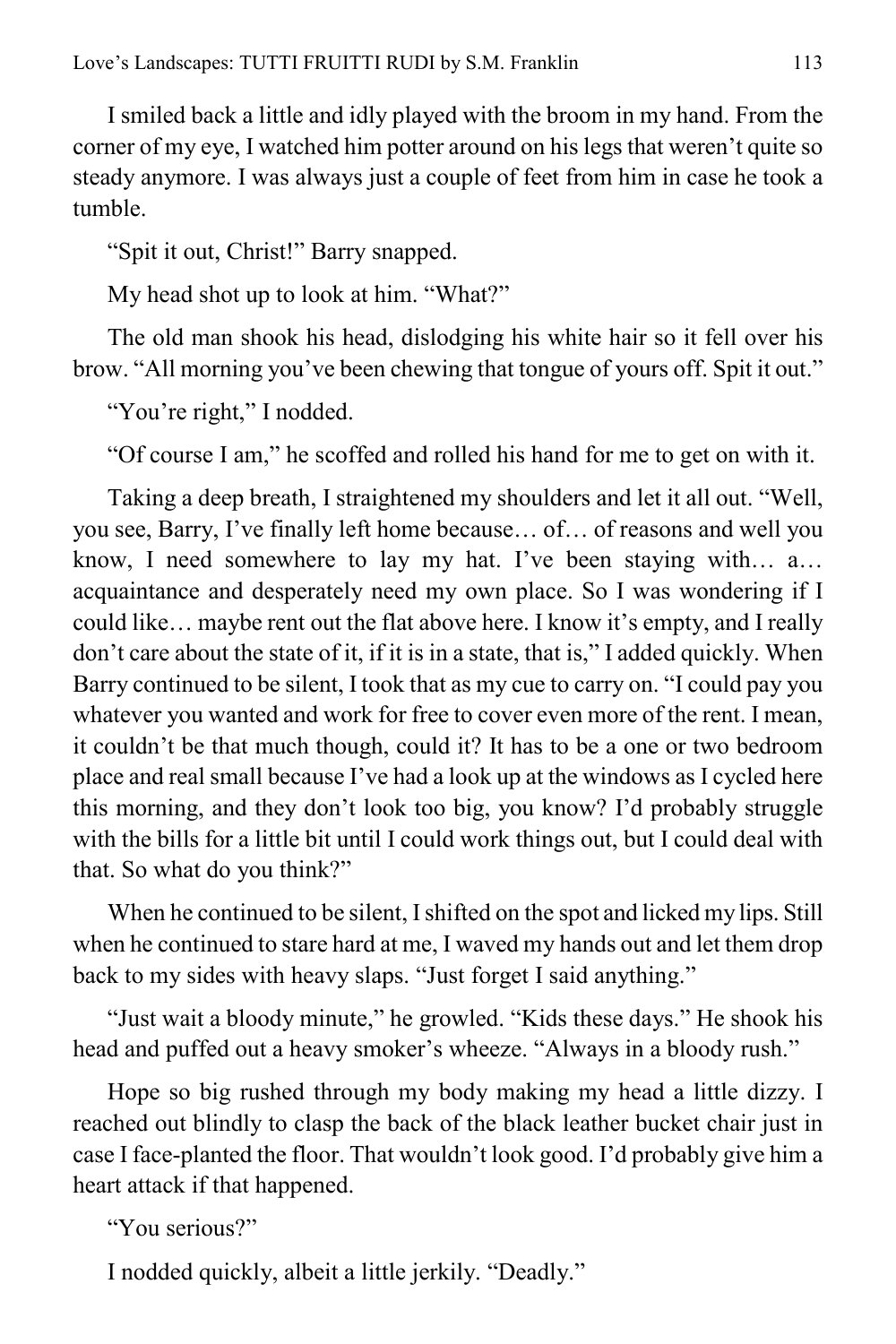Barry sighed and scratched at his whiskers that were coming through, even though he only probably shaved this morning. A thoughtful look popped up on his face. "The place isn't too good."

"That's no problem."

"It needs a lick of paint, probably a couple of repairs, oh and a pest control check, but other than that, it's fine."

My brows furrowed. "If it's been fine, why is it empty?"

A dark, shadowed look swam in his eyes. "Because it is," he snapped. "Do you want it or not?"

Suddenly confused as hell but still desperate, I nodded quickly and could have kissed the man when he grunted and reached into his pocket, coming out with a small set of keys that he tossed at me. "Rent is due on Thursdays."

Now, I knew I really needed to get the money sorted otherwise, I was up shit creek.

\*\*\*\*

I glanced at myself in the small bathroom mirror above the sink in Parrot's bathroom. My scoop-neck T-shirt fitted just right across my chest, tightening a little around my biceps. I turned this way and that way, flexing my arms a little and puffing out my chest. I was due to see Penguin tonight—along with Jay, and I wanted to look my best even though my clothes were old, a little tattered and somewhat borrowed. My hair was shaped just right after getting Barry to trim up the sides and front a little. My sideburns were shaved into small diamond points and my brows had been plucked and tweezed, shaping them properly.

A knock sounded on the bathroom door making me roll my eyes. "What?"

"Yo, Rudes." Parrot's voice sounded muffled. Turning, I flicked the lock and pulled down the handle. Parrot pushed his way inside and whistled low, his head nodding slowly as he made me turn in a circle. "Nice. You look buff, Rudi<sup>"</sup>

"Thanks." I smiled a little and took a deep breath. For some reason, I was really nervous about seeing both Penguin and Jay, but especially Jay.

"You scrub up well, Rudes. You sure we can't get something going on?" he asked as he rubbed the front of his jeans, which showed a noticeable bulge. The dirty fucker was turned on.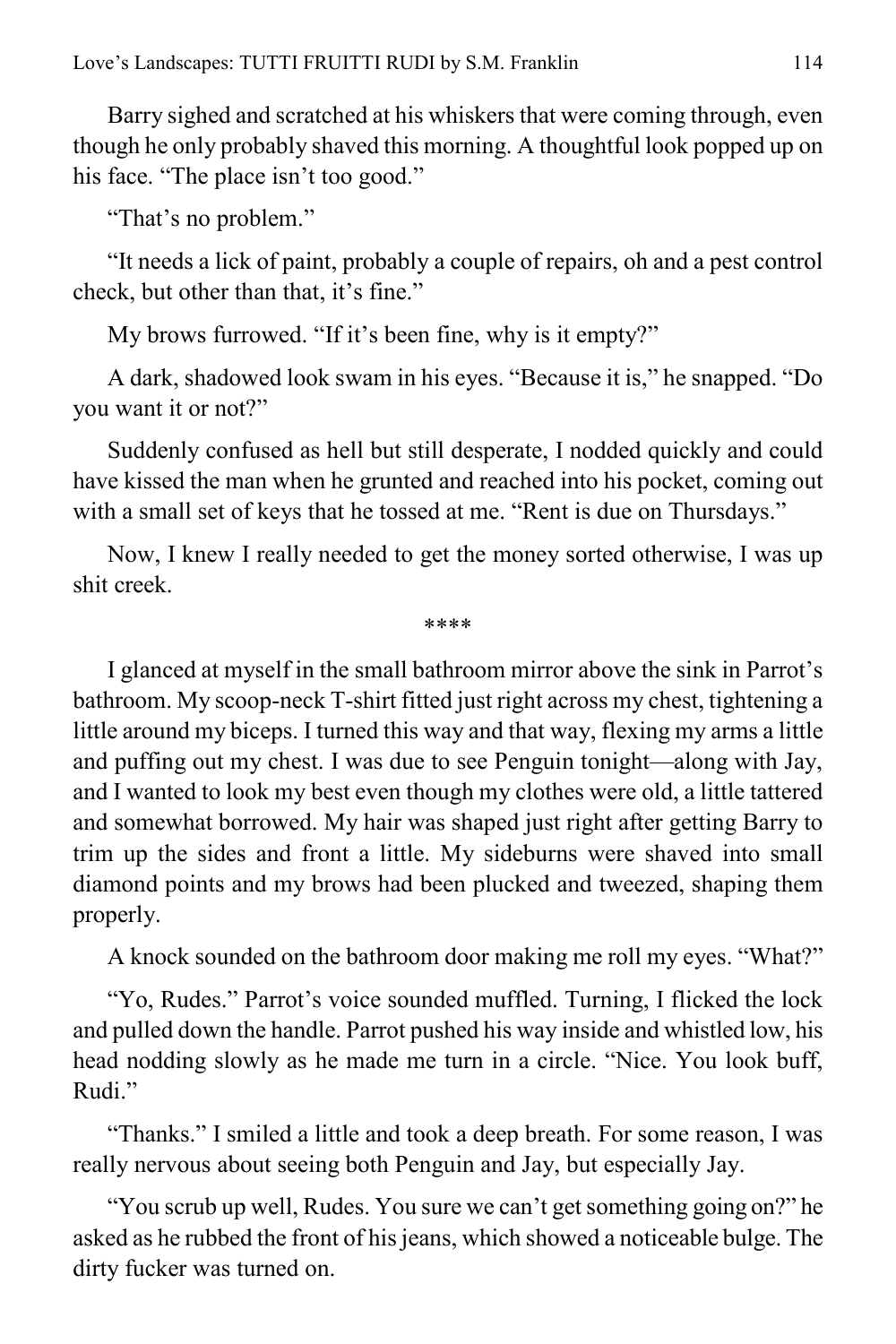I made a face as a shudder ran through me. We'd tried that already—once and there was no way in hell we were going back there—ever. "Fuck, no."

"Are you sure?"

This guy was something else.

Smacking him across the chest, I walked out the bathroom, leaving him there, and headed to the living room where my stuff was. Dropping down to my knees, I rifled through my small bag of clothing. I had a couple pair of jeans, a few T-shirts and a hoody that I'd grabbed, but other than that, I had nothing, really. Everything was still at home—a home that I wasn't welcomed at.

Sighing, I wrapped my clothes up, trying to make them as small as possible. Parrot came into the room and slouched down on the sofa, his leg swinging back and forth as it hung over the arm, his fingers dancing quickly over the screen of his phone.

"You know, Rudes, I heard something today."

I rolled my eyes. Parrot heard things daily. Most of it was just gossip. Honestly, he was worse than a group of old ladies gasbagging together. "What's that?"

Leaning forward on his elbow, he pointed his phone at me. "It's about Giovanni and your mum."

"That's old news, Parrot, like yesterday."

"Nah-uh." He shook his head and pursed his lips. "This is good stuff, Rudes. I'm talking about top notch."

When I said nothing, Parrot prodded again and again and *again* until I threw my hands up in the air. "Okay, I give," I said with pure exasperation. "What's so fucking important that you feel the need to bug the shit out of me?"

Parrot smirked and tapped his fingers against his thigh whilst his eyes which were dark pools of black—sparkled with mischievous intent. "You know you had that 'greement with Giovanni about you paying for your mum's tick in three meetings?"

"Not agreement, Parrot, arrangements."

"Whatever." He waved his hand dismissively. "That's just semantics. Anyway, you had that thing with him, and you didn't turn up the second time, therefore you backed out, and as we all know, you do not do that to someone like Giovanni. You get me?"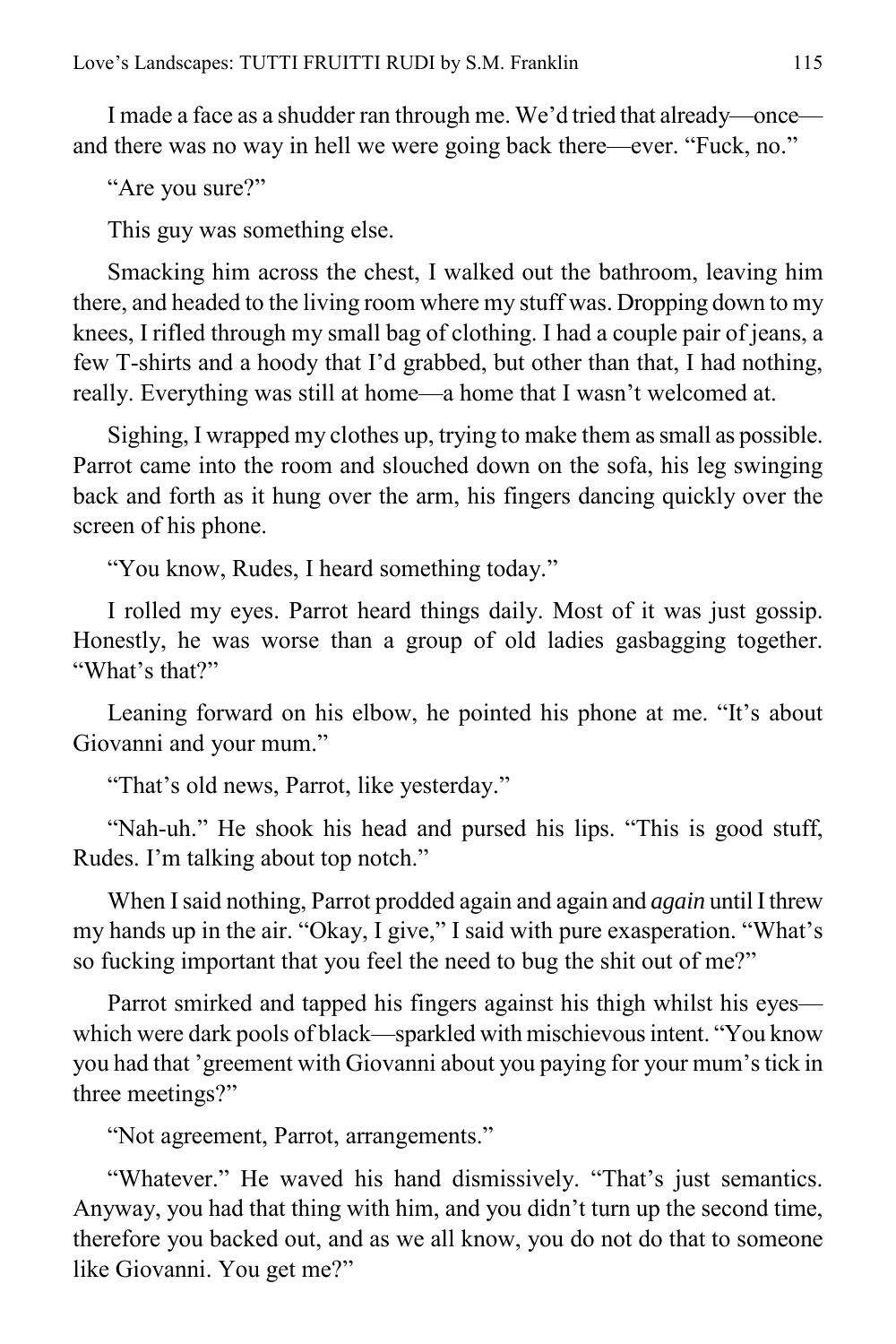"I get you," I sighed and went to rub my hand through my hair but stopped myself at the last minute. "I had the first meeting with him where he reamed my backside till I bled like a fucking pig. Like fuck I was going there again—all for him to do the same to my mouth. You know I don't spin that shit no more, Parrot<sup>"</sup>

"I know," he admitted and went back to swinging his leg. "But seriously though, after you bailed, I heard not only was Giovanni dogging you, but he was all up in your mum's shit. 'parently, they got some shit going on together."

Now I was interested. I stood up and crossed my arms over my chest. Something inside me didn't like where this was going. "Is that right?"

The guy rolled his lips in and sniffed loudly. "Oh yeah." He nodded. "Your mum's taken your place."

"What?" I made a face. "What do you mean 'taken my place'?"

I received a shrug before, "Giovanni was pissed as hell that you've hit ground. He been looking everywhere for you as I already told you. Because no one been seeing you, he lost. Anyways, word has it, he took it out on your mum and has bundled her into keeping shit at the house. Thing is, he sees it as his right because you done him over."

"I didn't do him over," I gritted out as I began to pace around the small, untidy living room. "So what you're saying is that he's using her as a safe place to stash his shit?"

"Not only that."

My brows furrowed. "What else?" What more could there be?

A smug smile danced across Parrot's mouth. "I got news that she's ripping him off. Skimming from his stash and selling twenty quid wraps from the door, Rudes. She's running him like he's running her."

My mouth dropped open in pure shock. I stared long and hard at the man wondering whether he was doing me over or not, but by the look of seriousness on his face, he was deadly serious.

"Oh, my God," I whispered and spun around, blowing out a long breath. It was just one thing after another. Nothing this woman—my mum—did surprised me anymore.

Parrot nodded, got up from the sofa and moved to stand in front of me. Squatting a little so we were eye-to-eye, he leaned into whisper, "You know what this means right, Rudes?"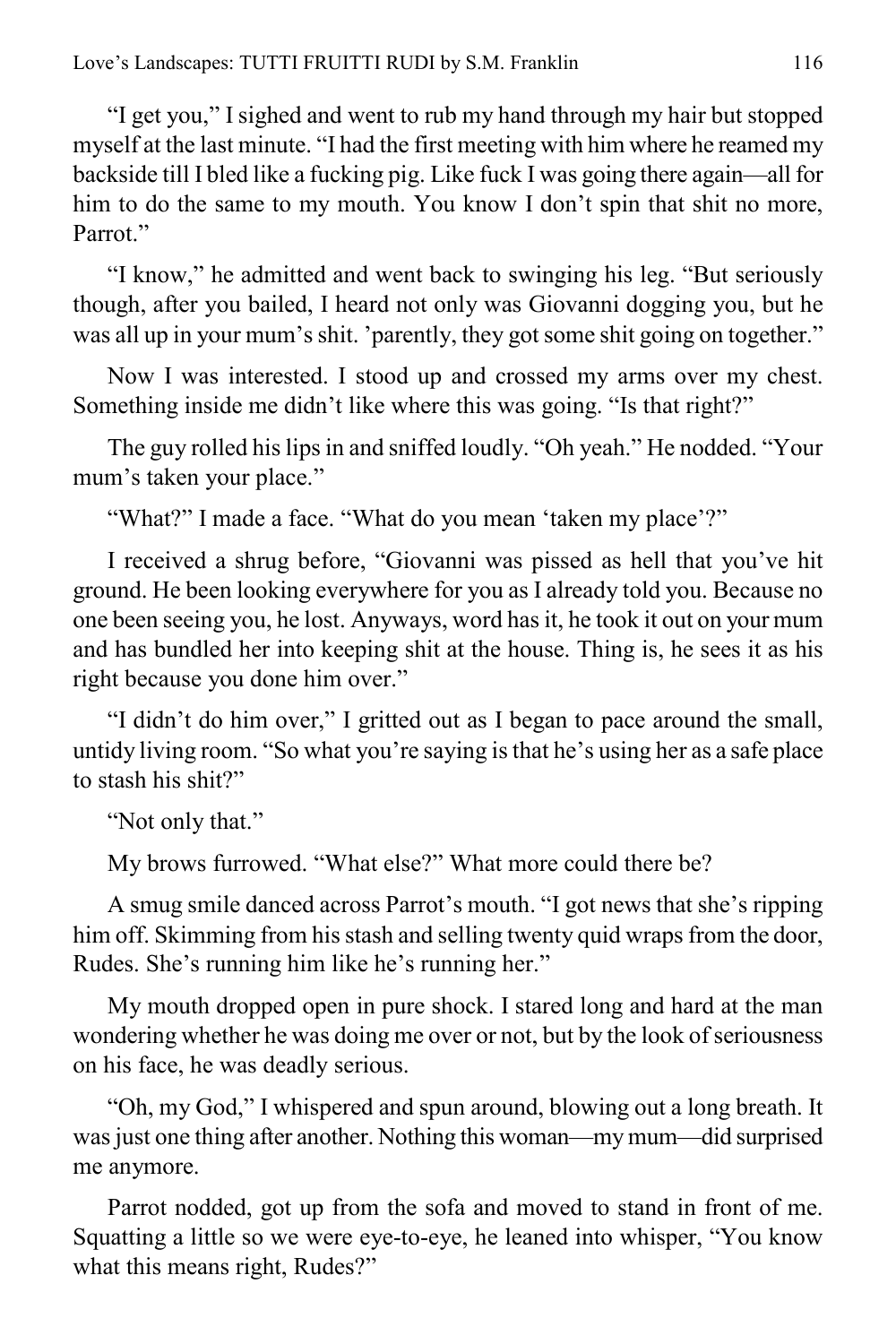"No. I don't get what this means." I wasn't exactly following. All I had in my head was Giovanni taking whatever shit out on my mum. Okay, the woman had done me over multiple times and treated me like nothing more than shit on the bottom of her shoe, but there was still something inside me that clenched hard when I thought about Giovanni doing to her what he'd done to me.

"It means," Parrot said slowly as if I were stupid, "we cash in on the shit, right?"

I reared back as if he had slapped me. "Oh to the hell no." I shook my head and waved my hands in front of me. "I am not going back there. You've got another thing coming if you think I am."

"Will you just think for a minute?" he snapped and moved back into my space. He gripped my shoulder in his hands, digging his fingers into my flesh. "Think about Penguin. Think about what you promised her and all that shit, Rudes. Think about it, Cuz. We can get in there, be in and out within minutes with a shitload of that fat fucker's gear. Then when our pockets are full, we go down the Wellington, pawn the lot and bingo!" he boomed, his eyes wild with uncontained excitement. "We be rolling in it, Rudes. At the same time, we do that fucker over and punish him."

"What you got against Giovanni?"

The excitement bled from Parrot's eyes. Intense darkness spread, making his eyes chilly and cold all at once. "A couple of things."

"Like what?"

"Nothing." His jaw worked and his hands clenched into fists. "So, what do you say?"

My immediate reaction was *no fucking way*. There was no way on this earth I was going back, it was like going back to Titanic—no. However, when I let my mind go and thought of Penguin and everything that I had in fact promised her, there was a little niggling sensation in the back of my mind that told me I could give her those things and more if I just went back that one more time. If I just put everything that had happened to me into a small box and packed it up for the night, I could be a stranger, mute, estranged. If I had myself locked up tight—my feelings and emotions to be precise—then nothing I heard or saw could effectively do anything to me.

But I couldn't.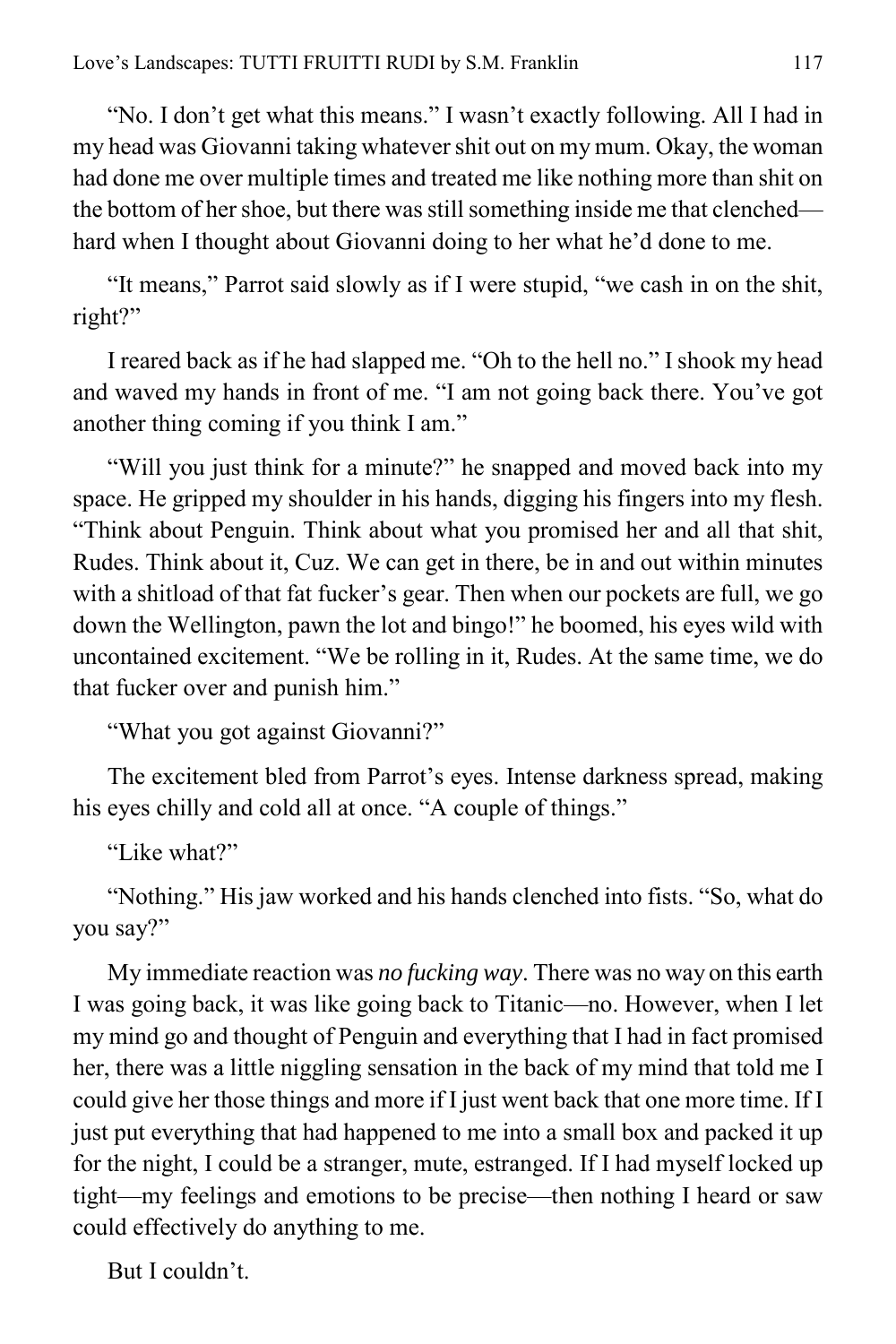Then a voice whispered in the back of my mind that I could, that I could do this. What was the harm? After weighing up the pros and the cons, I really had no choice but to do it.

Huffing out a long breath, I looked up into Parrot's dark, waiting eyes with my arm forced up my back and nodded. "You're on."

\*\*\*\*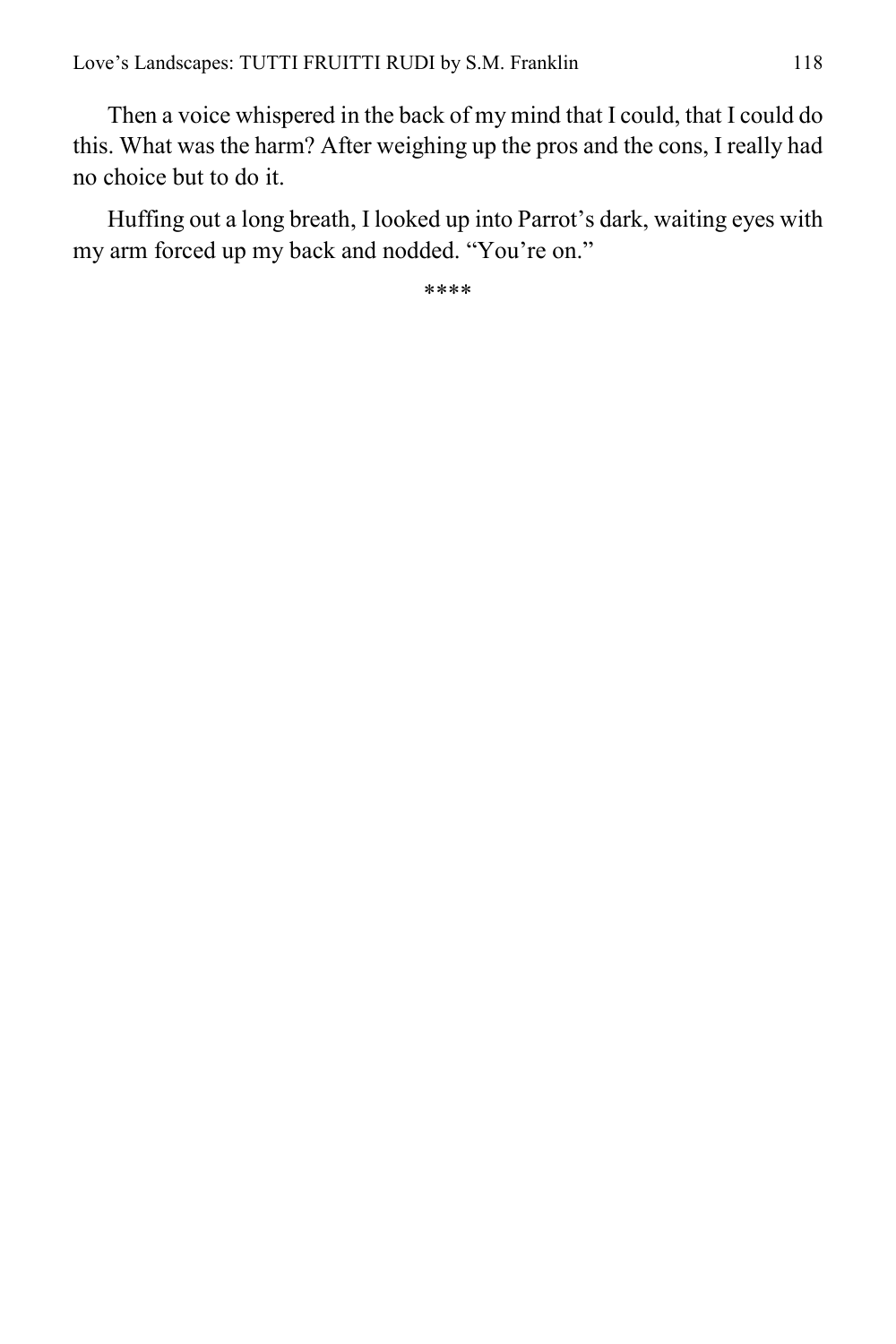## **Chapter Fifteen**

Damn, I was sweating my fucking tits off. I wiped at my forehead with a swipe of my arm and blew out a fast breath. Parrot, who stood next to me, looked completely and utterly too calm and collected for what we were just about to do. His hands weren't even shaking a little. Mine, huh, they were trembling.

"Give me your money." Parrot curled his fingers in a "gimme" gesture.

I looked down at his palm and back up at him with a raised brow. "For what?"

"For the gear, of course," he said if I were stupid. At my blank look, he sighed and explained, "This is what's gonna happen. I'm gonna go knock on your door and your old bag of a mum is gonna open up, and then I'm gonna pretend I'm a customer coming to get me some of that nice gear that Giovanni's storing upstairs. Whilst that's happening, you're gonna shimmy up the drainpipe, like you did before, and track your way into the house. When you do that, you grab the shit and leg it back out again."

I stared at the man, wondering if he was off his fucking rocker. "Are you fucking serious?" I hissed and glared at the stupid-as-hell man.

"Excuse me," he argued. "Remember I'm the one helping you here."

My eyes narrowed. "And why is that, exactly?"

Parrot licked his big lips and shifted on the spot. He peeked around the wall we were hiding behind then dodged back. "I'm getting something out of all this shit as well."

"Yeah, I know. The Giovanni thing."

"Not just that."

My head began to pound. I rubbed my temples. "What do you mean, exactly?"

"Well, duh, Rudes. When you get that laffy taffy of yours back out here, I take my twenty-five percent and we all even. Then you can be going on your merry old way, find your guy and give him some pump and run. There." He shrugged and splayed his hands wide. "We all be happy."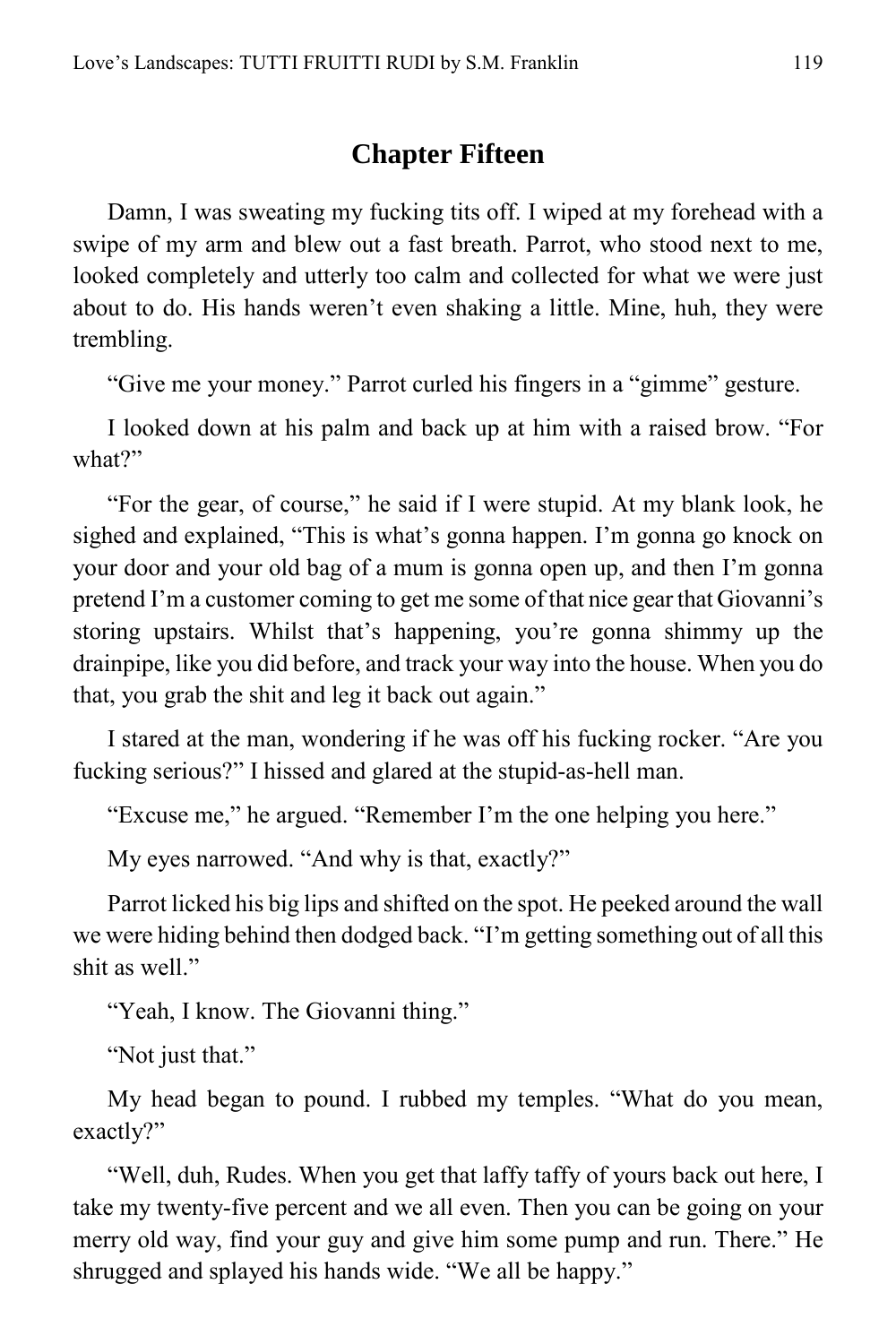I stared at the man incredulously. Surely he had to be winding me up? "Seriously?"

"Uh-huh. Of course."

"You expect me to give you twenty-five percent when I'm the one risking falling from the fucking roof and breaking my Goddamned neck, and may I add, stealing Giovanni's gear. I think you've been bashed over the head a few too many times, Parrot."

"Cuz, please," he scoffed. "You're not *that* stupid and remember Giovanni deserves this. Now hand over the money."

That hand of his came out again. I glanced down at the palm as I gritted my teeth and reached into my back pocket, pulling out my last twenty-pound note. It was a little grey and rumpled around the edges. "I'm missing seeing Penguin and Jay for all this bollocks. That's all the money I have. This better work otherwise, I will kill you," I warned and slammed the purple-headed paper in his palm, wondering if I'd just made a deal with the devil or not.

"Rudes." Parrot smiled evilly and popped his head around the wall again. He nodded once. "Has anyone ever told you, you worry too much?"

\*\*\*\*

Landing on the other side of the fence, I listened to Parrot work his magic with my mum. Damn, he was a smooth talker when he needed to be. I rolled my eyes when he got a little too fresh for my liking. When he coughed, that was my cue to go. I ran around the back of the house and eyed the bathroom window. I felt myself smile when I saw it was still open from last time I'd been here. Climbing in the daytime was a lot freaking easier than in pitch-black darkness.

My boots still scraped along the brick and my fingers burned as they brushed against the rough surface. My jeans pulled across my bum, and I cursed when I heard my top pull and stretch a little across my biceps. Climbing up onto the mini ledge, I slithered my way through the bathroom window, landing on the floor a lot easier and smoother than last time.

I just took my first step into the passage when I heard footsteps sounding up the stairs. My eyes went wide as my heart beat frantically in my chest. Sweat that was already present—tripled and beaded across my forehead. I was about to get caught if I didn't get my arse moving. Eying possible hiding places, I saw my bedroom door open and ran towards it. Darting around the wood, I scanned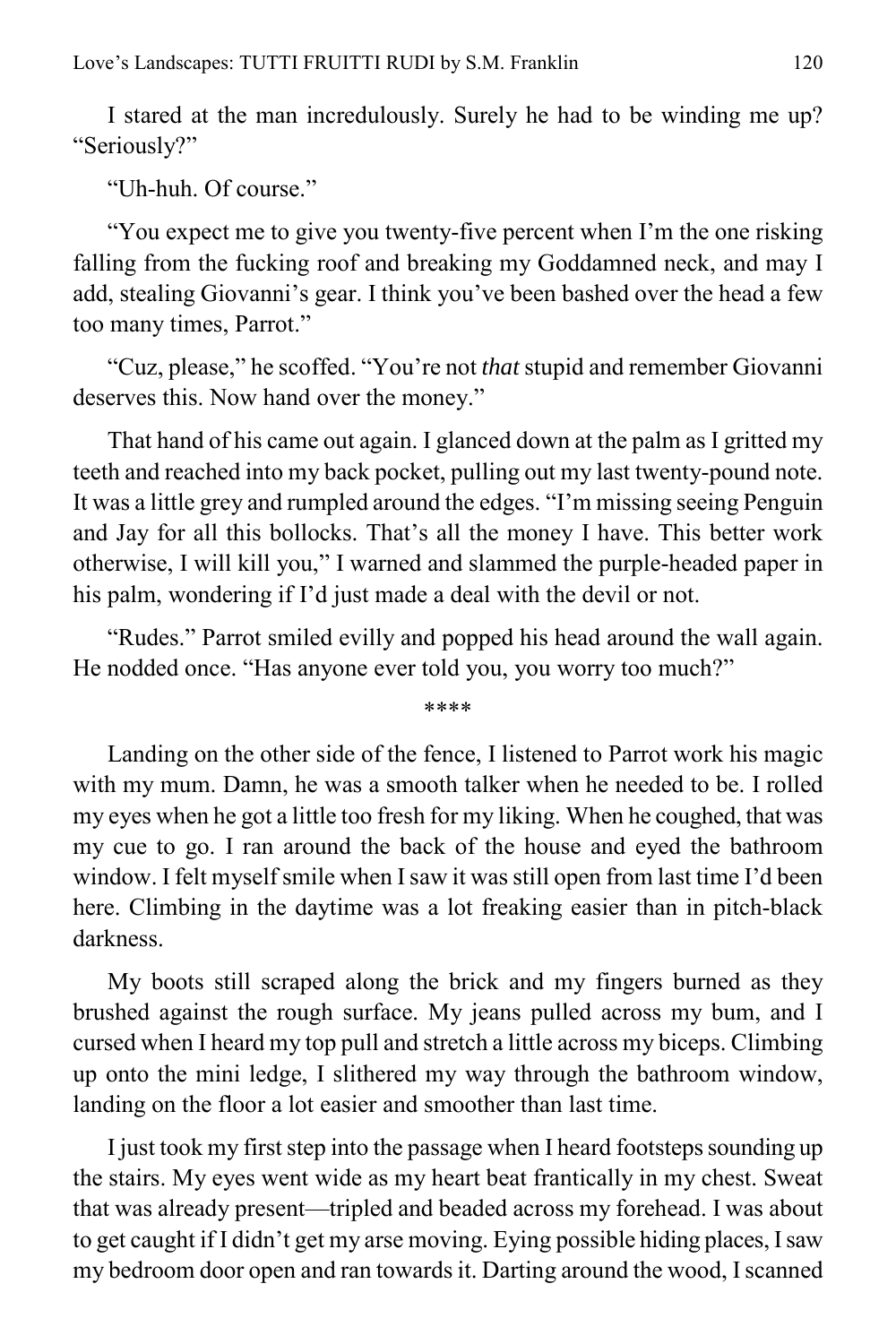the bedroom quickly, seeing it a complete and utter mess. I dropped to the floor, rolling over so my body just fit under the bed in time for the door to swing open fully.

Gripping the duvet cover that hung over the side of the bed haphazardly, I moved it aside a little, just in time to see my mum come into the bedroom. I watched her bare, bony feet move across the floor towards my wardrobe, the door opened and then something rustled. Adjusting my body angle a little because I wanted to see better but also because something sharp was digging into my hip, I caught sight of my mum and bit my lip to stop from making a noise. She was covered in dark black, blue and purple bruises. Her hair, that was usually down and greasy, was pulled back into a mess of a bun with little tendrils hanging down. Her wafer-thin body trembled, making the dirty, pink nightdress she wore dance. My eyes travelled down her bare twig-sized legs, and I cringed. From the back, I could see the finger marks pressed into her skin just above her knees. When she turned with a small gear bag in her hands, I caught sight of clear needle and blood marks down the front of her, covering little parts of the pink material.

She was a complete and utter mess. It looked like Giovanni had already had his way with her, and it wasn't good.

Once the door closed again, I listened to her move back downstairs before I rolled back out from under the bed and pushed myself up, kicking shit out of the way. I grimaced when I looked down at the bed that I used to share with Penguin. The off-white sheets were now grey in some places, and in others, there were dried patches of what looked like cum.

Gagging, I moved over to the wardrobe and felt my eyes go wide and my jaw drop open at the stacks and stacks of drugs that had been placed neatly inside. My clothes, that were once hanging up and folded along the bottom, were now gone—all replaced with boxes and packets of Class A drugs. Wrapped up in meshed cotton, the smell permeated my nose, making me turn my head to the side and bury my nose in my upper arm. My hands reached out to touch the bags of sugar-sized parcels but I snatched them back at the last minute. Never once in my life—voluntarily—had I touched drugs. Never would I ever touch them either. I'd seen too much damage done with them and now wasn't any different.

Dropping to my knees, I scanned the packages for anything different than what looked like coke and some smack. I think there was also finely wrapped parcels of brown too—probably ash by the looks of it. The more I leaned in, the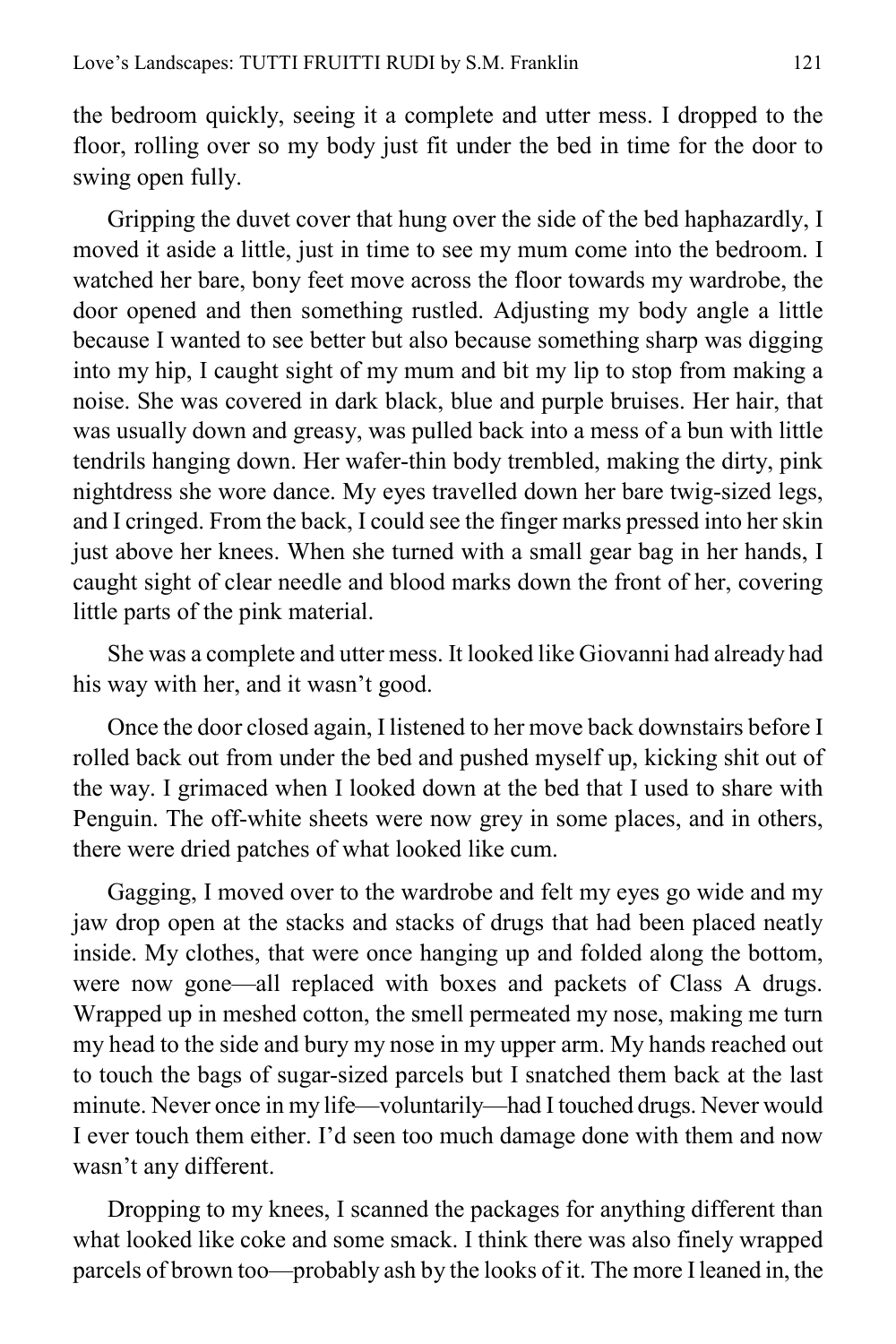more the smell of drugs filled my nose. I swear I got high just breathing it in. Finally, at the bottom of the wardrobe, in between the bottom of two stacks, was a clear dustbin liner wrapped up with an elastic band around it. Pulling the package out and cringing at the sound it made, I turned and dropped it onto the bed. Busting the band and rolling the bag out, I gasped and could have swallowed my tongue when I saw an obscene amount of fifty-pound notes, all piled up together. On a closer look there had to be something like ten maybe fifteen or even twenty grand staring up at me.

"Holy fucking shit," I whispered as sweat rolled down the side of my face. Sitting back on my haunches, I annoyingly wiped the salty liquid away and chewed on my lips. I knew that taking this money meant so fucking much, but at the same time, justice and Giovanni's just desserts rolled through my head, making me smile a little. I knew that fat fucker was loaded, but damn, if he could just leave amounts of drugs and money here then how much more did he have elsewhere?

Also, if he had this much just here, then he wouldn't really miss it, would he?

Deciding what was best, I grabbed the money, wrapped the bag back up and stuffed it under my arm. I stopped at the door and turned back to look at the drugs that I'd left untouched. If I took what looked like a key from the stack, I could give that to Parrott instead of parting with the cash, even though there was more than either of us had probably seen in our lives.

Again deciding that was the best thing to do, I raced back and grabbed a square parcel of coke which went under my arm too. Chewing on my poor, abused bottom lip, I dipped back into the stash and pulled out a book-shaped package full of pressed ash. Before I left, I quickly searched through the shit that littered my old bedroom floor and found an old duffel bag. It was wrinkled as hell and had a small hole at the bottom, but it would hide what I was holding.

Strapping the bag across my back, I climbed back out the window, landing effortlessly on my feet. My whole body trembled with adrenaline, fear and excitement. I was carrying a shitload of money and a high quantity of drugs, and it was fair to say that I was shitting a fucking brick!

\*\*\*\*

I watched and waited until Parrot left on his merry way before heading in the opposite direction. I needed not only to get to the flat I'd rented off Barry because that needed sorting out, but I needed to get far away from Parrot before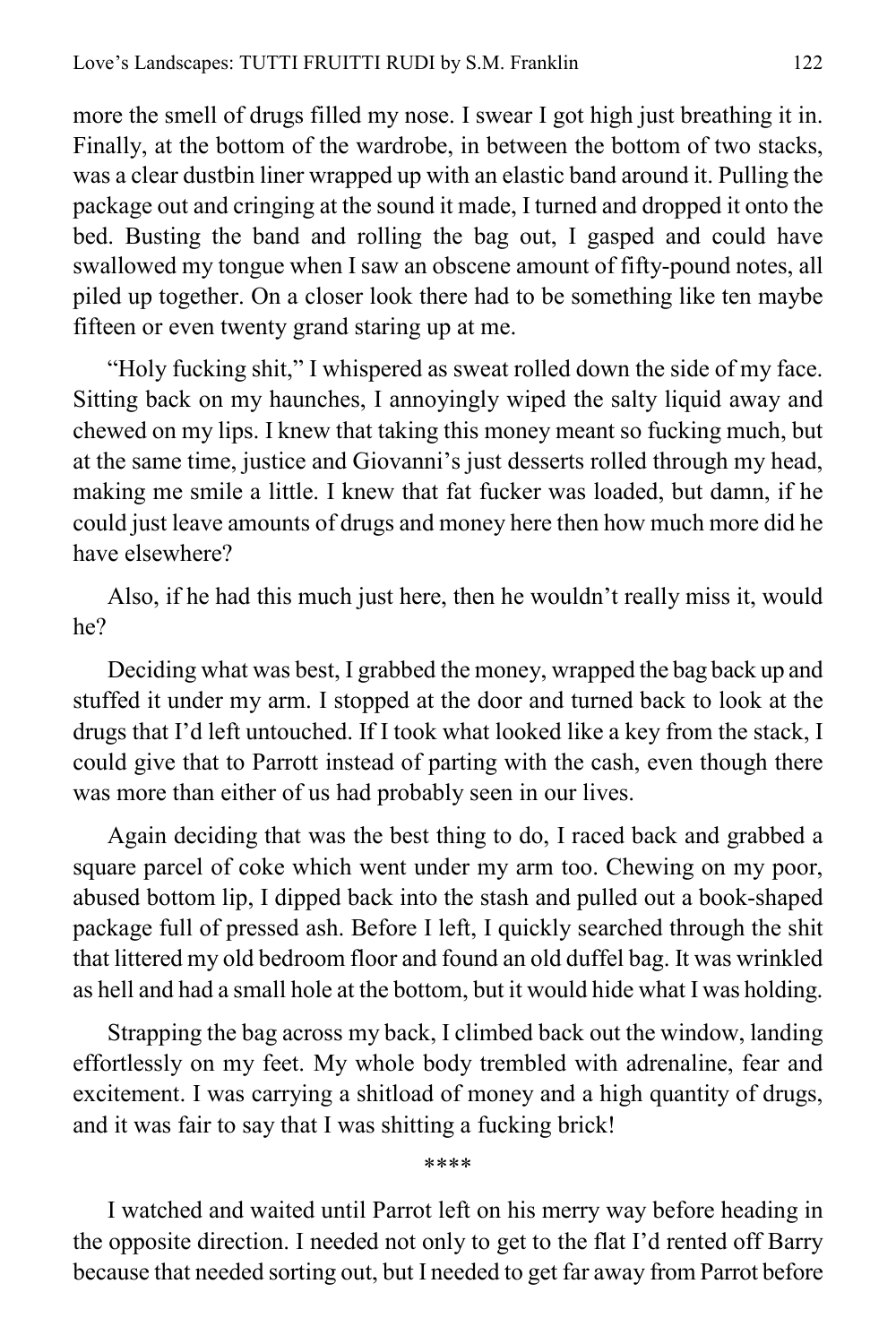his craziness took over. I'd seen when I'd handed over the two keys of drugs to him, his eyes zeroing in on the money, pound signs dinging over and over again. I knew he wouldn't spare me in his want to take the money from me, no matter what.

Continuing to watch my back, I held the duffel bag close to my chest, my palms sweating like mad and my heart beating ten to the dozen. I could actually feel the sweat pouring from my pores and trailing down my face. I needed to get this money put away before I bumped into someone and either accidently dropped it—which was very bloody unlikely—or someone just happened to take a fancy to my bag and felt like lifting it, which again was very bloody unlikely because I was not letting the bag go… For nothing.

I darted down the back alley behind the row of shops and up the black metal stairs that creaked a little under my weight. The door was hard as hell to open and squeaked like a good'en, so I knew I'd have to oil it or something when I could.

The moment the door opened, the smell of must, dust and mould assaulted my senses, sending me into fits of coughing and sneezing. I sneezed until my nose ran and was red at the tip, and my throat was raw. Shutting the door after me, I walked slowly through the small flat, grimacing and chewing my lip at the state of the place. The walls were a nicotine-brown colour and peeling in some places, the ceiling just as bad and the floor, oh hell, it looked like a puppy had been let loose, ripping the old musty carpet up and tearing it to pieces. The closer I looked it did seem there was a pest problem just like Barry had said. In the corner of the okay-sized living room, there were big, fat droppings what looked like came from rats.

I stood back and ran my hands through my hair. This was gonna take forever to sort out. The whole flipping place looked like it was ready to be condemned. I walked from room to room, noting the problems in my head, creating lists that continued to grow and grow and grow.

Opening a window because the smell was really getting to me now, I leaned out; my hands pressed against the windowsill and watched people walk by downstairs, cars bibbing and engines rumbling. If I listened real good and hard, I could faintly hear the sea in the distance.

I glanced back over my shoulder to the living room and nodded to myself. Okay the place was a complete and utter mess, but it was my complete and utter mess. I closed my eyes and watched a small movie play out in my head. I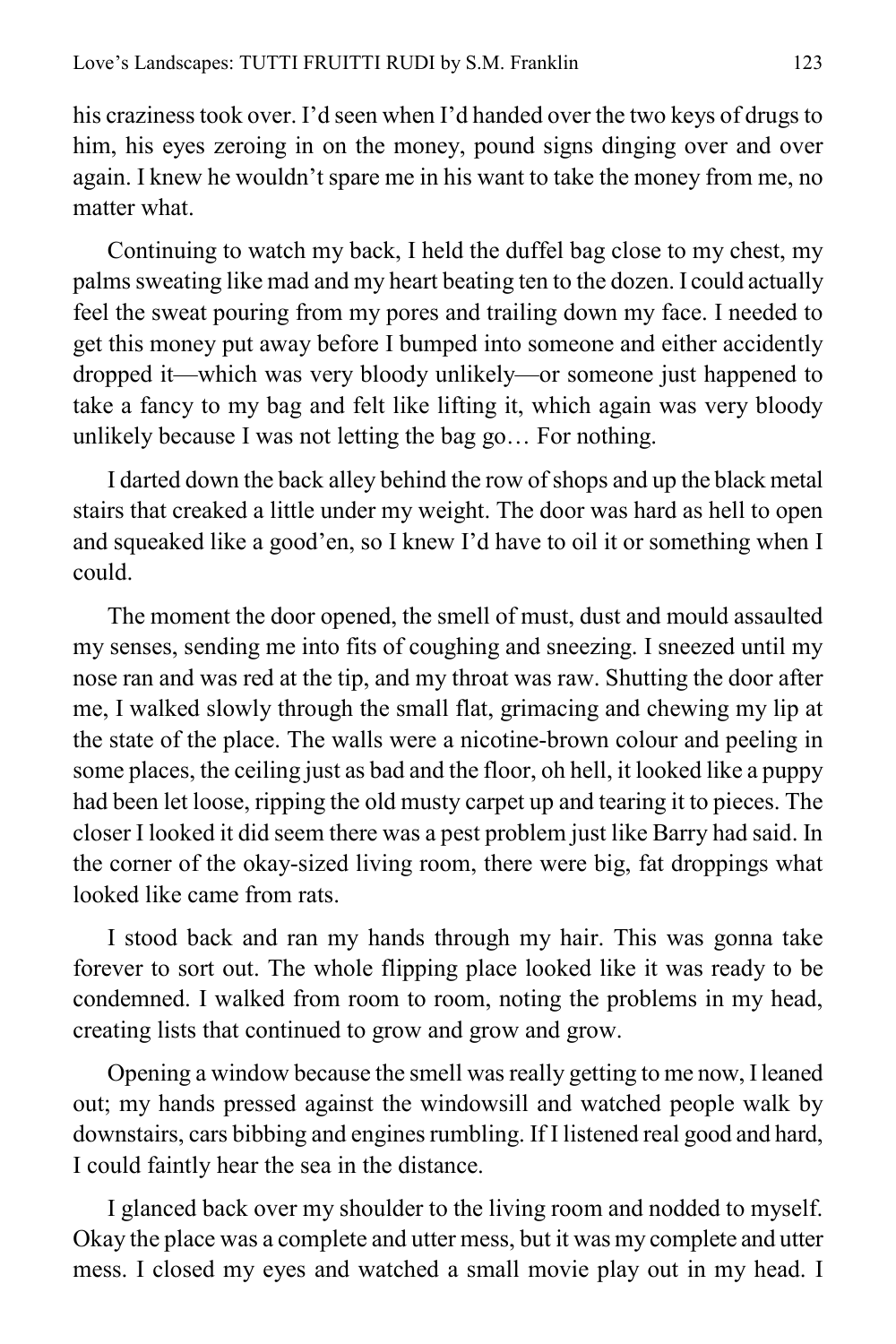imagined Penguin running into the room, a big smile on her face as she dropped down to the nice, clean floor and played with new toys that she gotten out of boxes and packets rather than from the charity shop. I imagined putting her to bed in her *own bed* and in her *own room.* 

Tears gathered in my eyes as I turned and leaned back against the window frame. A huge sob stuck in my chest, taking my breath away at the same time as I glanced around the living room—my living room. Slithering down the stained and dirty wall, I hit the carpet with a dull thud and completely broke down. I'd finally done it. I'd finally done something that I promised not only myself but Penguin too.

Relief, so much relief poured from me, easing off my tired and weary shoulders. Tears, so many of them rained down my face, dripping off my chin, salty and hot. I cried for not only myself but for Penguin. I cried for achieving something that I never thought I would, but also because I now had a chance to make our lives better and be somebody that not only I could be proud of, but Penguin could be too.

I didn't have to be Tutti Fruitti Rudi anymore. I didn't have to duck and dive to make sure we had food in our stomachs. No, I had a shitload of money and a place to lay my hat, somewhere to call home.

*"Home,"* I whispered*.* 

I'd finally done it.

\*\*\*\*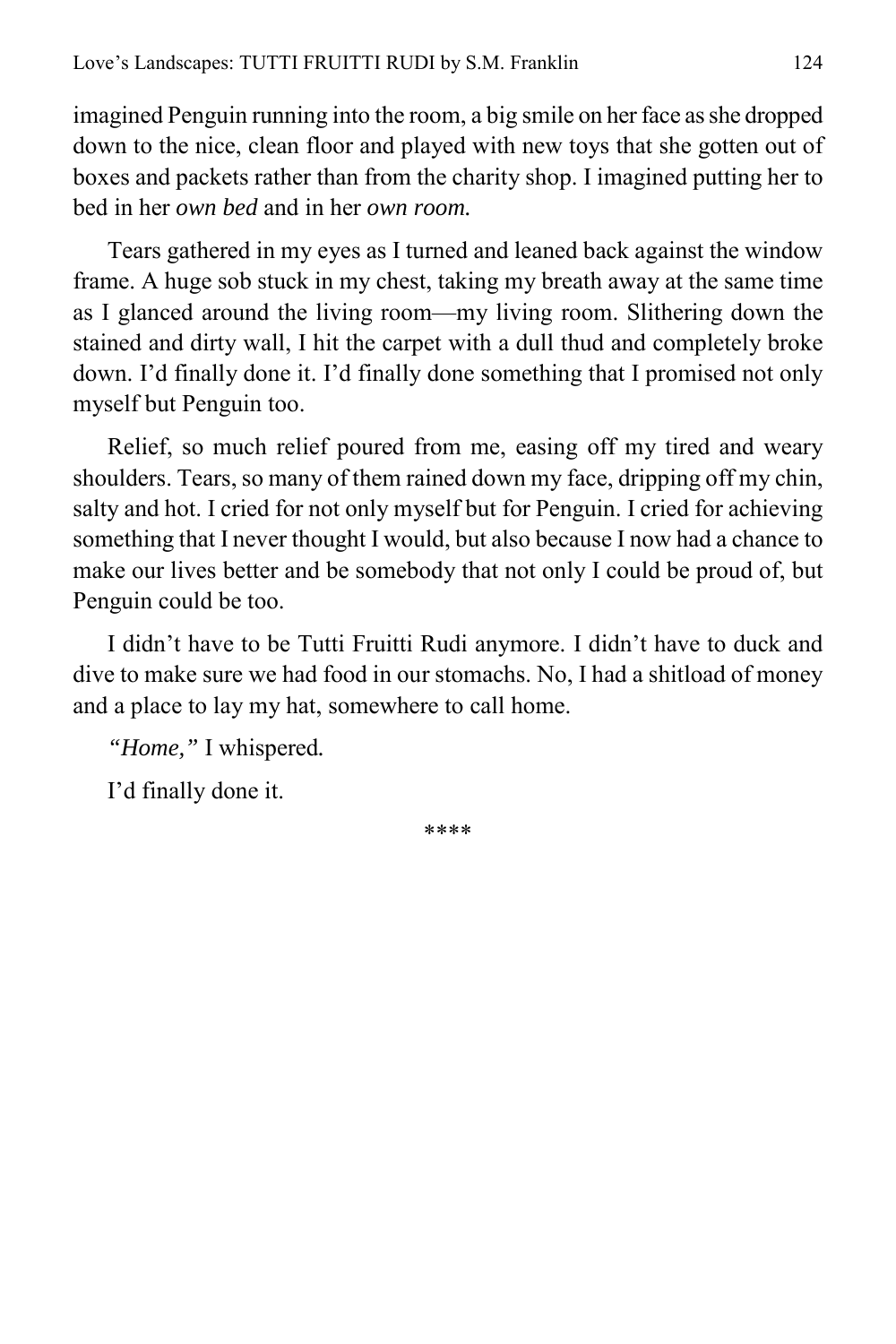### **Chapter Sixteen**

"Whoa." Jay gripped my shoulders as I lifted him up and spun him around, shouting and hooting at the same time. "Put me down, you crazy person." He giggled and slapped my shoulders. Once I set him on his feet, he tilted his head to the side and eyed me with vibrant, dancing eyes. "What has you so happy?"

I couldn't help but move on my feet, shuffling from one to the other. I wasn't nervous, no; I was excited, ecstatic and damn near to exploding. I wanted him to come see my new place, show him all I'd done in the last couple of days. I'd spent a tidy amount of the money on everything I could think of that the flat needed, along with me and Penguin. The rest of the dosh had been stashed somewhere safe where I could take only small amounts out if and when needed.

"I have a place…" I explained it all to Jay, my hands moving at a fast pace as excitement made my sentences all run together, bleeding into one whole burst of breath. By the time I was finished, I needed to take a couple of deep breaths, but I was cool.

Something flashed in Jay's eyes causing his smile some hesitation. "Oh that's good. Well done."

Well, that wasn't what I was expecting.

I didn't actually know what I expected, but I do know that wasn't it. No, I did know what I expected. I expected him to throw his arms around my shoulders and tell me how good I had done, how pleased he was that I was sorting myself out along with Penguin, but that didn't come… at all.

Suddenly he quietened and his smile looked a bit too strained now. "You okay?" I asked after silence settled over us like a heavy fog.

"Oh yeah." He nodded jerkily and shoved his hands in the front pocket of his jeans. "I'm just..." He cleared his throat. "See, I've got to go. I've been working like a dog for the last couple of days and I'm," he pointed to his car that was parked in the drive, "due to meet a couple of guys from work."

"Oh." Disappointment slammed through me at his sudden rejection. "I thought maybe we could do something. You know? Me, you and Penguin." I had ideas of the three of us going down to the seafront, grabbing some candy floss, hot doughnuts and maybe some Rossi's ice cream, then sitting down on the sand watching the sun go down. Penguin would love that.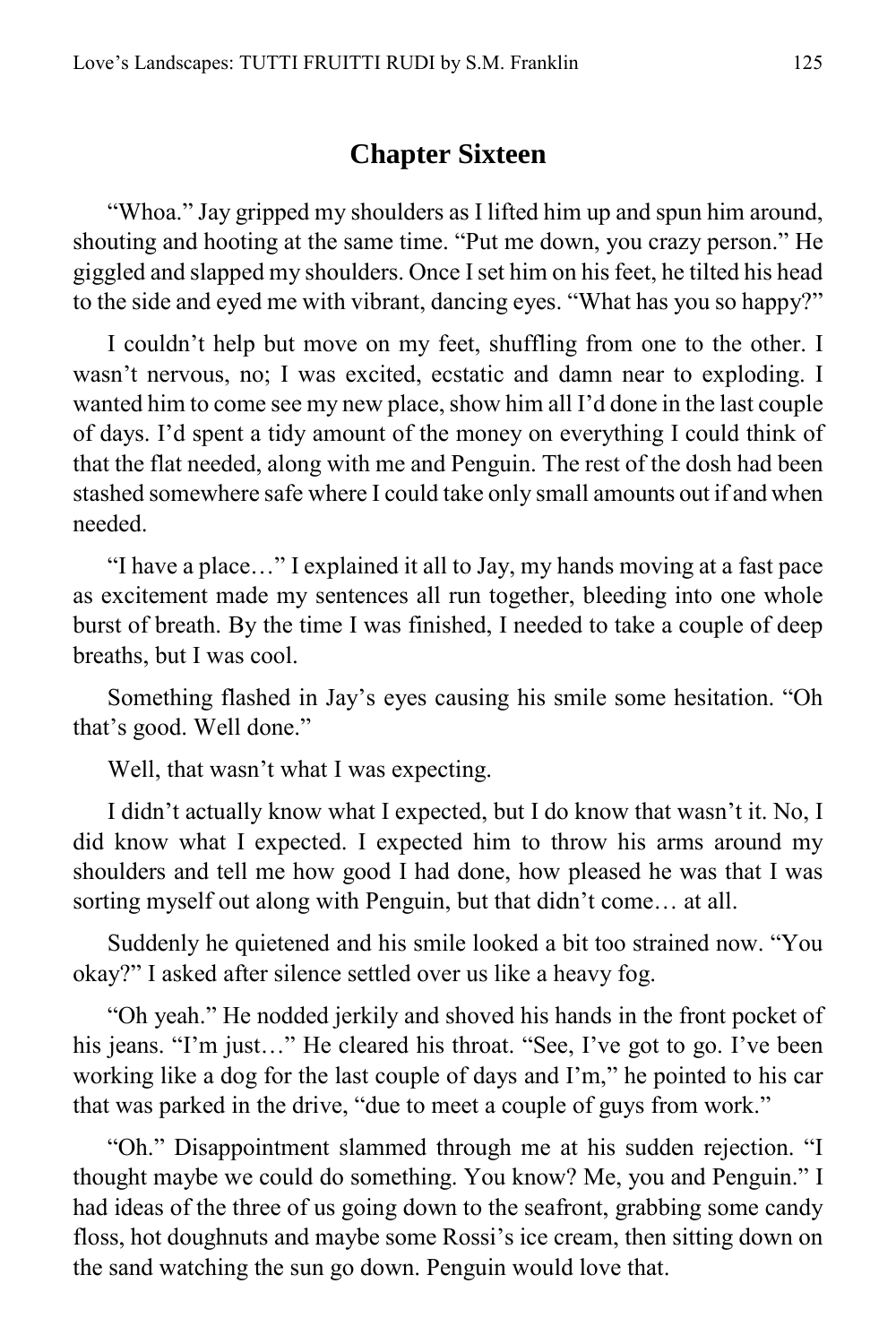Jay shifted on his feet, his dirty work boots scraping against the wood. "Maybe tomorrow?"

I nodded numbly as I watched him move past me to his car. My eyes continued to watch him, my mind silently begging him to look back and give me some sort of smile, but he didn't. He just got into his car, started it up after a couple of turns and backed out of the drive. Seconds later, he was gone, and I stood outside his house all alone wondering what the fuck has just happened.

"Well that went well," I mumbled to myself as I knocked on the door.

Monica answered it with a huge smile on her face. I didn't miss her eyes quickly darting up and down the length of me, scanning my clothing and the way I looked. I was due to take Penguin out for a couple of hours.

My head tilted to the side, my eyes narrowing a little. I was upset and a little sad at Jay's attitude just now, and the sadness had morphed into anger. Then to stand in front of his mum, effectively, and her to judge me all because she'd looked after Penguin for a little while—just made my blood boil.

"Are you finished?" I snarled and raised my brows. "Or would you like me to take my clothes off, show you my body for any track marks or anything like that? Would that be good for you, Monica? Would that ease the worry I see seeping from your eyes?"

Monica gasped and slapped her hand over her mouth. "Rudi."

"Save it." I gave her the hand. "I'm here for Penguin."

"What on earth's the matter?" she asked, moving closer to me, her hand snaking out to touch my shoulder. "What's going on, Rudi?"

I moved out of her reach and hitched my hands on my hips. Today had been real good. I'd made progress at work by giving Barry my first week's rent. I'd earned respect off the old dude for doing that, and that made my chest puff out with pride that I'd done something good with the drug money. Then once I'd finished work, I'd gone around the shops like a mad person buying as much as I could carry by way of decoration for the flat. I had things on order, waiting to be delivered. Beds had been ordered and were coming on Saturday because I'd paid for forty-eight hour delivery. I had food, plenty of good, wholesome food in the cupboards and shit like that. Hell, I'd even bought a few cookbooks from the charity shop so I could learn to cook better food for Penguin. I'd done more than I had in my life today, and within the last couple of minutes, I felt it all flush down the toilet, leaving me with bitter anger and hurt all rolled together in a brightly wrapped package with a fucking bright red bow sitting on top.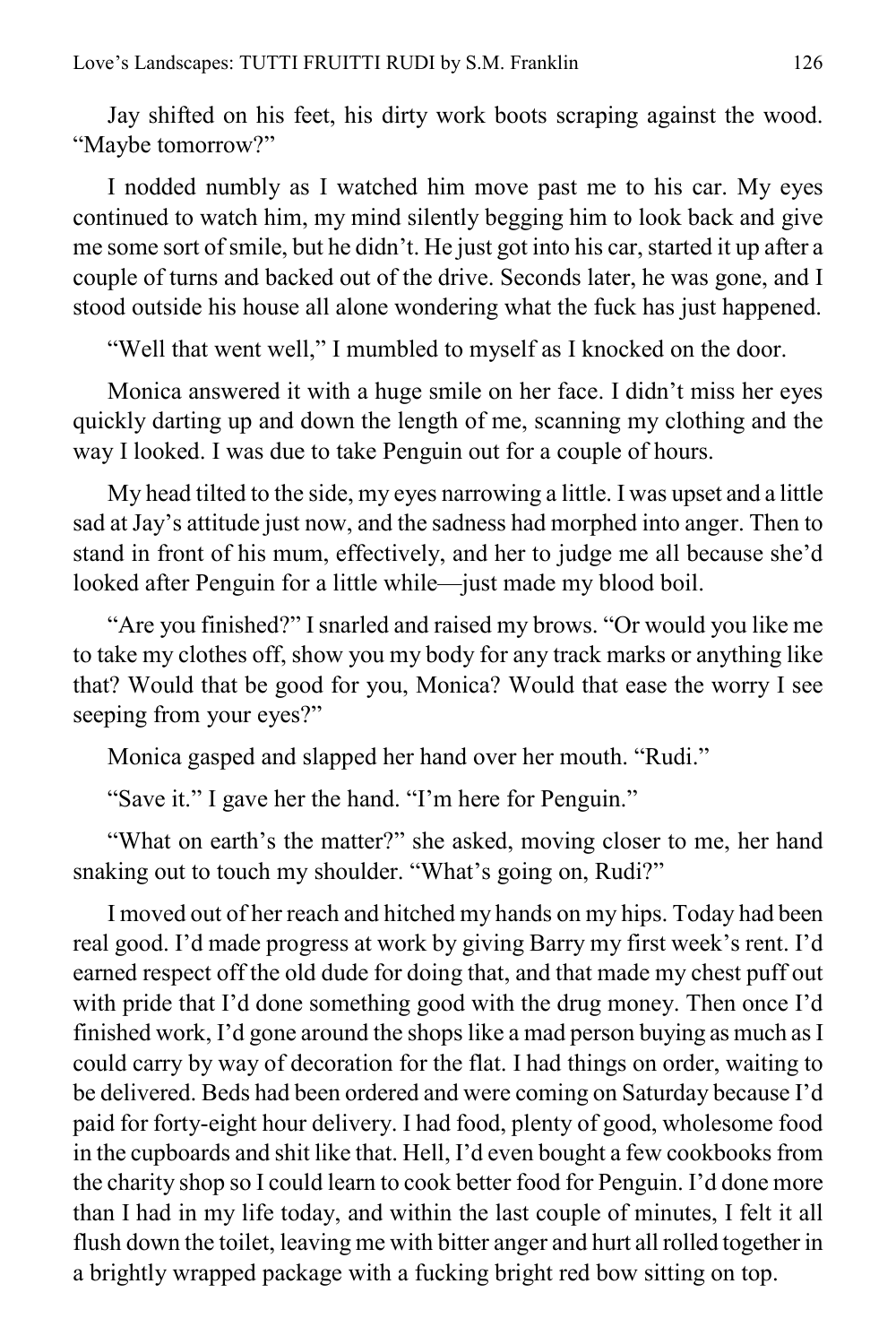"You, Jay, everyone," I shouted and clenched my hands into fists. Taking deep breaths, I tried to calm my temper. "Can I just have Penguin, please?"

Monica swallowed hard and rubbed her neck. "Do you think it's a good idea to look after Penguin in the mood you're in?"

The glare I shot her way was so hot, it could have melted something. "Excuse me?"

The woman backed up and closed the door a little. "Now, Rudi," she said as if she were trying to convince Cujo to get away from her. "Taking Penguin out whilst you're in this mood, isn't a good idea, is it?"

I couldn't believe what I was hearing. "I've asked you twice if I can have my sister and twice you've ignored me. I'll ask a third time before I come in and get her. What's it gonna be?"

Jay's mum's face hardened, along with her grip on the door. Her knuckles whitened along with her lips. "Listen here, Rudi Costa. I will not be spoken to in that manner. In my opinion, you are not in the right mind to take care of a vulnerable person like Penguin. If you want to go and cool off, then that is fine by me, but I cannot and will not let you have that child. Do I make myself clear?"

I leaned into the door and looked her directly in the eye. "I've asked for my sister and you haven't given her to me. You have no right to keep her from me. I've done naff all wrong. Now, again, give me Penguin before I call the police."

"I'm sorry," she said as she closed the door a little more. Now all that was left was a sliver. "I can't let her go whilst you're being unreasonable. Come back tomorrow, and we'll talk about it. Goodbye."

The bitch slammed the door in my face.

Throwing myself at the door, I kicked it first, and then pounded on the thick, rich wood with my closed fists, shouting out for Penguin. I had to see her. I hadn't seen or spoken to her since the day before yesterday. All I wanted was to see she was okay and hear her voice, maybe feel her in my arms. The woman had no right keeping me away from Penguin. Didn't she understand the damage she was doing by keeping us away from each other?

I continued to do this until my throat gave out from shouting too much. The palms of my hands ached and stung with how hard I'd hit them against the door, and my toes pulsed with every beat of my heart inside my boots.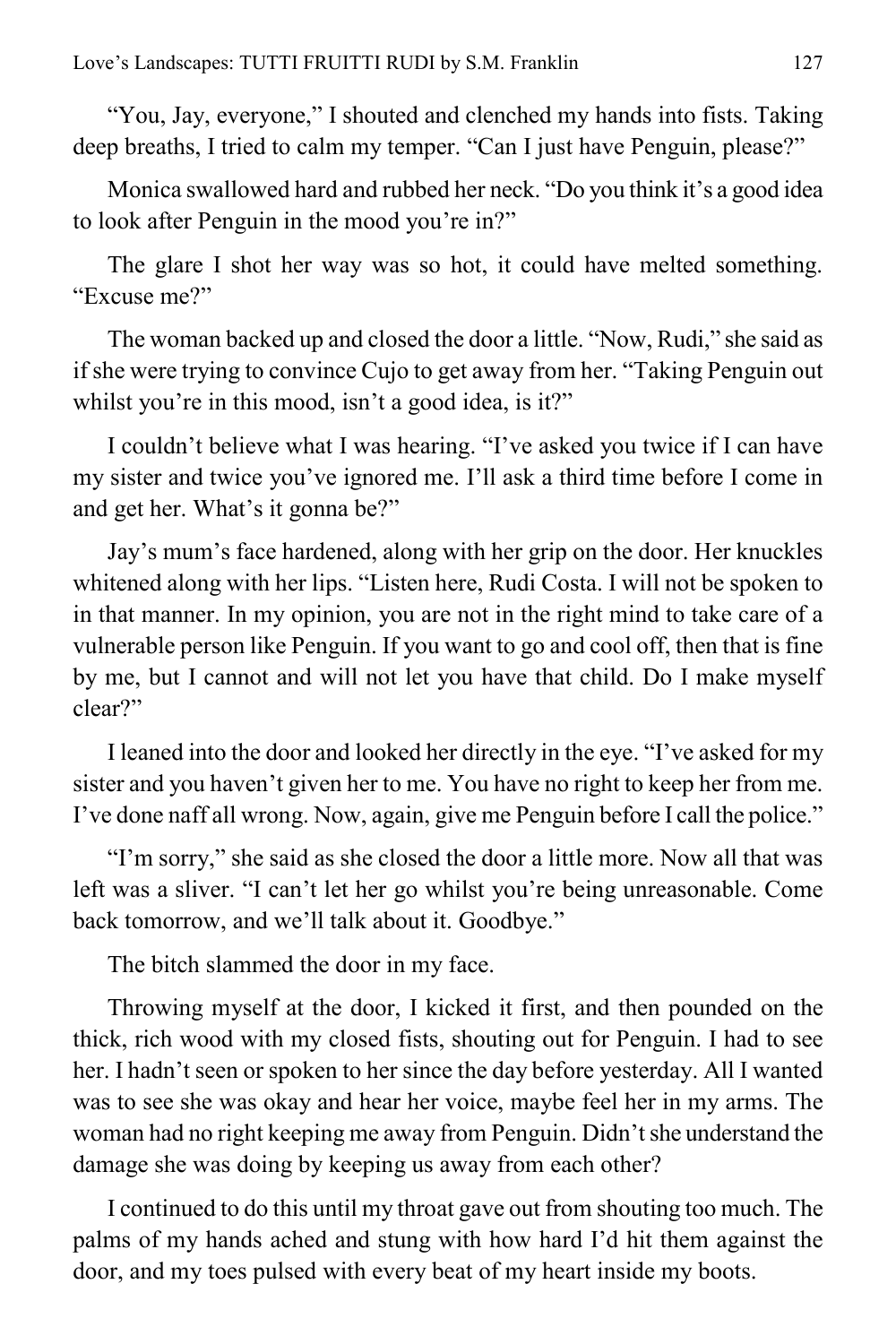I swiped at the angry tears that threatened to fall. "I'll be back," I promised.

\*\*\*\*

Long ago, the music had all bled into one long, boring-as-hell song. I was so drunk that I couldn't differentiate when one ended and another began. All I knew was that the amount of alcohol I'd had, had blurred my mind and everything along with it.

Now, that was a real good thing.

I chuckled at that, earning myself a few concerned looks from the bartender who was watching me closely. I'd seen his look in the beginning when I'd come in. He'd tried his chat up lines on me, telling me my eyes were the colour of coconut shells, told me I was gorgeous, and I had a glint in my eye that asked for trouble. I'd snorted and told him that my arsehole was closed up to actual arse lickers. After that, he'd steered clear, only coming close to me when I ordered another drink.

Four pints and a couple of neat vodkas later—because I was a lightweight did I feel *not* like me, which was good.

"Another!" I shouted and threw a crisp tenner in the general direction of the bartender. I leaned into the wood and waved my hands around in the air when the man failed to look in my direction.

"No more," he said, as he stopped across the bar from me. He sighed heavily and picked the money up, twisted it a little and leaned over to stuff it in the pocket on the left hand side of my shirt. "Go home."

I snorted and splayed my hands on the bar, letting them slide across the thickly painted and polished wood until my elbow slipped off the edge. "I don't have a home"

"Sure you do. Everyone has a home."

"Whatever," I slurred and slipped off the stool only to nearly face-plant the floor. I turned and gripped the bar, holding myself steady until the world stopped tilting on its axis. Damn, that felt wrong. Maybe I should have stopped at my second beer. But then, where was the fun in that?

Chuckling again to myself, I wiped the spittle that had fallen from my mouth with the back of my hand and moved through the throngs of people, bumping into chests and shoulders on the way. I apologised and giggled when in response, I felt hands grope my backside and my cock. I laughed out loud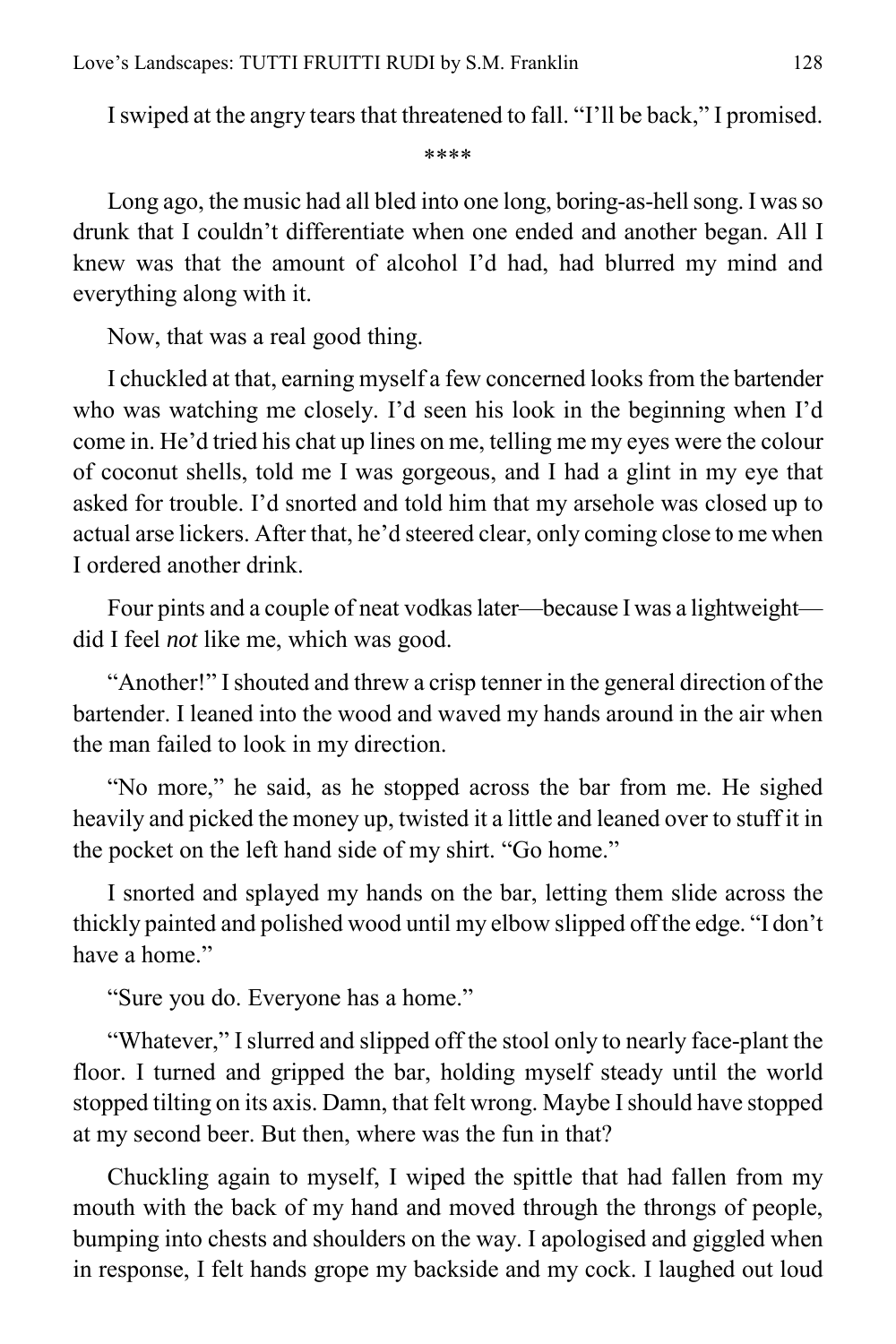and pushed my crotch into people's hands, liking the clenching squeezes on my neglected parts.

A heat covered my back and strong hands settling on my hips, holding them hostage. Lips, very hot lips danced over the side and back of my neck. A goatee if I could feel correctly, scraped against my skin, making me sigh and lean into the contact whilst trying to move forward at the same time. The guy stayed with me until we hit the doors, where the stud muffin bouncers smiled, shook their heads and pushed open the dark doors so the street came into view. I stumbled outside and sucked in a deep lungful of air, which seemed to wake me up a little.

I opened my eyes when the big guy spun me around and grasped my hand, pulling me down the darkened almost pitch black alley which stunk of piss and wet cardboard. I grunted a little when I was thrust up against the wall and a mouth with thick—too thick lips—pushed against my own, sucking my tongue into his mouth. Something in the back of my mind screamed at me to stop, to think about what I was doing, whilst another part gave the first part the finger and even made a little *Nernerneenerner* sound. Then another part—as the guy continued to eat my face—demanded that I open my eyes and look to see if green ones stared back at me.

I did and they didn't.

The eyes that opened were a deep brown, much like my own. They were half-mast, no doubt—again, much like my own. They had little lines in the corners, so the guy was older than me. By the feel of his hands and body pressed up against my own, he was a lot bigger than me too.

Well didn't that just turn me the fuck off? The stranger pulled back from the kiss, obviously noticing that I wasn't feeling it. I wasn't, and there was one reason for that—he wasn't Jay. That thought definitely penetrated my mind. I stumbled back against the brick and held my hands out in front of me when he came closer, signalling him to stop. "Stop, man, stop!"

"Oh come on." He advanced, his hands snaking around my waist, thrusting his hips and hard-on against me. He felt nice and big. I couldn't help the moan when he turned his hips a little to the right and thrust up against my own cock that was half-hard. "There we are," he mumbled and began kissing my neck again as he rubbed me till I was fully hard.

"Arghhhh," I moaned out loud and bit my lip when hands moved from around my back down to the front of me, popping the button fly open and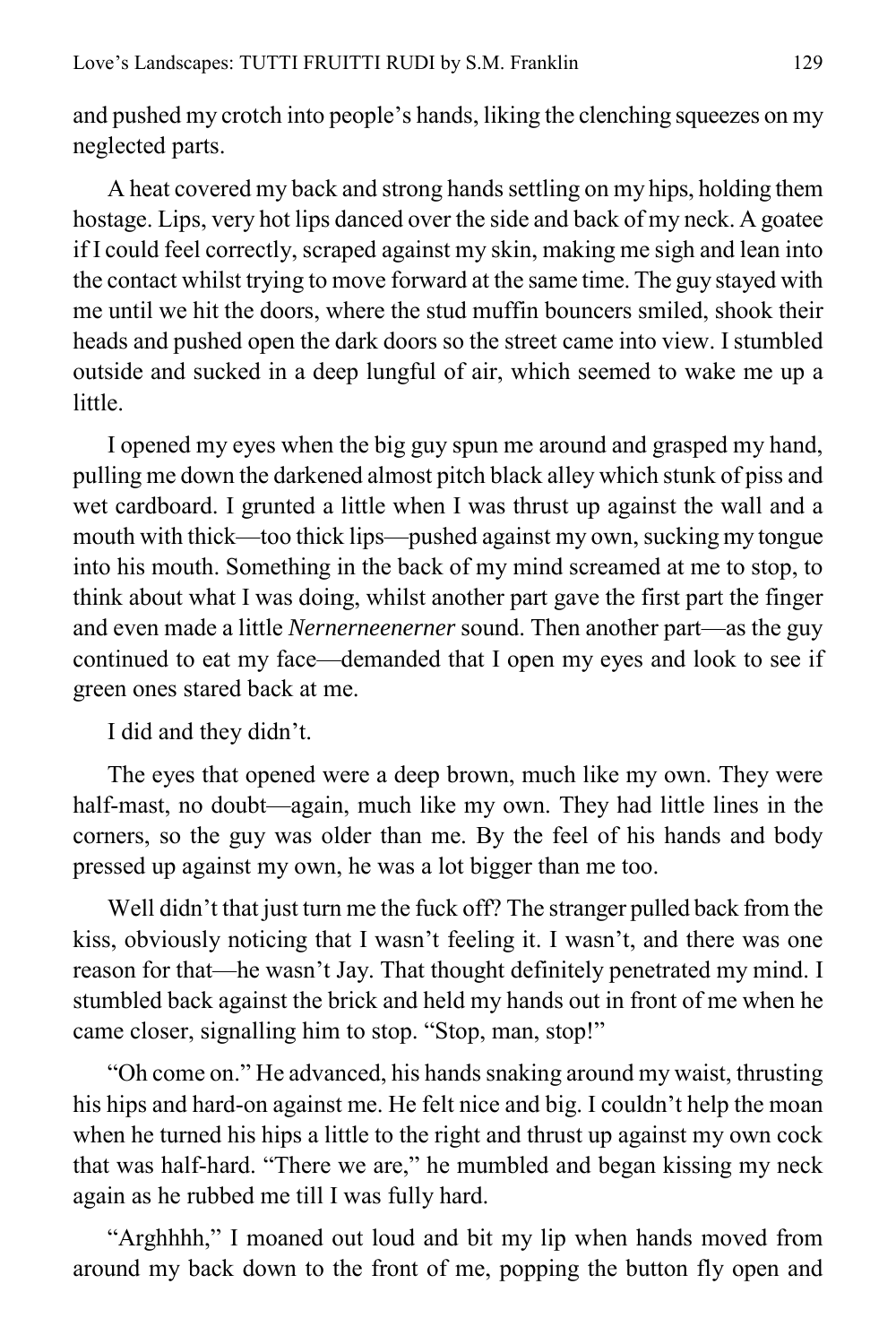taking my cock out. I hissed a little when the guy's strong hold gripped it a little tighter than I would have liked, squeezing the head until it darkened and a small dribble of pre-cum slithered out.

"You've got a nice-looking cock, but I don't want that. Turn around, let me fuck this arse."

I smiled and fought at the same time to keep my eyes open. Suddenly, I realised that the night air was making me tired as hell the more I breathed it in. I stifled a yawn. "Who says I'm a bottom?"

The man's dark brows rose, a wicked smile appearing across his face. "You're nothing but. You've got too much of a nice arse not to be. Now do as you're told and turn around. Face the wall and place your hands above your head"

Saluting him, I wobbled as I turned and thrust my jean-covered backside out at him. He growled and attacked my jeans, ripping them down my legs, leaving me bare to the night air. Hands, thick and heavy, moved over my bare skin. "I knew it." He sounded pleased and a little awed too. I knew I had a nice arse. It was round, muscled, hairless and silky smooth all at once. "Gonna fuck this into the wall."

"Do it," I whispered even though I didn't really give a fuck. The hard-on I'd had minutes ago was withering down to nothing very quickly. That little part of my mind still screamed that I was making a huge mistake, that it wasn't Jay behind me with his hands roaming over my body. No, I knew it wasn't. I guess that was part of it all though. I'd gone over to Jay's to spend some time with him and hope to get to know each other better, perhaps be able to take back some of the things I'd said, like me not being good enough for him. I was stupid enough to think that stealing all that money and doing something good with it made me a different person.

How deluded I was.

Fingers pulled apart my cheeks and hot breath fanned over my hole. Then hot spit landed in the middle of my starfish and a rough finger pushed and prodded, trying to break its way through. I pushed out and relaxed—or tried to. I closed my eyes and let out a deep breath—his finger broke through, wiggling and twisting. Another finger joined in, stretching me a little, making me moan when blunt-headed tips stroked against my prostate. I whimpered when he removed his fingers and pulled out. Shuffling sounded behind me over the sound of cars bibbing in the background. The club music I could hear a little, but I could feel and hear the bass more than anything.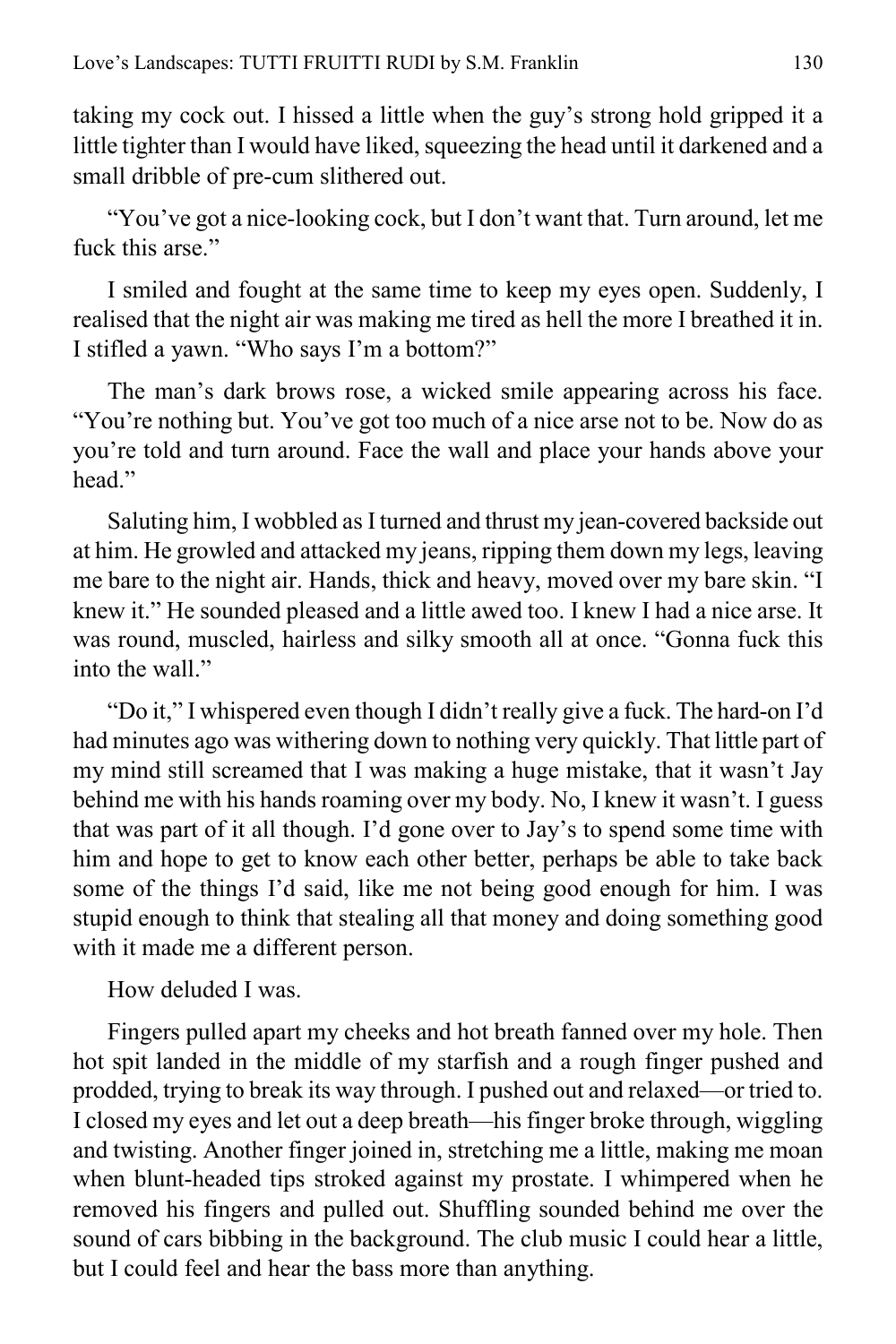"Ready?" he asked. Not giving me a chance to answer, he thrust himself inside me to the hilt. "Fucking hell," he gasped and gripped my hips tighter in his meaty fingers. His breath fanned over my back as his shirt rubbed against the knobs of my spine.

I gritted my teeth at the quick flash of intense, burning pain. My arsehole clenched rhythmically, trying to close in on itself, but it wouldn't and couldn't, not with the fucking huge cock stuffed up my backside. I breathed out and whimpered, "Move." I knew the moment he started moving, the pain would change—hopefully.

The guy grunted loudly and pulled all the way out until I thought he had second thoughts, but then he slammed back into me with such force, I fell forward onto the wall, grazing the front of my bare cock. I reached down quickly and grabbed hold of my piece, wincing when my hand moved over the soft, scraped, bared tip. Fuck, that hurt.

I had no clue how long he fucked me, but I did know that the more it went on, the more turned off I became. The constant back and forth woke me up a little more each time, plus the burn of my arsehole, because we had no lube, kept me from relaxing. Spit really wasn't a good substitute.

The big man behind me—who I'd failed to get a name from—gripped my shoulders and thrust even harder against me, his hips smashing against my flesh, his cock jutting back and forth. "Coming," he shouted and pushed me into the wall, crushing my cheek against the abrasive surface as I felt his cock unload into my arse. What felt like minutes but was probably only seconds later, I felt dribbles of his cum leak out the sides where his cock immediately started to deflate inside me.

#### Bare.

"What the fuck?" I whispered brokenly and attempted to push away from him. I felt little drops of cum land on the back of my thighs. He pulled out, and my butthole clenched, keeping his shit inside me, when I wanted nothing more than to get the whole fucking lot of it out. "You went bare inside me?" I whirled around on him in time to see him flick the excess cum from his slimy cock and stuff it back into his jeans.

A smug look came over his face. "But you're Tutti Fruitti Rudi."

I froze and swallowed hard as I felt the blood bleed from my face. My eyes burned and my throat quivered. "What?" I'd never seen this guy before in my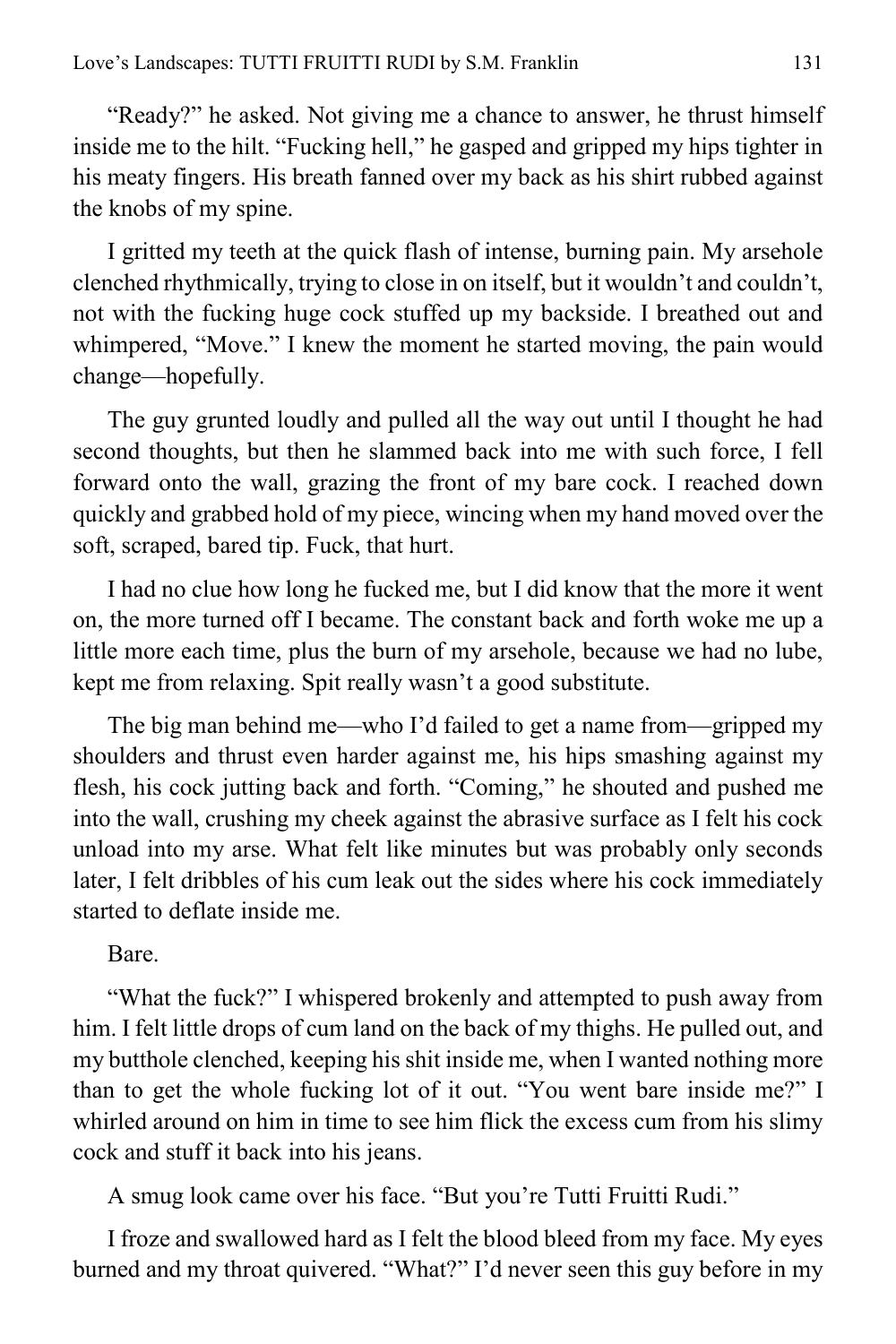life. I would have remembered someone like him. Through my drink-induced brain, I tried for the life of me to remember, but I couldn't.

"You're the famous Rudi. Every gay guy in Southend and the surrounding areas knows you. Rumours have it that you've got the best arsehole a man could have. Now," he smiled even bigger than before, all proud of himself and shit, "I can testify to that. Damn, you were well worth the money." He dug into his back pocket and pulled out his wallet. Folding two twenties together, he tossed them at me, along with his card. All three landed scattered at my feet. "Call me for a repeat. I may even pay you more or maybe, you could be *the birthday present* at one of my mate's parties? Yeah, Pete's birthday's coming up in a couple of weeks. You think you could make it?"

I stared blankly at the man as he continued to blabber off about me doing whatever. Finally, he gave up, thanked me and told me to give him a call when I wanted a "good old time fuck". Then he was gone.

Looking down at myself, I cringed at what I saw. My jeans were still around my ankles and my flaccid cock was swinging in the subtle breeze. I could feel trickles of his cum juice subtly easing its way out of me with every exhale I took. I swallowed past my quivering throat and saw a tear fall from my eye as I bent over to yank my jeans up.

What the hell had I done?

\*\*\*\*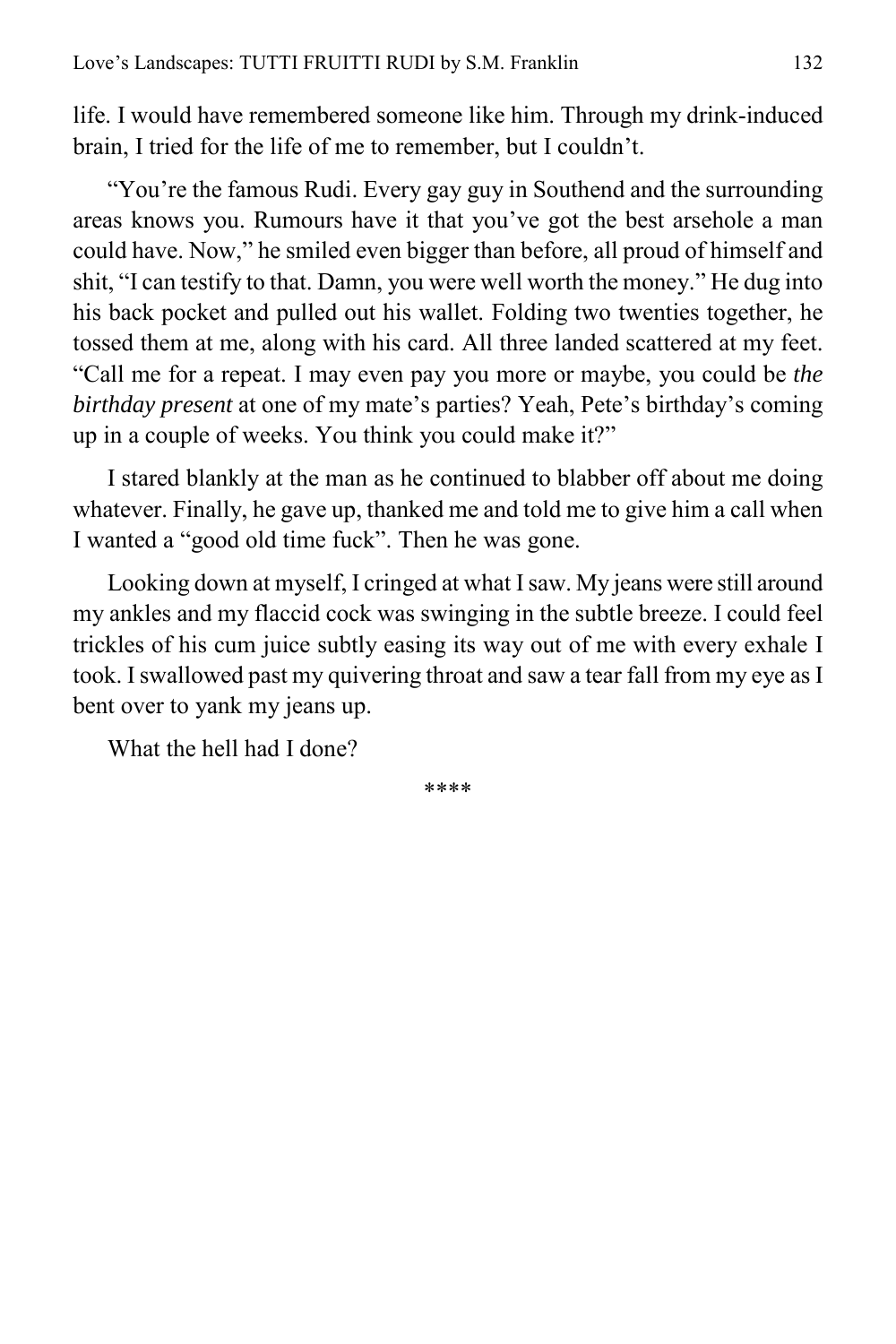### **Chapter Seventeen**

The clinic was full, which made this even more embarrassing. Normally I wasn't embarrassed at all. I'd come here once a month to get checked, have a lorry load of condoms shoved at me and probably lift a few things in the meantime, but now was different.

Last night I'd fucked up big time.

After seeing Angela at the counter and booking myself in, I sat down on one of the blue plastic seats and waited. The overhead TV was on, *This Morning's*  theme tune echoing around the full room. I glanced around at the sea of faces. Most were my age or younger. One or two were a little older but not by much. I eyed the girls who sat curled up by themselves, their arms wrapped around their middles. They were the scared little ones, worried that they were pregnant. They always came in with the same worried, dejected looks on their faces. Then you had the guys and girls who you could tell were regulars here—more regular than me—and just coming in to have a quick test before they could get going, not really giving a shit overall. The gay guys were different. They had this far away, not quite there look on their faces. You could tell their minds were off wondering what the hell they were gonna do if they found out they were HIV positive… or anything else.

Right now I was in exactly the same place.

The last time I'd gone bareback—not voluntarily—was when I was abused by the men that my mum had brought home. Since then, when I had gained control of my life and who and what touched me, everyone wore a condom. I wore a condom when I fucked someone. It was a written rule amongst gay men—hell with all men but especially the LGBT community. It was pushed, elbowed and downright shoved down our throats by the counsellors, doctors and nurses to use protection each and every time because the outcry of HIV was spreading like nobody's business. Everyone was turning up HIV positive and not knowing about it because they thought they were safe. By then, it was too late. The deed had been done, and it was too bloody late to do anything.

That and the thought that I associated unprotected sex with being abused, scared me into using protection, making sure I was wrapped every time I slid into someone and vice versa. Just the thought that one time of utter stupidness last night would ruin the rest of my life, just about broke me, but at the same time, made me angry as hell.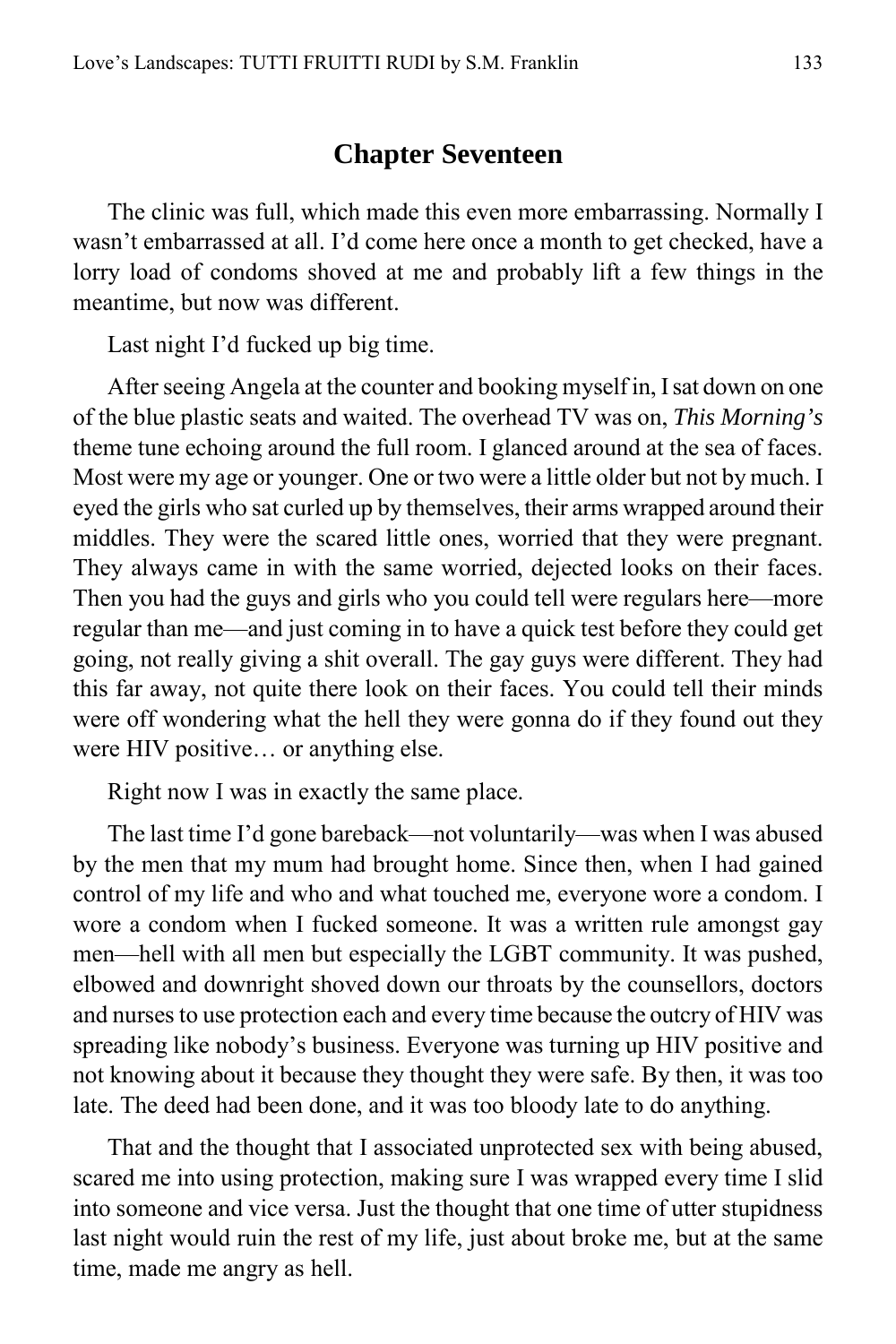I was never that stupid. Whenever I bent over for someone, I always watched, made sure they were wearing something. Drinking lowered my inhibitions, my security and made me fucking stupid as hell. In effect, drinking—and drinking too much—could have caused me to contract the HIV fucking virus and whatever the fuck else, too.

Stupidness.

\*\*\*\*

What felt like hours later, my usual nurse, Paul, waved me over, a ready smile on his face. The moment he saw mine—or lack of—he frowned and followed me into the room, making sure to close the door after us with a soft hush.

"Rudi?"

"I need the HIV test, like now," I said quickly, not being able to stand still. There was no point in beating around the bush. My whole body trembled with nerves. My heart beat ridiculously fast in my chest and my head pounded, not just with a hangover but with overwhelming tension.

Paul nodded and moved over to the sink, where he began washing his hands with the antiseptic stuff. I moved to the long, white bed and hefted myself on top of it and held out my arms, ready and waiting for him.

With purple gloves snapped into place, Paul approached me with a little finger punch thing ready in his hands. I held out my finger, wincing a little at the stab I knew was coming. Placing the device at my forefinger tip, Paul pressed it down, puncturing my skin. Seconds later, a red blob appeared. He reached over blindly for a test strip thingy as he looked up at me, his brows drawn together. "Something you want to tell me, Rudi?"

" $No$ "

Paul sighed and dropped the puncture device into a grey kidney dish, along with the wrap from the test strip. Placing a cotton wool ball over my finger, he held it in place for a couple of seconds. "Are you sure?"

"Yes."

"Rudi." The nurse looked up at me again, his icy blue eyes pleading with me. "Talk to me. I see you once a month and have done for the last couple of years. We usually have a laugh and chat about everything that you've been doing and who I've seen and what funny things have happened during that month"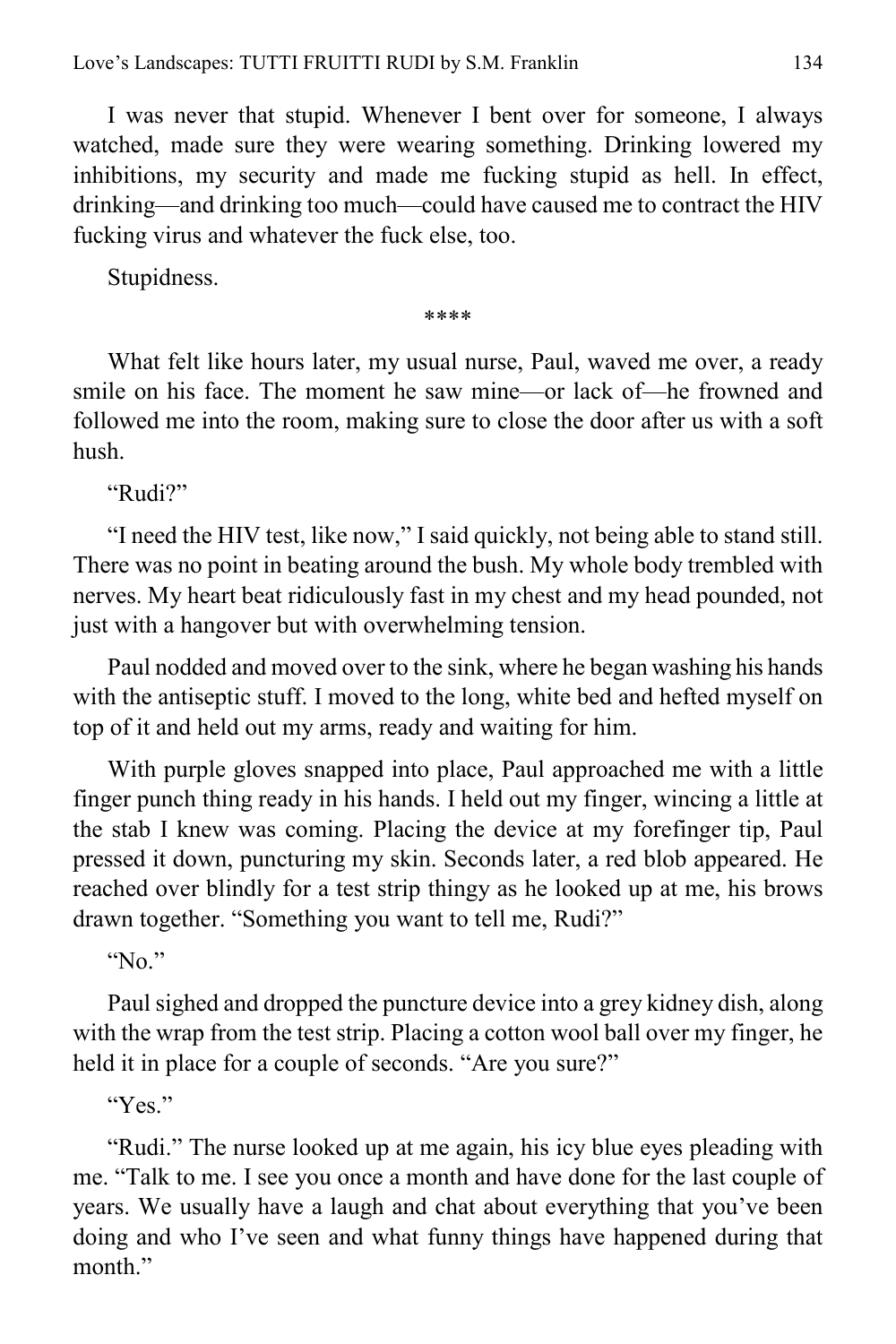"For fuck's sake, Paul!" I shouted and glared at the persistent man. Did he not understand that I had a hundred and one things on my mind and talking was the last thing I wanted to do? "I don't want to talk. Is that okay?"

"Did something happen? You can talk to me, you know."

He just had to keep prodding. "God damn you. I don't need to talk to anyone, I don't need anything. No, that's a lie. All I need is this bloody HIV test and the results. That's all I want and need, thank you very much."

Now Paul just sounded hurt when he spoke. "If you don't want to talk to me, you can talk to the counsellor, you know that. She's in today. I can make sure you get seen right away, be her first patient."

Sighing heavily, I dropped my head forward, wishing I had plenty of hair I could hide behind. "I don't need to talk to anyone. I assure you, nothing happened, nothing like that anyway."

"Are you sure?"

Rolling my eyes, I looked up at him and nodded. "I'm sure."

He stared at me for a long moment before he nodded, then held out a white swab for my mouth. "Open up."

Ten minutes later, I was back outside, even more nervous and worried than I had been before I went in. I knew the test took an hour at the most and that hour made my bum hole clench repeatedly, my gut jump and my heart beat triple time. My stomach churned, threatening to bring up the toast I'd managed to force down my throat earlier. The tea I'd had burned like hot acid in my stomach, creating little regurgitations in my chest.

The phone in my pocket buzzed, alerting me of a new text.

Pulling it out, I opened the phone and saw the text was from Jay. I debated about opening it, my finger just hovering over the little button. I wasn't sure if I was ready to deal with him or the situation yet. I had too many things on my mind and part of me—even though I knew it was wrong—blamed him for my actions last night. If he wouldn't have blown me out yesterday for whatever reason, things wouldn't have turned out the way they did. I wouldn't have gone to the club and got blind drunk and had unprotected sex in a dirty, filthy pissstained alley with a stranger. No, I would have spent the night with Penguin and Jay along Southend seafront, maybe taking Penguin into the arcades and giving her some two pence coins for the machines, then maybe fighting playfully with Jay over who could win Penguin a teddy from the grabbers.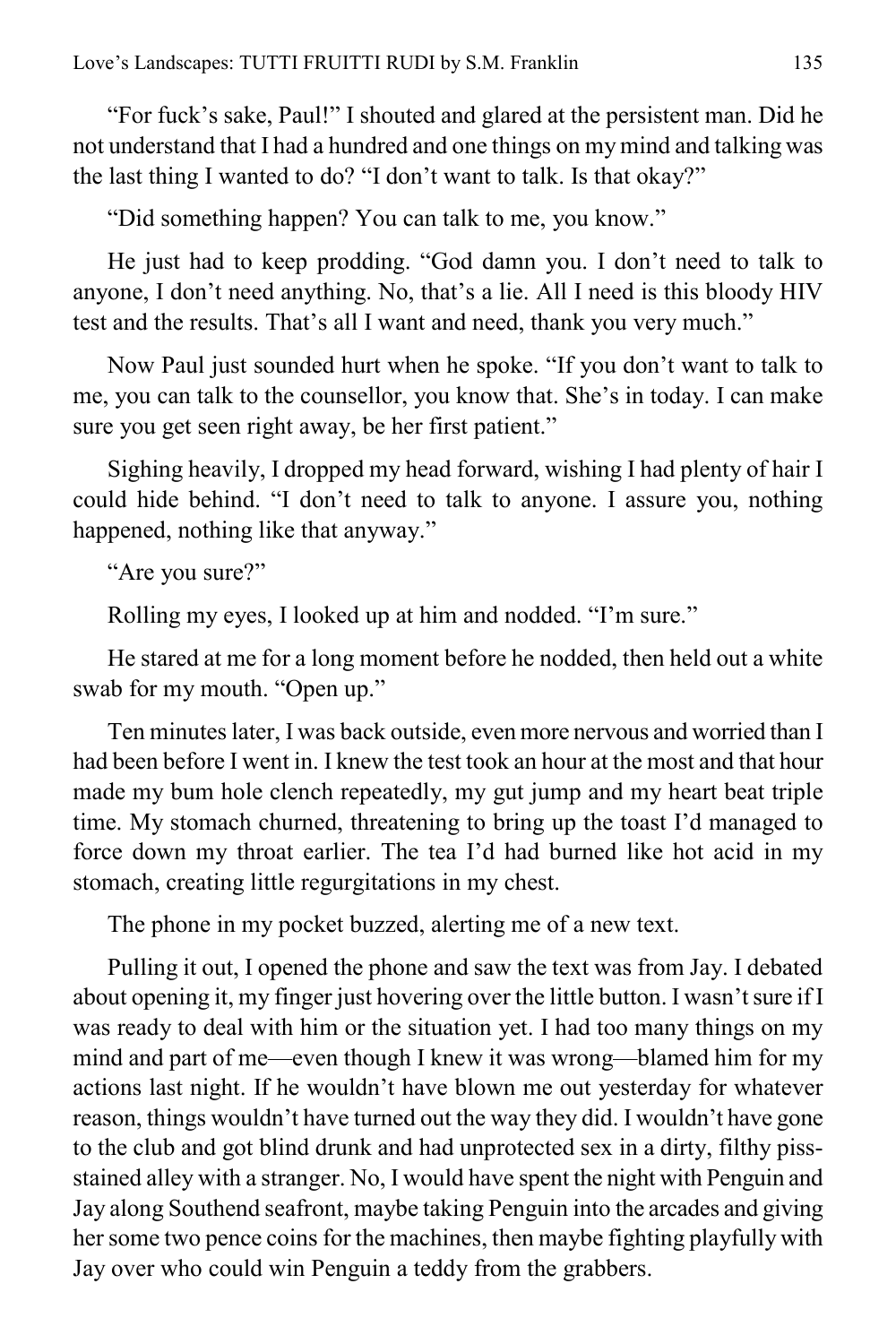Deciding to ignore Jay's text, I closed the phone and set it back in my pocket. Fifteen minutes later, it went off again, buzzing intently against the side of my thigh. I clenched my hands into fists and debated about taking the piece of plastic out and perhaps crushing it in my grip. Maybe that would shut the thing up?

Getting annoyed and frustrated at not only the constant buzzing, but also the waiting, I got up from the uncomfortable blue plastic and paced the length of the clinic, not paying any attention to anyone else or their pained looks. I wrapped my arms around my waist; berating myself over and over again about how stupid I'd been last night. I'd bollocked myself repeatedly but that wasn't enough. I'd been stupid, so incredibly stupid.

"Rudi<sup>"</sup>

Nurse Paul's voice had me spinning around. I rushed to him and gripped his forearms, my eyes darted back and forth across his face, trying to read it. "It's negative, right?"

Paul gave me a small smile and led me back to the room, where he told me to sit down, but I was too worked up. "Rudi, have a seat."

"I can't." I swallowed and rubbed my forehead with the tips of my fingers that shook. "Just tell me."

"Okay." The nurse nodded and reached over to a sheet of printed paper from his desk. "The results are negative. That means that either it's really a negative, because the person or persons you had risky sex with didn't have the HIV virus, or if they did, had a very low viral load. Either that, or it's a false negative because the virus hasn't had a chance to infect you yet."

Relief so fucking strong swept through me and actually took my legs out. I collapsed to the floor, my hand reaching out to grab the end of the bed, clenching against the soft blue paper that rested on top of it. "Thank fuck."

"It's not one hundred percent, Rudi. I'd suggest you come back in two weeks, have another test."

My head was already shaking back and forth. "I don't need to come back. If the results have come back negative just like the others I've had previously, then I'll be okay." In my head, it had to be okay. I'd gotten the negative news, and that, in my mind, was all that I had wanted. Anything else that could spoil that, my mind didn't want to know.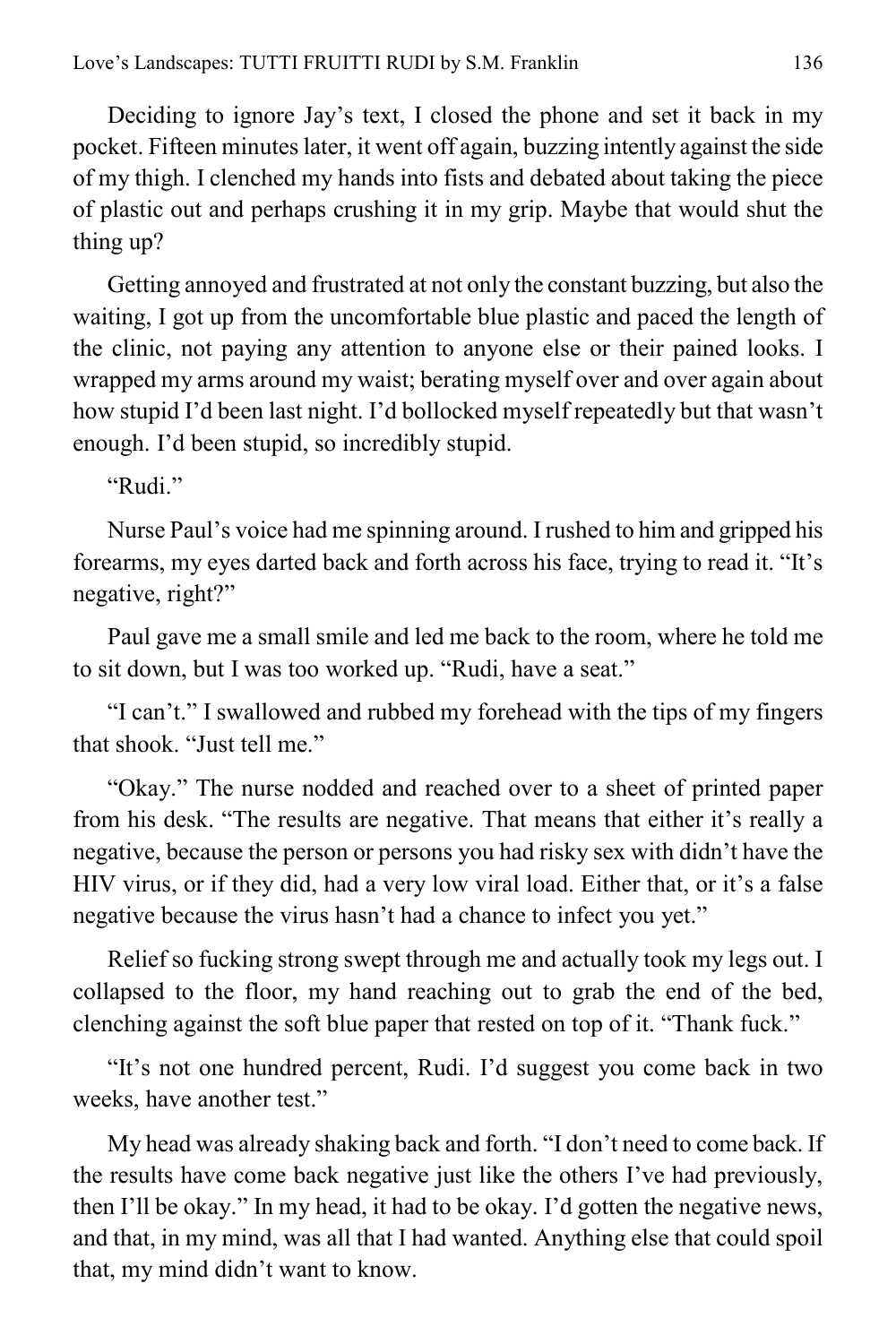Paul sighed and pursed his lips. "Rudi," he said sternly, obviously using his medical position to pull rank on me. "In my opinion, I would suggest you come back in a couple of weeks' time to have another test, just to be on the safe side. You can never be too sure with things like this, especially with… you and everything… else."

"I'm not doing that anymore, Paul." I wiped my sweaty hands down the front of my jeans and licked my suddenly dry lips. "I'll come back in my usual four weeks, okay?"

The nurse's jaw ticked obviously wanting to say more. Hell, he probably wanted to strangle me and shake me till I gave in, but I was set in my ways on this. I walked over to where he sat and held out my hand. He looked down at it before sighing heavily and pulling me into him. He clasped my hand and held it in between the two of his. Looking up at me, he said, "I don't like this, Rudi."

I smiled a little, even though it felt shaky as hell, because no matter how much my mind repeated over and over again that I'd gotten a negative result, my body was still in shock at not only the result but the need to be here, too. "I'll be fine, Paul. Thanks for everything."

I'd just opened the door when Paul called my name. I looked over my shoulder at him. "Yeah?"

"You forgot these." He held up a yellow biohazard plastic bag filled with my usual monthly wares.

\*\*\*\*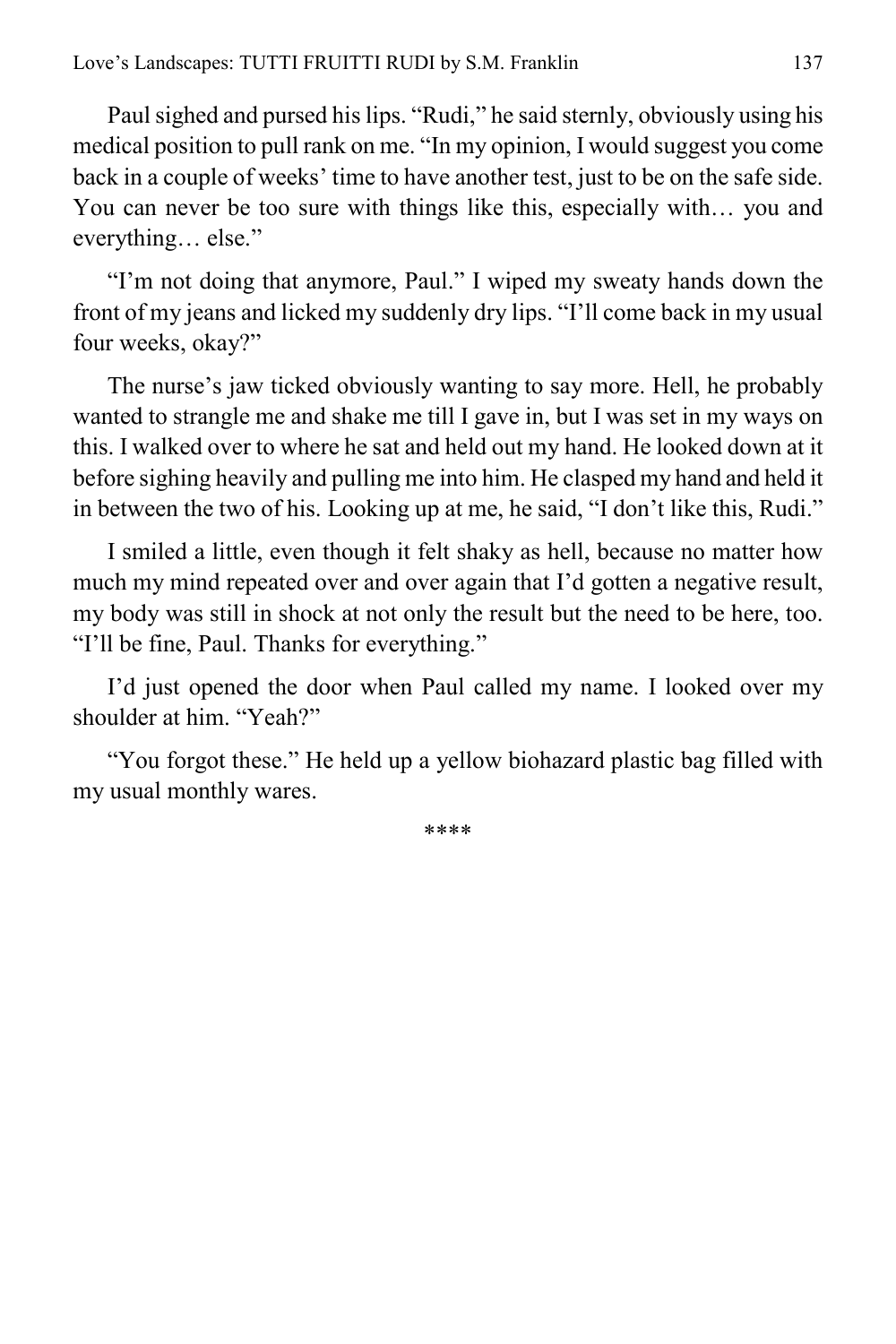# **Chapter Eighteen**

"You know," Jay said warily. "I think we need to talk."

That was an understatement.

We both stood staring at each other. He had dark rings around his eyes, and even though he had a nice new tan from working outside, it only made his face look more tired, especially around his eyes and mouth. He actually looked like he hadn't slept much better than me. His dark-blond hair was messed on top and looked as if he'd run his hands through it a million times today.

Probably what I looked like if I'd have looked in the mirror this morning.

"Okay." I nodded and adjusted Penguin in my arms. Subtly, I scanned our surroundings in the car park we stood in, watching people drive in and out, park their cars, go to the small black machine before walking off to do whatever they came to do. "You wanna come back to my place?"

Jay nodded back at me and smiled a little. "I'd like that."

After he locked up and ticketed his own car, he pocketed the keys and waved at me to get on with it. With my place not being far, I carried Penguin all the way, with Jay walking by my side, not saying anything. The silence wasn't heavy or uncomfortable, but I could tell that Jay was silently having a conversation with himself, probably about what he and I were going to say. That was going to be one interesting chat, because I was feeling that there were some crossed wires going on somewhere.

Fifteen minutes later, we arrived at the creaky steps that led up to my flat. Going first, I unlocked the door, giving it a quick jerk of my shoulder, because I still hadn't oiled the thing, and held my hand out, waiting for Jay to go in. He hesitated a little, and then seemed to shake himself.

Penguin tensed in my arms, her head burrowing into my neck. "Rudi," she whispered whilst her hands clutched at my T-shirt, trying to pull herself into me more. It was clear she didn't want to go into the flat.

"Hey, Penguin," I smoothed my hand up and down her back as I walked with her to her new bedroom, "I've got a surprise for you."

Hesitantly, her head popped up, her eyes widening a little. "You have?"

"Uh-huh." I nodded and tickled her, making her squirm in my arms. Damn, it felt good to hold her and have her near. "You wanna see?"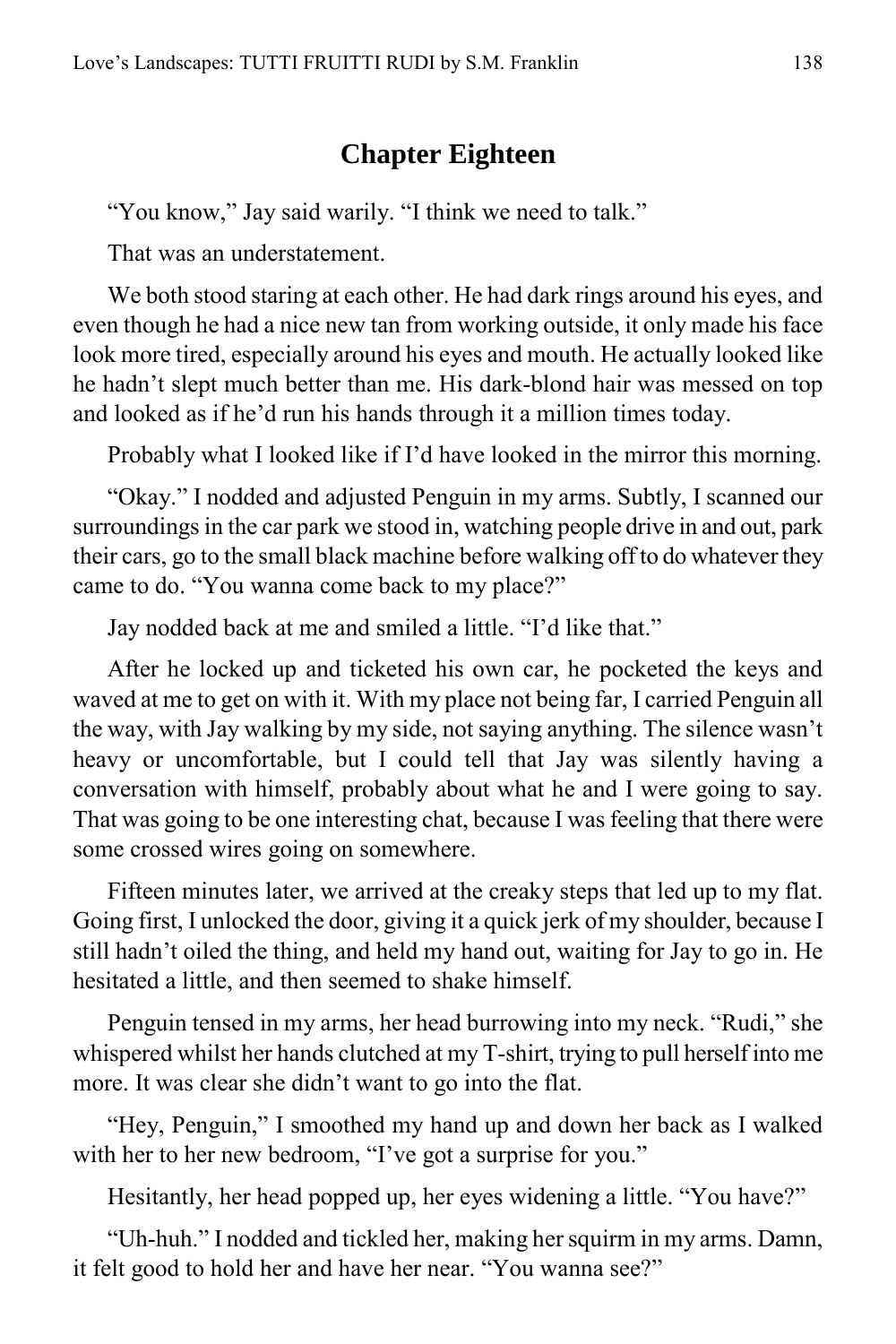"Yes." She squealed and wiggled to get down.

Placing her on her feet, I held her small hand in mine and stopped outside the closed door. I looked down at Penguin to see her chewing on her bottom lip and glancing up at me a little nervously. I glanced back at Jay to see that he'd stopped down the passage a little, giving me and Penguin our little time. I smiled at him in acknowledgement and thanks.

Opening the newly painted door, I smiled broadly and flicked the light switch, illuminating the pink and white room. I'd spent a shitload of time and money making the room perfect for Penguin. I knew that I didn't really need to go to any trouble at all. Penguin would have accepted anything I would have given her and if that had been a bed in a small room without anything else, she would have been happy, but she deserved better than that and now with the money—even though it was stolen and came from drugs and God knows where and what else—I could do this for her.

The walls were painted a candyfloss pink that I'd had made especially for her in B&Q. I'd bought small stencils of penguins, teddy bears and hearts and painted them on along the top of the wall as a replacement border. I'd also gotten a new wardrobe set with side table and chest of drawers that I'd also filled with new clothes. Her bed, that sat along the far wall with the window just to the side of it, was a special pink and white, with silver painted swirls and stars along the princess-cut headboard and footboard. The covers were gingham pink with little white bows that looked real girly.

Penguin squealed long and loud when she spotted the bed. Why she did this, I had no clue. My brows furrowed when I glanced at the toys that were stacked up in the corner, waiting for her to rip open and bug me to put batteries in, but she didn't. She instead headed straight past those as if they weren't even there.

Huh.

Climbing onto her bed, she squirmed until she was under the covers and looking up at me, her bright blue eyes shining and twinkling, her cheeks rosy and bunched where she'd smiled so much. "I love Rudi."

Something inside me settled. Seeing her so happy and so *her age* made me feel complete a little bit more, like I'd done the right thing.

Walking over to the bed, I crawled on top of the covers and curled up around her, against the wall, and pulled her small body into my arms. Burying my nose in her hair, I felt my brows pull in a little when I smelled coconut instead of strawberries, but then a shadow fell over the door. I glanced up to see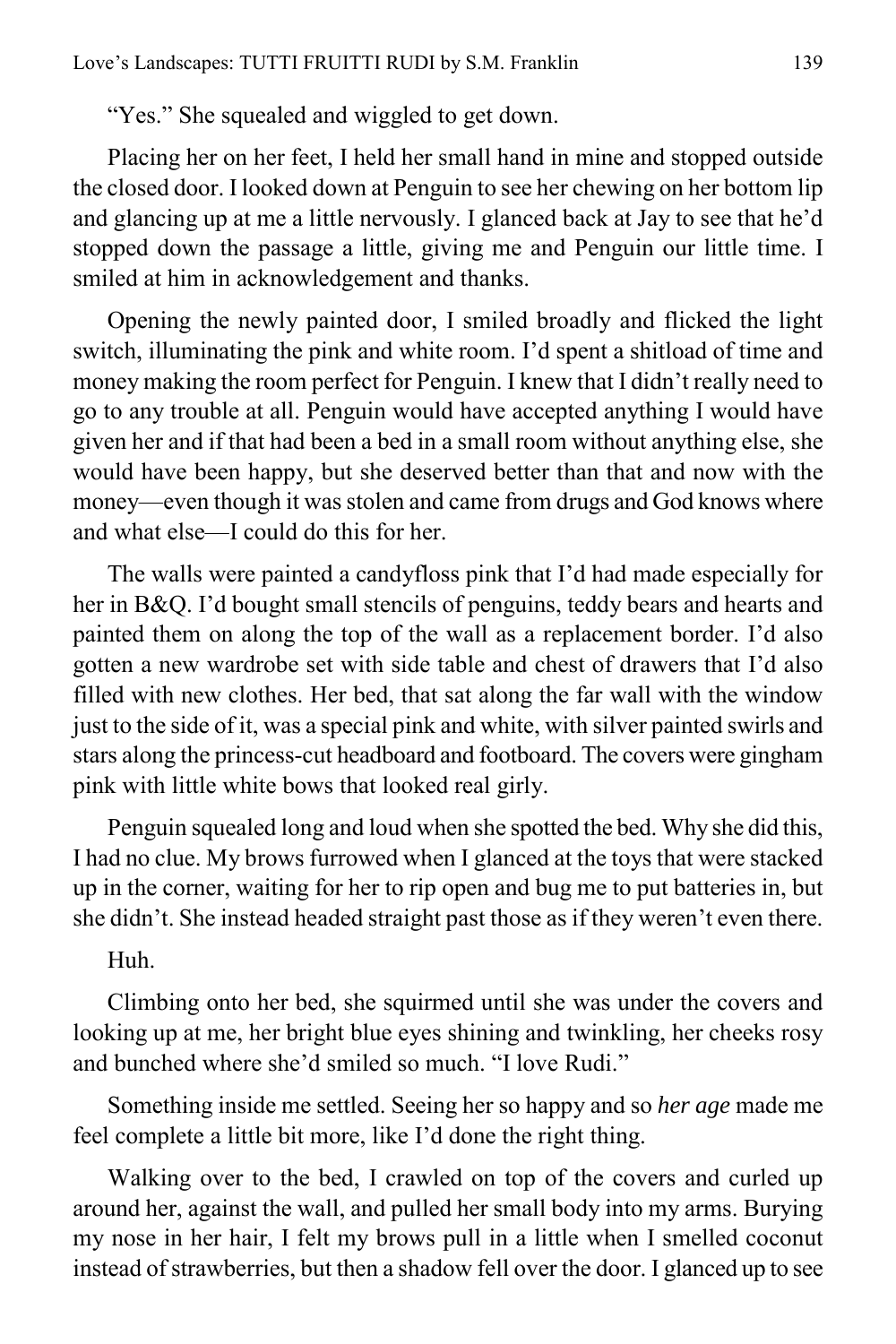Jay standing in the doorway looking way too uncomfortable. His hands were clenching and unclenching, his lips were pursed and his brows were arched.

"Jay, come," Penguin said into the silenced room. She patted her hand to the other side of her, her blue eyes intently watching the man that had come to mean something to both me and Penguin. "Jay, come," she repeated when Jay failed to move.

He looked at me I guess for permission. I nodded and watched his lithe form move across the room. He sat down on the bed and bent over, the muscles in his back pulled and bunched, his biceps jerked and rolled as his hands fiddled with something. The tendons in his arms flicked and ticked. Only when I heard the plop of his boots hit the new carpet did I realise he was taking them off. Before I could reach down to my own—because I should have thought of that myself—Jay turned and undone mine, pulling them off my feet before dropping them to the floor. Then he ruffled under the covers, making Penguin scream out loud in fits of giggles, trying to get her sandals—that Monica had bought—off her feet.

When all of our shoes were removed, Jay slipped in next to Penguin. His head rested on one of his bent arms, whilst the other stretched over Penguin hesitantly so it rested on my hip. His fingers curled around my hip bone, his thumb pressing against the soft skin there. "Is this okay?" he whispered, his eyes flicking all over my face.

I glanced down at Penguin to see her blue eyes glazed over and rolling a little, her eyelids becoming heavier by the minute. I didn't answer him until Penguin's eyes were closed and her mouth had dropped open with little snuffled snores coming out.

"It's fine."

Jay sighed heavily, enough to ruffle Penguin's hair. He swallowed hard, his eyes intently focused on me. "I'm sorry."

My brows pulled together as I slid my arm across Penguin so it touched Jay's chest. I fanned my hand out, feeling his muscles under my touch and his hot skin. Peace much like when I held Penguin in my arms, settled inside me when this man was close. "What are you apologising for?"

"I was a stupid prick to you the other night," he said softly. "I'm sorry for that"

"You were kind of a prick," I admitted. "Why'd you do it, because I know it's not your normal persona?"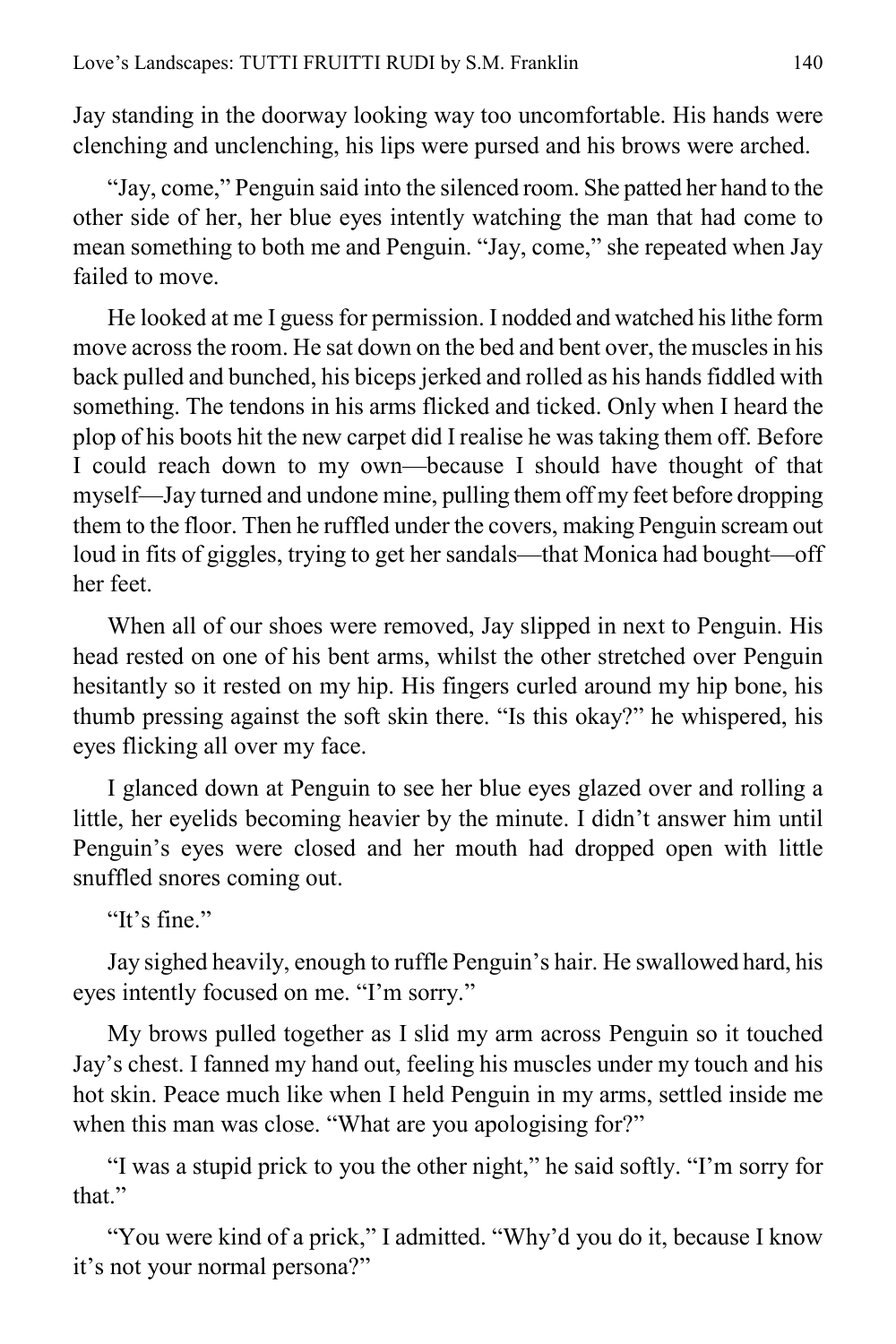Jay didn't answer for so long; I thought maybe I'd missed something. Eventually though, he said, "I… I got jealous."

I nearly choked on my next breath. "Jealous?" I said incredulously, remembering only at the last minute that we weren't alone. "Of what, exactly?"

"Of you," he whispered fiercely, his fingers tightening around my hip. "Of you and this." He let go of my hip and waved his hand around. "I got jealous that you came to us with practically nothing and the… state that you and Penguin were in then—what days, nearly a week later—you turn up and announce that you have a new place and it's like this and like that. Then you started going on about what you're gonna be doing with it and how Penguin's gonna love it. I got jealous, simple as."

"I did come to you with nothing but the shit my mum had dealt out. You're right about that," I admitted even though it bugged the shit out of me.

Jay nodded. "I know and I feel bad for that, for thinking of you in that manner and assuming that someone like you could never have this because if I admitted it, I did think that. I'm sorry for doing that. I'm sorry for being a prick."

"We're quite the pair, huh?" The look on his face just about broke my heart. I shuffled closer and slipped my hand around his back, pulling him in closer still. "You don't need to be jealous. I understand what you thought and secretly, I wondered when I first met you whether you were like that, but after spending time with you, I realised that you weren't. That night, I guess you were just feeling something or another really. You'd probably had a bad day at work and came home to something that had upset you further and…"

"I guess you're right," Jay admitted quietly. "I'd had an okay day at work, but when I got home, I just wanted to have a shower and go out with you and Penguin. Instead, I came home to Monica having a moan at me about not doing something before heading to work earlier that morning, then telling me that Dad wanted to have a word with me when he got home because he'd been at a merchant's all day and was pissed about something or another. An hour or so later, you came around and told me about all this, I guess that was my way of exploding."

I snorted. "I'm glad you don't get angry or anything like that when you explode."

"Nah," Jay smiled, his eyes relaxing a little. "I just kind of go off and sulk much like I did that night."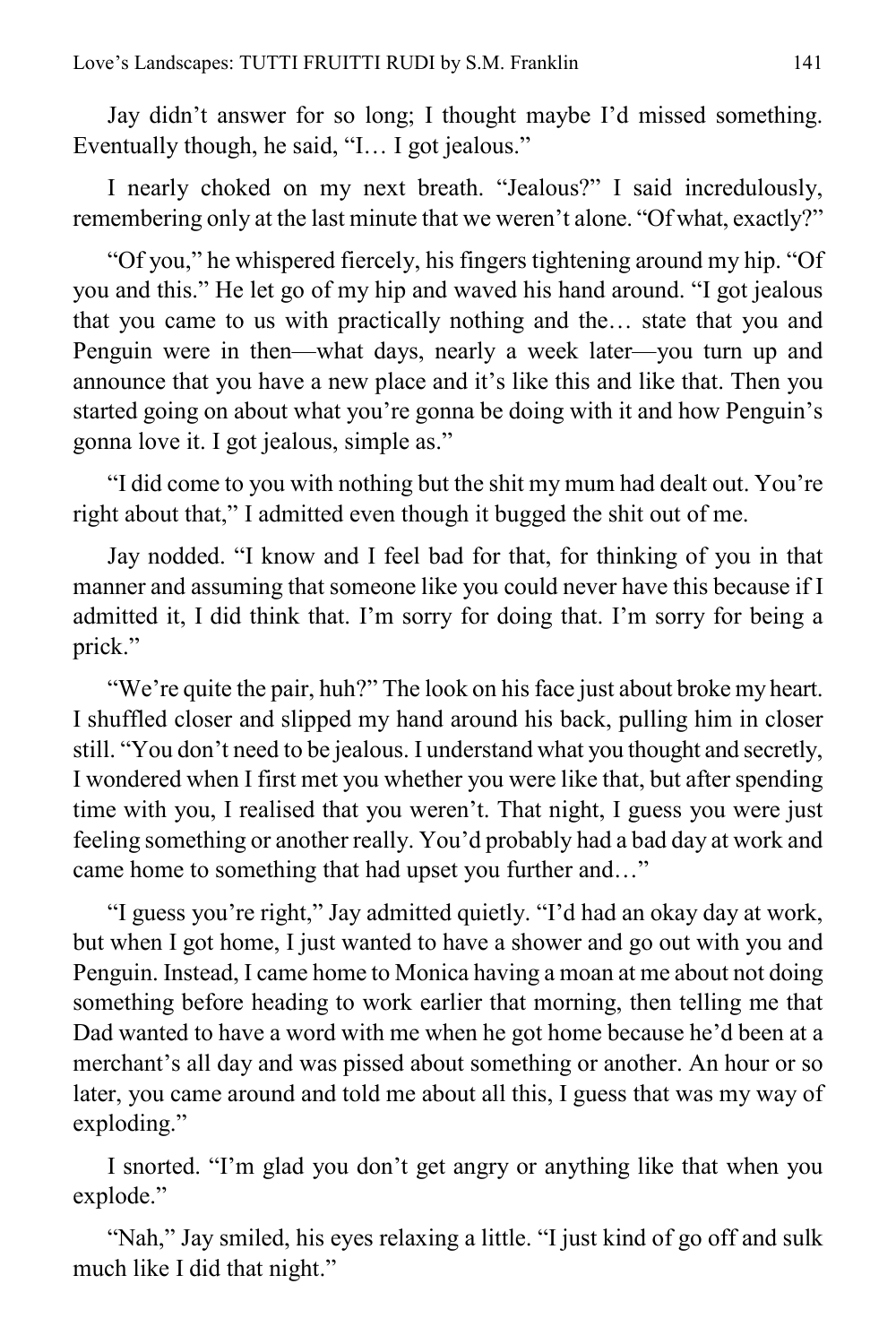Memories, thoughts and snippets of angry men in my life, flashed before my eyes. Men hitting me and my mum when I was younger flitted through my mind. My body instantly tensed at the phantom feel of hands and fists hitting my body, blood rushing to the surface as bruises formed and cuts exploded, the red stuff splattering and dripping from my body.

"Hey," Jay said softly, his hand reached up and cupped my face, his thumb tracing over the curve of my cheek. "You okay?"

My eyes opened, and I realised where I was and that I was okay. I was okay. I scanned Jay's face, taking in all the little bits of it that I loved and adored, then I looked down at Penguin. I gazed at her sleeping form for the longest time. When I felt my body relax, I looked back up at Jay just in time to catch the concerned frown on his face before it was wiped away. "I'm fine."

"Are you sure?"

My head dropped to the side as my hand slipped under the hem of Jay's top, feeling his hot and soft skin. I needed to touch something on him even if it was a little part. "Yeah, I am now."

\*\*\*\*

"You are staying for dinner, right?"

After having our little chat or heart-to-heart, whatever it was called, we'd fallen asleep both curled around Penguin. We'd woken to her complaining about being too hot. Now, I was in the kitchen starting dinner, whilst Penguin watched cartoons in the living room.

Jay eyed me warily as he perched himself up on a stall against the old kitchen counter. The thing creaked under his weight. "You cook?"

I clucked my tongue and shot him a glare, but I didn't really mean it, though. "Of course I cook. I've cooked since I was ten years old."

"I'm sorry," Jay said quickly, as if sensing his mistake. "I didn't realise."

"You're alright." I sighed and reached for a new saucepan out of a set I'd bought. Settling it on the counter, I moved to the vegetable rack that held the potatoes and fresh veg. I grabbed the bag of spuds and dropped them to the counter too, as I searched through the cutlery drawer for a small knife. "You couldn't have known."

"I bet you had to do a lot of other things too, huh?" he asked softly, his eyes just as soft and rounded a little.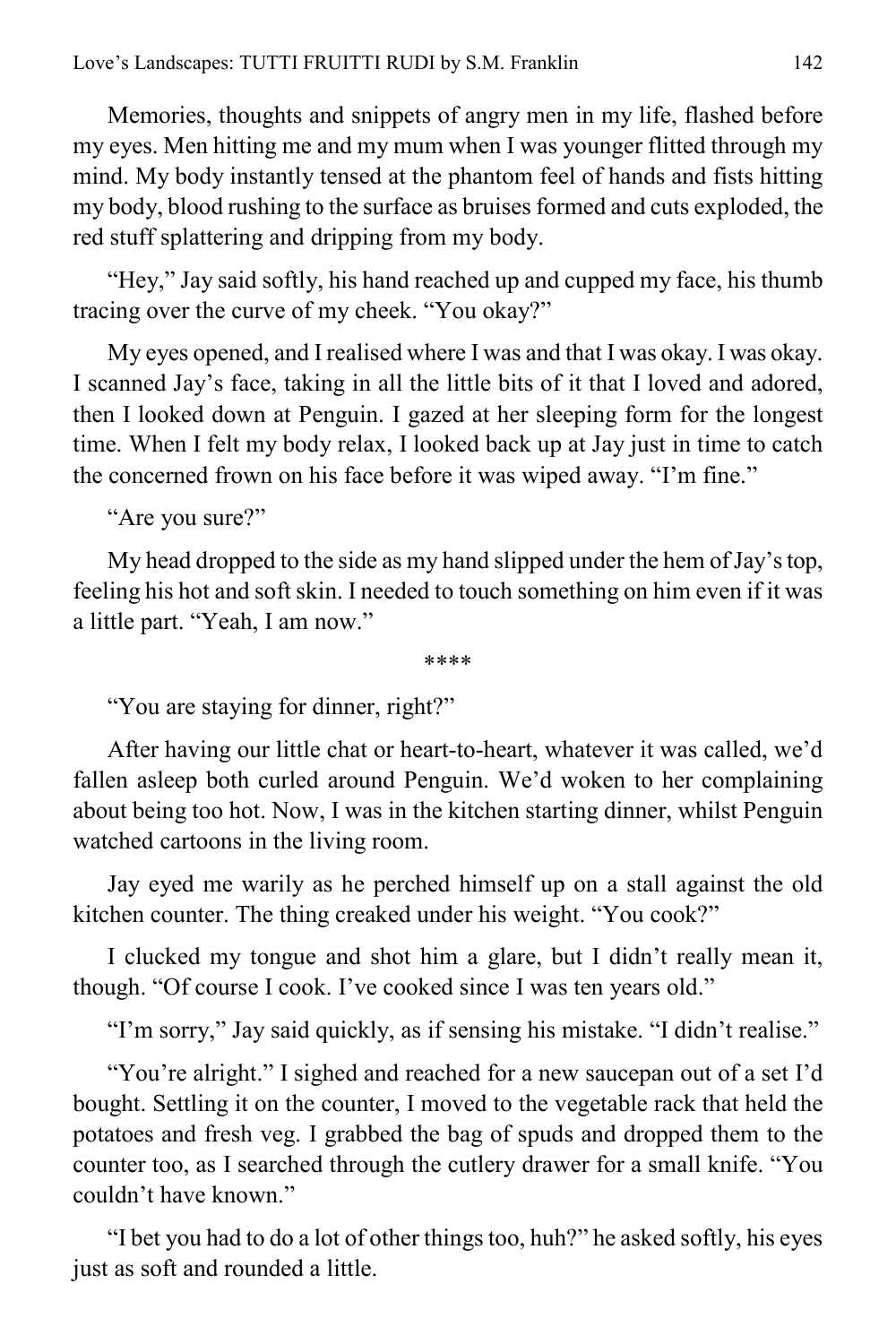Damn, I could feel the pity creeping in.

"Don't pity me," I warned, pointing the knife at him before I turned my back and began to peel the spuds. The peel dropped to the counter in a long string. "Pity is for everyone else, not me. Anyway—" I cleared my throat and glanced at him over my shoulder "—do you cook any?"

Jay snorted and shifted on the stall a little. "Please." He snorted again. "Have you seen Monica?"

We both laughed at that. "She does seem to like to cook a lot."

"If I didn't work as much as I did and be on my feet all day, I'd be the size of a house. That woman never leaves the kitchen. When Dad brought her home to meet me on their third or fourth date—I can't remember which—he was supposed to cook her something real nice. He'd sweated about it all day, babbling on about how good it had to be because Monica was this cooking connoisseur or something like that. Anyway—" he waved his hand and smiled fondly "—she came over and completely took over and ended up cooking for us. From that moment, I think Dad fell in love with her."

I moved to the sink and filled the saucepan with water then turned and grabbed the colander for the raw potatoes that I'd peeled. "What happened to your real mum?"

Jay was silent for a minute or so before he said ever so softly, "She left me and Dad when I was a couple months old."

So shocked, I dropped the knife and moved to his side, taking his hand in mine. The other slid across his shoulders, bringing him closer to me. I rested my chin on his head. "I'm sorry."

"Hey." He chuckled, but it sounded a little forced. "No pity. Huh?"

I pulled away and swatted him a little. "That's me, not you."

"Whatever," he grumped but ruined it by smiling. "Nah, I'm not bitter. She had her reasons or that's what Dad told me. He said that things weren't right when she got pregnant. Apparently, it was just a onetime thing between them, and then she turned up one day when he was at work and sprung it on him. Immediately, he assumed responsibility and took care of her and me eventually. Apparently, after I was born, she suffered with some depression or whatever and couldn't handle it. One day, Dad came home from work to find me left alone, crying and in a state. Seemed he'd left for work around eight that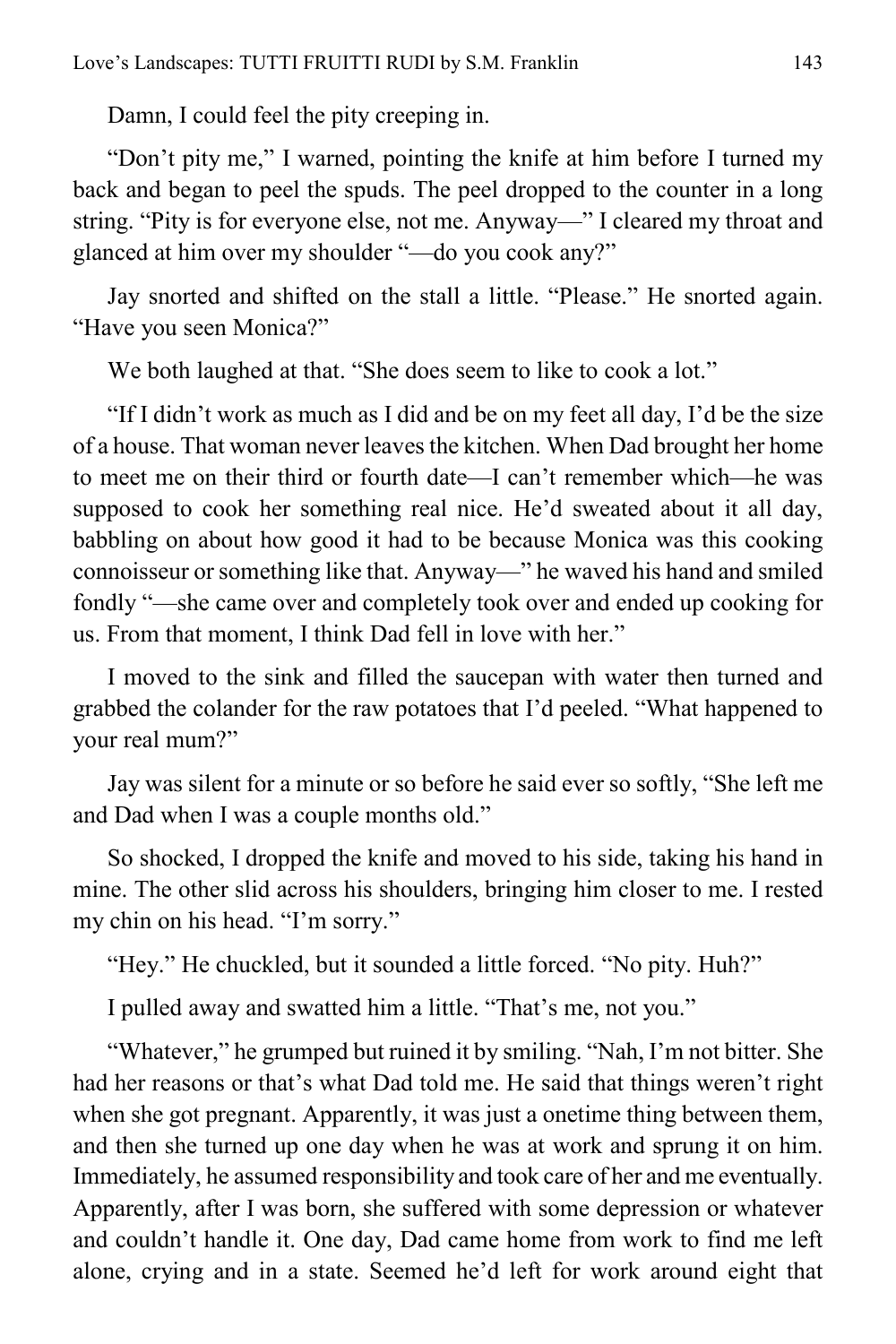morning and she'd left—as the neighbour at the time had said—about eleven. He didn't get home till six, maybe seven, that night."

The way he just rattled that story off, made something inside me break for him. I thought I had it bad—hell I did, but Jay's was bad in a different way. I had a mother who just didn't give a fuck—period. He had a mother who sounded as if she'd gone through some heavy shit and couldn't cope. In the end though, whether we liked it not, I guess we were both fucked up somehow over both women's actions.

To save us having to say anything else, Penguin came bounding into the kitchen and stopped next to me, her eyes dancing over the counter, watching the peel drop from my hands. "What having dinner?" she asked.

"What's this?" I held up the peeled potato.

Her eyes narrowed on the vegetable before she smiled. "Tato."

"That's right." I nodded and reached over the counter for the packet of sausages that I'd set aside. "And these?"

"Saus… saus… suesages." Her pronunciation was a little off and took a couple of tries before she got it right. "Sausages." She bounced up and down, clapping crazily.

"Excellent. Good girl." I winked and shuffled her along so I could light the cooker, which had to be done with a lighter, because the flick switch didn't work. I flicked the lighter and held in my swearing—biting my tongue when the flame licked up and caught my thumb, singeing the small hairs.

"We having sausage surprise?" Penguin asked as she moved back away from the cooker when she saw the hot oil beginning to sizzle and pop. I'd taught her well. She went to Jay's side and held up her arms. He swung around on the stool and lifted her into his lap. Settling herself as if she did it everyday, she smiled and curled into his body. "I like Jay."

My brows shot up, a genuine smile popped onto my face. My eyes flicked between Penguin and Jay. They looked so right. Right there in my kitchen, both of them settled together. Another part inside me clicked and felt even more complete. I could feel the past forty-eight hours being swept away, the more time I spent with both of them.

Before I turned back to the oil, which I could smell was beginning to get real hot, I looked up at Jay as I licked my bottom lip and pulled it in between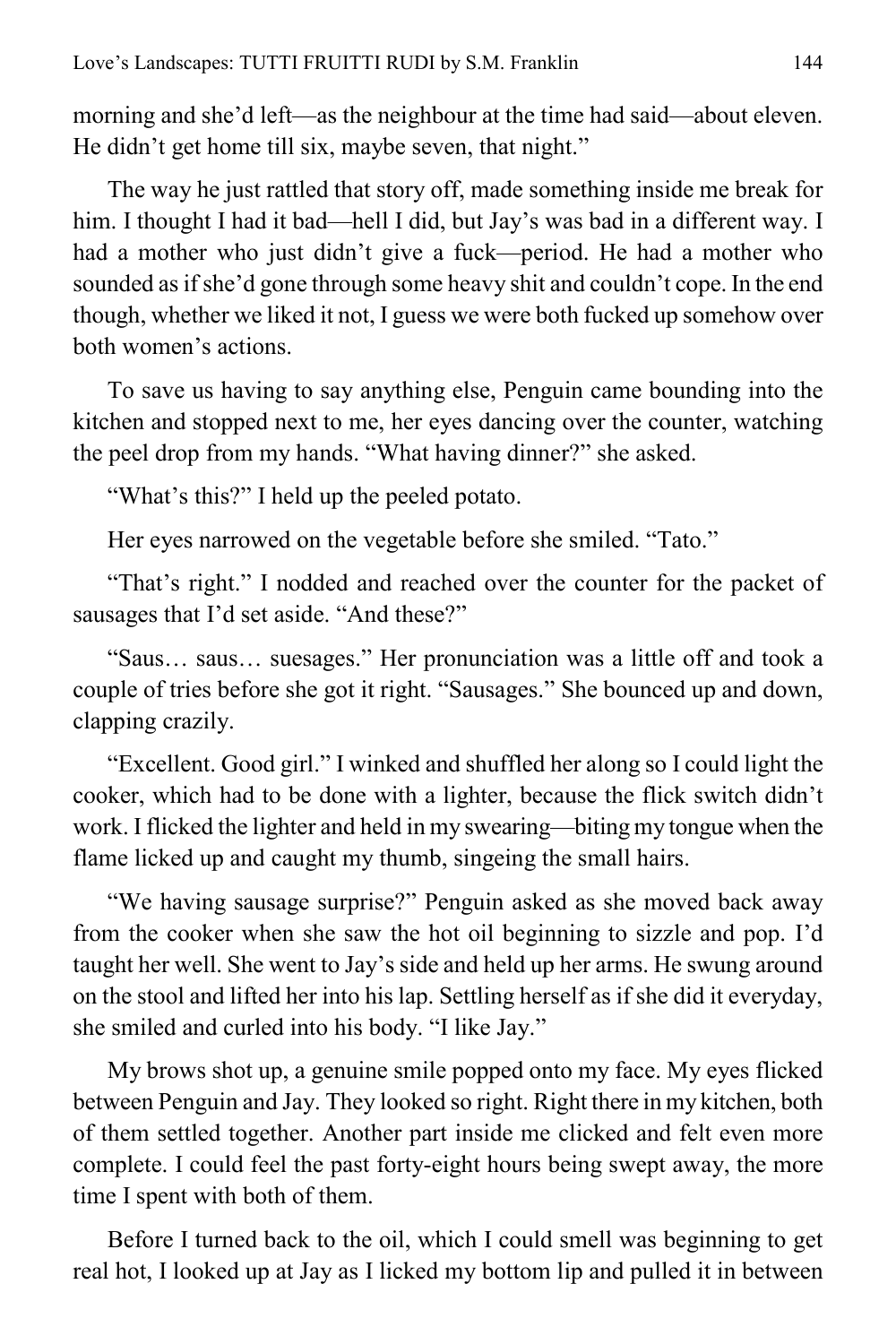my teeth, feeling my body tingling a little, especially my groin area. "I like Jay, too."

\*\*\*\*

"That was delicious. Thank you." Jay rubbed his stomach as he stretched against the sofa. The muscles in his chest and stomach cramped together, highlighting the pack through his T-shirt, before he relaxed and they disappeared. I couldn't stop the disappointment that shot through me when he did that, even if I tried.

"You're welcome." I smiled and got up, grabbing the plates from the coffee table. We'd eaten all together on the floor, because I hadn't had time to put the dining table I'd bought up, yet. It didn't matter anyhow, because Penguin got most of the mash and gravy down the front of her and on the floor. Part of me was glad I hadn't gotten the carpet yet.

"I'll help." Jay quickly jumped up and swiped up Penguin's plate. She'd moved from the floor once she'd eaten a considerable amount of food and was now lying on one of the sofas watching TV.

Jay followed me into the kitchen and set the plates on the side. As I turned, he grabbed me and pushed me up against the counter. His hands slid around my waist and slipped down into the back pockets of my jeans, where he squeezed my cheeks in his palms. I sucked in a breath when I felt his hardness rock into the front of me, flicking against my own readiness. "I want you," he whispered against my lips before crashing his down on mine. Again, I sucked in another breath and moaned a little, grabbing back at him when I felt his hot tongue spread against my own. The taste of sausage, mash, gravy and pure Jay flared over my taste buds. Damn, he tasted fucking good.

Rocking both of our bodies together, I grasped at his shirt, pulling him closer yet pushing him away. I found skin and grabbed it, my fingernails scraping against soft, pliable, hot skin. Needing a breath, I pulled away and panted into his neck, sucking in deep lungfuls of much needed air, but at the same time, taking in Jay's unique spicy, yet sporty smell that drove me and my body to want and need more.

"I want you," Jay repeated and cupped my face, holding it in place whilst he pressed his mouth to mine once, twice and three times.

"You can have me," I whispered and leaned forward to kiss him again, but he moved out of reach. I whimpered when he continued to hold me in place, not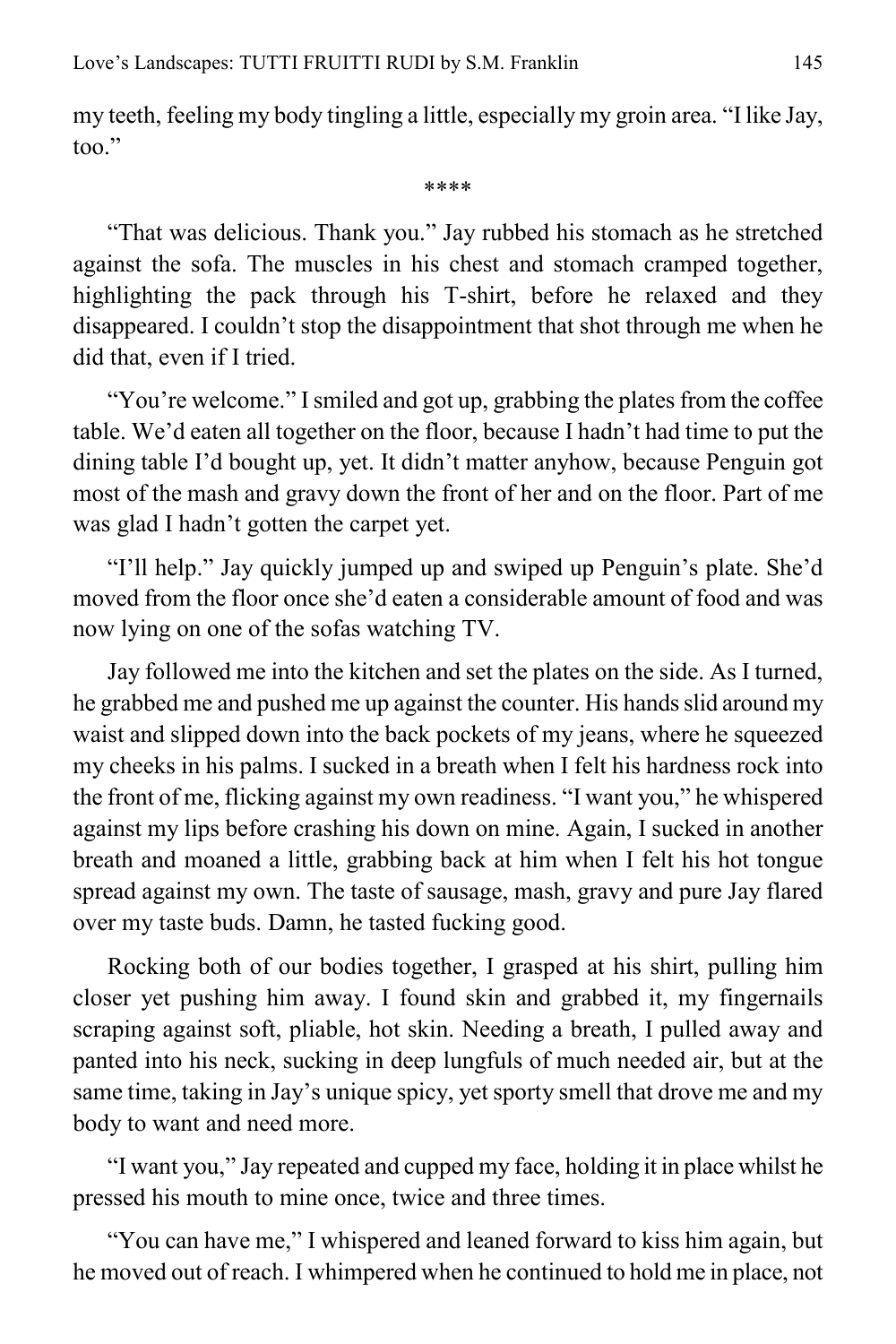letting me move. My hands reached out to slip back under his top. I wanted no needed—more skin. "Jay."

"Really?" His green eyes that had clouded over with lust were serious as hell now. There was no messing about. His body, which was hot to the touch, moved out of reach a little so I couldn't touch him. "Seriously, Rudi?"

I swallowed heavily, sensing a lot rested on this little thing that was happening between us. "Yes. Fuck, yes."

"Thank fucking God." He finally gave me what I wanted which was his luscious lips. I sucked them into my mouth, laving my tongue back and forth over the plump, swelled damp pillows. Once I did that, I sucked the bottom one into my mouth and bit down on it, making him groan against me, his hips flicking in small ticks against my own; his hands gripped my face harder, his fingers slicked up in my hair.

"Rudi?" Penguin's voice, sounding very freaking close, had both of us jumping apart.

Jay moved to the kitchen counter and pressed the front of his hips into the old wood, groaning at the same time. "Give me strength," he hissed and thumped his hand against his cock, trying to get the tent out of his jeans, but by how hard and shapely it looked, it wouldn't happen anytime soon.

I wiped my mouth with the back of my hand just as Penguin came into the kitchen, the bloody pink dummy in her mouth. "I looking for you."

I scowled at the dummy and held my hand out for it, my fingers curling in a "gimme" gesture. "Give me the dummy."

Her mouth opened as if to argue, but she huffed instead and placed it in my palm. "I ready for bath time."

Upon hearing Jay's groan, I busted out laughing and fell against the cabinets. I slid to the floor and reached for Penguin, pulling her down with me. Jay dropped down too and slid across the floor until he sat next to us. "Maybe it'll happen sometime when we're alone, huh?" I managed to get out when I stopped laughing.

"Oh, it will, and when it does, there'll be fireworks."

The seriousness and intent in his voice made hope flourish inside me. Glancing at him from the corner of my eye, I realised, yeah, there would be fireworks.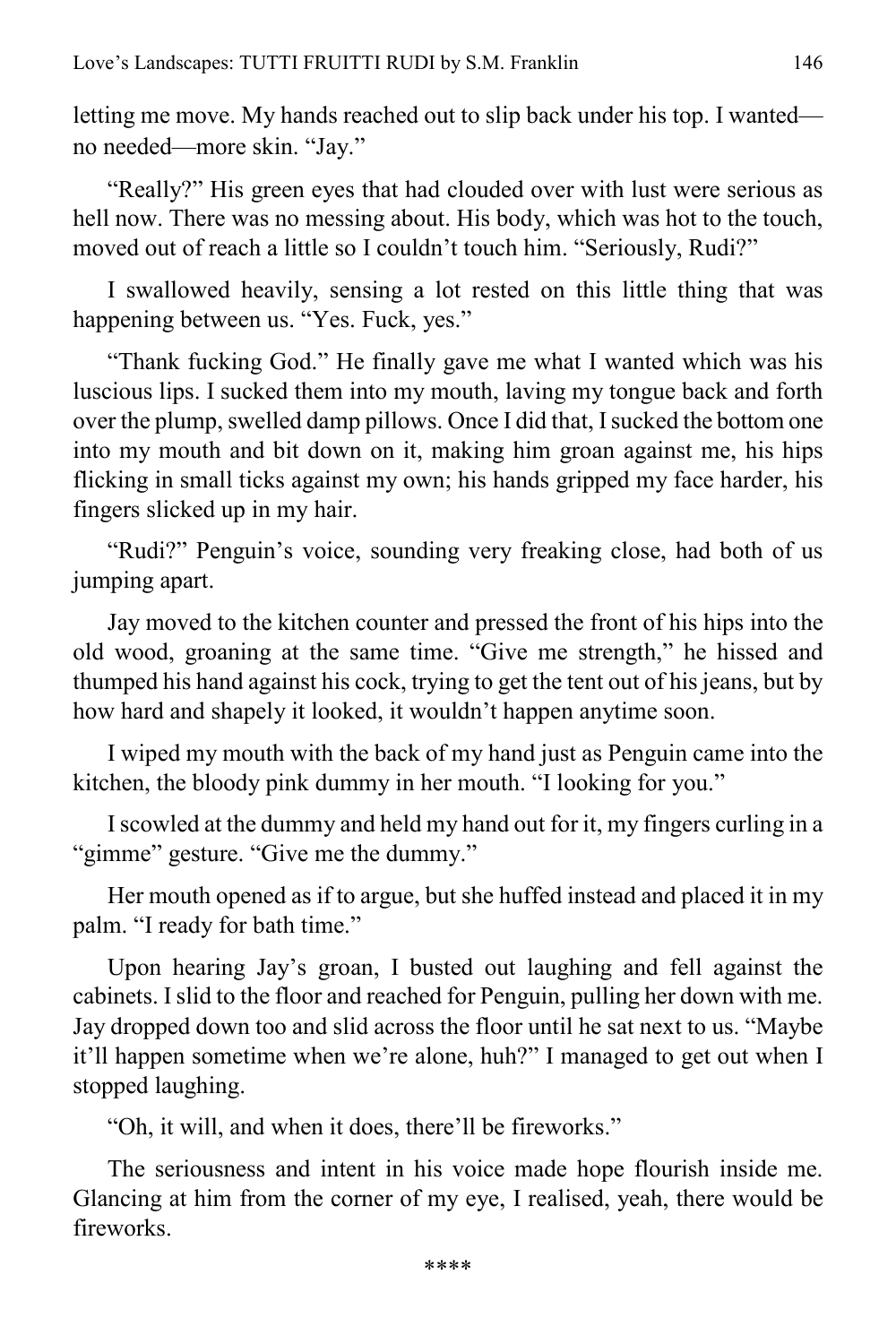### **Chapter Nineteen**

The music was so loud that I couldn't even hear my own voice as I called for Jay. When he made no move to acknowledge my call, I grabbed hold of his hand just in time before we were separated. I gripped his wrist and yanked him back towards me, knocking into some other people at the same time. They looked over their shoulders at me and Jay with raised eyebrows. I shrugged and shoved my way through the packed club. There were people everywhere. A mix of men, women and some even were in between… I think.

"Drinks!" Jay shouted in my ear. His hot breath wafted over my skin, making me bite my lip and stifle a groan. I'd been on edge all freaking day waiting for this alone time with Jay. My body felt like I was plugged up to a car battery.

I turned at the last minute, caught his lips and pressed a quick kiss to his shocked pillows. "Sure."

Jay smiled, gave me a kiss back and led the way towards the bar. His body weaved from side to side in time with the music, that very nice arse of his wiggling one way then another.

My hands reached out to his lean hips, holding him close to me as we moved almost as one. The bodies surrounding us pulsated in time with Christina Aguilera's "Dirrrty" playing on the overhead speakers. Strobes of varying different colours danced and swished around the black-coloured walls, creating streaks of intense bright light.

The bar area was filled with people shouting and barking out their orders to the overworked and stressed-looking bartenders who were very nicely bare from the waist upwards. They had their hands filled with bottles and glasses but amazingly, nothing was dropped and nothing was spilled.

Jay squeezed himself in between two muscle-eating men who took up way too much space for their own good. One of them gave Jay the once-over. He even had the cheek to lean back a little on his heels and scan that tight little arse that I knew my boy had.

"Oi." I leaned in close to him, my nose flaring and my lip curling. I was not gonna be intimidated by his size one bit. Just because we were in a gay club didn't mean he had the right to fucking ogle what wasn't his. "Move your fucking eyes."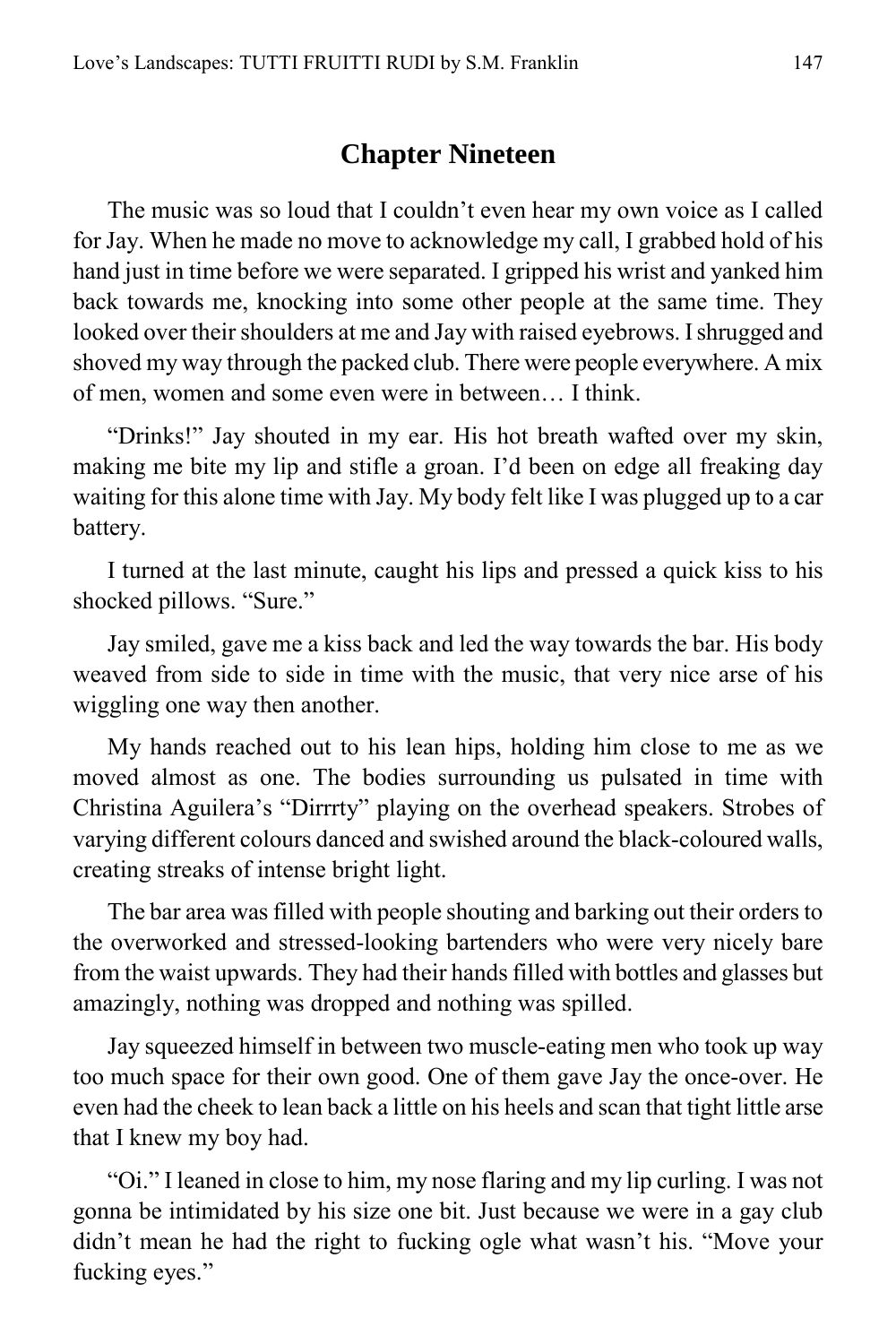The dude's sharp eyebrows shot up in shock. His eyes that suddenly danced and sparkled looked me up and down. He tilted his head to the side as his eyes narrowed on my face, his lips pursed in thought. "I know you from somewhere?"

Immediately, my stomach dropped. Not this again. When Jay had told me that he wanted to go out for his birthday to a club, I'd agreed. His parents were looking after Penguin for the night, so we could be alone. I'd arranged to come here, some thirty miles away from home, and I was still getting this shit?

I scanned his face, taking in his sharp, shapely brows, to his nicely trimmed beard that coated the bottom half of his face and neck. His thin lips were perky and a deep pink, telling me he'd had *some* action not so long ago. "Nah," I shook my head. I would have remembered someone like him.

He shrugged but looked a little gutted as he did so. "No probs." He then leaned in to whisper in my ear. "Sorry for eying your boy, but you've got to admit he's got a nice arse. However," he chuckled breathily, and I could have sworn I felt his tongue touch the tip of my ear for at least a second, maybe less, "if you two ever get bored." Then he slid something in my pocket, grabbed his beer from the bar and turned. Next minute, he was gone, a nameless person in the already packed crowd.

Jay glanced over his shoulder at me, completely oblivious. "You okay?"

I swallowed at the intense, unwelcome reminder of not so long ago. My mistake at the last club, the reminder of the guy when he'd shoved his card and money at me after he'd fucked me bare. A repulsed shiver worked its way through me, turning over the greasy bacon sandwich I'd eaten earlier.

Shaking my head, I plastered a fake smile on my face and patted Jay's hip. "I'm fine"

Jay opened his mouth to no doubt question me, when the bartender stopped in front of him and called over, taking Jay's attention from me. Talk about divine intervention. Jay was like a dog with a bone sometimes and I didn't want to give him this bone. Tonight was his night, our night. It was supposed to be about just me and him and damn it, I was going to make it happen… even if I had to go about it feeling like shit and looking over my shoulder.

\*\*\*\*

We'd been dancing for what felt like hours but was probably only a half hour. Sweat ran down the back of my neck, soaking my collar and the space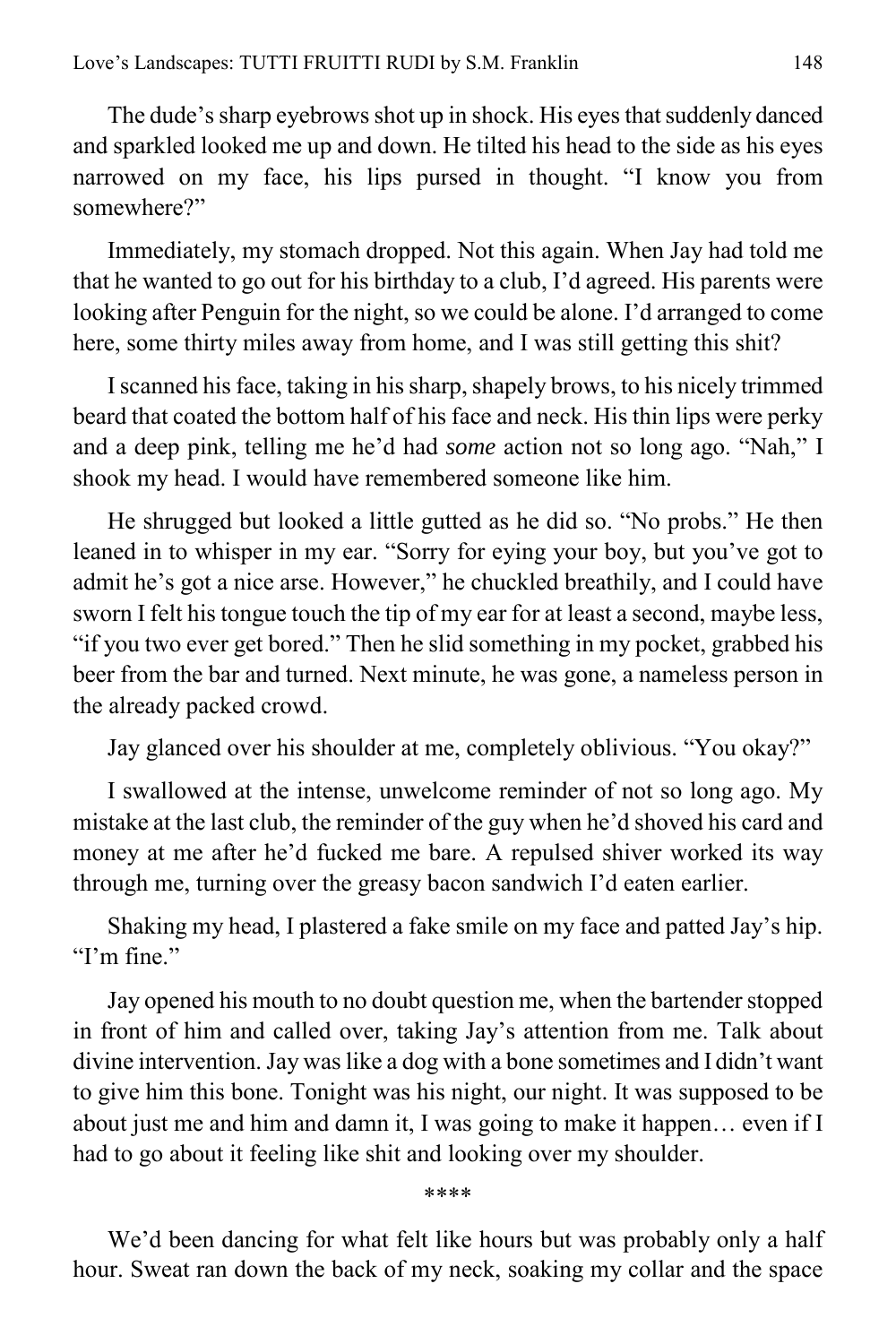between my shoulder blades. I ran my hands along Jay's back, feeling his muscles under my fingers. They moved as he moved, rolling and tensing. I loved the feel of him under my hands. He felt… right.

Suddenly, everything went black and silent.

It took probably a whole minute of silence for the people dancing to realise that there was no music playing anymore. I'd stopped, immediately on edge. Jay, however, kept on shaking his thing next to me. I raised my hand and gave it a little wave in front of my face but I couldn't see it. I couldn't see a damn thing.

"Jay," I said urgently, my hands scrabbling for him.

"I'm here," he said breathlessly as he wormed his way into my arms. I could feel his heartbeat pumping against my own, his heavy breathing from dancing too much fanning out across my neck. I licked my lips as my hands tightened around his waist. I turned a little, trying to look left and right but again, I couldn't see anything.

"What's going on?" Jay whispered against the sweaty skin on my neck.

I turned my head a little and pressed a kiss to his equally sweaty temple. "I have no clue." Immediately after that came out of my mouth, I had an idea that the place was about to get raided or something. When I saw no torches or indeed lights come back on, I realised I was letting my imagination run away from me.

Around us, I could hear the moans and groans, grumbles and threats to the DJ and owner of the club about spoiling people's fun, interrupting their dancing and good times and just ruining it altogether.

"What the fuck is going on?" I heard a deep male voice not so far from me bark. I turned in that direction, noticing, recognising that voice. It was the guy from the bar.

"Calm down," a voice echoed through the speakers, along with a sharp ting of feedback that made my ears ache and tingle. "I'm Gustav, the DJ for this evening."

"Get the music back on, dickwad," another male voice shouted out, this time somewhere near the front. A few other comments were called out from males and females spread throughout the space.

Suddenly, a light flicked on above where the DJ decks were located, making me blink with how bright it was. A heavy-set man appeared, his white shirt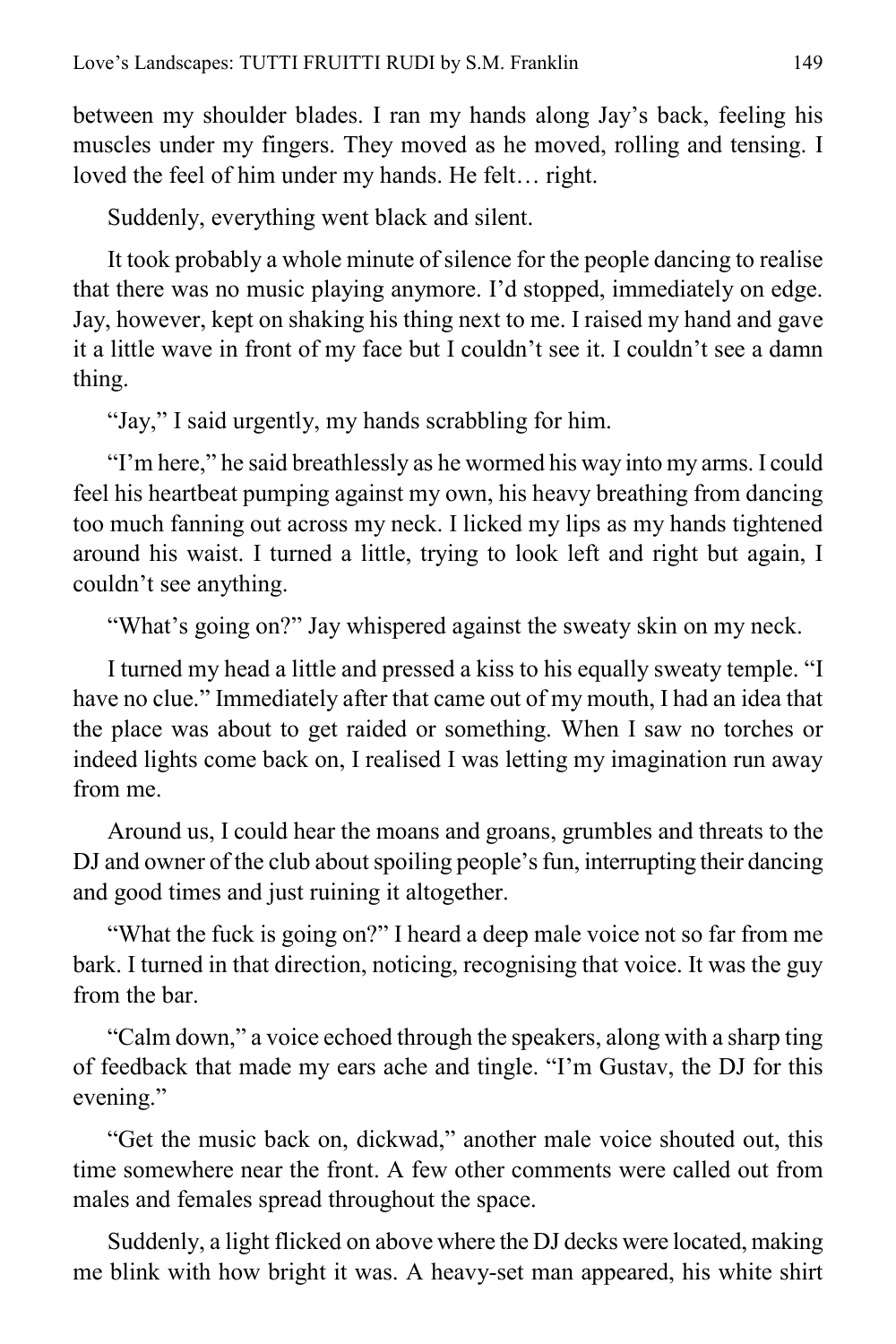looked a little skew-whiff and from what I could see, there were a couple of people lumbering things up onto the stage behind him.

Jay stood on his tiptoes trying to see the front, too. My eyes narrowed, but I was too far away to see any fine detail. All I could actually make out were big black barrels being carried onto the stage then set up in a certain round pattern.

The DJ picked the mic back up and spoke into it, his slightly foreign accent pronouncing his words a little differently. "Firstly, I have to apologise. Tonight we had a special event planned, but due to unfortunate circumstances beyond our control, we have had to cancel." A round of boos and heckles rung out. The DJ waved his hands to get everyone to settle down. "Calm down, please. We understand you may be disappointed and will of course be offering one free drink at the bar tonight and a half-price entry voucher for your next visit to compensate you." That was met with a round of applause. He smiled and waved his hands again. "Now, we have something else planned that was supposed to be next week's show, so we hope you enjoy it." He spun around to face the black barrels and boomed into the mic, "Spin that shit."

Before anyone could ask what the hell he was talking about, Far East Movement's "Like a G6" began to play over the speakers, the bass vibrating through the cramped space. Jay immediately started back up dancing even in the dark.

I moved with him, my lips rolling in as I flicked my hips. My hands held Jay's hips still, keeping him in place so I could rub against him. I kissed his sweaty neck, flicking his hair out of the way with my tongue so I could lick at his salty flavour.

All too shortly, the music changed and the overhead lights flicked on, except they weren't normal ones like before. They were a strange purple colour. My eyes flinched as I stared up at them a bit longer than I think I was supposed to.

"UV," Jay whispered and cried out in excitement when Daddy Yankee's "Rompee" started. Pulling away from me, Jay smiled devilishly and turned to the side a little, running his hands over his body, stopping at his nipples to give them a tweak through his T-shirt. I sucked in a breath as I watched him, feeling my cock jerking rapidly in my jeans, making me a tad lightheaded with how much blood I was losing from up top.

With that tempting smile in place and a twinkle in his eye, Jay's hands moved from his chest up to his hair where he ran his fingers through it and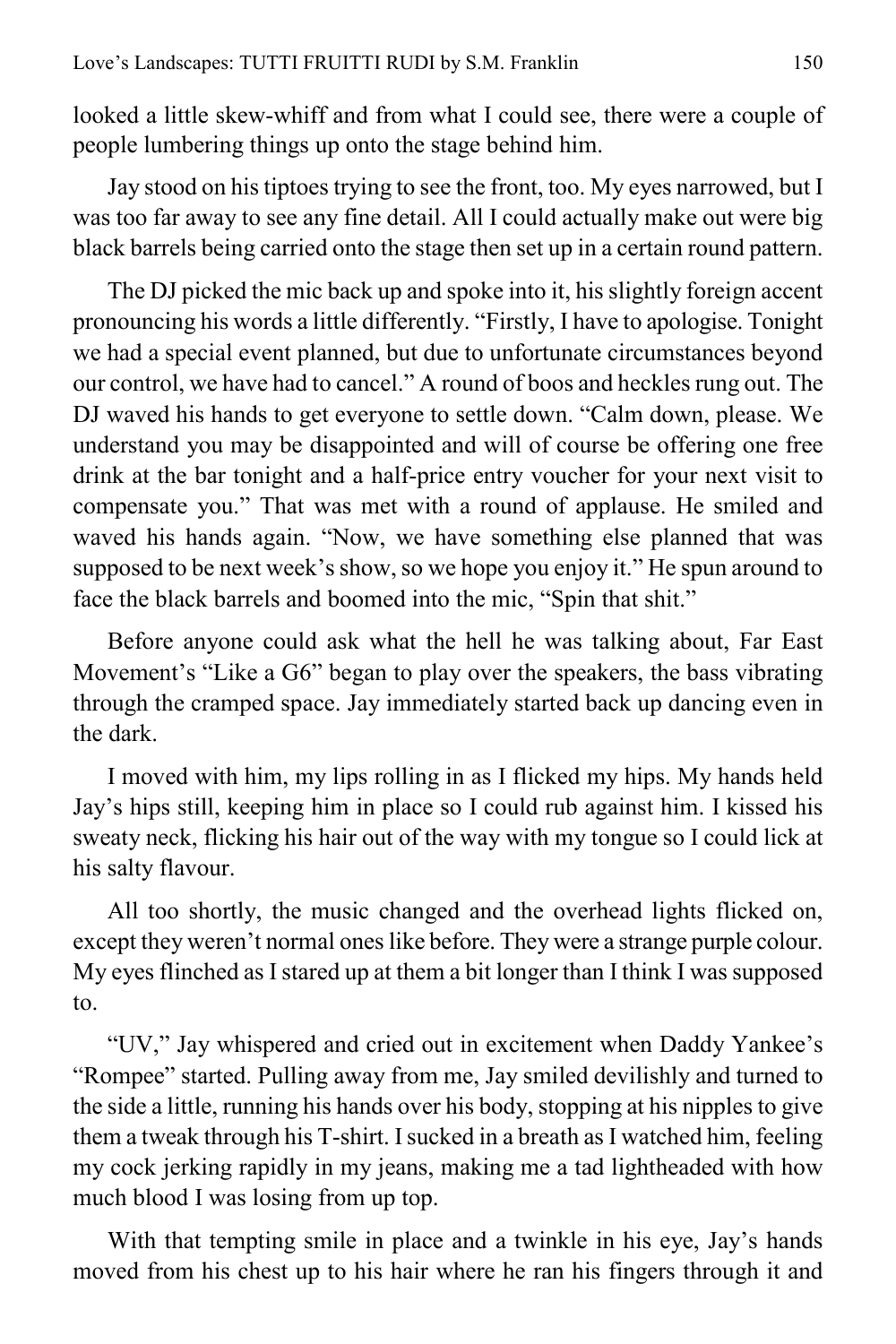pulled on the ends a little. His hips swirled in time with the music, which meant his T-shirt pulled up slightly, revealing a strip of smooth, tanned skin that glowed eerily under the strange lights above us.

The longer I stood there watching him, the more other people moved in, surrounding him. I felt my teeth grind together as—oh God—bitter, hot jealousy speared through me at seeing, watching other men—good-looking, hot men—move on up to him. Four men, one in front, one behind and one on each side of Jay began to grind in time with him and the music that pulsed much too loudly around us. All four sets of hands landed on Jay's waist, holding tight as they moved in sync with each other. Honestly, even though it made me jealous as hell, it was also a little arousing to watch and a bit fascinating. The longer they danced with each other, the more their moves became more sexualised. From the rolls of all five of their pelvises to the lithe way their hips and chests popped, nothing but sex flittered from those moves.

Just then, Jay looked over at me. His eyes were heavy lidded and glazed over. His mouth dropped open, and his pink tongue peeked out and licked at his plump bottom lip. I sucked my own bottom lip in with a tortured groan as I continued to watch him. He kept his eyes open—even if they were half-mast spearing me with his gaze. He leaned back into the guy behind him and let him take his weight.

I could feel my hands twitching to go to him and move the guys away from him, warn them to keep their fucking hands to themselves, but the look of heat for me in Jay's eyes, the flushed, relaxed look on his face kept me where I was, just subtly rocking to the music.

"All for you," Jay mouthed.

#### *All for me.*

He shuffled back over to where I stood, finally leaving the hang-all-overs behind. His body undulated like a snake towards me, somehow winding around me. His hot breath blew against my cheek, his lips just brushing against my skin, before he whispered for me to stay in place, while he danced around me.

I didn't know this side of Jay, but I knew I fucking liked it. Fuck, I adjusted my cock that hardened almost immediately at the look in Jay's face, that flushed, pink cheeked, puffy-lipped look just about did me in.

#### *All for me.*

I must have said that out loud because Jay got real close. His damp, hot breath fanned out over my ear when he sucked my lobe into his mouth,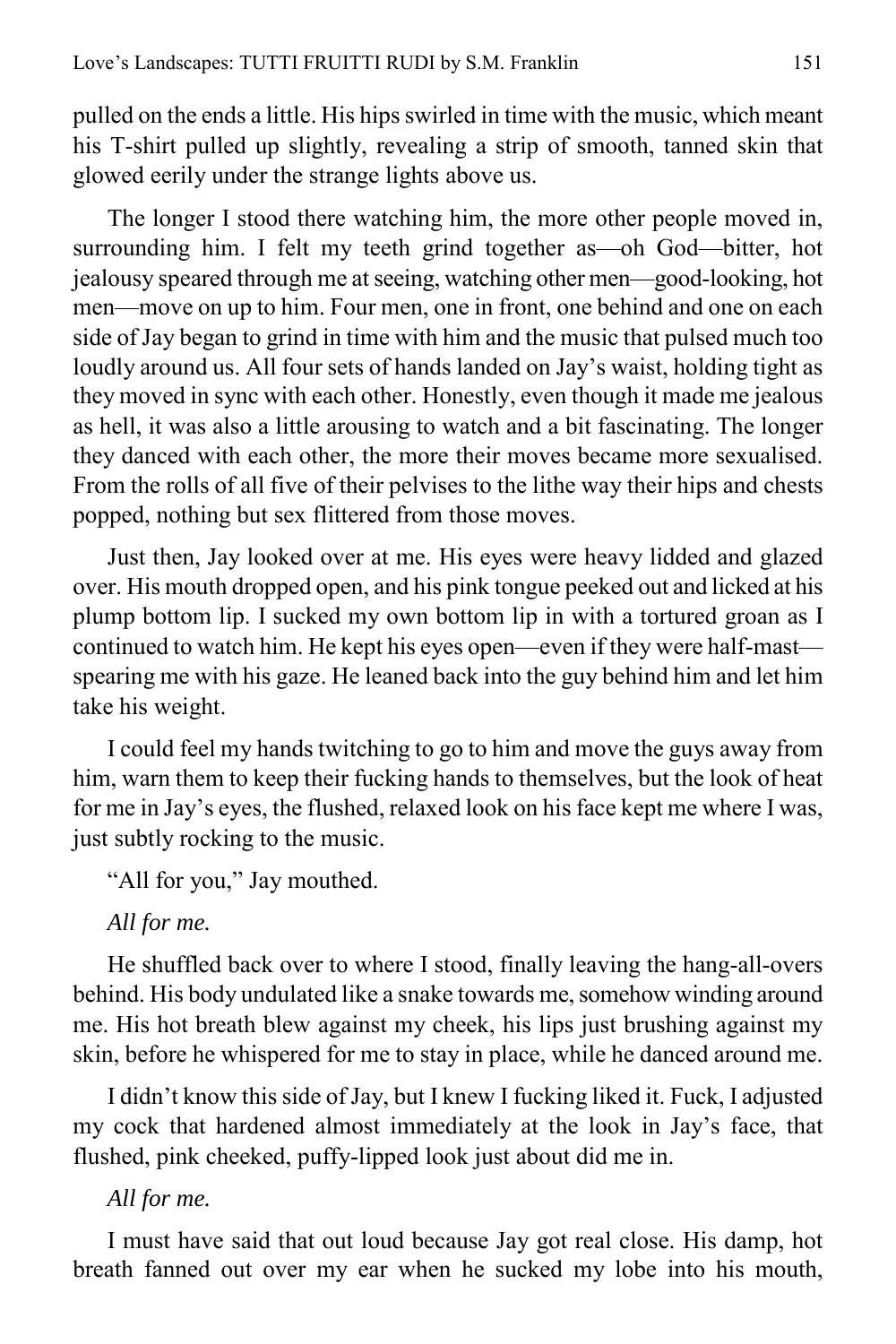chewing on the end a little before releasing it with a soft pop. He pressed a toochaste kiss on the shell of my ear. "You know it," he whispered, before dancing away again.

Suddenly, all the lights went out, plunging us all into darkness again, but it was only for a couple of seconds, before the UVs came back on. Only this time, the strobes hit at the same time as Rihanna's "Rude Boy" blasted through the speakers. Pink, blue, green and yellow flashing strobes moved and danced in time with the beat of the song.

Jay appeared at my back, rubbing all up on me as if he were a cat. I reached back blindly and grabbed at his body, moulding it against my own, feeling his sweat-soaked clothing making my own damper. I could feel his hardness pressing into my butt cheeks, riding the mounds. My hands clasped his wet Tshirt in my fist and gave it a yank, forcing him to twirl around to face me. He laughed in my face, pressed a kiss to my upturned lips and pushed up off my shoulders, sending me stumbling back a little. Before I could right myself he was back, his legs spread across one of my own straddling it. His hands roamed all over the front of me, scrunching against the material of my T-shirt as if he wanted it gone. Again like a cat, he rubbed his chest against my side and trailed his mouth up to my face, giving my cheek a little nip and a lick before retreating.

He was teasing me… and it was working.

I watched his tight backside in those *fuck me* jeans as he moved a few paces ahead of me. I rolled my lips into my mouth, biting down on them as I watched those round mounds, imagining what his hole would be like right now. What it would taste like; smell like, if I was to stuff my face in the crease of his arse. God, it would be heaven. All that damp and sweat, shit! It would be so damned right tantalizing, all riled up and ready to be fucked. I could just imagine my eager tongue delving into that small puckered hole, tasting his mustiness, his true essence. Yup, I could do that and take his taste back with me, leaving it in my mouth all night long.

That sounded like a good fucking idea if I did say so myself.

Groaning, I slapped my hand down on my ever-growing erection, forcing the little fella down, reminding him that later on, me and Jay were gonna get it on. It was happening tonight. I was not waiting anymore. I had a case of blue balls, and they had Jay's name written all over them.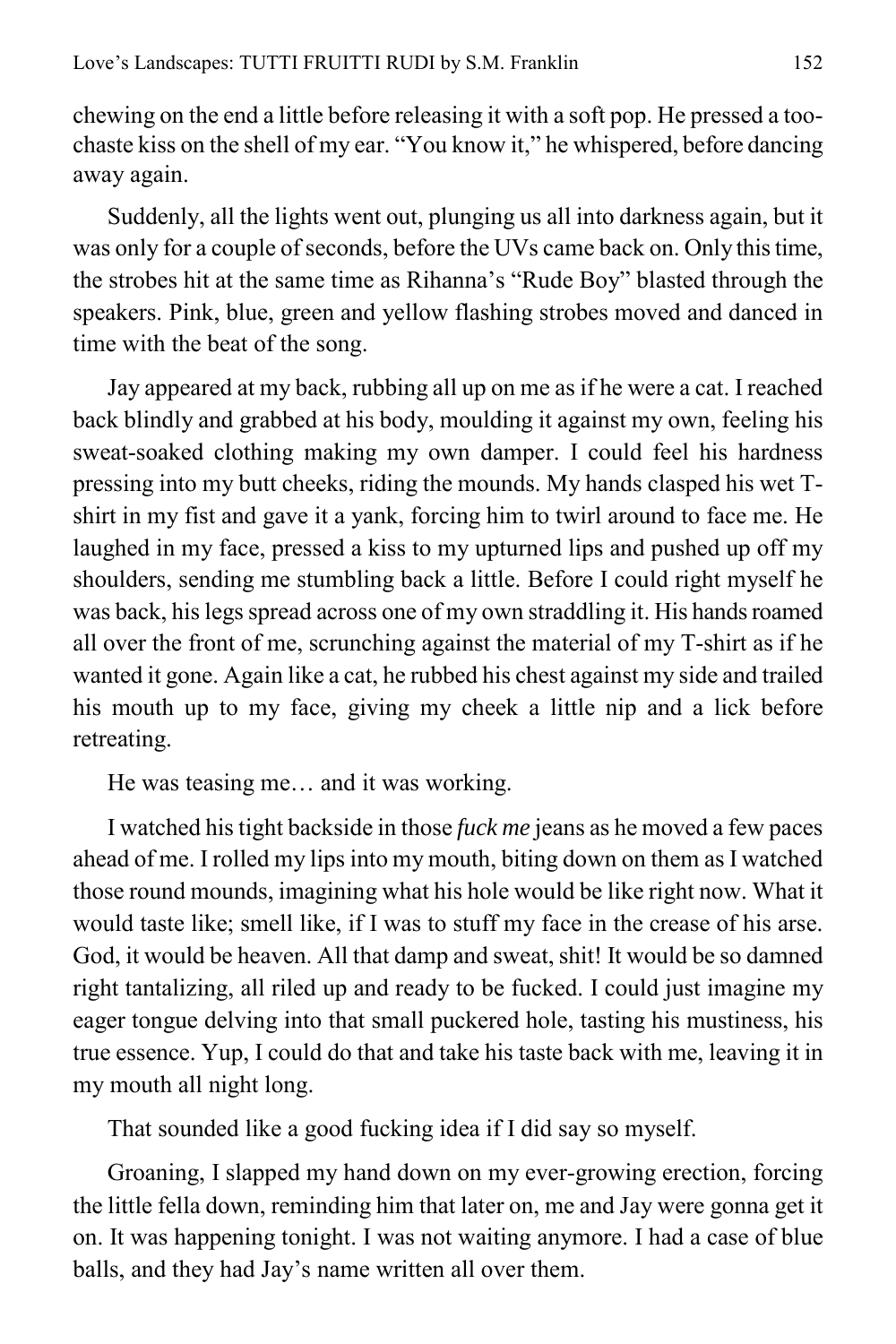Again, the lights flicked out, taking every piece of light with it. No one complained because they knew what was coming next. I waited, my eyes still trying to see through the darkness, but it was useless.

Ten seconds later, the lights flicked back, but this time they were black, purple and blue coloured. The funky UVs kicked on along with the strobe lights, creating an extravagant and slightly overpowering mix. The intro song turned into George Michael's "Freeek!!!" Then something happened that not only scared the shit out of me but took my breath away too.

Water rained down in a fine spray but not just any water… freezing cold bloody water.

Shrieks and curses could be heard around me as I shook my head from one side to another, flicking the water from my hair. Running my hands up and down my face, I brushed the droplets aside and coughed a little.

"Hell yeah!" Jay screamed in delight and threw himself at me, his legs going round my waist. I stumbled backwards into a couple of people as his weight hit me dead on. They pushed me off them so I went back forwards again. Damn, Jay was heavy. But he felt oh so fucking good in my arms. I gripped his arse cheeks, one each in my hands, and shuffled him a little to make him feel more stable in my arms. Now we were face-to-face. Water dripped from the small tip of his nose and landed on my cheek as he shook it off. His hair that had been perfectly mussed before was now completely skew-whiff and weighted down at the front, giving him a semi quiff. Little pear-shaped droplets hung from the strands, flicking off in every direction as he moved to the music. It was like his body couldn't stop writhing.

Damn, he was gorgeous and all mine.

I couldn't help it anymore. I thrust my mouth at him, snatching his lips in a tight suction and gobbled them into my mouth, where I nibbled along the plumpest parts and chewed the smaller, thinner parts. I licked and laved them all better, well, until he was moaning and writhing more against me. He tasted like pure Jay, mixed with the lemon shots we'd had earlier at the bar. I licked all around inside his mouth, greedily taking everything I could. I loved the taste of Jay in my mouth. I liked knowing that it was him I tasted hours later.

Jay made me feel settled. The taste of him in my mouth reminded me that all wasn't bad; it was good… especially with Jay.

Jay moaned louder in my arms as he fought to dominate our kiss. He could try, but it was never going to happen. His legs tightened around my waist and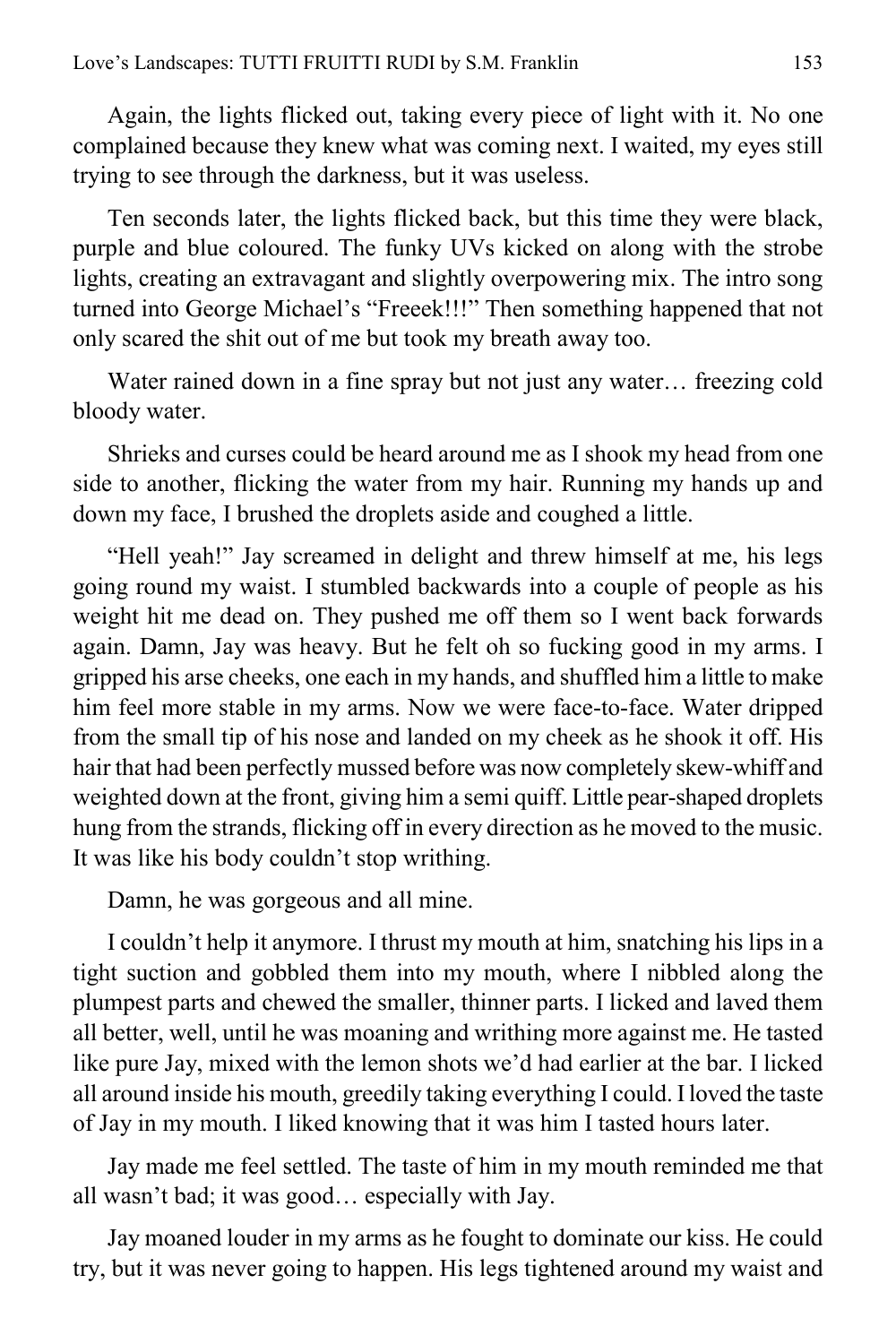his hips thrust harder and thicker against my stomach, as George sang higher and louder in our ears. The deep bass seemed to get heavier and vibrated more in our ear drums. I swear from where we were joined, I could feel the intense beat pulsing through our bodies.

Pulling back, we were both panting, sucking in needed gulps of air. I could have happily carried on kissing him; he tasted delish. As Jay gasped, he smiled sheepishly down at me, his cheeks filling with blossoming red.

"Are you enjoying yourself?" I asked, or more like shouted, as my eyes flicked all over his water- and sweat-covered face.

In response, Jay threw his head back—which nearly toppled us over—and screamed out loud to the music, his voice scratching the lyrics, as his hard cock pressed into my stomach, continually moving up and down, stroking against me. I guess I got my answer? His arms waved around, the long flexed muscles bunching and releasing with each movement. My eyes drifted down his chest, where his hard nipples poked through the cotton, to his stomach, where the soaked cloth stuck to his abs, showing off a tight hard-worked six pack. The more he wiggled and moved, the more his T-shirt rode up showing off those lick-worthy abs, which were tanned and had a little trail of hair that ran down the middle of them and disappeared into his jeans.

What I wouldn't have given to be able to let him go and lick his treasure trail, and at the same time, seeing where it went and licking that too.

More water rained down on us, on everyone, soaking whoever dared to dance. The water wasn't a fine mist anymore, it was a downright drenching. On contact, it splattered like heavy thunderous rain. I glanced around, squinting and noticed that a space had been created around us, people moving to their own little group. I could see under the pink, yellow and bright blue strobe lights that people had striped their clothes off, baring various parts of their bodies.

Now that wasn't a bad idea.

Easing Jay down till he was on his feet—which splashed in the gathering water—I ignored his pouting lips and reached for my soaked-through top. Gripping the back, I pulled it up over my head, only to stop halfway. It was hard as fuck to do, with not only the cotton being soaked, sticking to my skin like Velcro, but Jay found it amusing to tickle my ribs and run his fingers along till he reached my belly button.

I squealed, admittedly like a girl, and just managed to get the top up over my head before I squirmed too much and ended up face-planting the floor.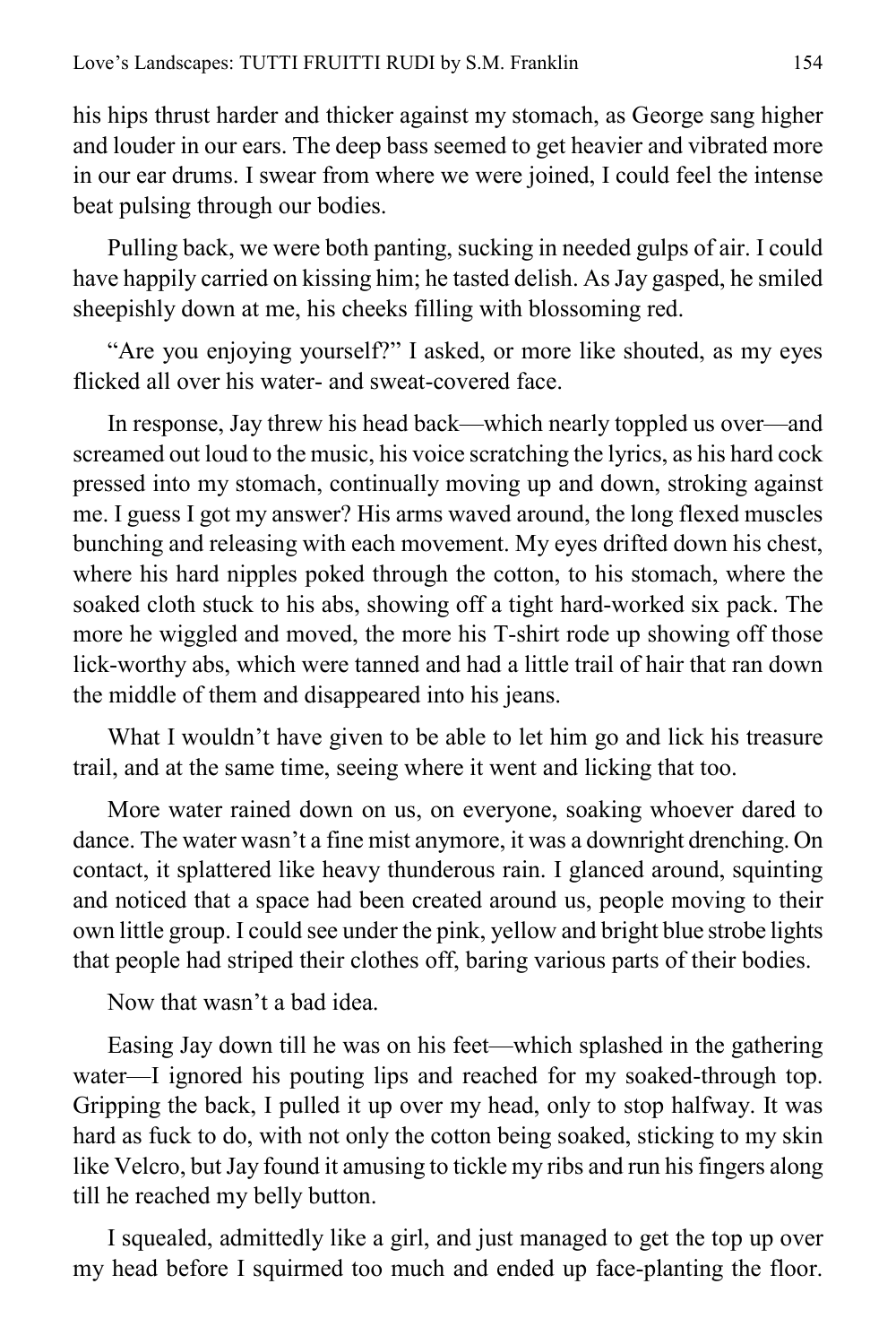Once it was free, I looked at Jay with a raised eyebrow and held the top over my head, giving it a little swing at the same time my hips moved to the same beat. Just as I flicked the top in Jay's direction, the music changed again, along with the dancing strobes and water pressured release.

A burst of bass pounded through the hall, nearly blowing the speakers and my ear drums along with it. Then Sunna's "Power Struggle" sounded with a loud sound of buzzing bees. A clap of water exploded as the first beat of the drum came in.

Bright UV, pink, yellow, green and blue water rained down, drenching us in another load of cold, breath-taking water. I reached out to Jay, my hands snatching my T-shirt that rested around his neck. Using both ends, I pulled him towards me, making him stumble.

Nodding to the beat and admittedly shivering a little, I pressed our bodies together, driving our hard cocks against one another's. My eyes slid closed at the electric sensation. With the water storming over us and my bare chest rubbing against the wet cotton of Jay's top, I was ready to burst. I could feel the swirling of tingles starting in my toes, working their way up through my body.

If I wasn't too careful, I'd come in my fucking jeans.

"Yes," Jay moaned and clasped his hands around my neck, plastering his body against my own. The water poured and ran down the space between our noses. As he blew out a breath, droplets flicked onto my lips and dribbled down my chin. I licked them up and reached forward, licking some off his face as we danced close together, and the beat of the music the only conductor.

All around us, everyone drifted out, sounding almost silent in our own little world. It was just me, Jay and the music. Our hands moved over each of our bodies, wanting to touch everything in sight. His hands greedily shifted over my bare chest, flicking my nipples and giving them little taps with the tips of his fingers before those deft fingers drifted down to my waist, where he traced the material of my jeans—teasing me—before his hands slipped down inside, making my stomach muscles quiver in want and need.

The feel of his hands on my body—on any part of it—was like heaven. It was soft and meaningful, wanting and needing. It was everything. It felt so damn good.

My head dropped back on my shoulders, my mouth falling open as a long sigh left my lips when I felt Jay slide down my body with his hands still fastened inside my jeans. Not touching my pulsing ready-as-fuck cock, no, just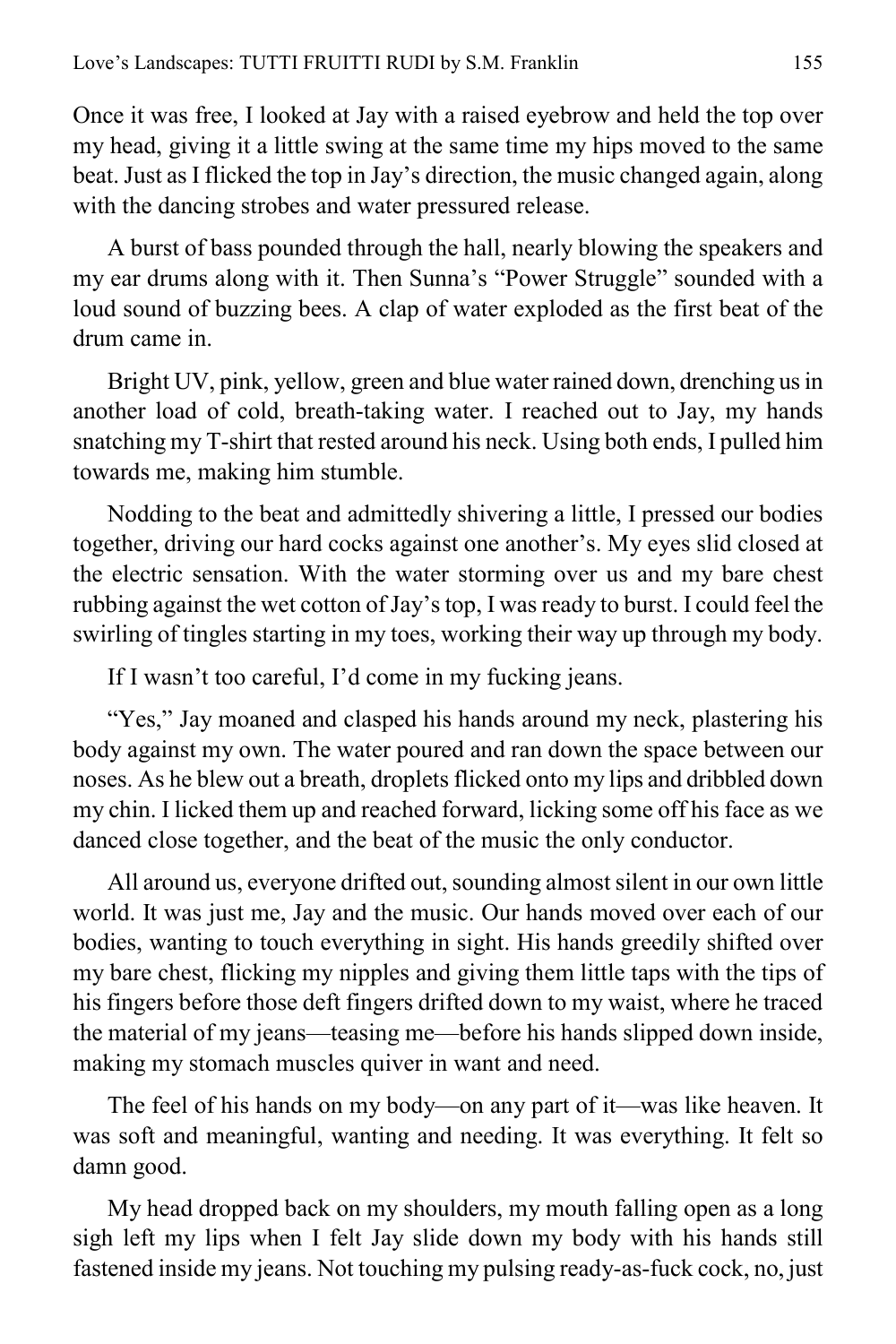touching the sensitive skin around it. Driving me even wilder, he scraped his ragged nails over the sensitive skin surrounding my cock, sending me jerking into mid-air, thrusting my hips up and down, looking for reprieve. I could feel over the soaked jeans clinging to my legs, Jay's body heat moving up and down my legs, rubbing his hard crotch against my muscled quads, making them quiver too.

Jay popped up so we were face-to-face again, and pressed small, hot kisses down the length of my throat, whilst his fingers moved down an inch, then another and another. One hand moved to my hip, caressing the soft skin there, whilst the other moved to the base of my cock. The moment his digits came into contact with me—my hardness—I couldn't help it; I thrust at him like a randy rabbit. I wanted release. Hell, my cock wanted release already, like yesterday.

"Soon," Jay whispered before moving back down my body. His chest rubbed against my own before disappearing. I gasped and spat out a mouthful of water in a river to the ceiling, when hot breath fanned over my sensitized cock through the fly of my jeans.

I couldn't take it anymore.

Reaching down for Jay, I manhandled him till he was standing in front of me, and then plastered my mouth to his, forcing him backwards. We crashed into the crowds of people, grinding and pulsing to the music. I didn't care about the curses leaving their mouths or the nudges I received in return. All I wanted was Jay, and damn it, I was gonna get him.

Finally, we hit a wall which made Jay grunt at the force. Before he could say anything, I pulled his left leg up, holding it with my hip whilst I reached between us and ripped his jeans open. The button pinged and I heard fabric tear but I also felt something scuff against my fingers. Little dings of pain and a slight burn told me I'd been cut, which must have been the zip, but I ignored it and carried on ripping the material apart, searching for my want.

And there it was.

My hand snaked into the folds of his jeans seeking out the hard pleasure I knew resided there. I gripped his hot, cut shaft in my hand and rubbed it long and hard, pulling the skin till it tugged at the head of his cock.

"Home," Jay garbled and pushed against me, his hips moving back and forth, wanting so bad no doubt for me to get him off, and needing it.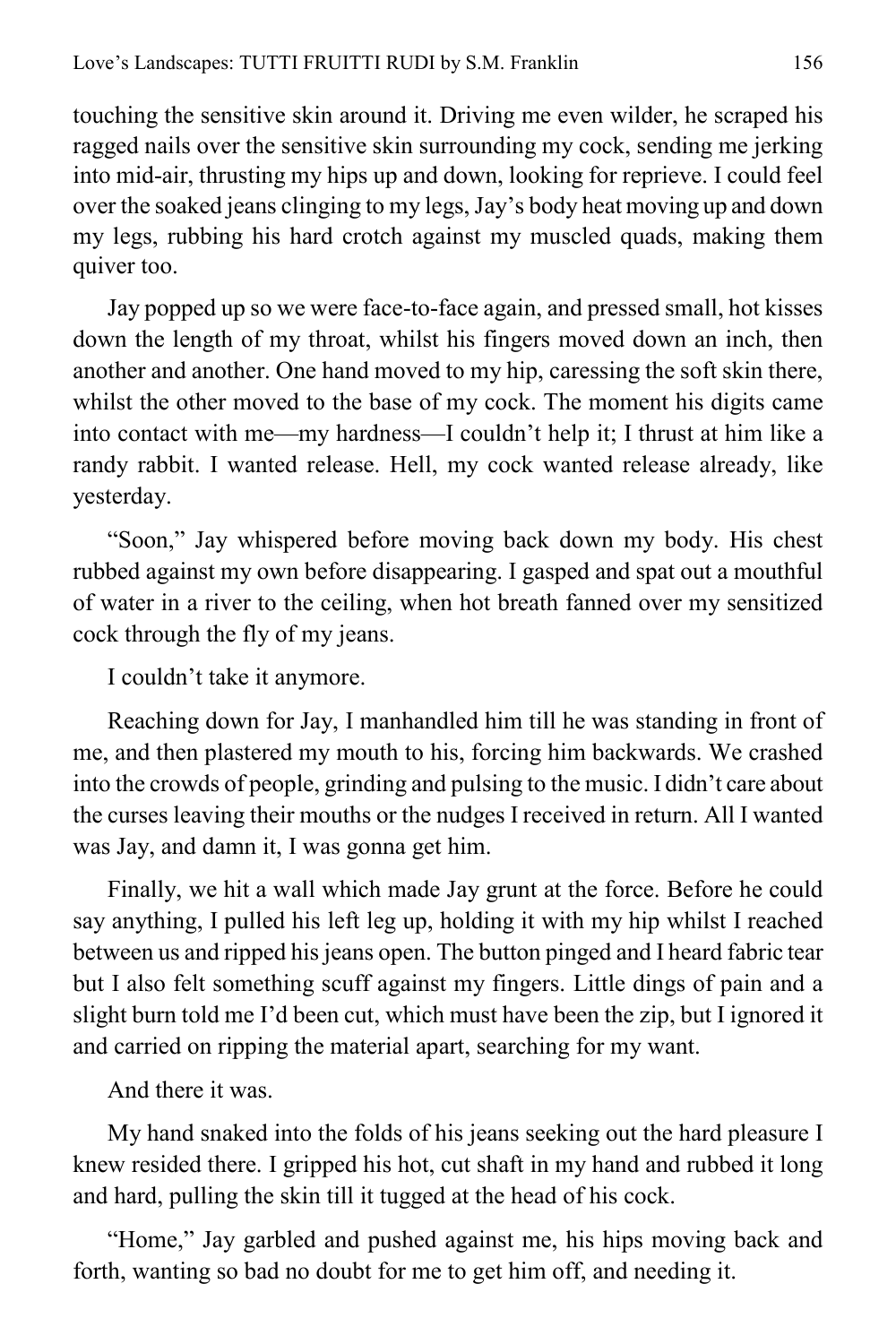"What?" I panted, moving my lips down his throat. I nibbled at his skin, taking it into my mouth and laved my tongue repetitively over the small, bitesized lumps, soaking up his salty, tangy sweat and water. I wanted to mark him—in a good way of course—over and over again. I wanted him to wake up tomorrow morning with my bite-shaped marks all over his body, knowing that we'd had a good night. I moved on down and sucked his Adam's apple into my mouth, again, laving my tongue over the sharp ridge, back and forth, back and forth. His skin was hot, wet and tasted absolutely fucking delicious.

"Home," Jay repeated and tried to still my hand on his cock. "Let's go home"

I shook my head and forced my other hand deeper into his jeans, seeking out his balls that I knew were tight to his hot-as-shit body. I found the slightly furred sack and gave it a deep tug, making the man in my arms cry out and grind into my hand harder.

"Please, Rudi."

Stopping at the begging tone of his voice, I opened my eyes not realising that I'd closed them and looked deep into the most gorgeous eyes I'd ever seen. The eyes of the man I was, if I admitted it, falling in love with. "What's the matter?"

Jay blinked. His eyes were still lusted over and dazed-looking though, as he licked his lips. "Take me home, Rudi."

I sucked in a breath, my eyes flicking between his green orbs, asking him if he was serious. He nodded and leaned forward, brushing a small butterfly kiss to my lips. "Take me home," he repeated on a breathy, shaky whisper.

Gathering my wanting need and shoving it back down again, I pulled away from him and wiped my mouth with the back of my hand. I closed my eyes and sucked in a few deep breaths. I had to get a hold of myself. Never in my life had I been so turned on that I'd wanted to do that, especially not to someone I felt something for.

Only when I stood there for at least a few minutes did I realise the music was still pumping, but there wasn't really any other sound. Opening my eyes, I turned around and felt my brows pop up and my eyes widen when I noticed that the people who'd been dancing around us, had gathered in one huge group and had made a half circle around me, Jay and the wall I'd been just about ready to take him up against.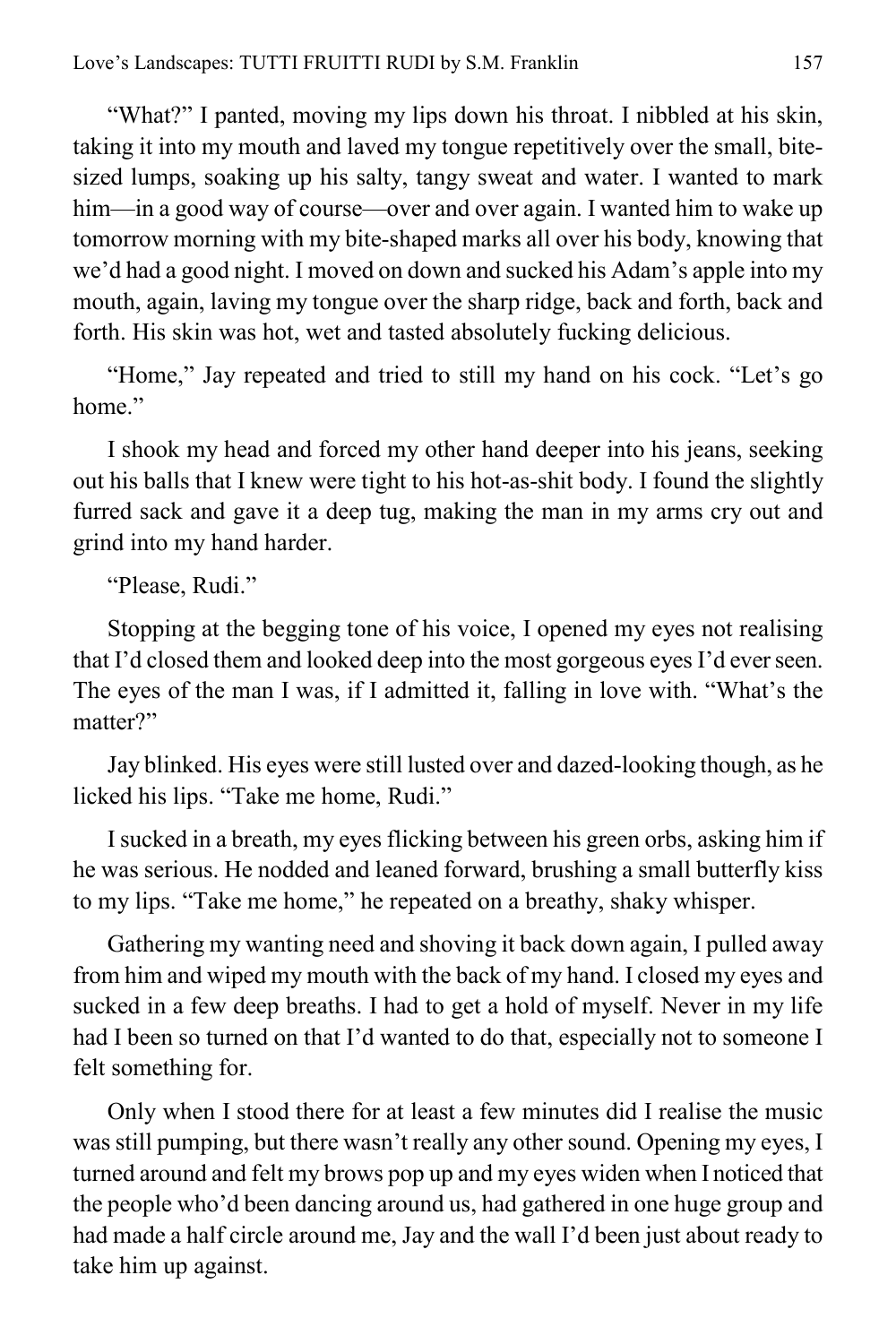The more my eyes flicked over the crowd, the more it came to me—the more I realised that this lot was waiting for me and Jay to get it on, for us to be their show. On some, if not all, I saw that their eyes were intent, greedy and full of lust waiting.

"Not happening," I said out loud and grabbed Jay's hand, yanking him out of the club.

\*\*\*\*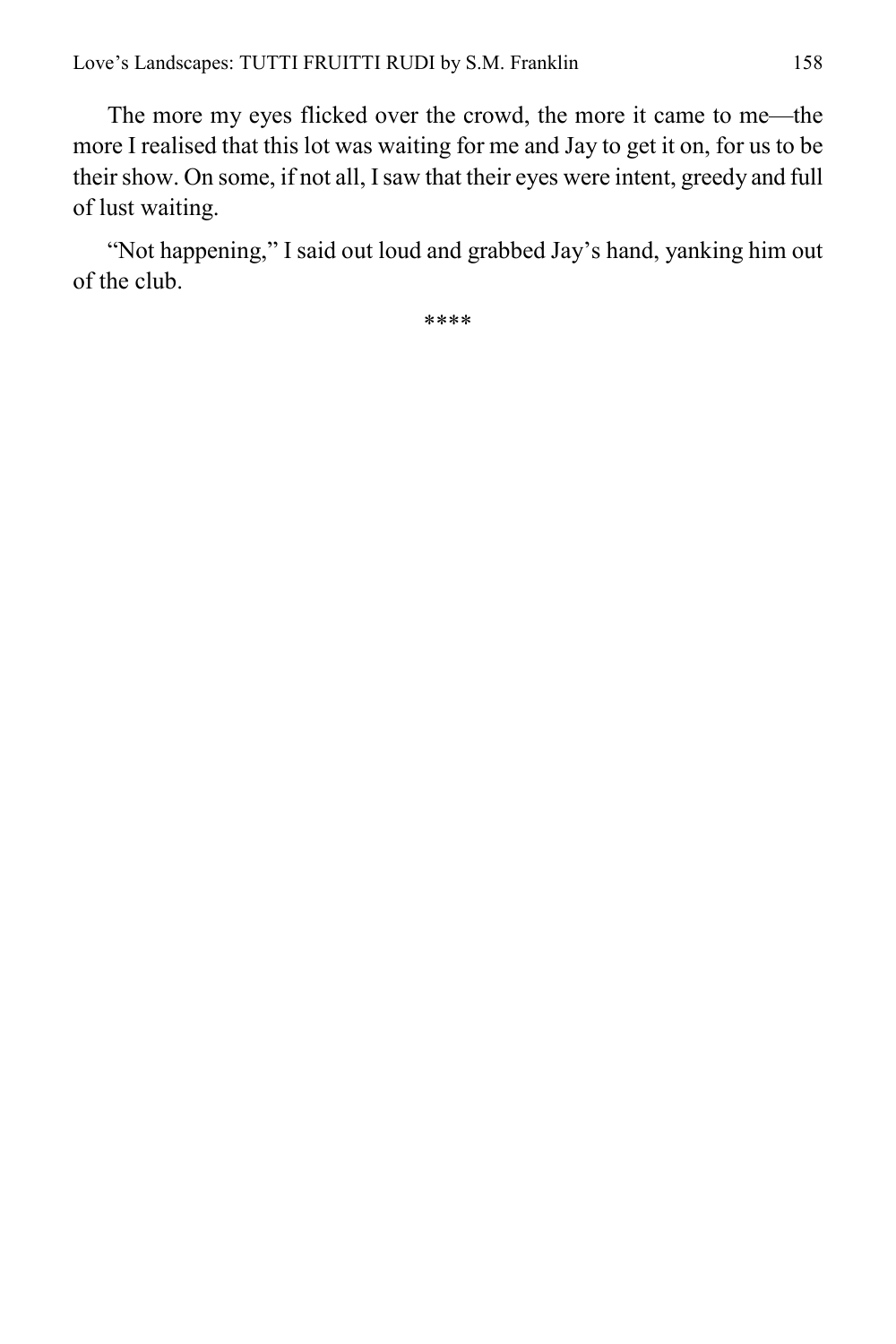### **Chapter Twenty**

We fell through the front door, our feet catching each other's. I reached back and caught the door with the tips of my fingers, giving it a nudge. With the oil that I'd applied, the thing didn't make a racket like it used to. Just as the door clicked shut, Jay caught me and spun me around, slamming my back against the door and throwing himself at me.

His lips crashed down on my own, his tongue fighting for entrance. With a smirk, I opened up and lifted him up so he could wrap his legs around my waist. Once he was settled in my arms, I stumbled down the passage, using the walls to hold us both up. My shoulder caught on a picture I'd hung up of a bunch of flowers. The frame wobbled, and then dropped to the floor with a dull thud, the glass cracking.

Our breath, hot, wet and panting, was the only sound in the flat, as I led Jay to my bedroom, which he'd yet to see. Kicking the door open with my boot, I stumbled inside and tripped over the corner of the doorframe, sending us staggering.

When he'd come round last week bringing Penguin home with him, I hadn't finished my room and didn't really give a shit about it, but when we'd discussed his birthday, including tonight and possible results of said night, I knew I had to get my finger out and sort it.

So I did.

The bed, wardrobe and side tables were all brand new, along with the covers and curtains. The covers were a soft brown that matched the stone-coloured walls. I did debate about using blue, but thought it might appear a tad immature, and I was anything but, so I went with the soft stone.

Reaching the bed just in time, I dropped Jay down but instead of letting go, he pulled me with him. I landed on top of him with a great big *humph* that made us both giggle and made the new bed groan. I rolled to the side and pushed the huge, white, square, spotty pillows aside. Whilst I did this, Jay got up onto his knees and stripped off his T-shirt. He flung it over his head, and I watched it sail through the air, until it hit the big, square, linen-covered lamps I'd bought from IKEA.

Before we'd driven home, he'd complained about being soaking wet and not wanting to ruin his seat, because damp was a nightmare in a car, or some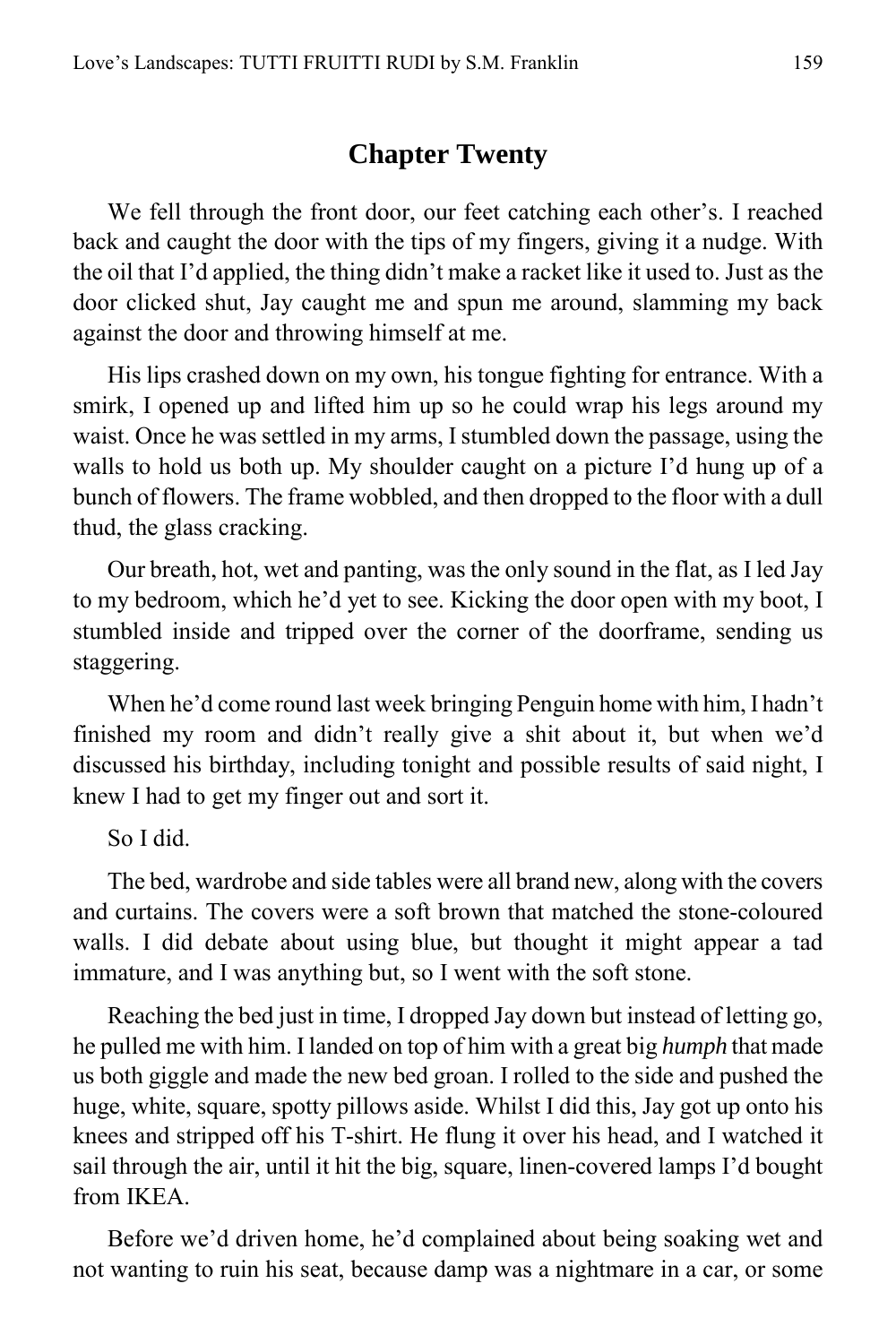shit like that, so he'd changed into a spare pair of cargo shorts that he'd kept in his boot, just in case. Me, I'd taken his picnic blanket. I didn't mind the damp.

Now though, Jay was unbuttoning his shorts, his eyes heavy-lidded as they watched me roll back over and pop my own button. I blindly pushed down my wet jeans so they settled just above the top of my thighs. The damp material was coarse against my hips, and when I looked down, I noticed the top of my legs were red-raw from the cold water. My cock sprang free, eager and wanting—still as hard as ever, which was shocking with how cold the actual water had been

Rolling back to my knees, I moved up close to him. With my bent legs straddling his, I gripped his face in my hands, holding him still, letting him have his way with me. His hands danced all over my body, the tips of his fingers massaging deep into my skin, leaving goose bumps in their wake. I rolled my hips against his own the minute his cock poked through the wide flaps of his shorts.

"Shit," Jay hissed as our bare cocks touched for the first time ever.

Looking down, I sucked in a deep breath at the sight of our two rock-hard shafts touching, rubbing against each other. The sight was breath-taking. I watched as his bare, long cock throbbed, a bead of sap dribbled from the ruddy end and rolled down his cleanly cut length. My own fully-sheathed cock rubbed the sap in, my own juice coming to the forefront. It ran from the tip of my exposed cock, pooled around my skin, before falling over the top onto Jay's very nice-looking piece.

"Yes," he groaned and pushed his face against my own, his lips skimming over my skin. He tried to move, tried to lick and bite at my neck, but I wouldn't let him. I wanted him in front of me, my hands on his face so I could look into his eyes when we both exploded.

As if understanding this, Jay gave up trying to move his face and instead moved his hands until they were pressing against my body, his blunt fingernails grasping over my skin, pulling against my flesh. The calloused, workroughened points made me shiver as they railed over my back and down to my semi-bare backside.

"Touch me," I begged, still continuing to flick my hips to a nameless tune in my head. Rounding my pelvis in tight circles, I drove us both wild when our bellies touched, our cocks banged together, trapped against our hot flesh. Releasing them, they dropped and prodded together again, the juices from both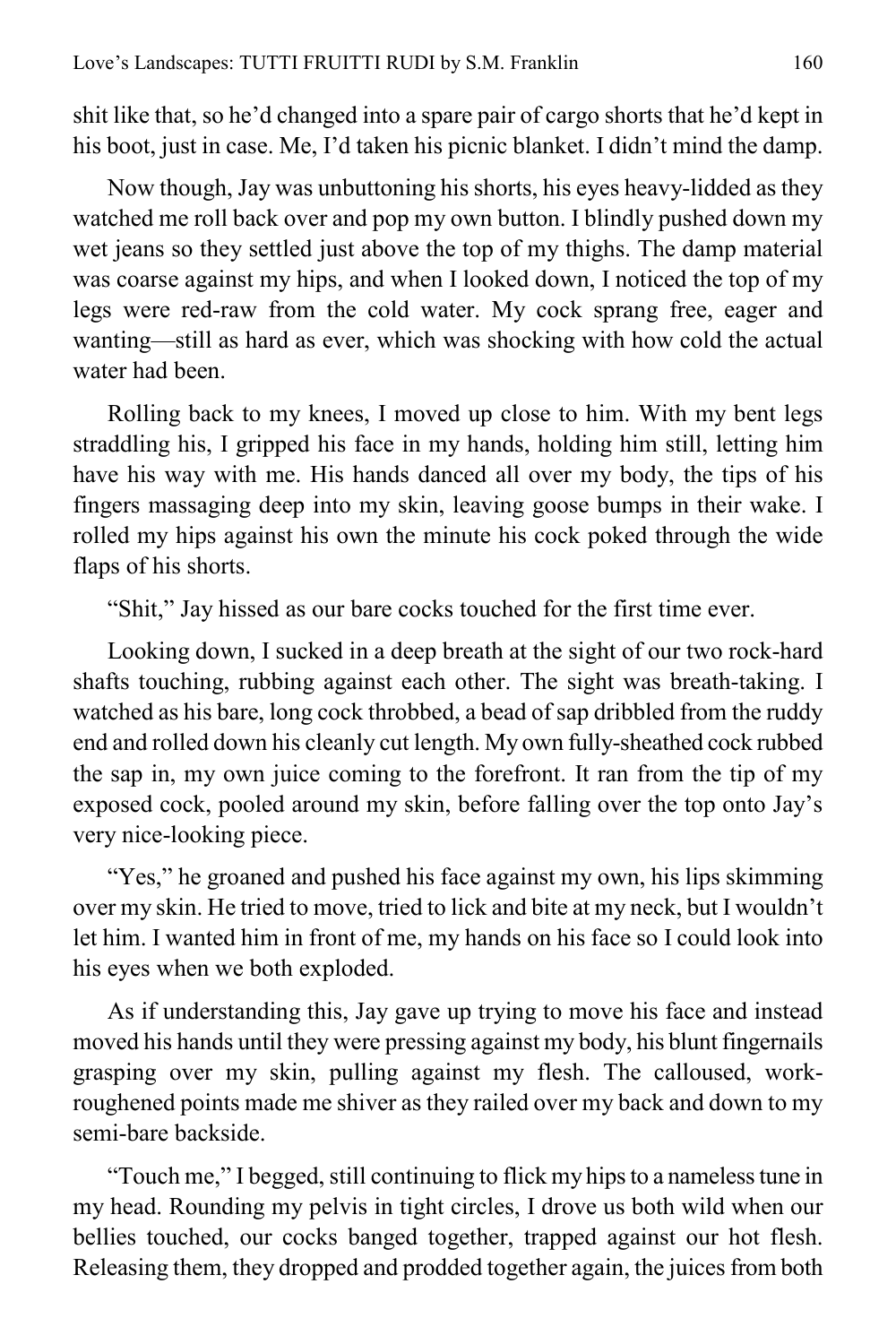of us dripping and dribbling, not only against the bed covers, but our seminaked flesh, too. "Touch me, tease me."

Jay did as I asked. His hands floated over my sensitized skin. They drifted down to my backside, where he slipped them inside my jeans and pulled the material away. His fingers gripped my arse cheeks, and his index finger dipped into my crack, pressing against my puckered starfish.

I growled, "Yes," thrusting harder against him, feeling his already slightly trembling body beginning to quiver and shake even more. That told me how close he was to exploding, much like myself. Our bodies moved with lyrical movements, our breathing coming out heavier and faster, more like pants than anything else.

Jay moaned and tucked his lip into his mouth as a deep blush stole over his bare, thinly muscled chest, quickly rising up his neck to explode over his face. I grumbled and snatched his lip back with my teeth and nibbled it in my own mouth before laving it with my tongue. Jay opened up on a sigh, letting me inside. That was all it took, the touch of our tongues. Just that small heated touch ignited the spark, and an explosion happened.

The hands on my body grabbed and flexed, blunt nails dug into my flesh almost painfully as Jay moved his hips in an uncontrolled rhythm. Jiggling around on his lap, I locked myself into place and watched, fascinated and gratified as his breathing came hard and fast before he snatched his mouth from mine and threw his head back, his eyes snapping closed and his mouth opening on a silent scream as his cock throbbed quicker and pulsed, rubbing frantically before it exploded against my own.

I watched, my eyes flicking between watching Jay's face and the pleasure rolling off it—to his exploding cock that covered us both in thin milky-white streams. Watching him in that vulnerable, yet ultimate pleasurable position triggered my own orgasm.

The intense pleasure shot from my toes through the soles of my feet, up my calves, to my thighs—which were shaking terribly—and settled in my groin. My hands that still held Jay's soft and hot face tightened and clutched his skin harder. His eyes popped open and his own hands reached up and gripped my wrists, holding onto them. His thumbs rubbed back and forth over my pulse points as his eyes stared deep into my own, green watching brown.

Then I felt it.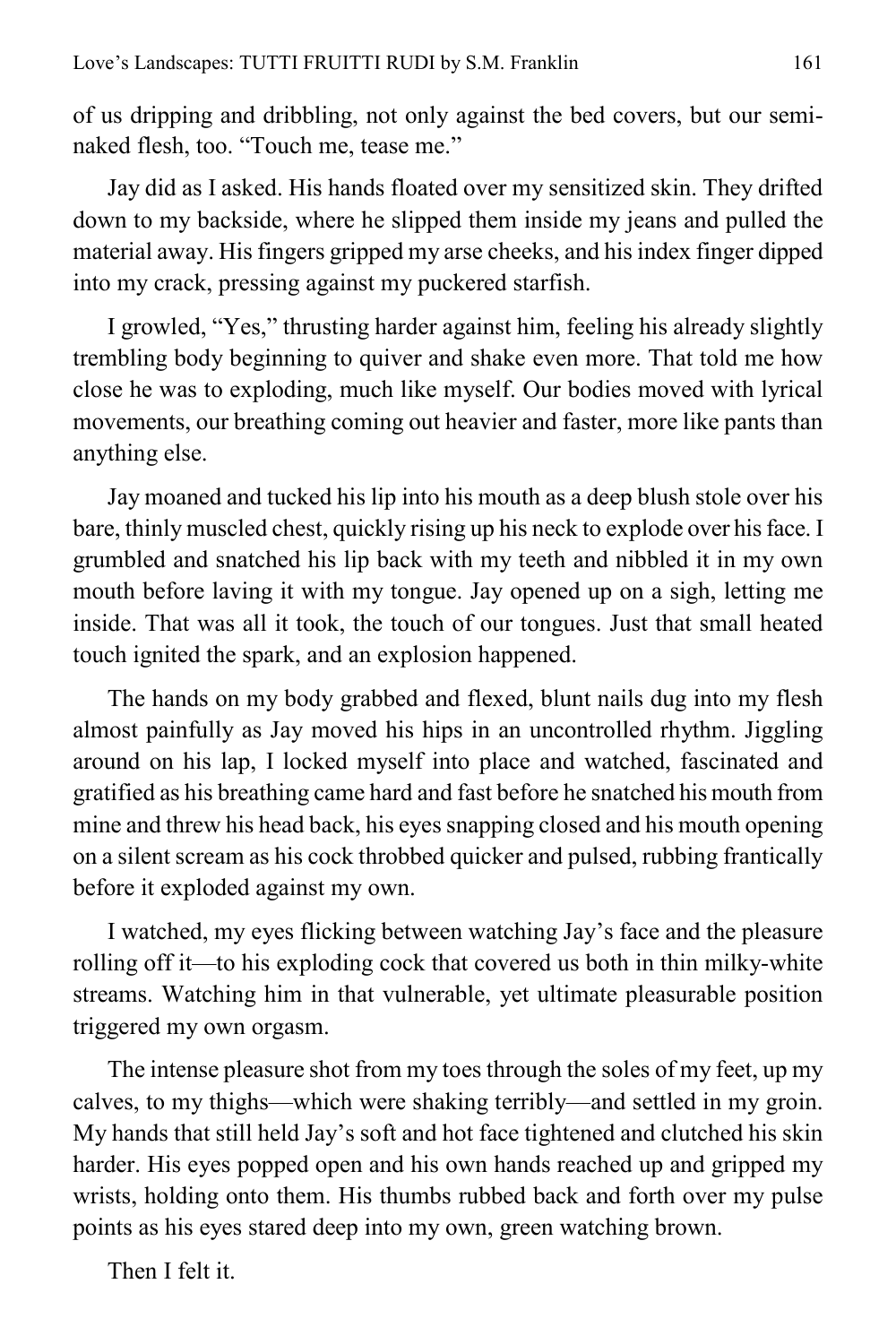My balls rolled in their sack, heavy and full of cum. Cum with Jay's name on it. Whimpering little noises escaped my mouth; encouraged by Jay's whispering words, his steady eyes never leaving mine.

The most intense orgasm of my life pushed through my groin, making my balls bounce and bound up into my body, pulling almost tightly. My pucker clenched repeatedly. The muscles in my backside clamped and cramped against the force of seed pushing its way through my tube.

Using Jay's already cooling and clumping essence as lube, I rubbed furiously. I could feel the foreskin on my cock rolling back and forth, pulling tightly back over the head before pushing back, covering my helmet with each fast forward and back motion.

What felt like hours, but was only probably a few seconds later, my cock jerked violently and a stream of white arced in the air between us before dropping with a splat against our bodies. Another one came, forcing its way through my being, taking everything I had with it. Another and another arced through the air, covering our chests in my juice. The heavy smell of seed filled the air, stringing out another small strip from me.

As the last one left me, my body convulsed. My stomach felt like someone had a fist in my gut, twisting it, but it wasn't with pain. No, it was with intense—the most intense—pleasure I'd ever had. Loosening my hands from around Jay's face, I leaned in to give him a soft kiss before my body dropped to the bed, shaken and sweaty. My breath came out in pants; my heart beat ten to a dozen in my chest and my rib cage hurt from the heavy pressure.

We'd both gotten off and we hadn't even touched each other. I felt a stupid smile pull up on my face. Damn that was good. I could hear the heavy pounding of blood in my ears and the weighted fog pulling me down into darkness that loomed.

Before I finally slipped into a pleasurable state of unconsciousness, Jay gently whispered the words I'd longed to hear: "Rudi, I love you."

# **The End**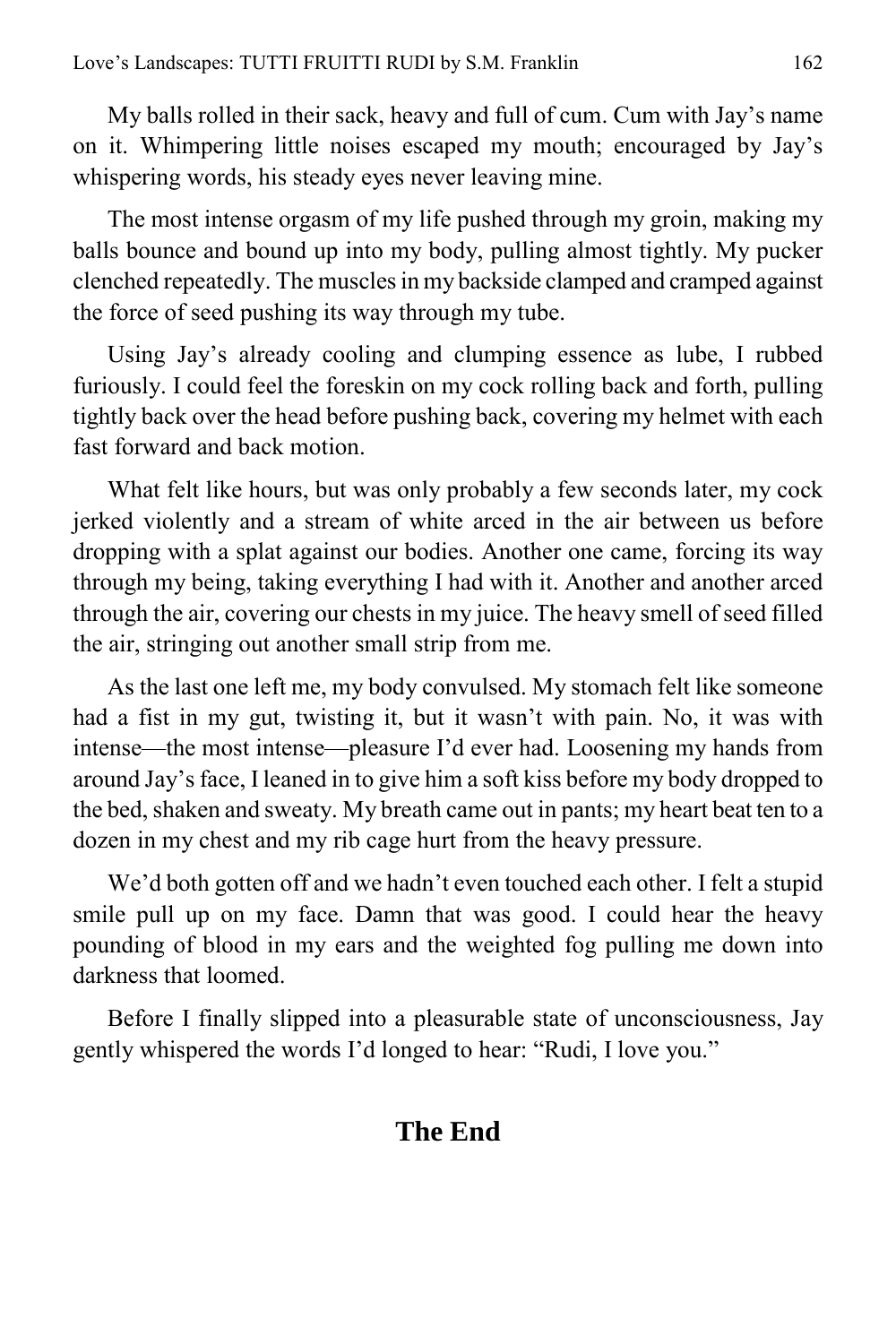#### **Glossary**

Bahookie – Arse Bollocking – Reprimand Budgie – Budgerigar Cujo – Rabid Dog Dosh – Money Fella – Man Fiver  $-$  £5.00 Note Gear – Drugs Good'un – A Good One Laffy Taffy – Backside Naff – Fuck Nernernenerner – Told You So Sprog – Child Spud – Potato Tato – Potato Tenner – £10.00 Note